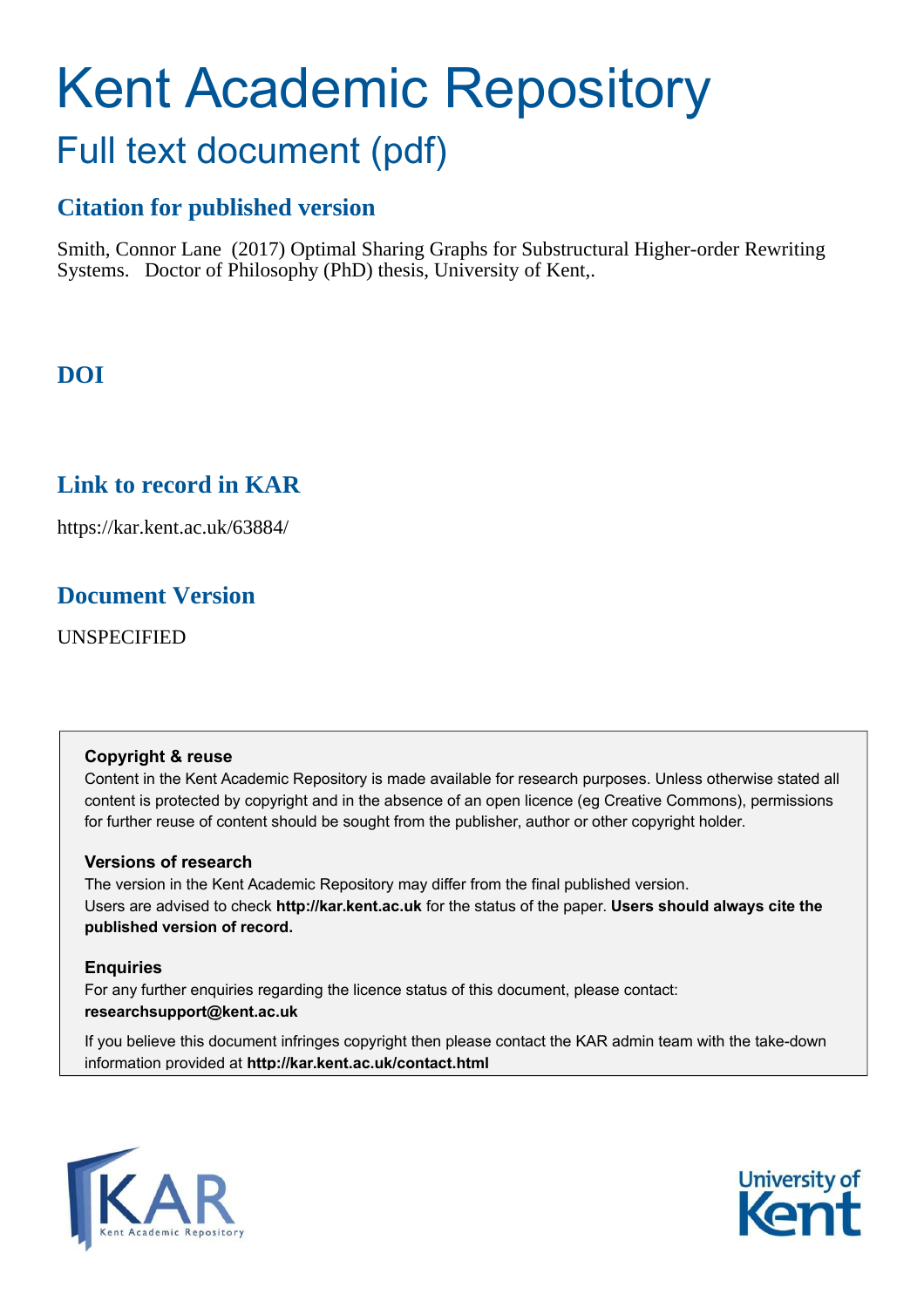# OPTIMAL SHARING GRAPHS FOR SUBSTRUCTURAL HIGHER-ORDER REWRITING SYSTEMS

a thesis submitted to The University of Kent in the subject of computer science FOR THE DEGREE OF DOCTOR OF PHILOSOPHY.

> By Connor Lane Smith January 2017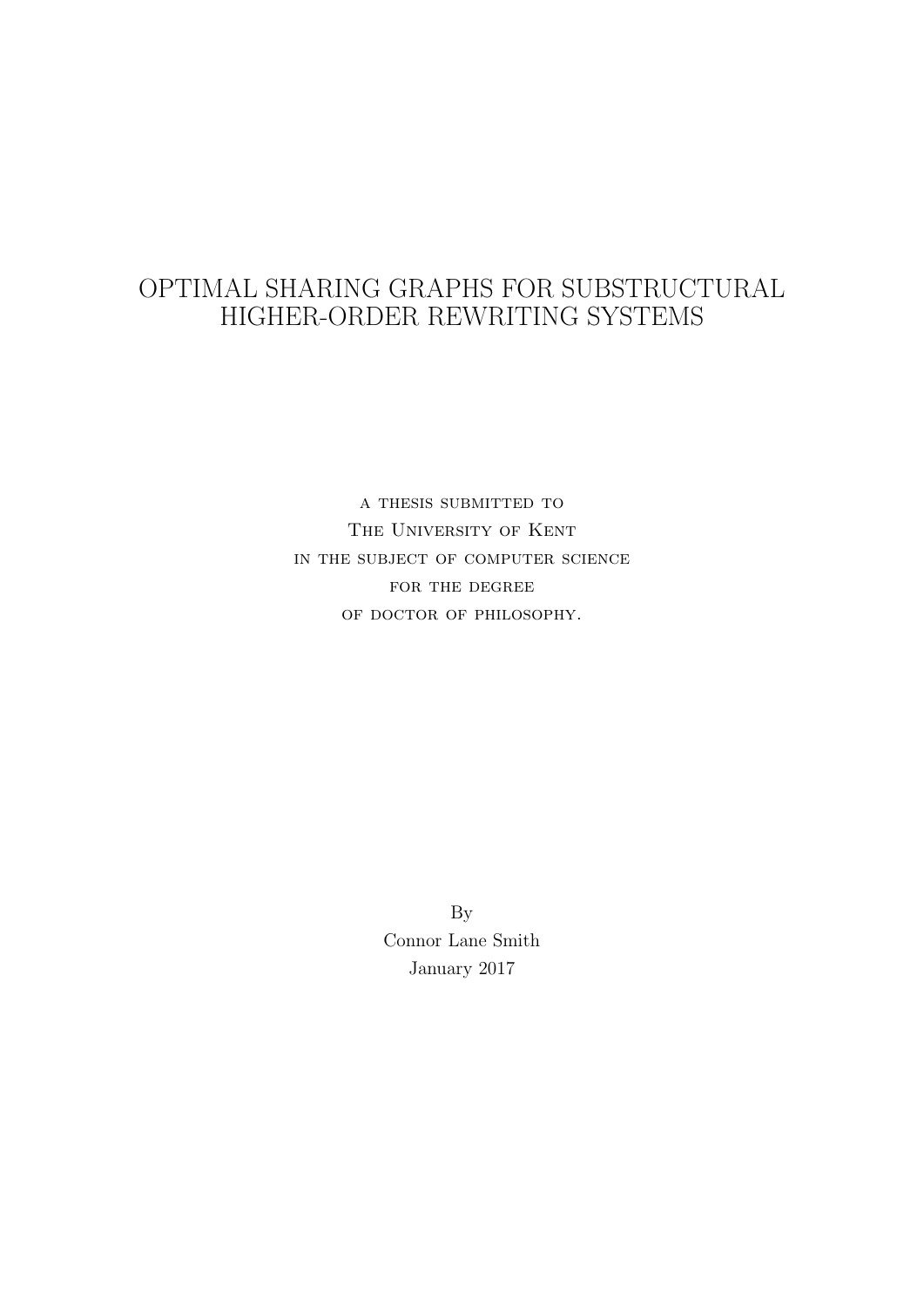# **Contents**

|                | Contents |                 |                                                                                                |  |  |  | ii             |
|----------------|----------|-----------------|------------------------------------------------------------------------------------------------|--|--|--|----------------|
|                |          | List of Figures |                                                                                                |  |  |  | $\mathbf{V}$   |
|                | Abstract |                 |                                                                                                |  |  |  | viii           |
|                |          |                 | Acknowledgements                                                                               |  |  |  | ix             |
| $\mathbf 1$    |          | Introduction    |                                                                                                |  |  |  | $\mathbf 1$    |
|                | 1.1      |                 | Lévy optimality $\ldots \ldots \ldots \ldots \ldots \ldots \ldots \ldots \ldots \ldots \ldots$ |  |  |  | $\overline{2}$ |
|                |          | 1.1.1           |                                                                                                |  |  |  | 3              |
|                | 1.2      |                 |                                                                                                |  |  |  | $\overline{5}$ |
|                |          | 1.2.1           |                                                                                                |  |  |  | 6              |
|                | 1.3      |                 |                                                                                                |  |  |  | $\overline{7}$ |
|                | 1.4      |                 |                                                                                                |  |  |  | 8              |
|                |          | 1.4.1           |                                                                                                |  |  |  | 9              |
|                |          | 1.4.2           |                                                                                                |  |  |  | 9              |
| $\overline{2}$ |          | Preliminaries   |                                                                                                |  |  |  | 10             |
|                | 2.1      |                 |                                                                                                |  |  |  | 10             |
|                |          | 2.1.1           |                                                                                                |  |  |  | 14             |
|                |          | 2.1.2           |                                                                                                |  |  |  | 15             |
|                | 2.2      |                 |                                                                                                |  |  |  | 17             |
|                |          | 2.2.1           | Optimality                                                                                     |  |  |  | 19             |
|                | 2.3      |                 |                                                                                                |  |  |  | 21             |
|                |          | 2.3.1           | Linear $\lambda$ -calculus $\ldots \ldots \ldots \ldots \ldots \ldots \ldots \ldots$           |  |  |  | 22             |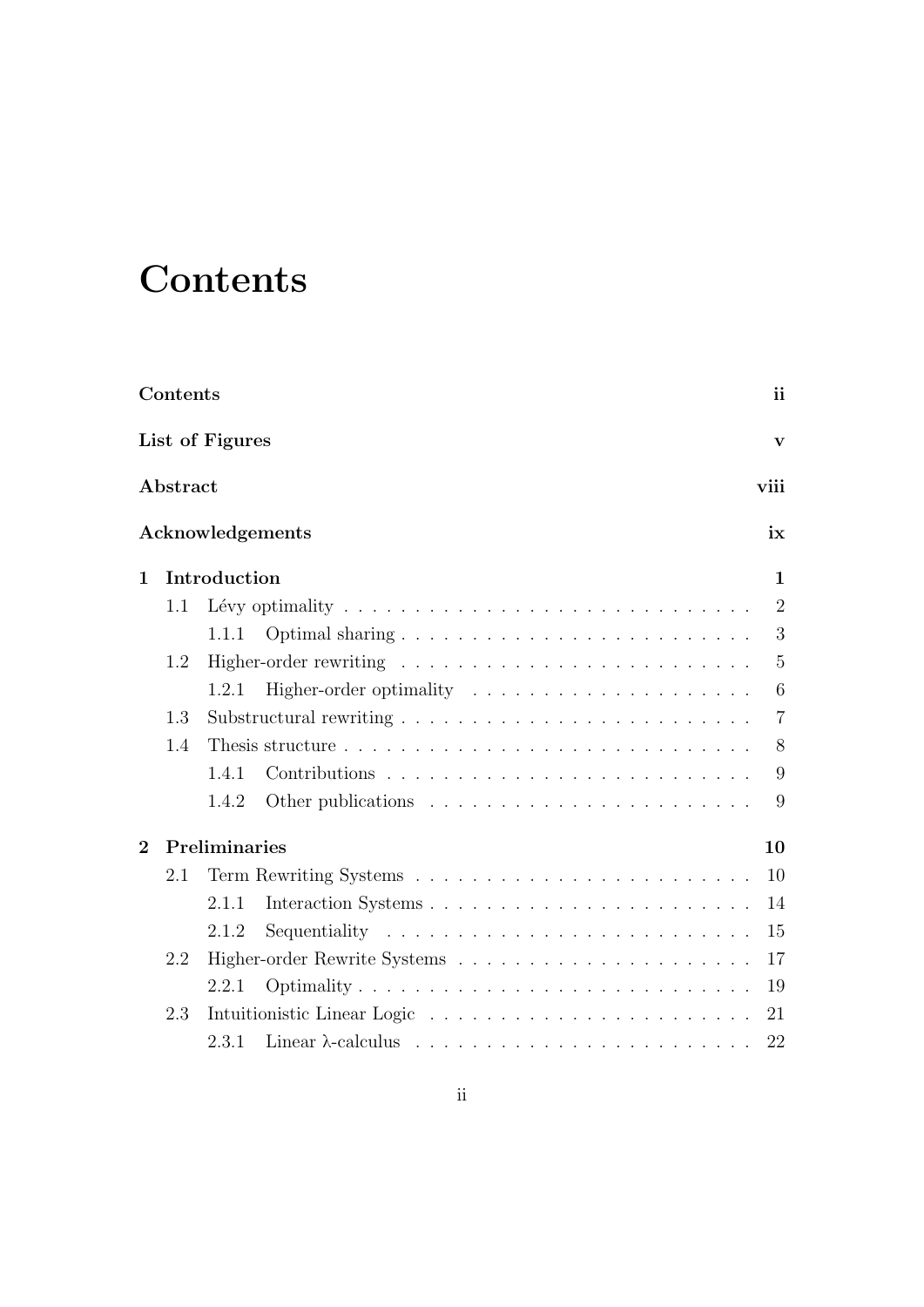| 3        |     | Term graphs    |                                                                              | 30 |
|----------|-----|----------------|------------------------------------------------------------------------------|----|
|          | 3.1 |                |                                                                              | 30 |
|          |     | 3.1.1          | Hypergraphs                                                                  | 31 |
|          |     | 3.1.2          | Link graphs $\ldots \ldots \ldots \ldots \ldots \ldots \ldots \ldots \ldots$ | 32 |
|          |     | 3.1.3          |                                                                              | 34 |
|          | 3.2 |                |                                                                              | 35 |
|          |     | 3.2.1          |                                                                              | 36 |
|          |     | 3.2.2          |                                                                              | 36 |
|          | 3.3 |                |                                                                              | 38 |
|          |     | 3.3.1          |                                                                              | 40 |
|          |     | 3.3.2          |                                                                              | 41 |
|          |     | 3.3.3          |                                                                              | 45 |
| 4        |     | Sharing graphs |                                                                              | 49 |
|          | 4.1 |                |                                                                              | 49 |
|          |     | 4.1.1          |                                                                              | 50 |
|          |     | 4.1.2          |                                                                              | 50 |
|          | 4.2 |                |                                                                              | 51 |
|          |     | 4.2.1          |                                                                              | 52 |
|          |     | 4.2.2          |                                                                              | 54 |
|          |     | 4.2.3          |                                                                              | 55 |
|          | 4.3 |                |                                                                              | 59 |
|          |     | 4.3.1          |                                                                              | 60 |
|          |     | 4.3.2          |                                                                              | 61 |
|          |     | 4.3.3          |                                                                              | 67 |
| $\bf{5}$ |     | Rewriting      |                                                                              | 70 |
|          | 5.1 |                | Linear HRSs                                                                  | 70 |
|          |     | 5.1.1          |                                                                              | 71 |
|          |     | 5.1.2          |                                                                              | 73 |
|          | 5.2 |                | Sharing graph rewriting $\ldots \ldots \ldots \ldots \ldots \ldots \ldots$   | 75 |
|          |     | 5.2.1          |                                                                              | 76 |
|          |     | 5.2.2          | Higher-order Interaction Systems                                             | 78 |
|          |     |                |                                                                              |    |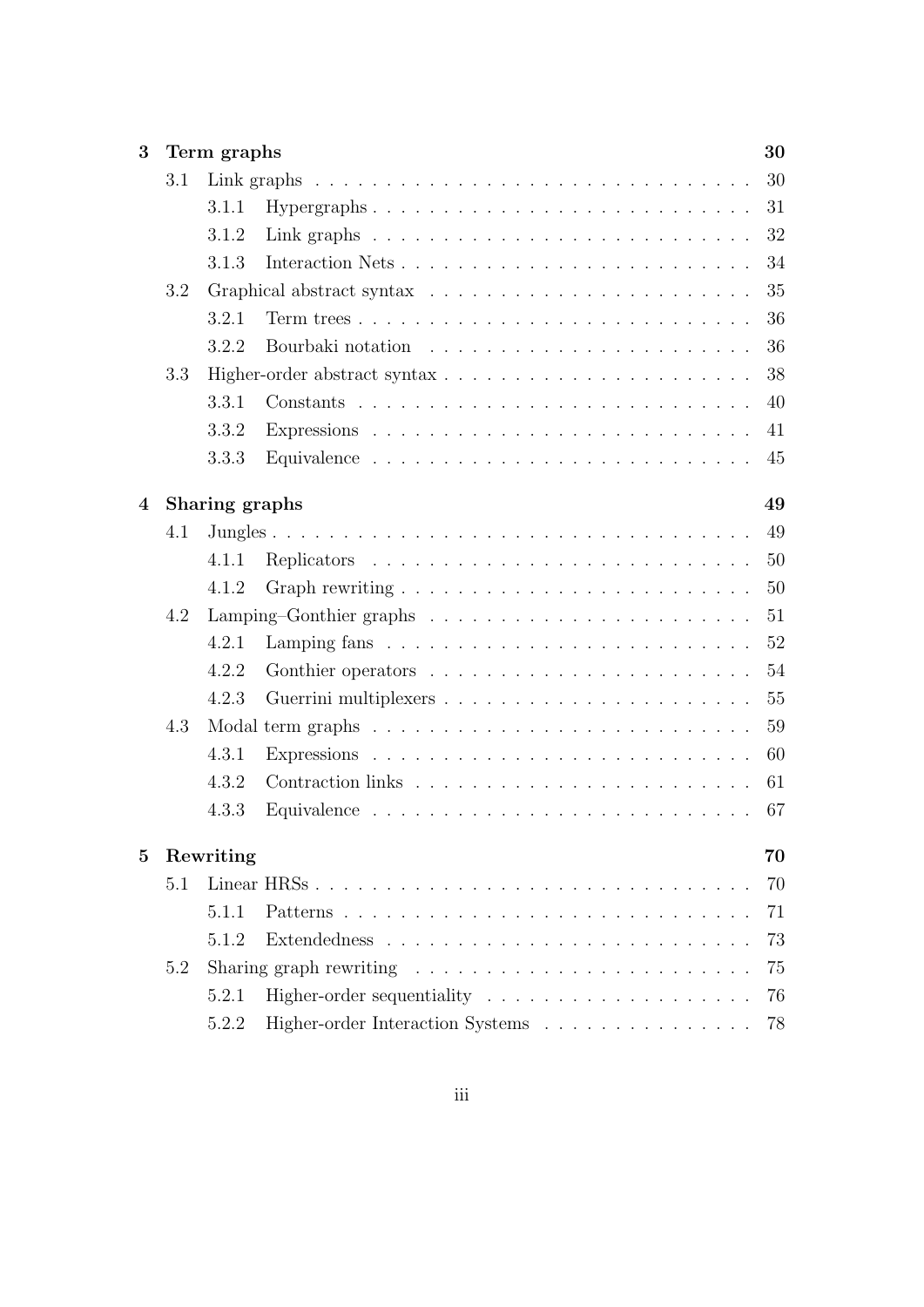|                | 5.3                      |                     |                                                                                                 | 83  |  |  |  |  |  |  |
|----------------|--------------------------|---------------------|-------------------------------------------------------------------------------------------------|-----|--|--|--|--|--|--|
|                |                          | 5.3.1               |                                                                                                 | 83  |  |  |  |  |  |  |
|                |                          | 5.3.2               |                                                                                                 | 87  |  |  |  |  |  |  |
|                |                          | 5.3.3               |                                                                                                 | 93  |  |  |  |  |  |  |
|                | 5.4                      |                     |                                                                                                 | 95  |  |  |  |  |  |  |
|                |                          | 5.4.1               |                                                                                                 | 95  |  |  |  |  |  |  |
|                |                          | 5.4.2               |                                                                                                 | 96  |  |  |  |  |  |  |
|                |                          | 5.4.3               | Sequentiality 'through binders'                                                                 | 98  |  |  |  |  |  |  |
| 6              | <b>Extensions</b><br>100 |                     |                                                                                                 |     |  |  |  |  |  |  |
|                | 6.1                      |                     |                                                                                                 |     |  |  |  |  |  |  |
|                |                          | 6.1.1               |                                                                                                 |     |  |  |  |  |  |  |
|                |                          | 6.1.2               | Affine types $\ldots \ldots \ldots \ldots \ldots \ldots \ldots \ldots \ldots \ldots \ldots 102$ |     |  |  |  |  |  |  |
|                |                          | 6.1.3               |                                                                                                 |     |  |  |  |  |  |  |
|                | 6.2                      |                     |                                                                                                 |     |  |  |  |  |  |  |
|                |                          | 6.2.1               |                                                                                                 |     |  |  |  |  |  |  |
|                | 6.3                      |                     |                                                                                                 |     |  |  |  |  |  |  |
|                |                          | 6.3.1               |                                                                                                 |     |  |  |  |  |  |  |
|                |                          | 6.3.2               |                                                                                                 |     |  |  |  |  |  |  |
| $\overline{7}$ | Conclusion<br>112        |                     |                                                                                                 |     |  |  |  |  |  |  |
|                | 7.1                      |                     |                                                                                                 |     |  |  |  |  |  |  |
|                | 7.2                      |                     |                                                                                                 |     |  |  |  |  |  |  |
|                |                          |                     | A Equivalence proofs                                                                            | 117 |  |  |  |  |  |  |
|                |                          |                     | <b>B</b> Krivine machines                                                                       | 135 |  |  |  |  |  |  |
|                |                          | <b>Bibliography</b> |                                                                                                 | 141 |  |  |  |  |  |  |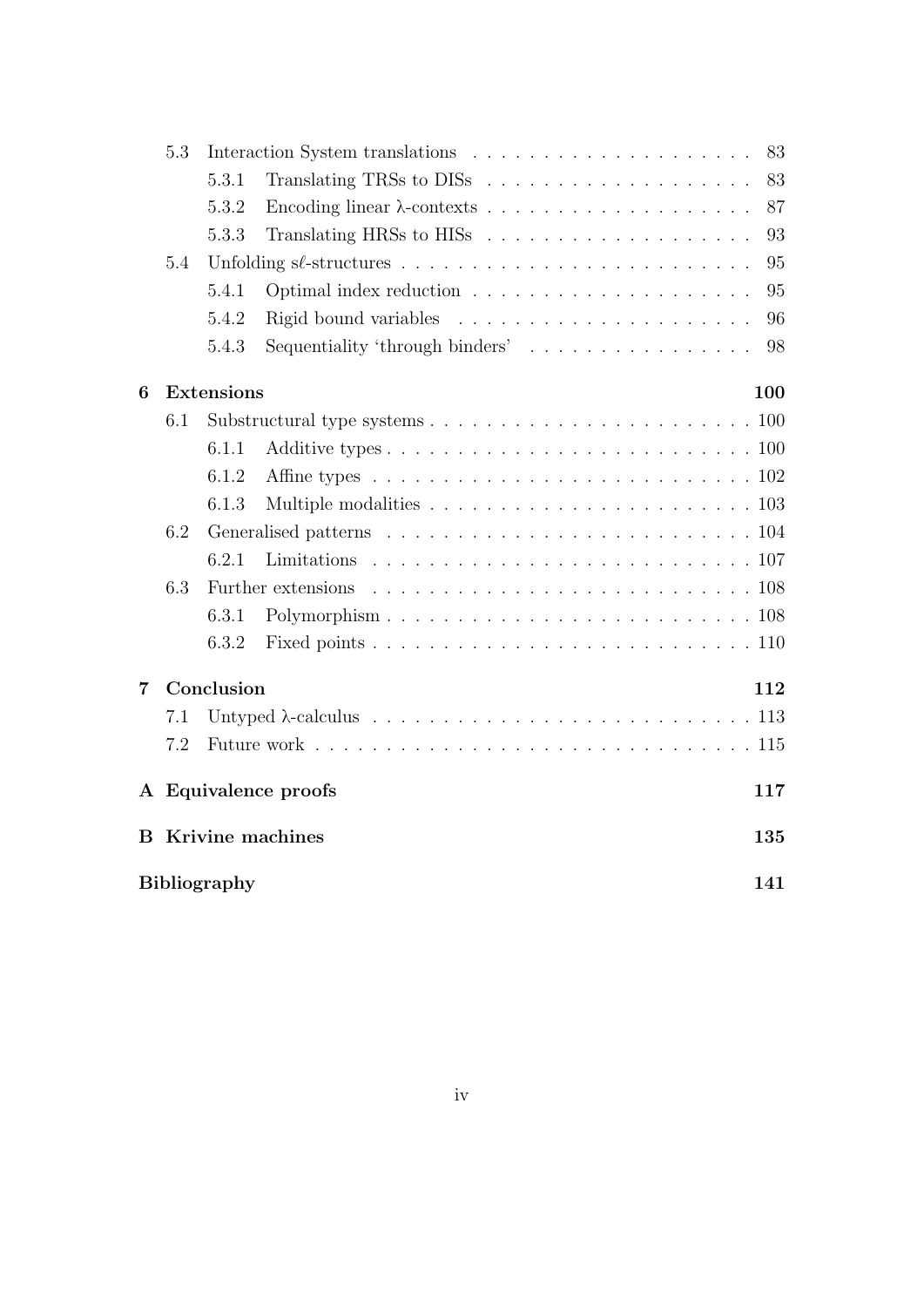# List of Figures

| $\mathbf{1}$   |                                                                                                                   | $\overline{4}$ |
|----------------|-------------------------------------------------------------------------------------------------------------------|----------------|
| $\overline{2}$ | (Multiplicative) Intuitionistic Linear Logic                                                                      | $22\,$         |
| 3              |                                                                                                                   | 25             |
| $\overline{4}$ |                                                                                                                   | 25             |
| 5              | Substitution metasyntax $\ldots \ldots \ldots \ldots \ldots \ldots \ldots \ldots$                                 | 26             |
| 6              |                                                                                                                   | 27             |
| 7              | Commutation rules $\ldots \ldots \ldots \ldots \ldots \ldots \ldots \ldots \ldots$                                | 28             |
| 8              |                                                                                                                   | 29             |
| 9              | Term tree of $F(G(A, B), C)$                                                                                      | 36             |
| 10             | Bourbaki graph $G(x.B(B(x)), A)$ , and invalid $C(B(x), F(x.A))$                                                  | 38             |
| 11             |                                                                                                                   | 41             |
| 12             | Translations from purely linear $\lambda$ -terms to link graphs                                                   | 43             |
| 13             | $x: 0 \vdash x: 0 \ldots \ldots \ldots \ldots \ldots \ldots \ldots \ldots \ldots \ldots \ldots \ldots$            | 43             |
| 14             |                                                                                                                   | 44             |
| 15             |                                                                                                                   | 44             |
| 16             |                                                                                                                   | 45             |
| 17             |                                                                                                                   | 46             |
| 18             | Isomorphic syntax graphs representing the term $\lambda x^{\sigma} t x$                                           | 46             |
| 19             |                                                                                                                   | 47             |
| 20             | $\Gamma \vdash (\lambda x^0 x)t : 0 \ldots \ldots \ldots \ldots \ldots \ldots \ldots \ldots \ldots \ldots \ldots$ | 47             |
| 21             | Eraser, indirector, duplicator, triplicator, and $k$ -ary replicator $\ldots$                                     | 50             |
| 22             | Propagation of k-ary replicator through link $F \dots \dots \dots \dots$                                          | 51             |
| 23             | Lamping's fan operator                                                                                            | 53             |
| 24             |                                                                                                                   | 54             |
| 25             | Fan annihilation and swapping $\ldots \ldots \ldots \ldots \ldots \ldots \ldots$                                  | 54             |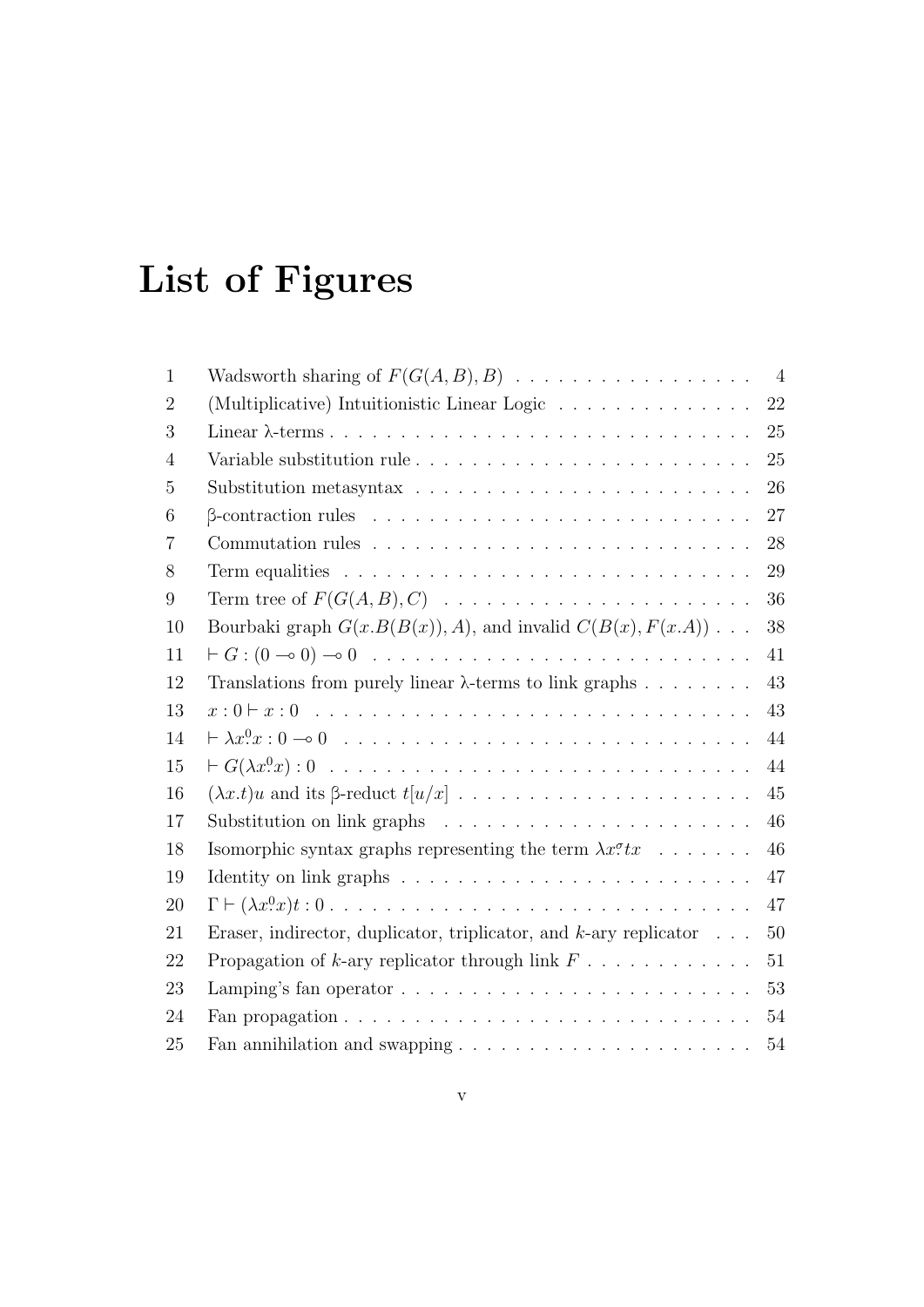| 26 | Fan, bracket, croissant, and eraser operators<br>57                                                          |
|----|--------------------------------------------------------------------------------------------------------------|
| 27 | Activation of contraction link in App(Abs(x.M), N) $\rightarrow$ M[N/x]<br>58                                |
| 28 | 60<br>Translations from modal linear $\lambda$ -terms to link graphs                                         |
| 29 | 62                                                                                                           |
| 30 | Alternative representation of $\lambda x$ <sup>10</sup> copy x as y, z in Fyz<br>62                          |
| 31 | 65<br>Sharing graph requiring paired contraction links                                                       |
| 32 | Alternative labelling for a contraction set<br>67                                                            |
| 33 | Interaction Nets for Dec-Cons HIS rule<br>80                                                                 |
| 34 | Parallel sequential type atoms between a pair of links<br>81                                                 |
| 35 | Interaction Nets for HIS rule with binder over constructor $\ldots \ldots$<br>82                             |
| 36 | 88                                                                                                           |
| 37 | Rules for filling HRS context symbols 89                                                                     |
| 38 |                                                                                                              |
| 39 | Translations of additive types $\ldots \ldots \ldots \ldots \ldots \ldots \ldots \ldots 102$                 |
| 40 | Partial ordering on Jacobs' modalities 103                                                                   |
| 41 | Term calculus with arbitrary modalities 104                                                                  |
| 42 |                                                                                                              |
| 43 | Example right-hand sides to a generalised pattern $\dots \dots \dots \dots \dots$                            |
| 44 |                                                                                                              |
| 45 |                                                                                                              |
| 46 |                                                                                                              |
| 47 | Example term graph with polymorphism 110                                                                     |
| 48 |                                                                                                              |
| 49 | Translation of an HRS for the untyped $\lambda$ -calculus 114                                                |
| 50 |                                                                                                              |
| 51 |                                                                                                              |
| 52 |                                                                                                              |
| 53 |                                                                                                              |
| 54 |                                                                                                              |
| 55 | t[let s be $y \otimes z$ in $u/x$ ] = let s be $y \otimes z$ in $t[u/x]$ 121                                 |
| 56 |                                                                                                              |
| 57 |                                                                                                              |
| 58 | discard (promote $\vec{s}$ for $\vec{z}$ in u) in $t =$ discard $\vec{s}$ in $t \dots \dots \dots \dots 123$ |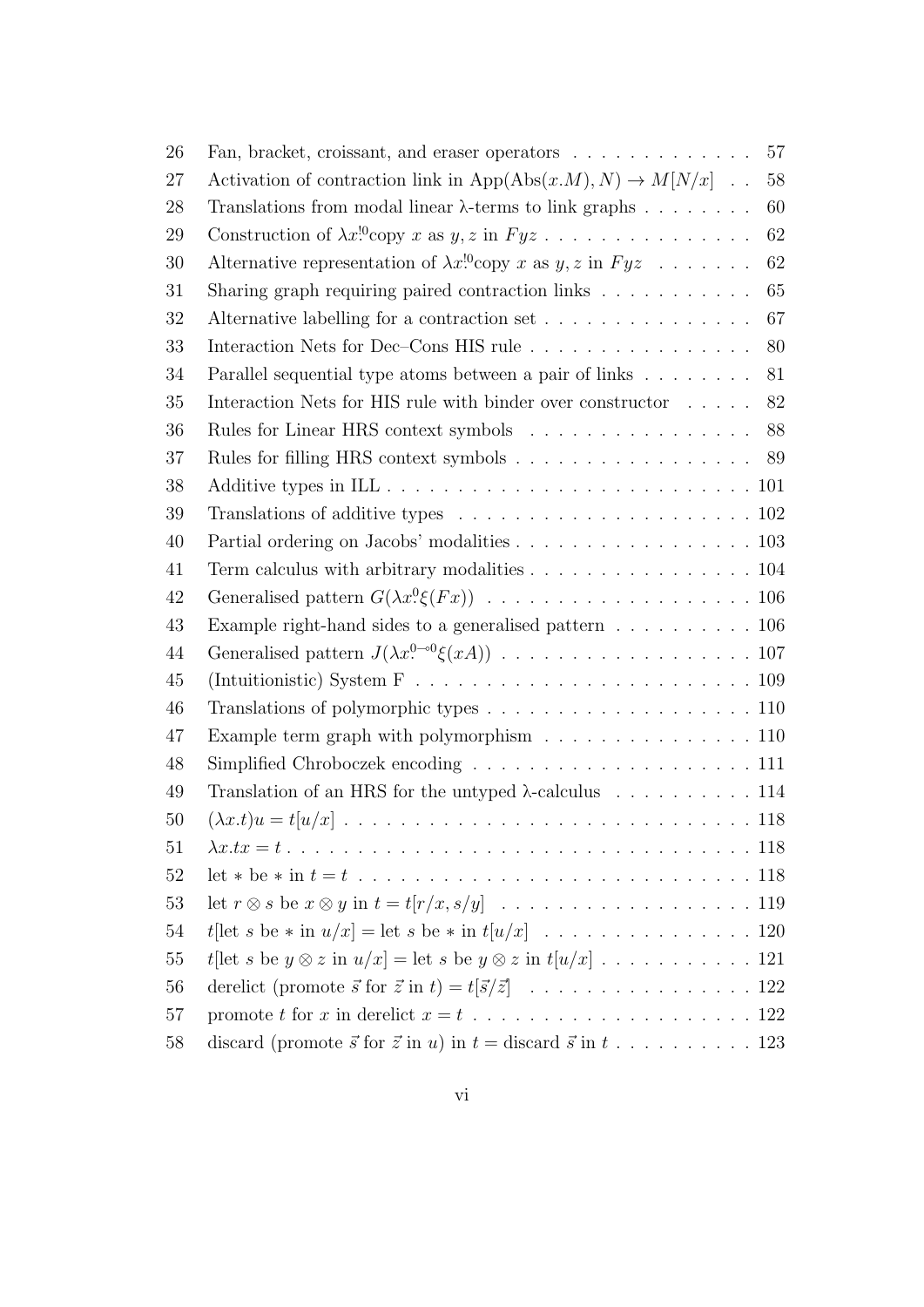| promote (promote $\vec{r}$ for $\vec{x}$ in $u$ ), $\vec{s}$ for $y, \vec{z}$ in $t, \ldots, \ldots, \ldots, 127$                    |
|--------------------------------------------------------------------------------------------------------------------------------------|
|                                                                                                                                      |
|                                                                                                                                      |
| copy $\vec{s}$ as $\vec{y}, \vec{z}$ in t[promote $\vec{y}$ for $\vec{x}$ in $u/y$ , promote $\vec{z}$ for $\vec{x}$ in $u/z$ ]. 130 |
|                                                                                                                                      |
| copy u as $w, x$ in promote $w, x, \vec{s}$ for $w, x, \vec{z}$ in $t \dots \dots \dots \dots \dots \dots \dots 132$                 |
| t[discard s in $u/x$ ] = discard s in $t[u/x]$ 133                                                                                   |
| $t$ [copy s as $y, z$ in $u/x$ ] = copy s as $y, z$ in $t[u/x]$ 134                                                                  |
|                                                                                                                                      |
|                                                                                                                                      |
| Krivine machine for the $\lambda \sigma_{\hat{\theta}}$ -calculus with contexts  138                                                 |
|                                                                                                                                      |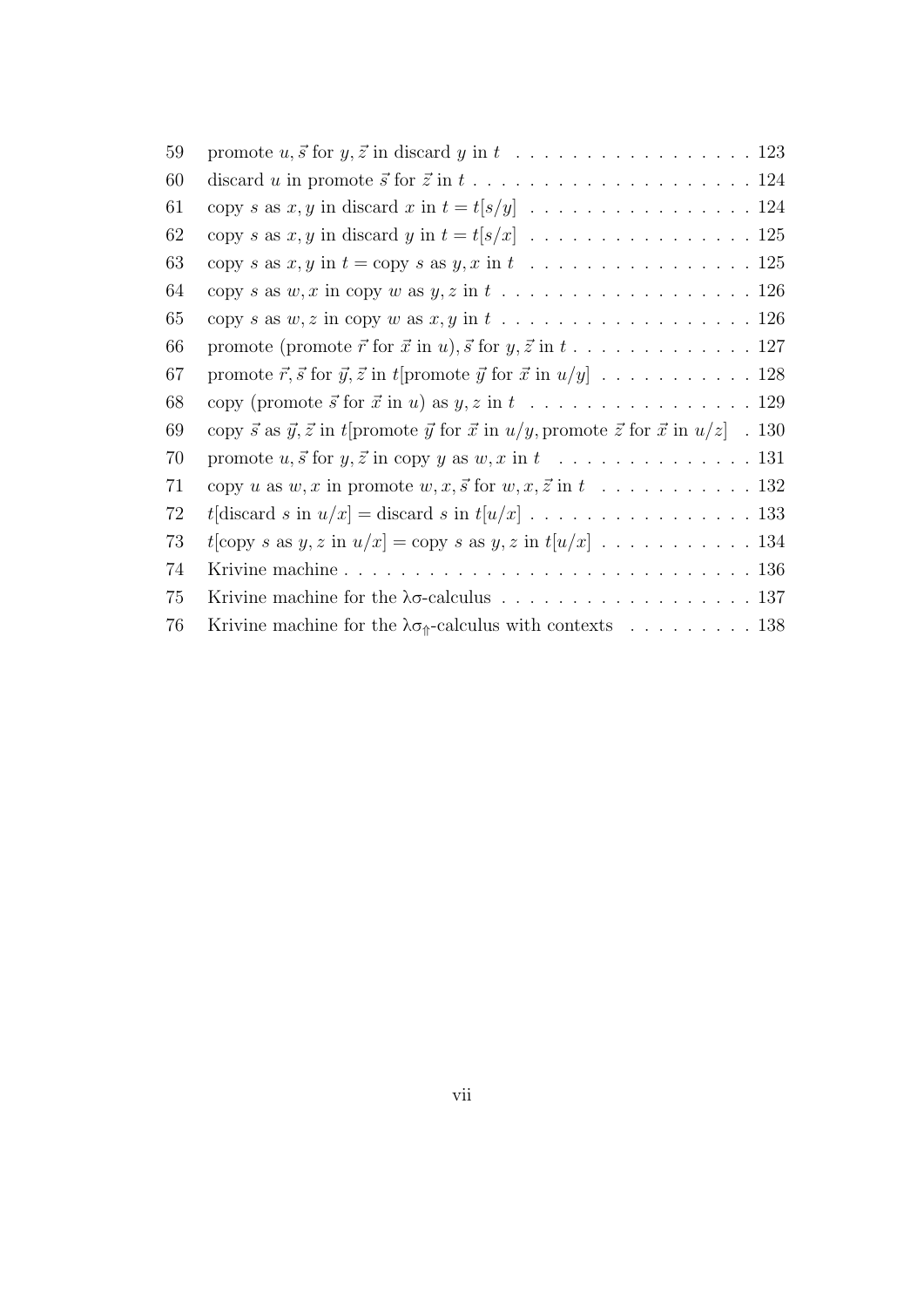# Abstract

The notion of *optimal reduction* was introduced by Lévy (1980) in the context of the untyped  $\lambda$ -calculus, based on the concept of *families* of reducible expressions. It took more than a decade for an algorithm achieving this optimal reduction to be discovered, introduced by Lamping (1990) and then refined by Gonthier, Abadi & Lévy (1992). The existence of an analogous algorithm for higher-order term rewriting systems was later theorised by Van Oostrom (1996), but has of yet been unrealised.

We provide such an algorithm by defining a class of higher-order rewriting systems having Intuitionistic Linear Logic (Benton, Bierman, de Paiva & Hyland 1992) as a substitution calculus, in the sense of Van Oostrom (1994), and introduce a method of translating terms and rules into equivalent Lamping–Gonthier sharing graphs. Our system thus offers a generalisation of the mechanism for optimal reduction from second- to higher-order term rewriting systems. Moreover, in the case of match-sequential systems, we provide a specific reduction strategy, as we are able to effectively identify needed redexes.

Finally, we explore briefly the subtleties and complexities of applying the technique to various other term rewriting system, such as those with alternative substructural or polymorphic type systems, those with generalised patterns on the left-hand side, and those with rationally infinite terms. All these systems are built upon the same fundamental translation of  $\lambda$ -terms to sharing graphs.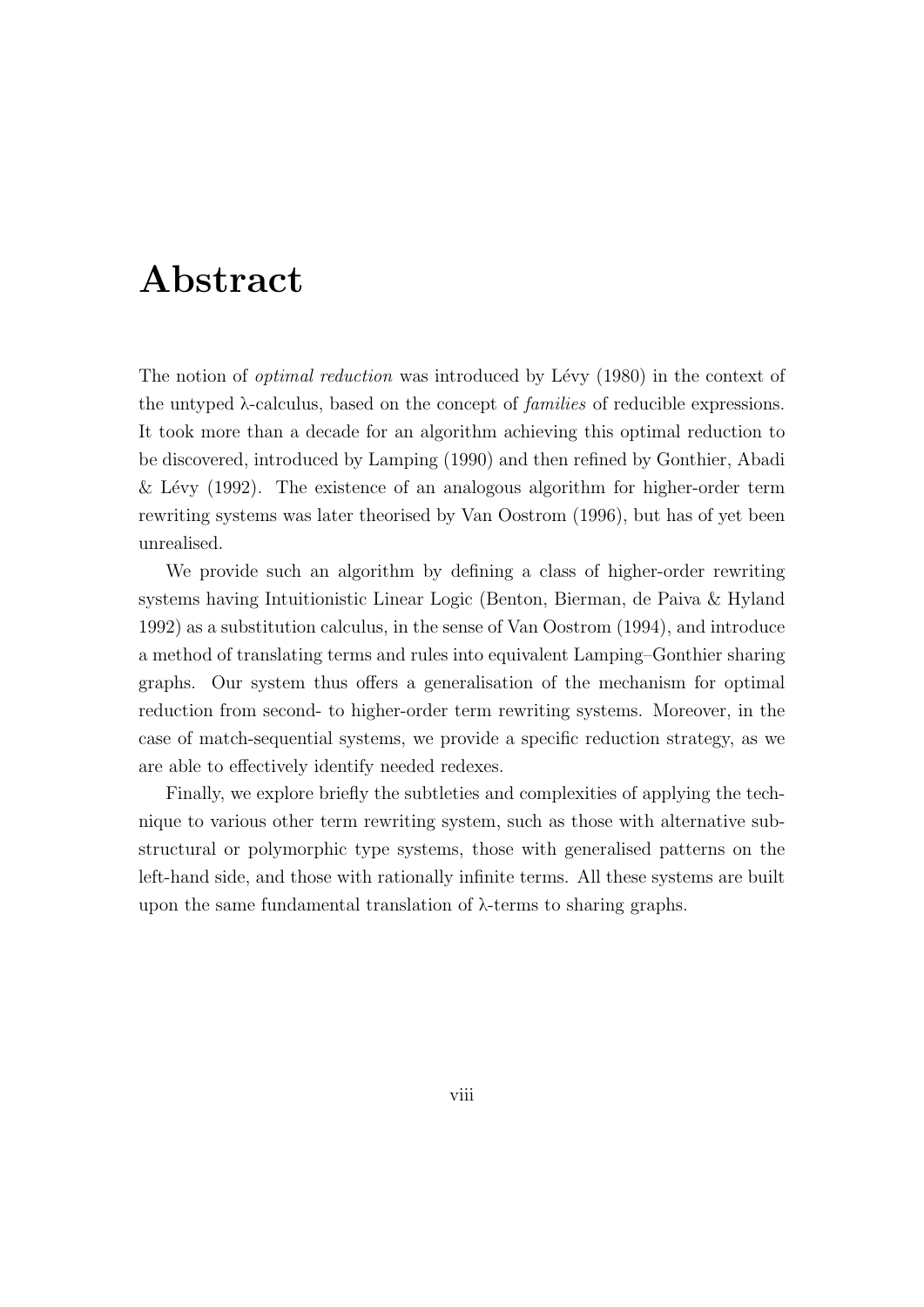# Acknowledgements

First of all, I would like to thank my supervisor, Stefan Kahrs, for offering me the opportunity to work on this research project, and for indulging my interest in the admittedly niche topic of higher-order Lévy optimality. It has certainly been very interesting, albeit much harder work than I had imagined.

I would also like to thank Simon Thompson and Scott Owens, the remainder of my supervisory panel, for their time and input. Thanks too to my examiners, Maribel Fernández and Olaf Chitil, whose feedback on this thesis has improved it significantly.

I am deeply grateful to my parents, Philip and Gina, to whom I owe everything, for their endless support and encouragement.

Finally, my greatest thanks to Julie Skevik, min kjæreste, for her patience and support while I was working on this research, through good times and bad.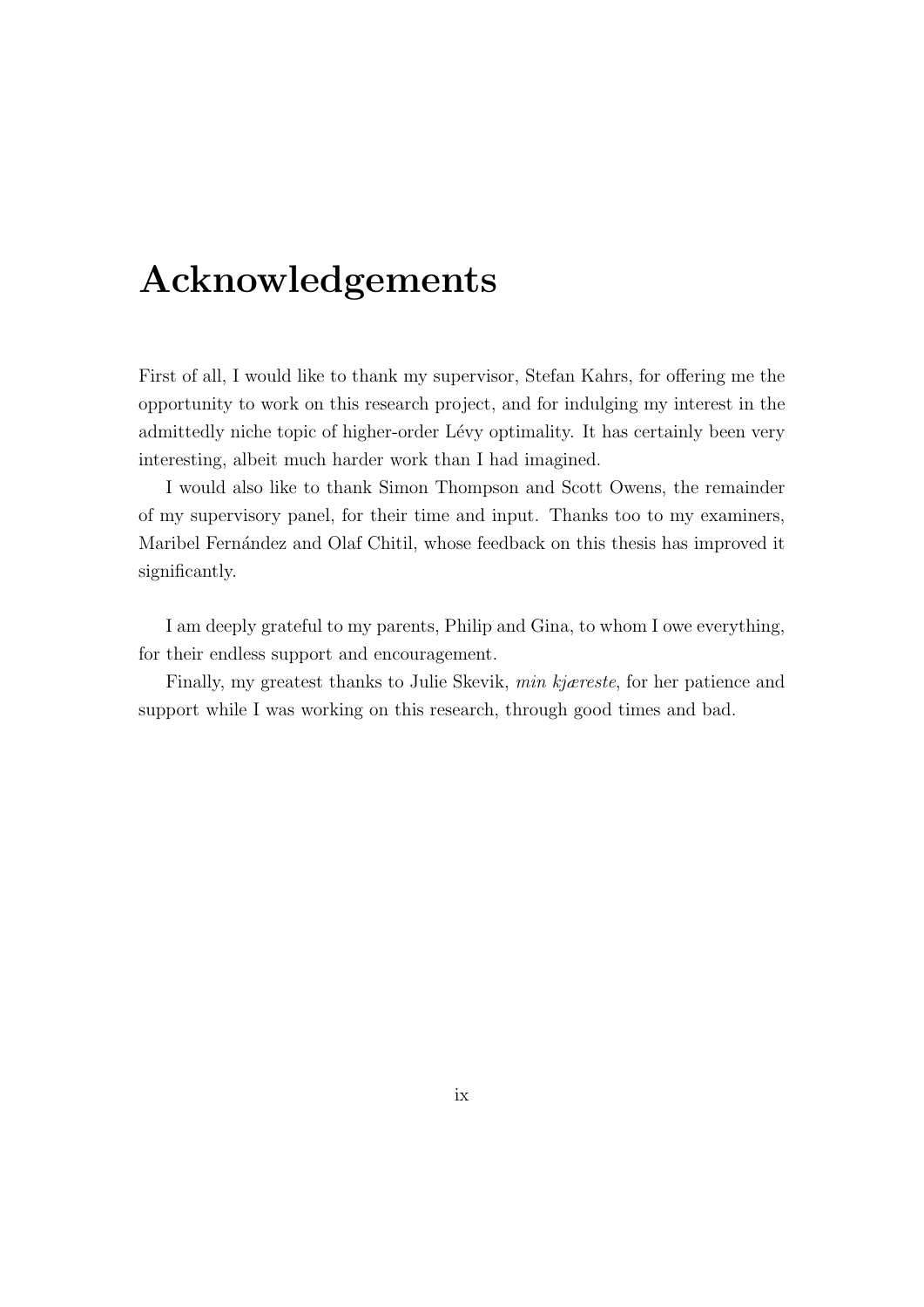In memory of Randi Bauge Skevik (1952 – 2015).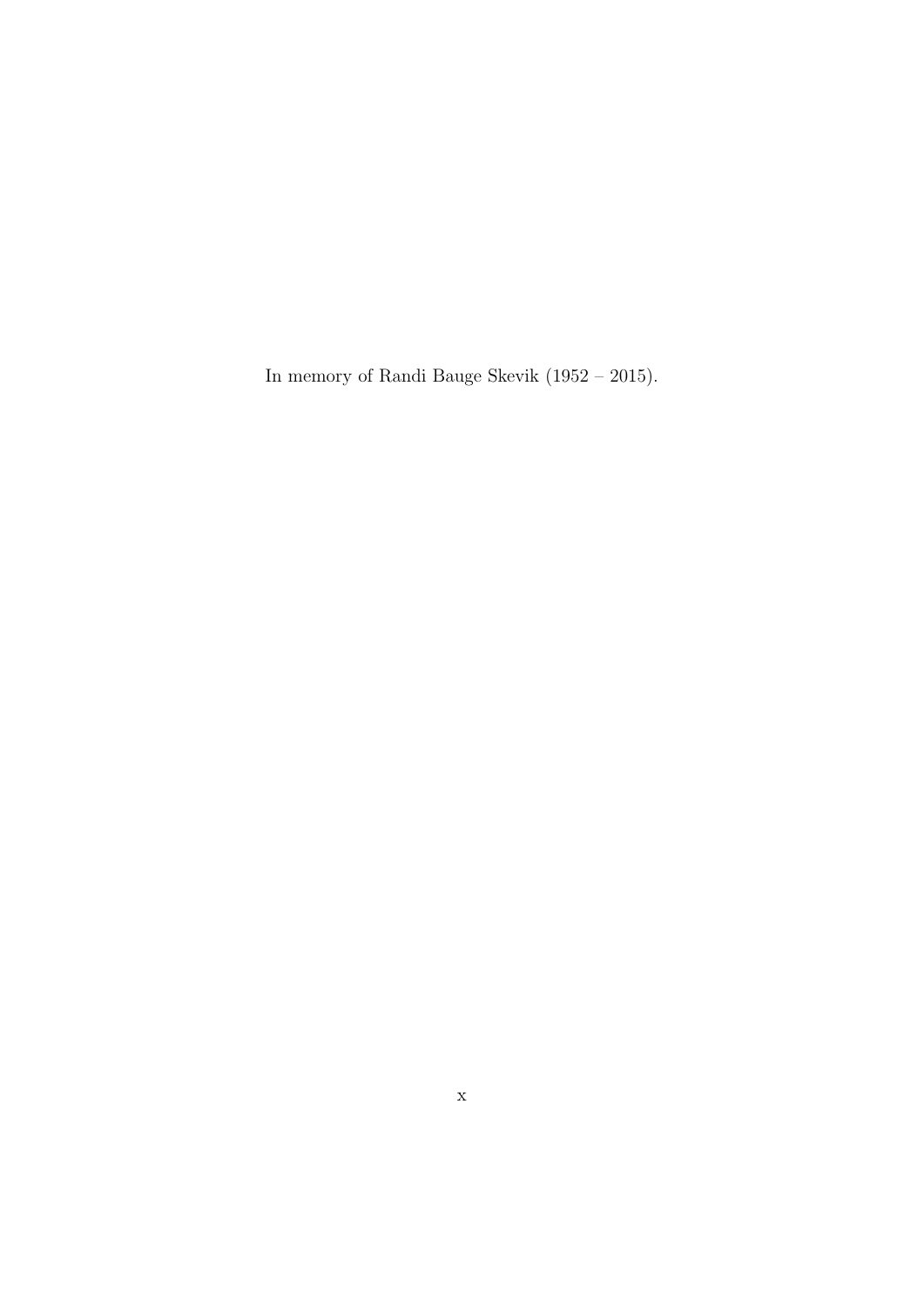# Chapter 1 Introduction

The notion of optimal reduction was first conceived by Lévy (1980) for the untyped λ-calculus. It took more than a decade for an effective algorithm to be developed to provide the sophisticated sharing structures needed for such optimal reduction, introduced in an incomplete form by Lamping (1990) and then refined by Gonthier et al. (1992). This evaluator was later generalised to a particular class of second-order term rewriting systems, called Interaction Systems (Laneve 1993). A translation also exists from match-sequential constructor systems to Discrete Interaction Systems, the first-order fragment of Interaction Systems (Fernández & Mackie 1996). However, these techniques remain limited to first- and second-order term rewriting.

The question of whether it is possible to implement an evaluator for higherorder rewriting systems<sup>1</sup> has, to our knowledge, remained an open problem since it was posed by Van Oostrom  $(1996)$  — see §1.2.1. We provide such an evaluator by defining a class of higher-order rewriting systems having Intuitionistic Linear Logic (Benton et al. 1992) as a substitution calculus, in the sense of Van Oostrom (1994), and introduce a method of translating terms and rules into equivalent Lamping– Gonthier sharing graphs. Our system thus generalises this optimal evaluator from second-order Interaction Systems and match-sequential constructor systems, to substructural higher-order rewriting systems.

<sup>&</sup>lt;sup>1</sup>We use "higher-order" in the sense of *arbitrary* orderedness, not restricted to (e.g.) second order rewriting; see §1.2.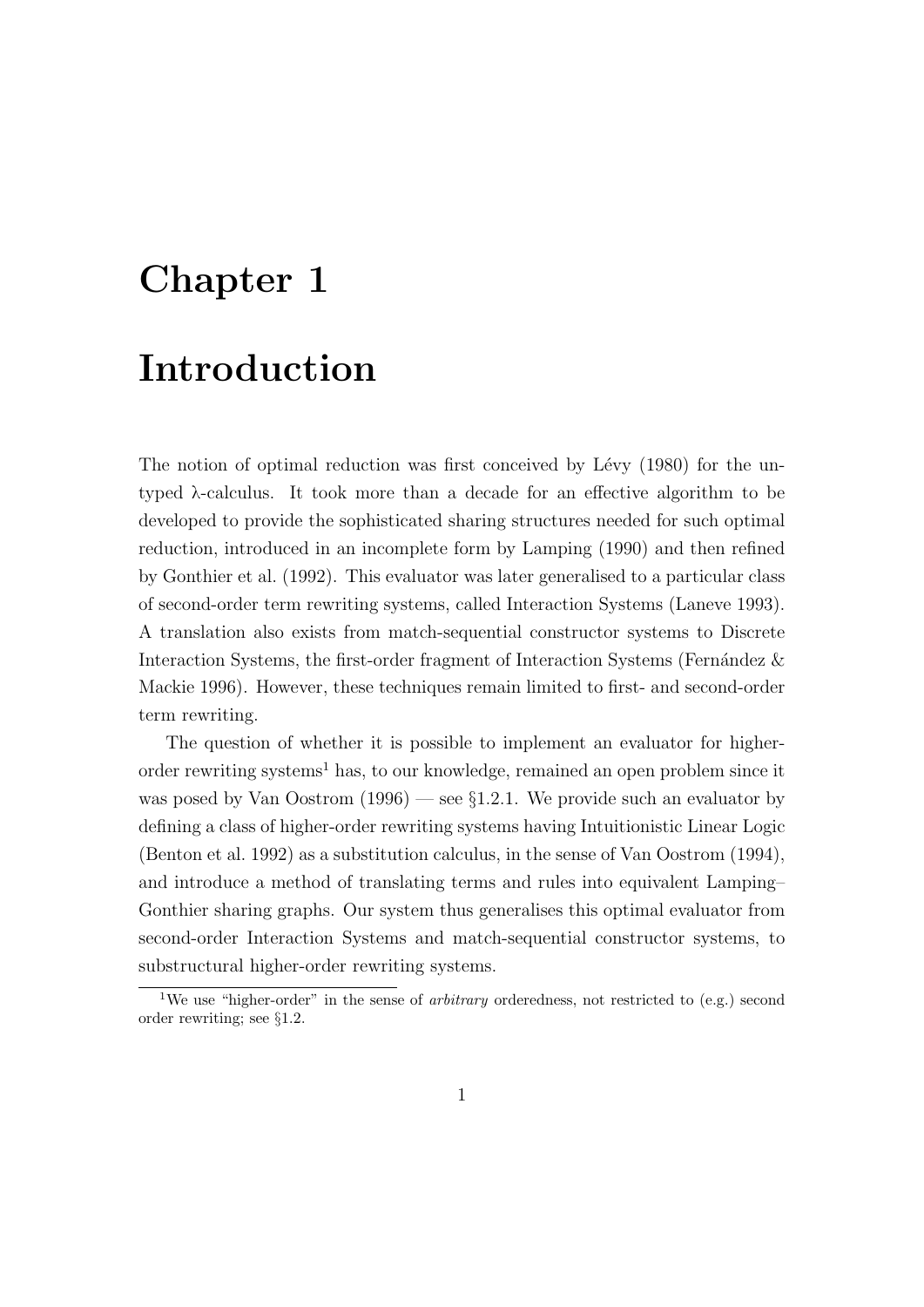## 1.1 Lévy optimality

When we wish to discuss whether a given algorithm is "efficient," we must always first adopt some particular *cost model* for use as a measurement of this efficiency. A common approach is to classify an algorithm according to bounds on the growth rate of its function, generally with Bachmann–Landau notation; but this describes only the shape of the curve, leaving undefined the actual values of constants involved, so two algorithms of the same complexity class cannot then be compared and contrasted. When it comes to term rewriting systems we might define the cost model in terms of numbers of rewrite steps, although this assumes that the cost of all rewrite steps is effectively the same.

The notion of *optimal reduction* was formalised for the  $\lambda$ -calculus by Lévy (1980) in terms of 'redex families', which comprise the residuals of a single 'ancestral' redex, which may be duplicated (or indeed discarded) over the course of a term's reduction. Instead of dealing with the reduction of individual redexes at each rewrite step, Lévy considered the reduction of all redexes in a single family in one single step, called a 'family reduction'. These reductions are then considered to be *optimal* if only those families containing *needed* redexes are reduced, i.e. those that must be reduced in order for the term to reach its normal form (if it has one).

The mechanism for performing substitutions in the  $\lambda$ -calculus — called its substitution calculus by Van Oostrom  $(1994)$  — may be formalised in any number of ways, as evidenced by the various alternative calculi for 'explicit substitution' (Abadi, Cardelli, Curien & Lévy 1991). The implicit nature of substitution is one of λ-calculus's strengths, but also means that a cost model which has no specific substitution calculus in mind cannot take into account these 'hidden costs' behind each rewrite step (Lawall & Mairson 1996). In the case of optimal reduction of the λ-calculus, the hidden cost of the computation required to identify needed redex families may in fact swamp the cost of any β-reductions thus avoided.

Yet whilst the meaningfulness of Lévy optimality has been called into question with respect to the λ-calculus, this complaint does not necessarily hold for other rewriting systems. Even in the case of the  $\lambda$ -calculus there are cases in which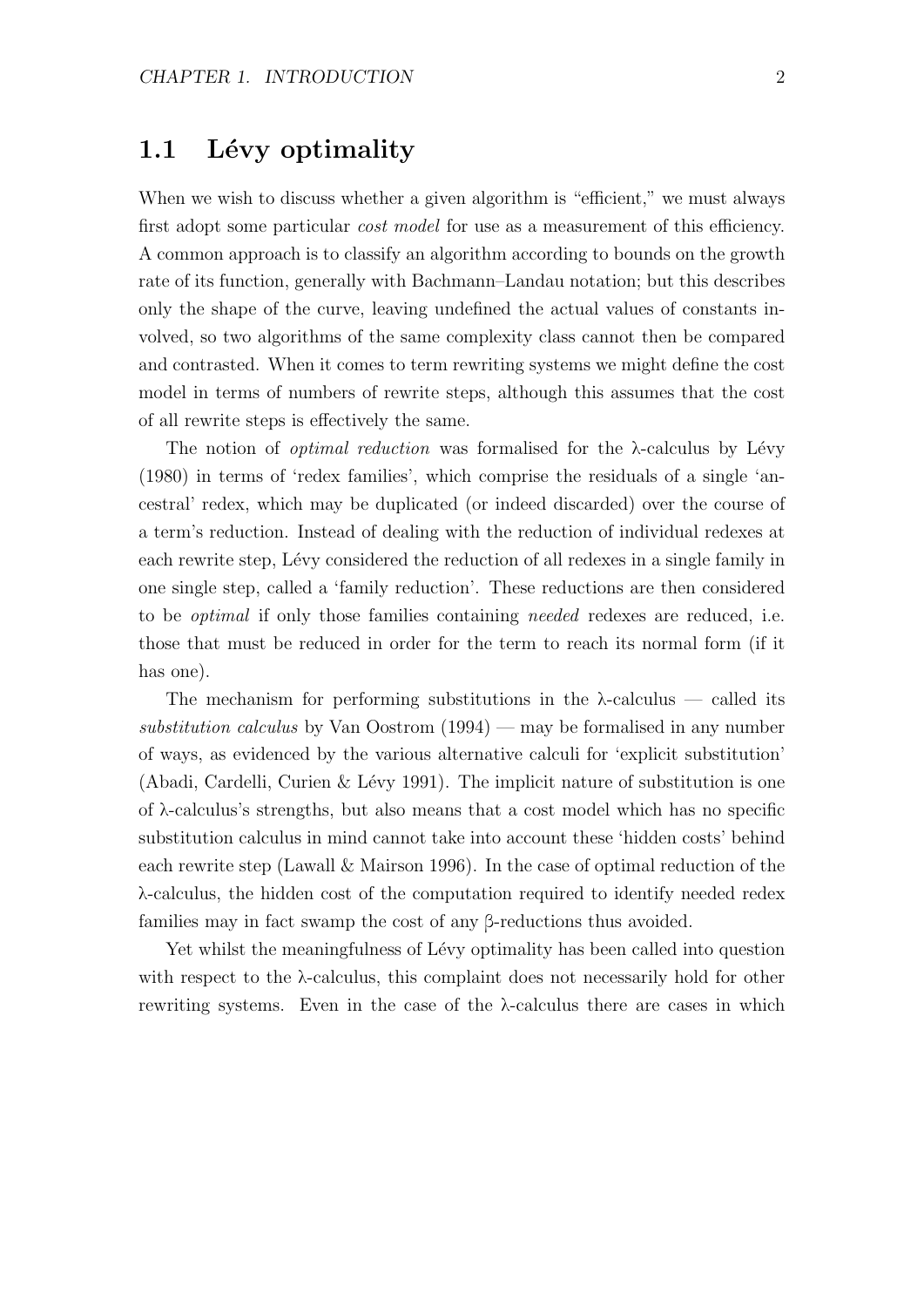optimal reduction, including all underlying costs, is of a lower-bounded complexity class —  $O(n)$  compared to  $O(n^2)$  — than any more conventional reduction strategy (Asperti & Guerrini 1998). This fact is amplified in the case of arbitrary rewriting systems, where the complexity of a given rewrite step may not be a cheap operation, as in the case of the  $\lambda$ -calculus,<sup>2</sup> but rather may require vast amounts of computation (i.e. where the right-hand side of the rewrite is not yet known). The general technique for optimal reduction is therefore free of such criticism: although it might be unwise to strive for absolute Lévy optimality in every case, it is still of clear practical benefit in situations where it is reasonable to expect the cost of reduction steps to outweigh the costs of the sharing. It is in this context which our work is framed.

### 1.1.1 Optimal sharing

In the case of first-order term rewriting systems, assuming we can identify needed redexes during normalisation, a sharing mechanism for upholding optimal reduction is quite straightforward: terms are not represented as trees as they commonly are, but as dags (directed acyclic graphs). Residuals of a given subterm are represented as a shared subdag, and so any redexes contained within it may be reduced in that one place only, and hence as a family reduction. This is actually a more natural representation for terms in computer implementations, with a dag's edges represented as pointers into shared memory. If sharing is made explicit then the point at which a subdag is shared by two superdags is called a fan, and during reduction this fan may need to be moved out of the way to allow a redex to fire, an unsharing process termed 'unfolding'.

Wadsworth (1971) formalised a term sharing mechanism for the λ-calculus using dags, since termed 'lazy evaluation', which likely introduced the notion of using term graphs as a sharing mechanism. This form of sharing is illustrated in Figure 1. However, Wadsworth's mechanism for the substitution of bound variables was shown to be suboptimal in the sense of  $Lévy.<sup>3</sup>$  Specifically, when contracting a

<sup>&</sup>lt;sup>2</sup>Cheap, that is, with respect to the β-step  $(\lambda x.t)u \rightarrow t[x/u]$  without subsequent substitution propagation, α-renaming, etc., which is handled by the optimal reduction apparatus.

<sup>&</sup>lt;sup>3</sup>Lazy evaluation has been shown to be optimal in the restricted case of the *weak*  $\lambda$ -calculus (Balabonski 2013), but we are interested in the 'full', strong λ-calculus.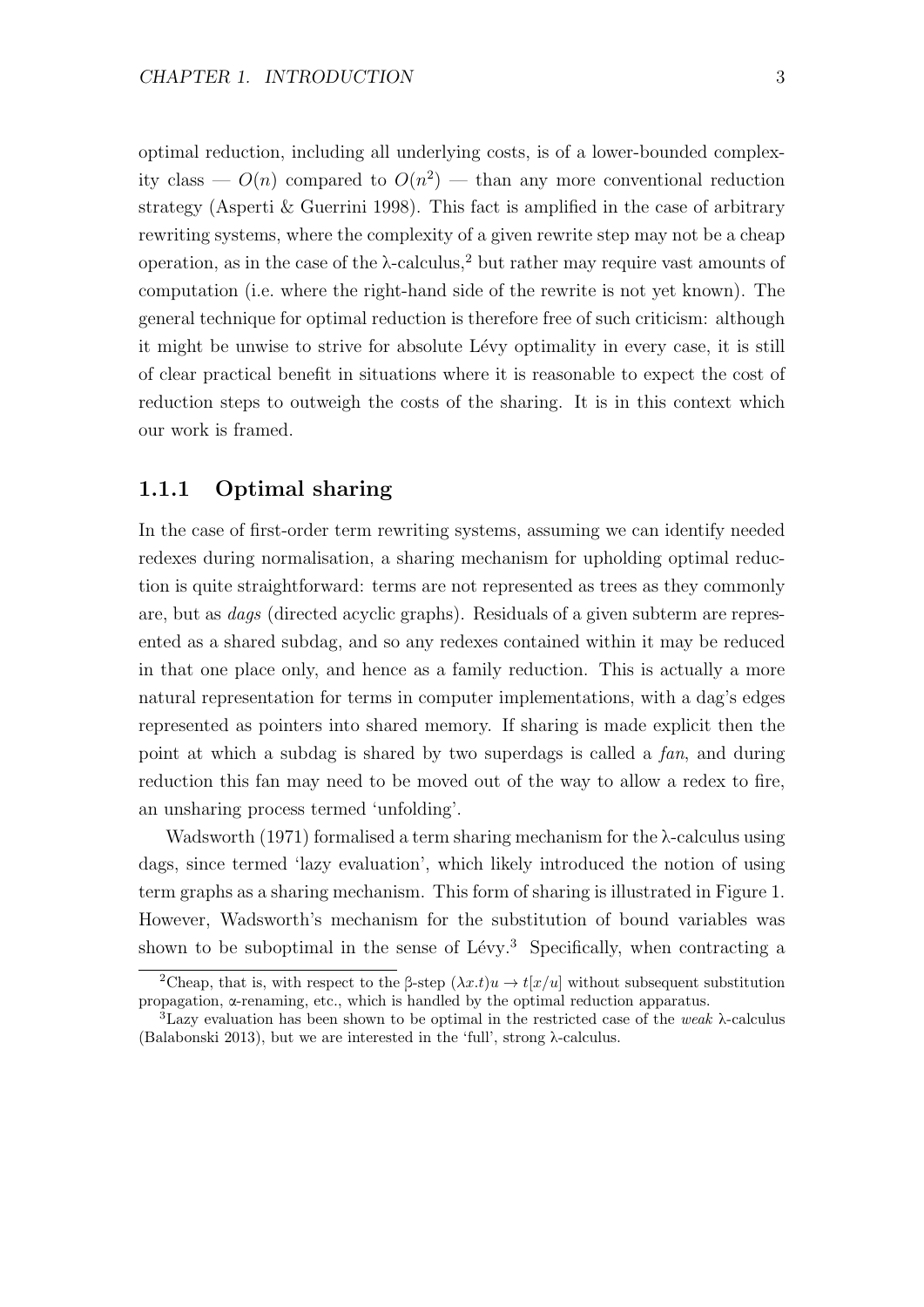

Figure 1: Wadsworth sharing of  $F(G(A, B), B)$ 

β-redex whose abstraction and argument are separately shared, in order to perform the substitution of the bound variable in the body of the abstraction, it is necessary to duplicate the entire subdag. Of course, this also duplicates all redexes contained within that subdag, which undermines the optimality of the technique. Indeed, at the time when optimal reduction was introduced, no sharing mechanism was known which was Lévy-optimal.

It was another decade before a suitable optimal reduction algorithm was found for the  $\lambda$ -calculus, first devised by Lamping  $(1990)^4$ , and subsequently refined by Gonthier et al. (1992) in terms of the contemporary Interaction Nets (Lafont 1990). The essence of Lamping's algorithm is that as well as the 'positive' fans common to dags, which enable the sharing of common subterms, it also features 'negative' fans, separating distinct subterms within otherwise common subterms such that it is in fact *slices* of the term that are shared — see  $\S 4.2.1$  for more details. This algorithm was later generalised from the  $\lambda$ -calculus to *Interaction Systems* (Laneve 1993), a class of term rewriting systems for which there exists a direct translation into Interaction Nets and thereby for which Lamping–Gonthier sharing is optimal.

Yet the rewrite rules of an Interaction System are rather overly restrictive, with its symbols being split into disjoint sets of constructors and destructors and each rule describing an interaction between exactly one constructor and one destructor, with no other symbols allowed on the left-hand side. Compared with the full freedom of orthogonal rewriting systems, this can be very limiting in its

<sup>&</sup>lt;sup>4</sup>An alternative algorithm was independently discovered at the same time by Kathail (1990), although this has had relatively little impact on the field.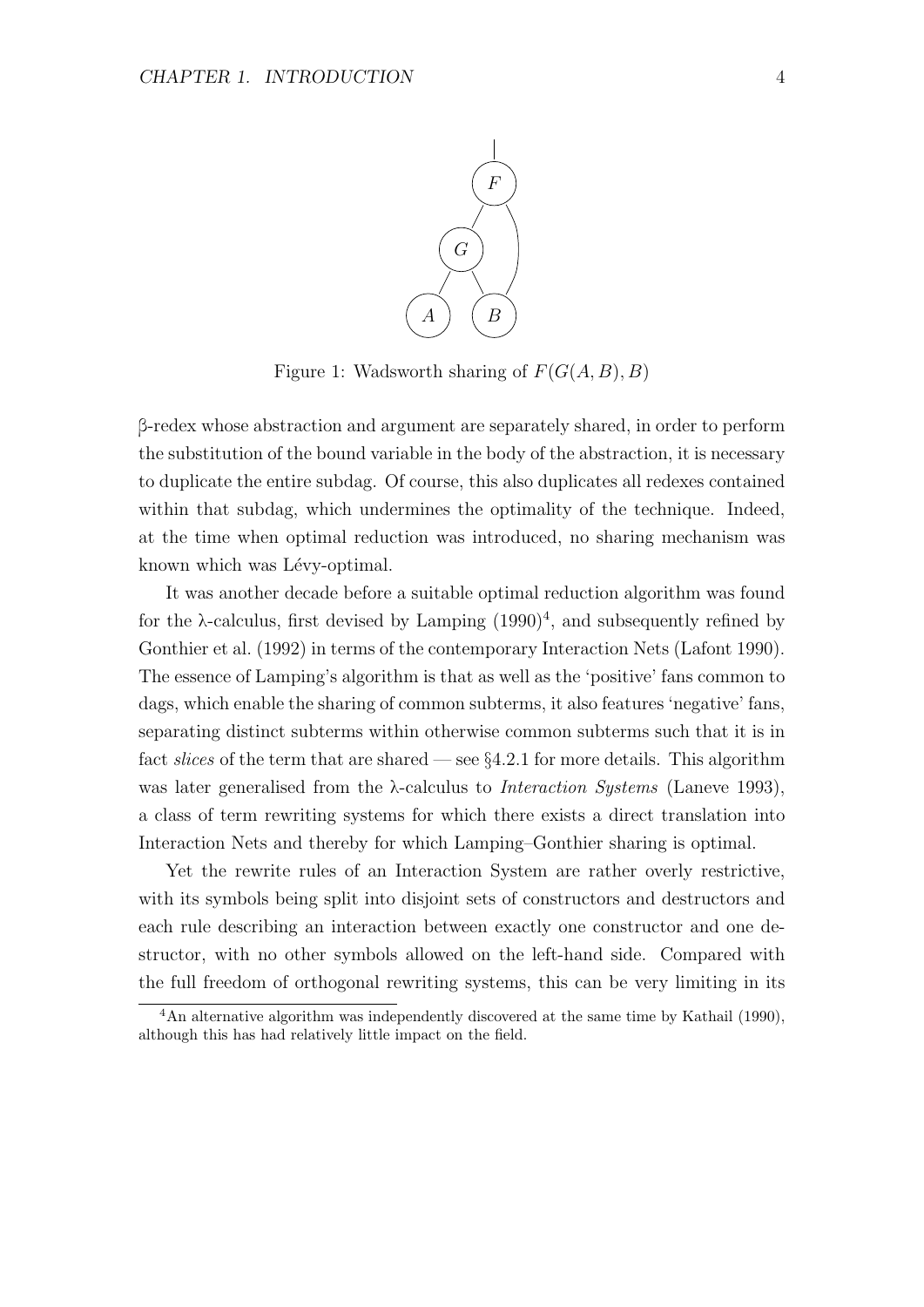expressiveness — although still Turing-complete, individual rules are lacking in expressive power, requiring many individual rewrite steps in order achieve much computation, thus being something of a 'Turing tar-pit' (Perlis 1982). Moreover, Interaction Systems, being only second-order, lack the expressiveness required to define third- or higher-order rewrite rules.

## 1.2 Higher-order rewriting

Term rewriting systems have historically been described as "higher-order" with reference to a number of different attributes — and some systems that would be described as "higher-order" under one of its definitions would not qualify as being so under another definition — so it is important that we be clear on what it means in the present context. For instance, Interaction Systems, for which an optimal reduction strategy is already known, are described by Asperti & Laneve (1994) as "higher-order," appealing to an earlier claim by Klop (1980):

It has been claimed by Klop that Combinatory Reduction Systems are the higher-order generalisation [of] Term Rewriting Systems. Then, Interaction Systems are to CRSs as Discrete Interaction Systems are to TRSs.

The term "higher-order" is used here to refer to how those systems have metalevel 'meta-variables' distinct from their terms' object-level bound variables — a distinction that first-order TRSs, having no bound variables, do not have. However, in the terminology of the later *higher-order term rewriting systems* (Wolfram 1990, Nipkow 1991, Van Oostrom 1994), CRSs and ISs are not truly higher-order, as the 'substitutes' (Kahrs 1994) used in these systems' substitution calculi are λ-functions of at most second-order (Van Oostrom & Van Raamsdonk 1994). Higher-order rewriting systems, whose substitution calculi permit as substitutes any simply-typed λ-function, are in this sense of a strictly higher order.

The confusion in terminology is exacerbated by the distinction between the object-level rewrite steps and meta-level substitutions. Second-order term rewriting is sufficient for the definition of untyped λ-calculus, and so Combinatory Reduction Systems can be used to *simulate* the higher-order, but if it were sufficient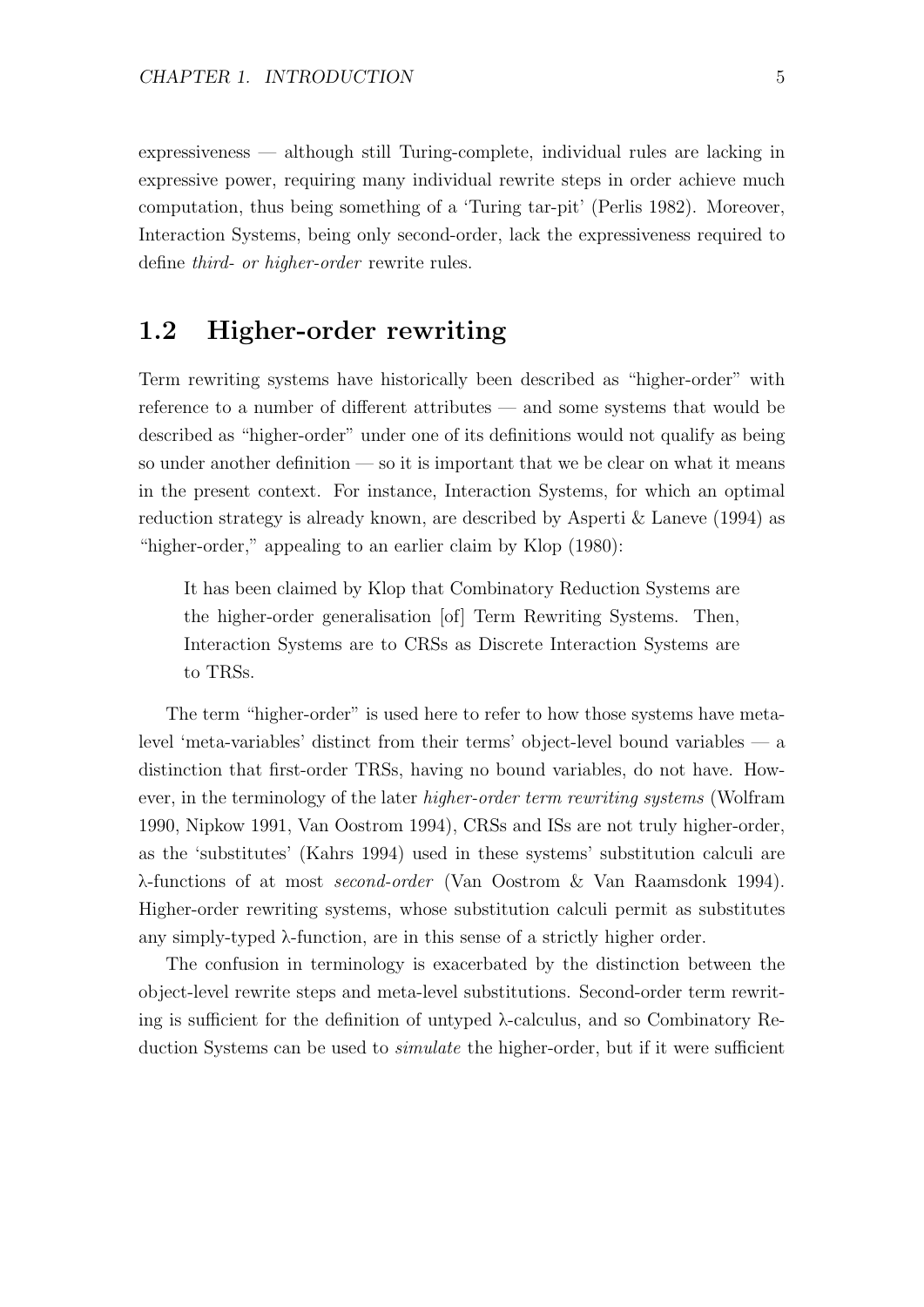to call any term rewriting system able to simulate the untyped λ-calculus "higherorder" then first-order rewriting systems would also suffice. Indeed, explicit substitution (Abadi et al. 1991) is precisely the 'demystification' of variable substitution by encoding it explicitly to a first-order term rewriting system. However, in being explicit about the substitution mechanism, with each rewrite step 'nudging' the substitution a little bit further down the term, then unless this mechanism is itself optimal it will undermine any optimality we may attempt to achieve with respect to the substitution of bound variables.

If we instead define rewriting in terms of higher-order rules, with implicit substitution, then sharing graphs are able to perform the role of substitution calculus, in the sense of Van Oostrom (1994), and thus do so optimally. This is, when all is said and done, the whole benefit of higher-order rewriting: the mechanics of variable substitution (as opposed to its semantics) are allowed to remain implicit. By using Lamping–Gonthier graphs for this mechanic instead of more straightforward substitution like that of the  $\lambda \sigma$ -calculus, the system as a whole may benefit from their structural properties with regards to Lévy optimality.

#### 1.2.1 Higher-order optimality

The theoretical groundwork for higher-order optimality was laid by Van Oostrom (1996), who generalised Lévy's (1980) redex families from the  $\lambda$ -calculus to higherorder term rewriting systems (§2.2.1). At the same time, he drew attention to the absence of an algorithm for optimal reduction in higher-order rewriting, and identified some potential avenues of research:

The next question is whether it is possible to implement an evaluator for orthogonal Higher-order Rewrite Systems (HRSs) in which redexes in the same family are actually represented by the same structure, and which only ever contracts redexes which will contribute to the final result of the computation.

For the second, a generalisation to the higher-order case of the theory of *sequentiality* and *neededness* as founded in Huet  $\&$  Lévy (1991) for orthogonal TRSs, is required.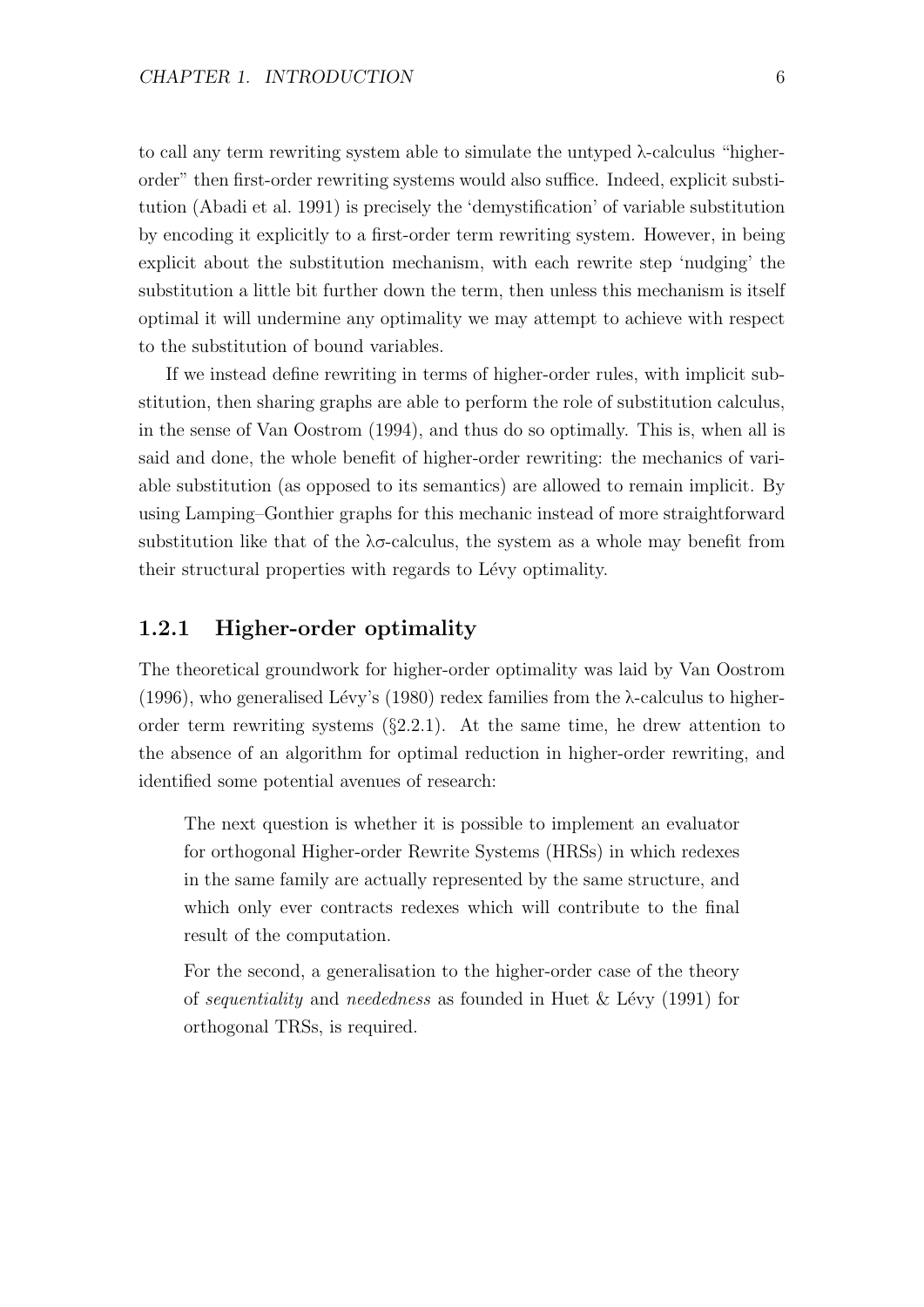We propose a candidate for the higher-order generalisation of sequentiality and neededness, as well as an appropriate evaluator for family reductions in orthogonal higher-order rewriting systems, which is optimal for sequential HRSs as described by Van Oostrom. Moreover, we provide an effective algorithm for such an evaluator, for those systems that are 'match-sequential' (§5.4).

### 1.3 Substructural rewriting

Our approach here is to define *Linear HRSs*  $(\S 5.1)$  — higher-order term rewriting systems with Intuitionistic Linear Logic (Benton et al. 1992) as a substitution calculus, in the sense of Van Oostrom (1994). These systems allow us to explicitly manage the contraction and weakening (and promotion and dereliction) of subterms and variables within rules, which plays well with the known relationship between optimal sharing and linear logic. Linear HRSs are expected to be of broader general use, but here we apply them only to the problem of optimal reduction.

Lamping's (1990) major innovation was to add sharing operators not to a directed acyclic graph, as Wadsworth (1971) had done, but to Bourbaki graphs, which encode second-order terms with bound variables that arc back to their respective binders. We generalise this technique from second-order terms to higher-order abstract syntax, providing translations from linear λ-terms of any order to Lamping– Gonthier sharing graphs. This translation is not at the level of a link signature (mapping syntactic abstractions and applications in the term to links, or nodes, in the graph), but rather at the level of a substitution calculus, mapping HRSs over a linear λ-calculus to HRSs over Lamping–Gonthier sharing graphs. This means it is constants within the term that are mapped to a link, as opposed to elements of the λ-calculus syntax.

We provide a translation of match-sequential Linear HRSs to Interaction Nets (Lafont 1990), as well as a simple generalisation of Interaction Net rewriting to match-sequential systems, wherein sequential contexts are used in place of the 'agents' of Interaction Nets, and their sequential indices the 'principal ports' at which interactions may take place. Lastly, we propose various generalisations of this approach to similar term rewriting systems and substitution calculi.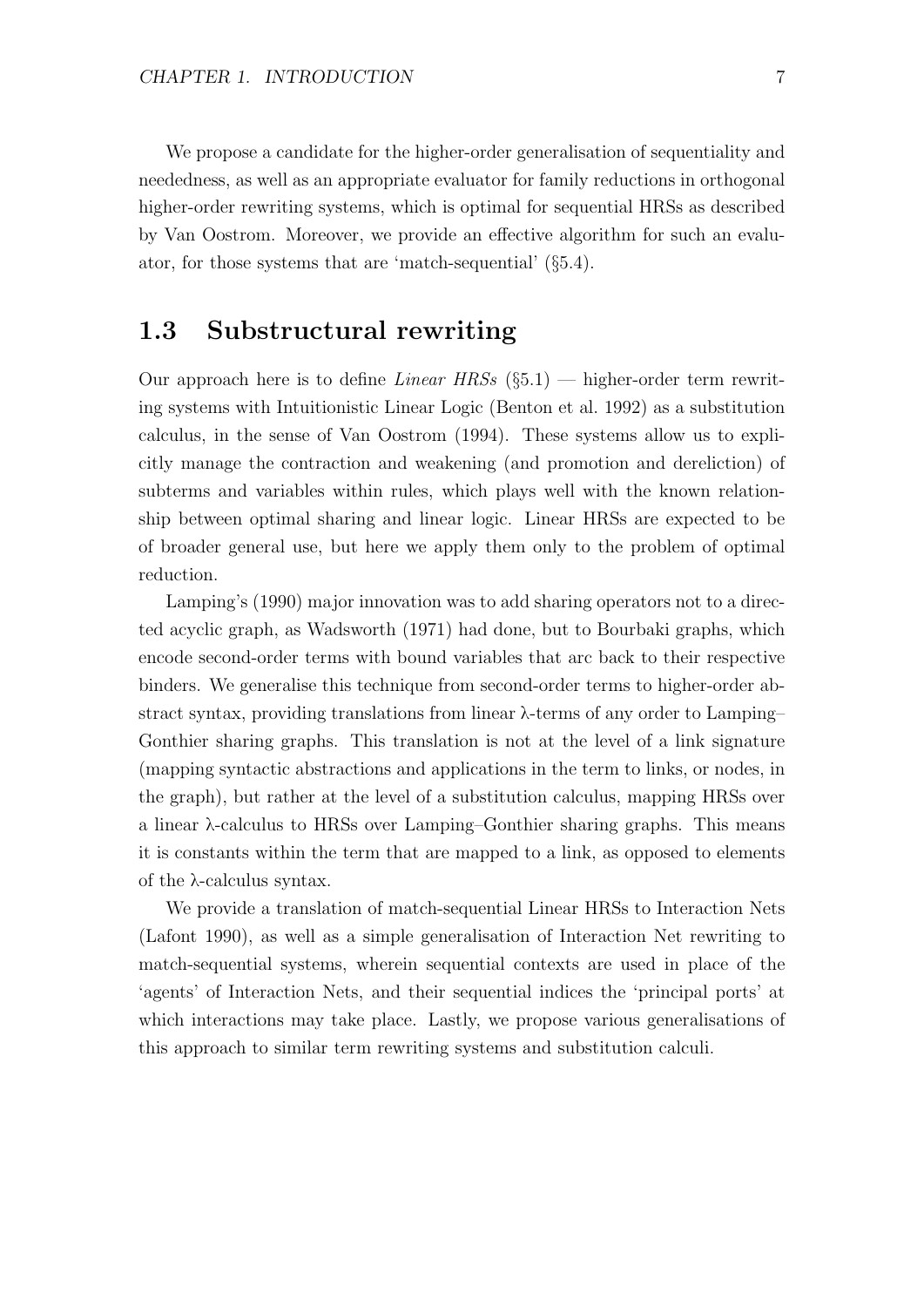## 1.4 Thesis structure

This thesis comprises the following chapters. The dependencies for these chapters are essentially linear: each will only really make sense in the context of those previous.

- 1. Introduction This very introduction; a general overview of our work.
- 2. **Preliminaries** Covers the terminology and notation used for  $\lambda$ -calculus, term rewriting, and intuitionistic linear logic. For more thorough an explanation of this material, the reader should look to the sources cited.
- 3. Term graphs Introduces 'higher-order term graphs' as a graphical representation of higher-order abstract syntax, generalising both first-order term trees and second-order 'Bourbaki graphs'.
- 4. Sharing graphs Augments the previous term graphs with sharing operators, thus generalising Lamping–Gonthier sharing beyond second order.
- 5. Rewriting Describes several methods of defining graph rewriting systems modulo Guerrini's  $\pi$ -interaction. Two of these, restricted to match-sequential higher-order rewriting systems without rigid variable occurrences on the lefthand side, are effectively computable.
- 6. Extensions Describes ways in which the previous effective rewriting techniques may be extended to cover more general systems — additive types, polymorphic types, other substructural logics, fixed points, etc.
- 7. Conclusion An overall summary of our work, its relation to prior work, and potential future work.

Furthermore, there are two appendices.

- A. **Equivalence proofs**  $\overline{\phantom{a}}$  Figures for term graph equivalence proofs that would take up too much space had they been included in the main text.
- B. Krivine machines Related but tangential work on implementing strong β-reduction by combining abstract machines with explicit substitution.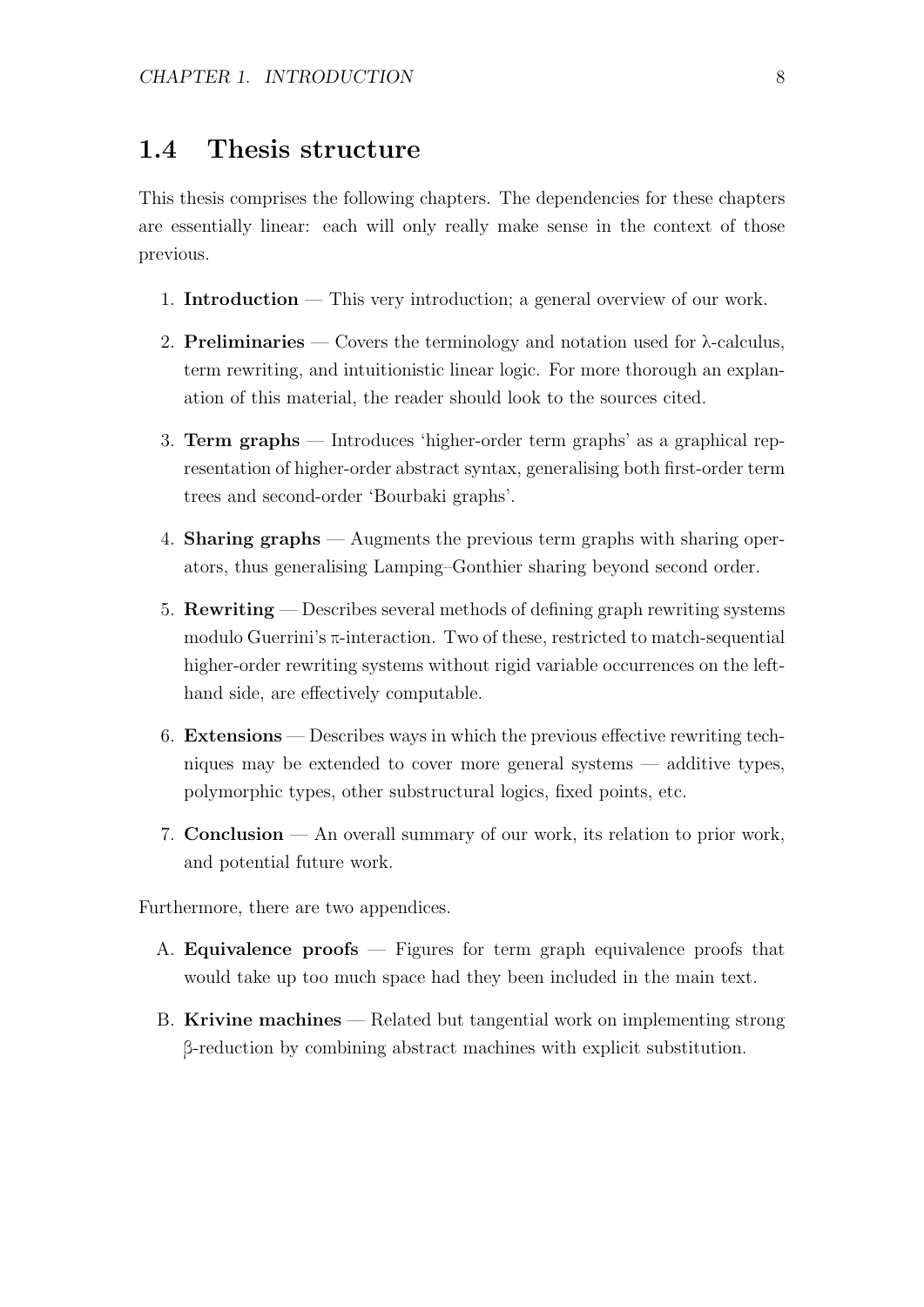#### 1.4.1 Contributions

Our primary contributions are the following:

- §3.3 A generalisation of first-order term trees and second-order Bourbaki graphs to the case of higher-order abstract syntax. Also, a translation from purely-linear λ-terms to these graphs.
- §4.3 A generalisation of Lamping–Gonthier sharing from second-order Bourbaki graphs to higher-order abstract syntax. A translation from modal linear λ-terms to these graphs, which together with the previous forms a complete translation of linear λ-calculus to sharing graphs.
- §5 Linear HRSs: higher-order rewriting systems having linear λ-calculus as a substitution calculus. A translation of these term rewriting systems to Lamping–Gonthier sharing graphs, resulting in a Lévy-optimal evaluator.
- $§6$  Various extensions of the previous higher-order rewriting systems to different type systems, term constructs, pattern forms, and so on.

#### 1.4.2 Other publications

In addition to this thesis and its contributions thus detailed, the author has also during this research produced a number of other papers in the field, namely:

- Abstract machines for higher-order term sharing (Smith  $2014$ ) On strong abstract machines for the λ-calculus, forming the basis of Appendix B, as well as an earlier exploration into higher-order term sharing. This was presented at, and published in the pre-proceedings of, the IFL conference.
- Normal forms and infinity (Kahrs & Smith 2014) Describes a technique for deriving term rewriting systems through signature embedding (cf. §5.3), in this case for constructing normal forms from infinitary reduction sequences.
- Non- $\omega$ -overlapping TRSs are UN (Kahrs & Smith 2016) Proves that firstorder term rewriting systems that are non-ω-overlapping (i.e. do not overlap with respect to unification by rationally infinite terms) have unique normal forms, closing a 27-year-old open problem.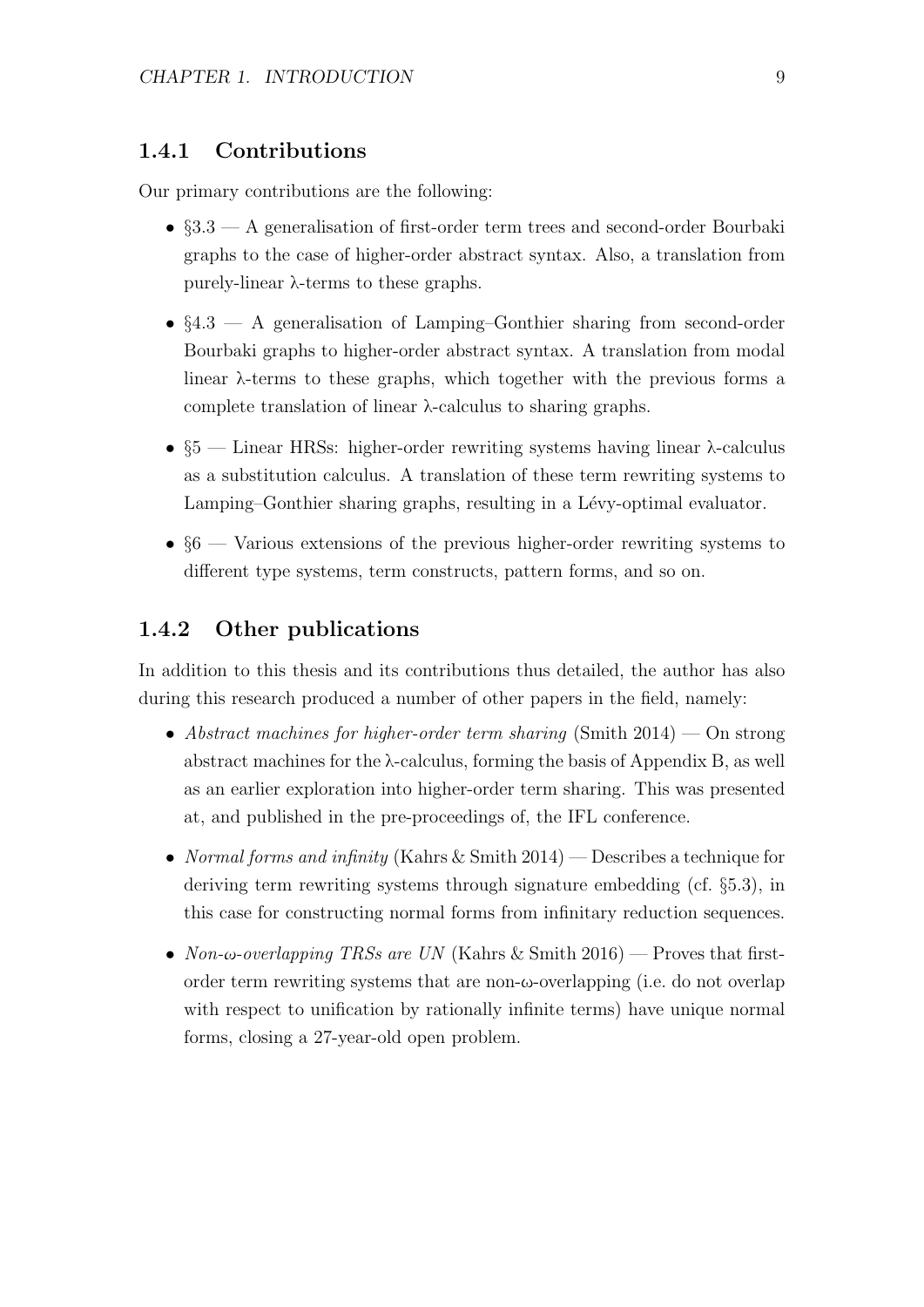# Chapter 2

# Preliminaries

### 2.1 Term Rewriting Systems

The definitions in this section are standard and are largely taken from Terese (2003). Certain choices of definition, notation, and terminology, are however different, drawing from alternative conventions where we find them preferable.

**Definition 1.** An *Abstract Rewriting System* (ARS) is a binary relation on a set of objects. We use arrows to denote ARSs, which allows for some special rewriting notation: if  $\rightarrow$  is ARS then  $\leftarrow$  =  $\rightarrow^{-1}$  and  $\rightarrow \rightarrow$  =  $\rightarrow^*$ .

Concatenating rewrite steps, we have (possibly infinite) reduction sequences,  $t_0 \to t_1 \to t_2 \to \cdots$ , or reductions for short. If  $t_0 \to \cdots \to t_n$   $(n \geq 0)$  we also write  $t_0 \rightarrow t_n$ , and  $t_n$  is called a *reduct* of  $t_0$ . If an object cannot be reduced, it is called a *normal form*; we may write  $t_0 \downarrow t_n$  if  $t_n$  is a normal form.

#### Terms

**Definition 2.** A term signature  $\Sigma$  consists of a non-empty set of *operator symbols*  $F, G, \ldots$ , each equipped with a fixed *arity*. The arity of a operator symbol F is a natural number, indicating the number of arguments it is supposed to have. Thus we may have nullary, unary, binary, ternary, etc., operator symbols. We write  $\#F$ to denote the arity of operator symbol F.

Terms are expressions constructed from symbols in an alphabet, consisting of the signature and a countably infinite set Var of variables. The set of variables is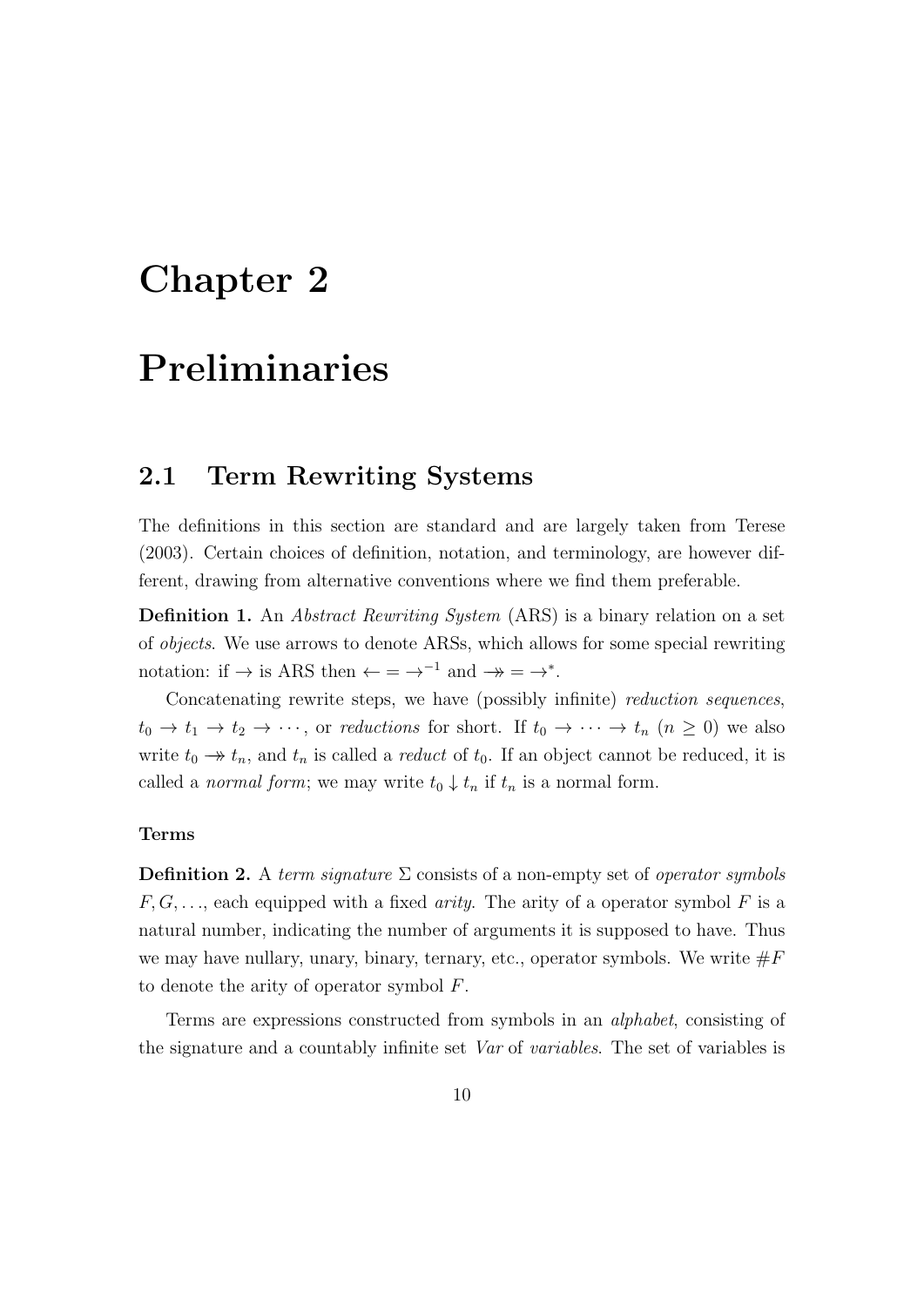assumed to be disjoint from the operator symbols in the signature  $\Sigma$ . Variables will be denoted by  $x,y,z$ , etc., if needed with indices:  $x_0, x_1, x_2, x_3, \ldots$ .

**Definition 3.** The set of terms over  $\Sigma$  is indicated as  $Ter(\Sigma)$  and is defined inductively:

- 1.  $x \in \text{Ter}(\Sigma)$  for every  $x \in \text{Var}$ .
- 2. If F is an n-ary operator symbol and  $t_1, \ldots, t_n \in \mathit{Ter}(\Sigma)$ , then  $F(t_1, \ldots, t_n) \in$ Ter(Σ). If an operator symbol is nullary then we may write A instead of  $A()$ .

The terms  $t_i$  are called the *arguments* of the term  $F(t_1, \ldots, t_n)$ , and the symbol F the root symbol, written  $F \equiv root(t)$ .

Terms not containing a variable are called closed terms or ground terms, and  $Ter_0(\Sigma)$  is the set of closed terms. Terms in which no variable occurs more than once are called linear.

By  $Var(t)$  we denote the set of variables that occur in t. So t is a closed term if  $Var(t) = \emptyset$ . If V is a set of variables, then the notation  $Ter(\Sigma, V)$  is often used to denote the set of terms t with  $Var(t) \subseteq V$ . According to this notation we have  $Ter_0(\Sigma) = Ter(\Sigma, \emptyset).$ 

The *length* of the term t, denoted by  $|t|$ , is defined as the number of occurrences of operator symbols and variables in t. So we have the inductive definition  $|x| = 1$ for variable x, and  $|F(t_1, \ldots, t_n)| = |t_1| + \cdots + |t_n| + 1$ , for an operator symbol F with arity n.

Identity of terms is called *syntactic identity* and is denoted by  $\equiv$ .

#### Contexts

A context can be viewed as an incomplete term, which may contain several empty places, or holes.

Formally a context can be defined as a term containing zero, one, or more occurrences of a special nullary operator symbol  $\Box$ , i.e. a term over the extended signature  $\Sigma \cup \{\Box\}$ . If C is a context containing exactly n holes, and  $t_1, \ldots, t_n$  are terms, then  $C[t_1, \ldots, t_n]$  denotes the result of replacing the holes of C from left to right with  $t_1, \ldots, t_n$ . If  $t \in Ter(\Sigma)$  can be written as  $t \equiv C[t_1, \ldots, t_n]$ , then the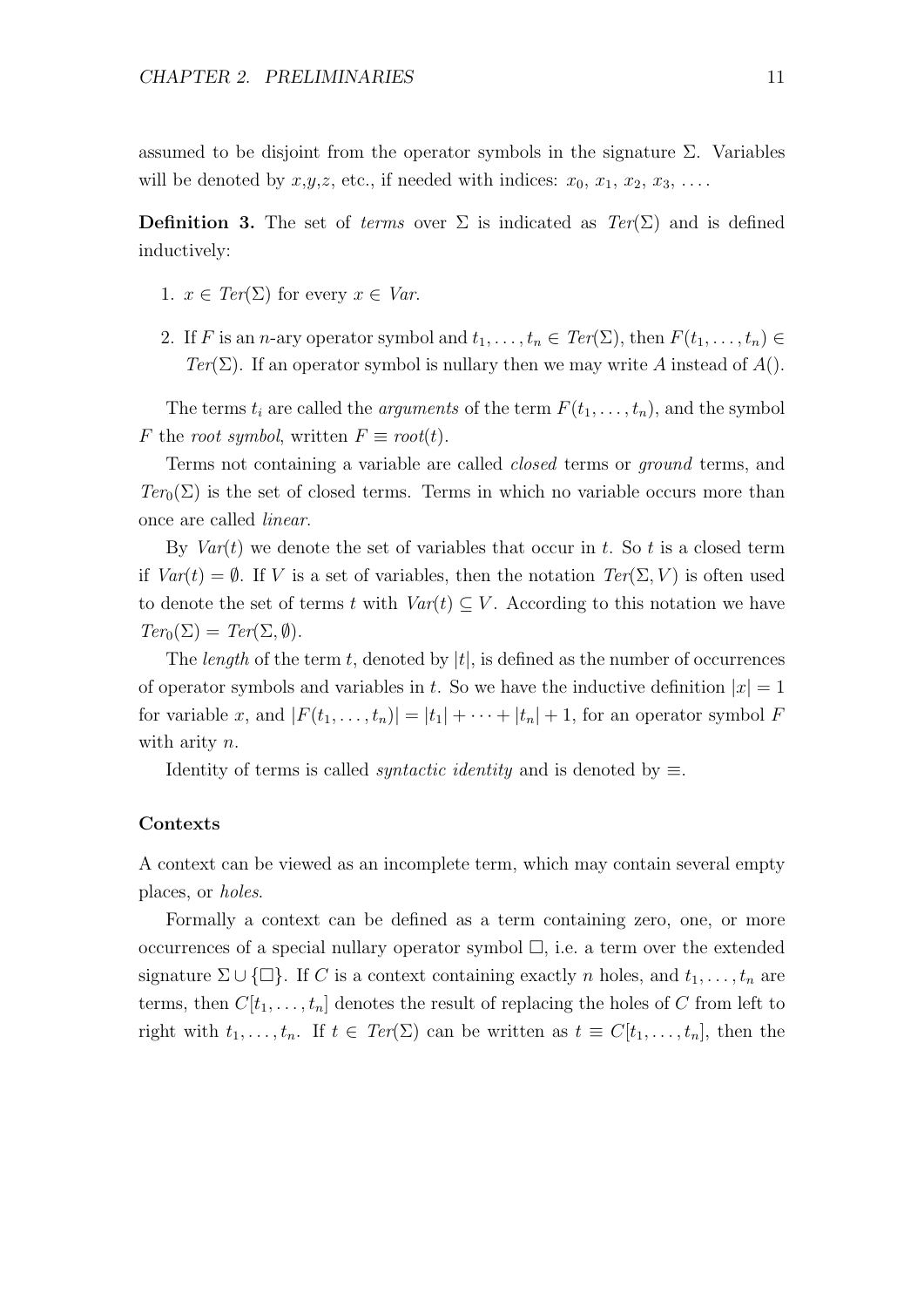context C will also be called a prefix of t. If  $t \equiv D[C[t_1, \ldots, t_n]]$  for some prefix D, then C is a slice of  $t$ .

An important special case is when there is exactly one occurrence of  $\Box$  in C. Then C is called a *one-hole context*, also denoted by C[]. If  $t \in Ter(\Sigma)$  can be written as  $t \equiv C[s]$ , then the term s is said to be a subterm of t, written  $s \subseteq t$ . Since  $\square$  is itself a context, the *trivial context*, we also have  $t \subseteq t$ . Other subterms s of t than t itself are called proper subterms of t, written  $s \subset t$ .

Since contexts have been introduced as terms over an extended signature, they automatically inherit the inductive definition of terms.

The same term s may occur more than once as a subterm in a term  $t$ . It is often important to distinguish between different occurrences of a subterm (or symbol) in a term. The ordered pair  $(s, C\|)$  uniquely determines the *occurrence* of s in  $C[s]$  with prefix  $C[$ . Analogously, the pair  $(F, C[$ ) determines a unique occurrence of the operator symbol F in the term  $C[F(t_1, \ldots, t_n)]$ , namely the root symbol of the occurrence  $(F(t_1, \ldots, t_n), C])$ . We may identify occurrences within a term by underlining.

For the relative position of two occurrences in a given term  $t$  there are two possibilities. Either one occurrence contains the other, or the two occurrences are completely separate. In the latter case we call them disjoint.

**Definition 4.** Consider two occurrences  $(s, C[])$  and  $(s', C'[])$  in a term t.

- 1. We say that  $(s', C'$ ] is *contained* in  $(s, C$ ], written  $(s', C'$ ]  $\leq (s, C$ ], if for some context D[ we have  $C'$ ]  $\equiv C[D]$ ].  $(s', C'$ ] is called the *inner* occurrence,  $(s, C[])$  the *outer* occurrence.
- 2. We say that  $(s, C[])$  and  $(s', C']$  are *disjoint* if for some two-hole context E either  $C[\equiv E[\Box, s']$  and  $C'[\equiv E[s, \Box],$  or, in the reverse order,  $C[\equiv s]$  $E[s', \Box]$  and  $C'[] \equiv E[\Box, s].$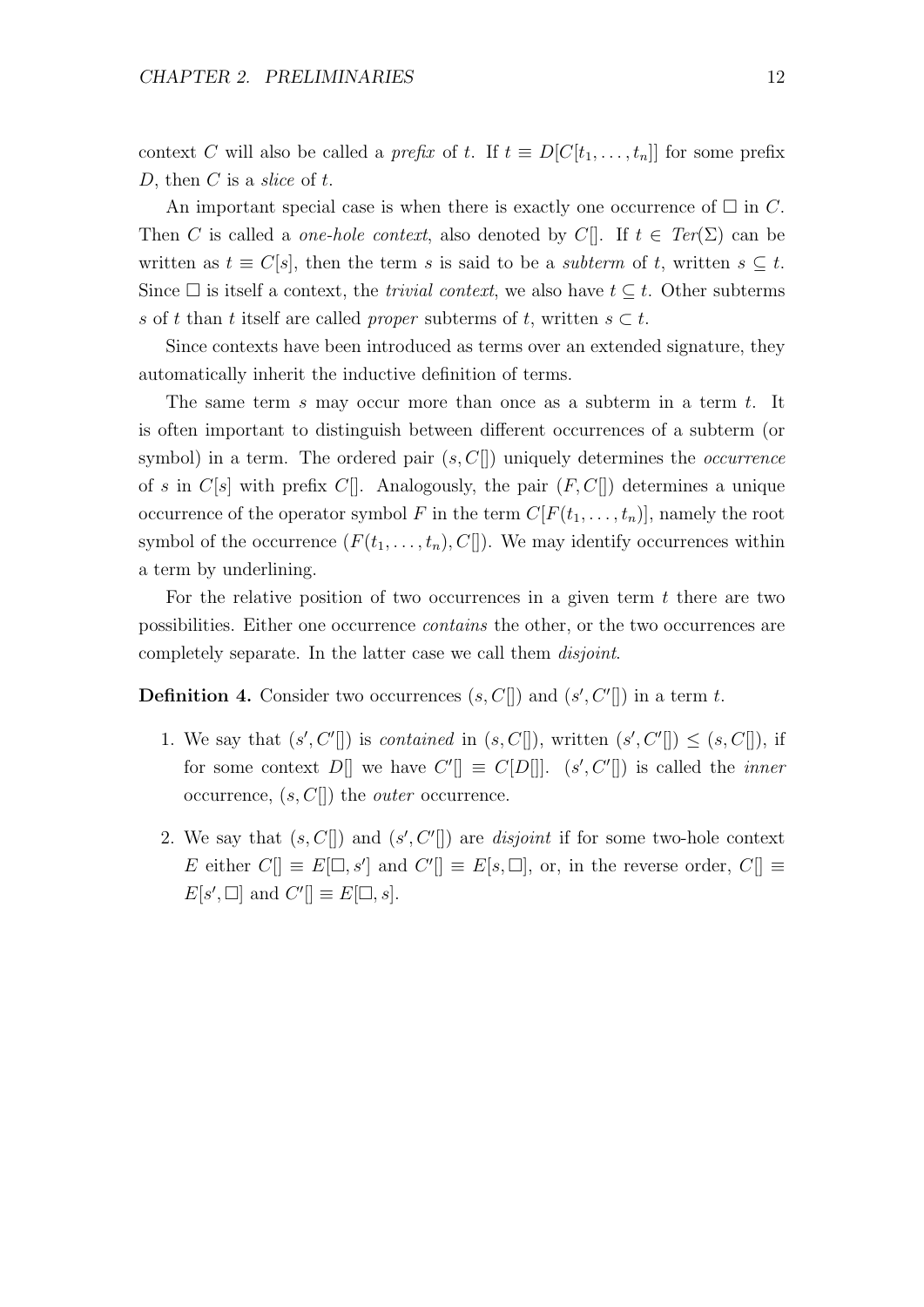#### Rewriting

**Definition 5.** A *substitution* is a map  $\sigma : Var \rightarrow Ter(\Sigma)$ . A substitution may be lifted to a map  $\hat{\sigma}$ :  $Ter(\Sigma) \rightarrow Ter(\Sigma)$  by

$$
\hat{\sigma}(x) \equiv \sigma(x)
$$

$$
\hat{\sigma}(F(t_1, \dots, t_n)) \equiv F(\hat{\sigma}(t_1), \dots, \hat{\sigma}(t_n))
$$

A substitution  $\sigma$  that replaces distinct variables with distinct variables (i.e.  $\sigma$ is injective and  $\hat{\sigma}(x)$  is a variable for every x) is called a *renaming*. If  $\sigma|_{Var(t)}$  is a renaming, then  $\sigma$  is called a *renaming for t*.

**Definition 6.** A rewrite rule for a signature  $\Sigma$  is a pair  $(l, r)$  of terms of  $Ter(\Sigma)$ . It will be written as  $l \to r$ . Often a rewrite rule will be given a name, e.g.  $\rho$ , and we write  $\rho: l \to r$ . Two restrictions on rewrite rules are imposed:

- 1. the left-hand side  $l$  is not a variable,
- 2. every variable occurring in the right-hand side  $r$  occurs in  $l$  as well.

An *instance* of  $\rho$  is obtained by applying a substitution  $\sigma$ . The result is an atomic rewrite step  $\hat{\sigma}(l) \rightarrow_{\rho} \hat{\sigma}(r)$ . The left-hand side  $\hat{\sigma}(l)$  is called a  $(\rho$ -)redex. The right-hand side  $\hat{\sigma}(r)$  is called its *contractum*.

The words redex and contractum will also be used for occurrences of a redex and a contractum. Replacing a redex  $\hat{\sigma}(l)$  with its contractum is called *contraction*.

Given a term, it may contain one or more occurrences of redexes. A rewrite step consists of contracting one of these, i.e. replacing the redex with its contractum.

**Definition 7.** A rewrite step according to the rewrite rule  $\rho: l \to r$  consists of contracting a redex within an arbitrary context:

$$
C[\hat{\sigma}(l)] \to_{\rho} C[\hat{\sigma}(r)]
$$

We call  $\rightarrow$ <sub>ρ</sub> the *rewrite relation* generated by ρ.

**Definition 8.** A Term Rewriting System (TRS) is a pair  $T = (\Sigma, R)$  of a signature  $\Sigma$  and a set of rewrite rules R for  $\Sigma$ .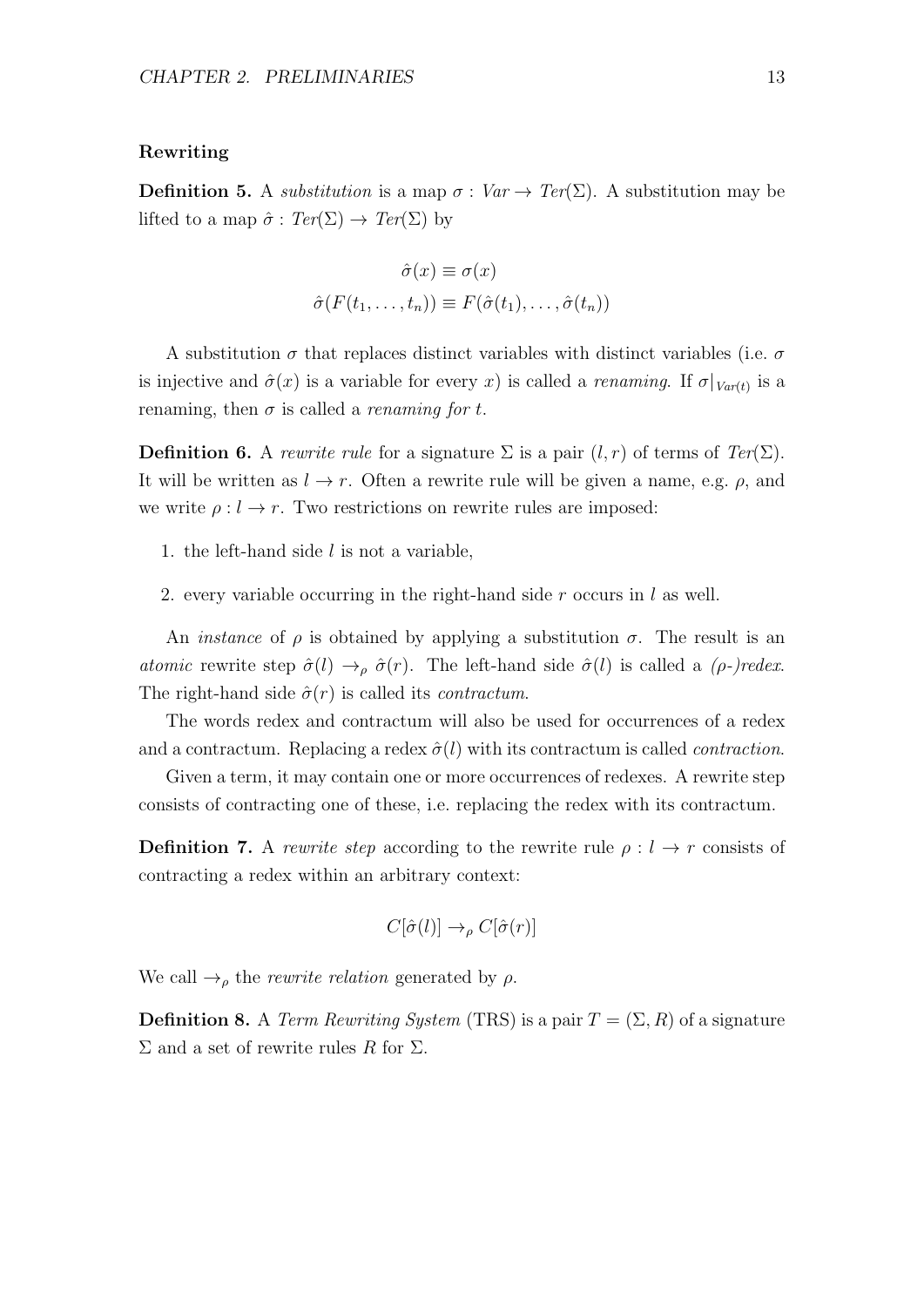The rewrite relation of T, denoted by  $\rightarrow$  (or  $\rightarrow$ <sub>R</sub>), is defined as the union  $\bigcup{\{\rightarrow_\rho \mid \rho \in R\}}$ . So we have  $t \rightarrow_R s$  when  $t \rightarrow_\rho s$  for one of the rewrite rules  $\rho \in R$ .

If  $T = (\Sigma, R)$ , then we may also write  $Ter(T)$  for  $Ter(\Sigma)$ , and likewise  $Ter_0(T)$ . We may specify a TRS just by its set of rewrite rules  $R$ , in which case the signature  $\Sigma$  is understood to consist solely of the operator symbols used in R.

#### 2.1.1 Interaction Systems

Definition 9. An Interaction System (IS) term signature  $\Sigma$  consists of a nonempty set of operator symbols  $F, G, \ldots$  each equipped with a fixed *arity*. The arity of an operator symbol  $F$  is a finite (possibly empty) sequence of natural numbers  $a \in \mathbb{N}^*$ . We write  $\#F$  to denote the arity of operator symbol F.

In contrast to first-order term rewriting systems, the arity indicates not only how many arguments an operator symbol is supposed to have, but also how many variables are bound over each argument. A TRS operator symbol of arity n would translate into an IS operator symbol of arity  $(0, 0, \ldots, 0)$ , with n zeroes.

The term signature is partitioned into two disjoint sets  $\Sigma^+$  and  $\Sigma^-$ , representing constructors (denoted by  $C$ ) and *destructors* (denoted by  $D$ ), respectively. Destructors have the added constraint that they must be of some arity  $(0, k_2, \ldots, k_n)$ where  $n \geq 1$ . That is, they must have at least one first argument, which cannot have a variable binder.

**Definition 10.** The set of IS terms over  $\Sigma$  is indicated as  $Ter(\Sigma)$  and is defined inductively:

- 1.  $x \in \text{Ter}(\Sigma)$  for every  $x \in \text{Var}$ .
- 2. If F is an operator symbol of arity  $k_1, \ldots, k_n$ , and  $t_1, \ldots, t_n \in \text{Ter}(\Sigma)$ , then  $F(\vec{x}_{k_1}^1,t_1,\ldots,\vec{x}_{k_n}^n,t_n) \in Ter(\Sigma)$ , where ' $\vec{x}_k$ ' is syntactic shorthand for  $(x_1, \ldots, x_k)$ .t, an abstraction binding k variables over t. If an operator symbol is nullary, i.e.  $n = 0$ , then we may write A instead of  $A()$ .

**Definition 11.** Given an arbitrary but fixed set of meta-variables  $X$ , an IS rewrite *rule* for a signature  $\Sigma$  is a pair  $(H_l, H_r)$  of *meta-expressions*, written as  $H_l \to H_r$ .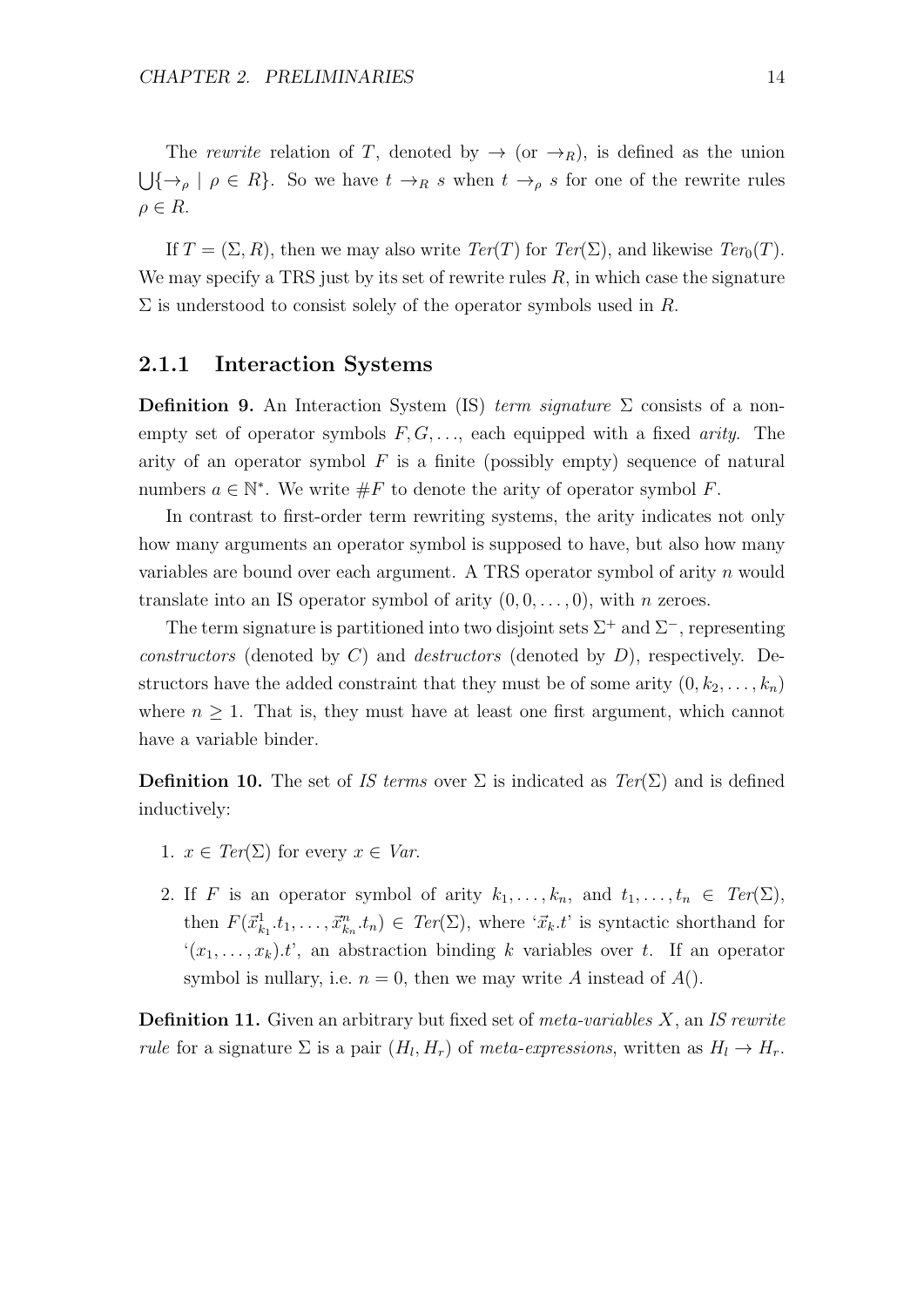The left-hand meta-expression  $H_l$  then has the following format:

$$
D(C(\vec{x}_{k_1}^1, X_1, \ldots, \vec{x}_{k_m}^m, X_m), \ldots, \vec{x}_{k_n}^m, X_n)
$$

where  $D \in \Sigma^+$ ,  $C \in \Sigma^-$ ,  $\#D = (0, k_{m+1}, \ldots, k_n)$ ,  $\#C = (k_1, \ldots, k_m)$ , and  $i \neq j$ implies  $X_i \neq X_j$  (i.e. left linearity).

The right-hand meta-expression  $H_r$  is a *closed* meta-expression whose metavariables are already in the left-hand side of the rule, built up according to the following syntax:

$$
H ::= x \mid F(\vec{x}_{a_1}^1, H_1, \dots, \vec{x}_{a_j}^j, H_j) \mid X_i[H_1/x_1^i, \dots, H_{k_1}/x_{k_i}^i]
$$

Finally, the set of rewrite rules must be non-ambiguous, i.e. there exists at most one rewrite rule for each pair  $D-C$ .

Example 1. The following Interaction System defines β-reduction on the untyped λ-calculus:

$$
App(Abs(x.M), N) \to M[N/x]
$$

The symbols in this system's signature are App :  $(0,0)$  and Abs : (1); M and N are meta-variables.

#### 2.1.2 Sequentiality

We generalise the definition of sequentiality slightly to arbitrary monotonic functions on contexts, rather than only predicates. This allows us to formalise a definition of match sequentiality that we feel is a little smoother than the standard one (Thatte 1987) for systems that are not orthogonal; for orthogonal TRSs the two definitions coincide. We otherwise follow the presentation of Huet & L´evy (1991) and Terese (2003).

**Definition 12.** Let f be a monotonic function on contexts (on  $\leq$ ). Position p in a context C is an *index* of f in C iff  $C|_p$  is a hole and  $\forall D$  such that  $C \leq D$  then  $f(C) < f(D)$  implies that  $D|_p$  is not a hole. f is said to be sequential iff whenever  $\exists D$  such that  $C \leq D$  then  $f(C) < f(D)$  implies there exists an index of f in C.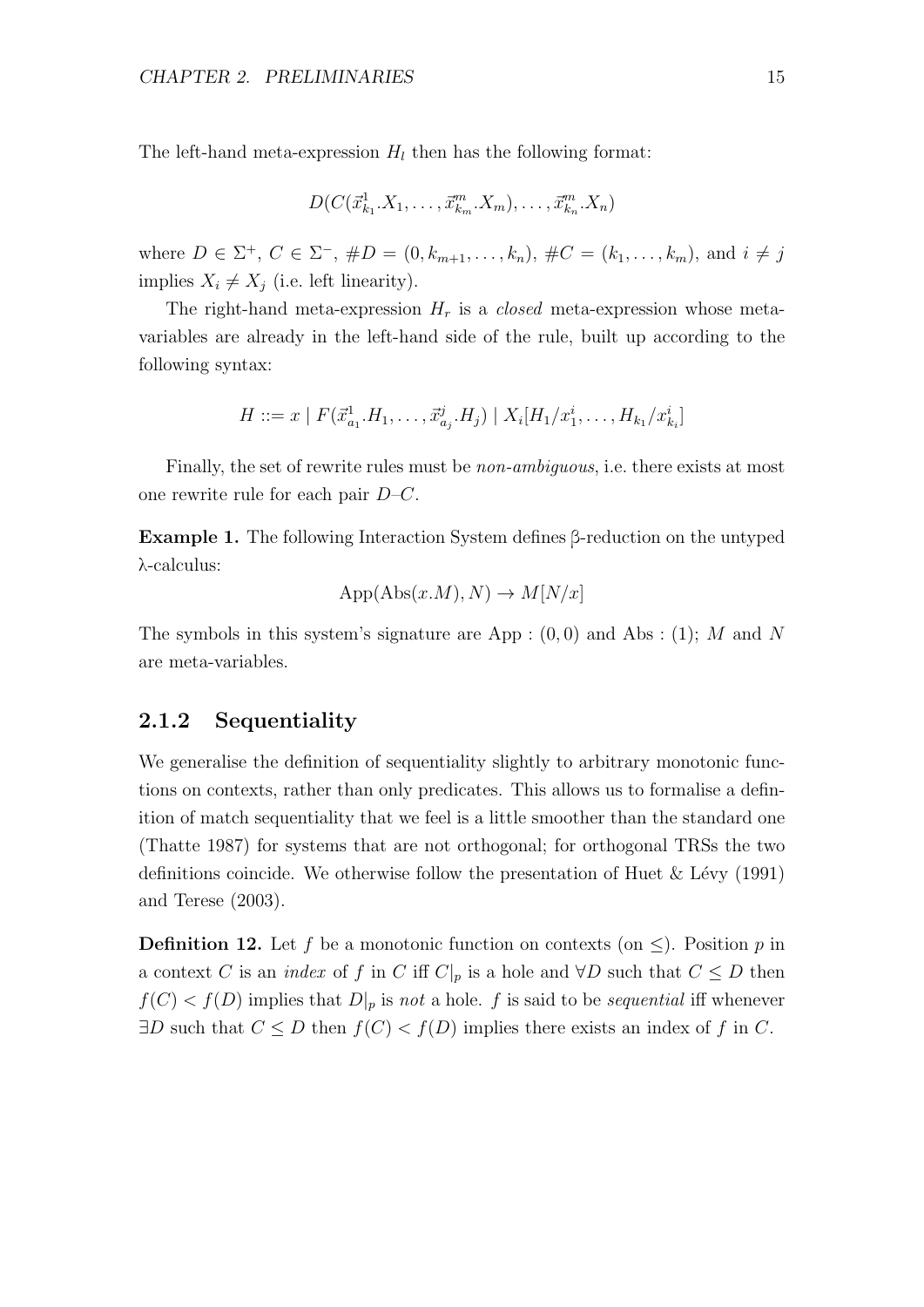**Definition 13.** Given a TRS R, let matches  $(C)$  equal the number of distinct rules in R for which C is a redex. A TRS is match sequential iff matches is sequential.

Example 2. In the following non-left-linear, overlapping TRS:

$$
F(A, x, y) \to r_1
$$

$$
F(x, x, y) \to r_2
$$

The context  $C = F(A, \Box_1, \Box_2)$  matches only the first rule, so matches  $(C) = 1$ . C does not match the second rule because  $A \neq \Box_1$ . In contrast, matches( $C[A, \Box]$ ) = 2, because  $F(A, A, \square)$  also matches the second rule, with  $x = A$  and  $y = \square$ .

For orthogonal TRSs match sequentiality also coincides with strong sequentiality (Huet  $&$  Lévy 1991). Additionally, these have a decidable and normalising index reduction strategy, whereby each index is reduced until they form a match, or they reach head normal form and do not match.

Thatte (1987) instead uses a monotonic predicate *'isredex'* in the definition of match-sequential TRSs. Let  $isredex(C)$  equal whether or not C matches any rule in R, where Booleans have the ordering false  $\leq$  true.

**Theorem 1.** The monotonic functions matches and isredex coincide in the case of orthogonal TRSs.

Proof. The maximum number of rules a context can possibly match at the root, given an orthogonal TRS  $R$ , is 1 (Terese 2003). Thus the two functions are isomorphic given false  $= 0$  and true  $= 1$ .  $\Box$ 

**Definition 14.** The *prefix* function  $\omega(\cdot)$  maps a pattern to the context with holes substituted for its free variables:

$$
\omega(x) \equiv \Box
$$
  

$$
\omega(F(t_1, \ldots, t_n)) \equiv F(\omega(t_1), \ldots, \omega(t_n))
$$

With our definition of match sequentiality, if R has two rules  $(l_1, r_1)$  and  $(l_2, r_2)$ where  $\omega(l_1) \leq \omega(l_2)$ , the predicate matches  $(C, l_i)$  to determine whether C matches a specific rule  $(l_i, r_i) \in R$  must still also be sequential. In contrast, with Thatte's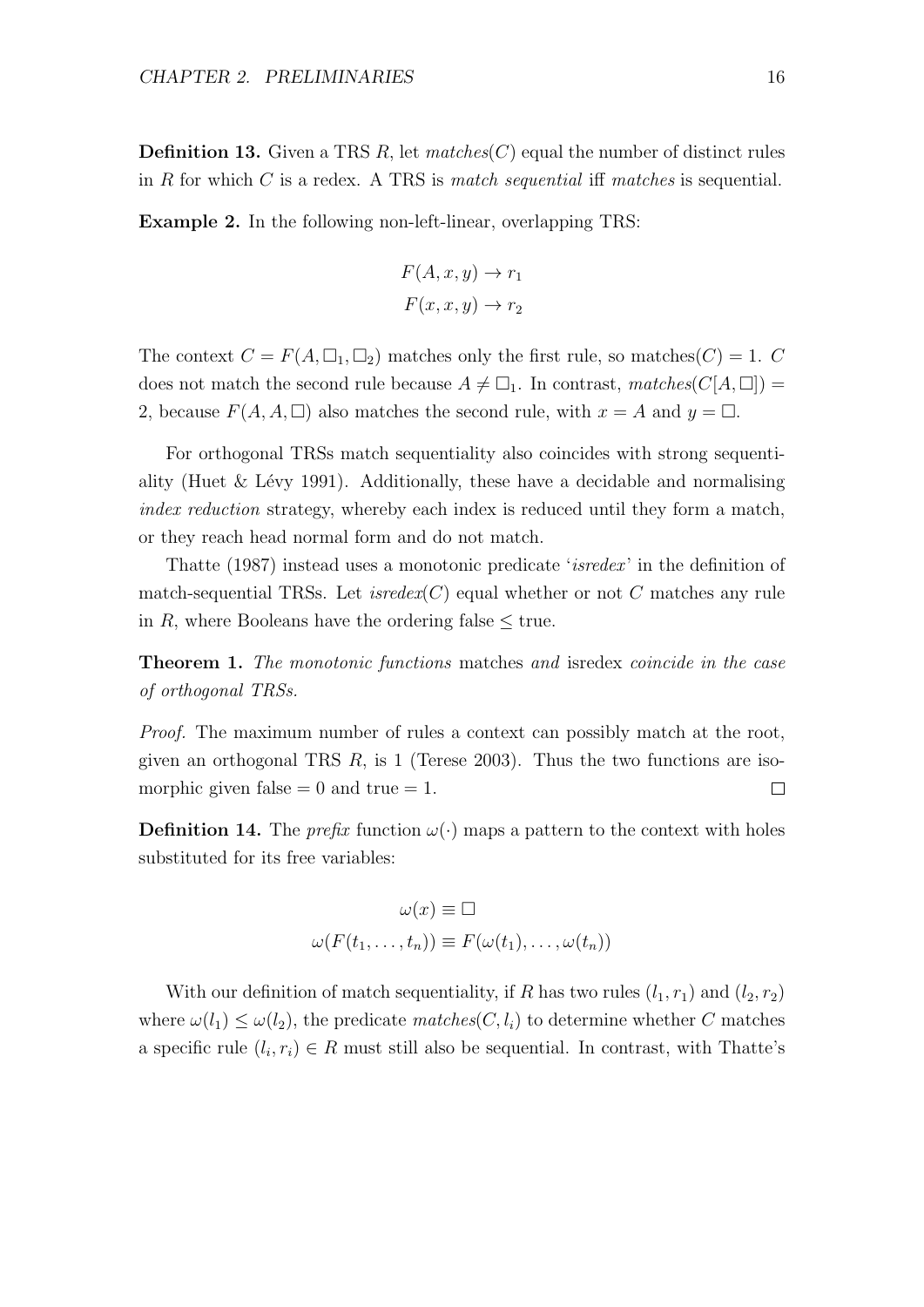definition, the second rule can be ignored when determining whether the whole TRS is match-sequential, since isredex $(\omega(l_1)) \nless$  isredex $(\omega(l_2))$  — both are simply true — and thus there need not be an index in  $\omega(l_1)$ . Our match sequentiality does not allow this 'obscuring' of non-sequentiality, so that if  $R' \subseteq R$  where R is match sequential then  $R'$  is also match sequential.

**Example 3.** 'Gustave's TRS' (Huet  $\&$  Lévy 1991) is not match-sequential, since it is not known which subterm of  $F$  to check first; any that we check may not form a part of the redex, and yet the term may still be a redex. We write  $r_i$  to stand for an arbitrary (but valid) right-hand side.

$$
F(A, B, x) \to r_1
$$

$$
F(x, A, B) \to r_2
$$

$$
F(B, x, A) \to r_3
$$

### 2.2 Higher-order Rewrite Systems

Structured Rewriting Systems (Van Oostrom 1996), previously called Higher-Order Rewriting Systems (Van Oostrom 1994), make an explicit division between the systems' combinatorial component (rules) and structural component (substitutions). The latter component is called the rewrite sytem's substitution calculus, and is usually set in place before specific rewrite rules are laid on top. Structured rewriting can then be viewed as 'rules modulo substitution'.

Definition 15. A *substitution calculus* SC consists of:

- A set  $\rho, \sigma, \tau, \nu, \ldots \in \mathcal{T}$  of types.
- A set  $s, t, u, \ldots$  of prestructures inhabiting types in  $\mathcal{T}$ . We assume an alphabet of atomic prestructures: variables  $x, y, z, \ldots$  for each type, and a signature  $\Sigma$  of operator symbols or constants  $F, G, H, \ldots$
- An ARS  $\rightarrow_{\mathcal{SC}}$  on prestructures.

A structure is a prestructure in  $\rightarrow_{\mathcal{SC}}$ -normal form. A rewrite rule  $\aleph$  is a triple  $(l, r, \tau)$ , often written  $\vdash l \rightarrow r : \tau$ , of *closed* structures (i.e. containing no free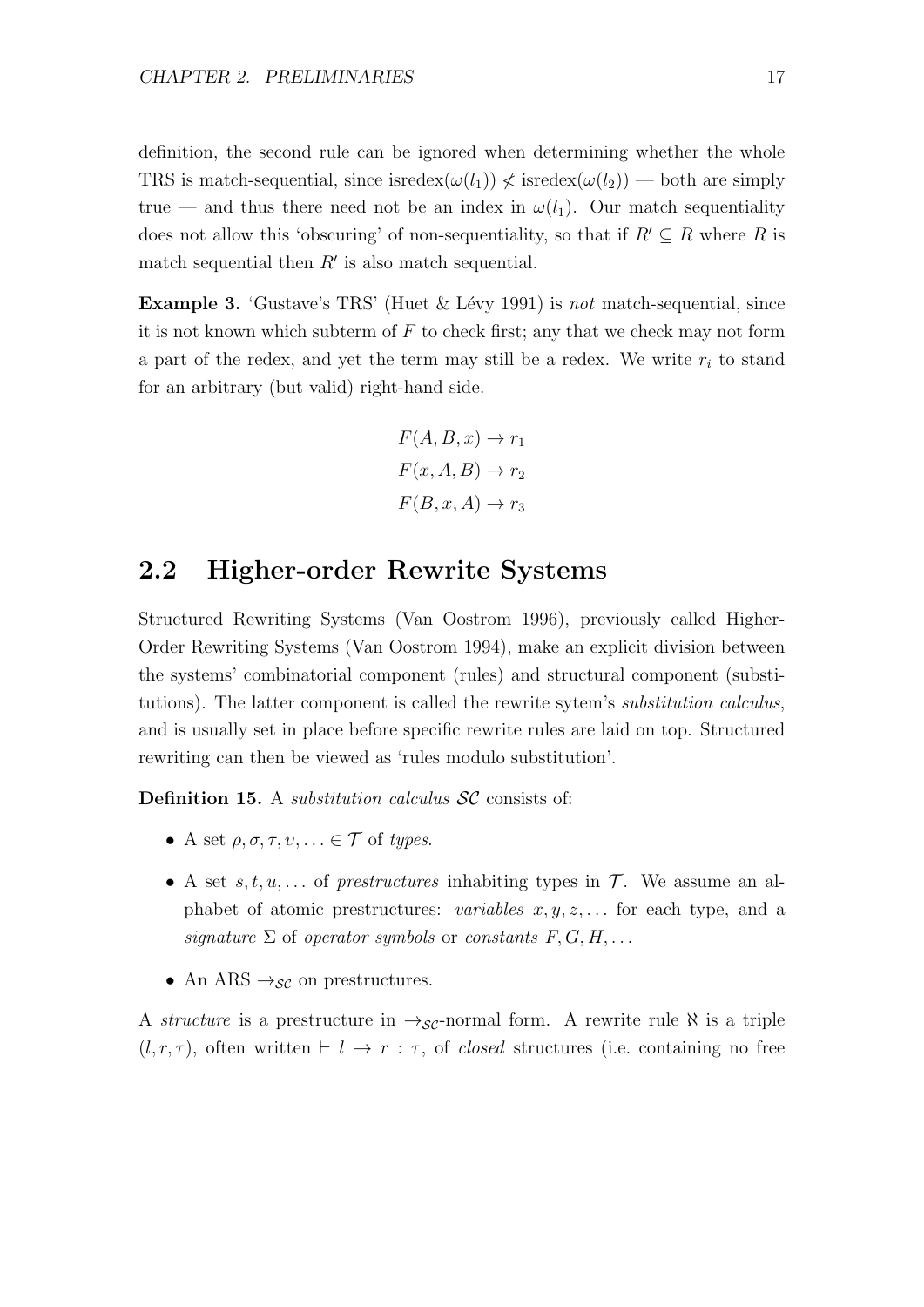variables) l and r of the same type  $\tau$ . The ARS  $\rightarrow_{\aleph}$  on structures is defined by  $s \to_{\aleph} t$ , if  $s \leftrightarrow^* C[l]$  and  $C[r] \leftrightarrow^* t$ , where C is an SC-normal unary context. The rewrite step is said to *contract* the  $(\aleph)$ -redex  $(C, \aleph)$ .

**Definition 16.** A *Structured Rewriting System* (SRS)  $\mathcal{H}$  is a triple (*SC*,  $\mathcal{A}, \mathcal{R}$ ) consisting of a substitution calculus  $\mathcal{SC}$ , an alphabet  $\mathcal{A}$ , and a set  $\mathcal{R}$  of rewrite rules. The ARS associated with  $\mathcal H$  is a relation  $\mathbb PT$  defined by  $\to_{\mathcal H} = \bigcup_{\aleph \in \mathcal R} \to_{\aleph}$ .

We define Structured Rewriting Systems having the simply-typed λ-calculus as a substitution calculus. In their more general form, these systems are Wolfram's (1990) Higher-Order Term Rewriting Systems (HOTRSs), but can be restricted to admit only higher-order patterns (Miller 1991) on the left-hand side, which are then Nipkow's (1991) Higher-order Rewrite Systems (HRSs).

HRSs were limited to patterns in this way at least in part for worry that higherorder matching may in general be undecidable; Miller had proved the decidability of these higher-order patterns. It has since been shown that  $\beta\eta$ -matching is decidable in general for the simply-typed  $\lambda$ -calculus with one base type (Stirling 2009) — although not β-matching without η-extensionality (Loader 2003), which serves to demonstrate how fragile this property is. It is still not yet known whether βη-matching is decidable for the simply-typed λ-calculus with more than one base type. In any case, we choose to play it safe and, without need for more general HRSs, follow Nipkow in restricting their left-hand sides to Miller's higher-order patterns.

**Definition 17.** Given a set A of type atoms, the set T of simple types is defined:

$$
\alpha \in A \implies \alpha \in T
$$
  

$$
\sigma, \tau \in T \implies \sigma \to \tau \in T
$$

**Definition 18.** The set Λ of simply-typed  $λ$ -preterms is defined inductively as some t such that  $\Gamma \vdash t : \tau$ , for some basis set  $\Gamma$  of variables, can be derived by the following rules:

$$
\frac{\Gamma \vdash t_1 : \sigma \to \tau \quad \Gamma \vdash t_2 : \sigma}{\Gamma \vdash t_1 t_2 : \tau} \qquad \frac{\Gamma, x : \sigma \vdash t : \tau}{\Gamma \vdash \lambda x^{\sigma} t : \sigma \to \tau}
$$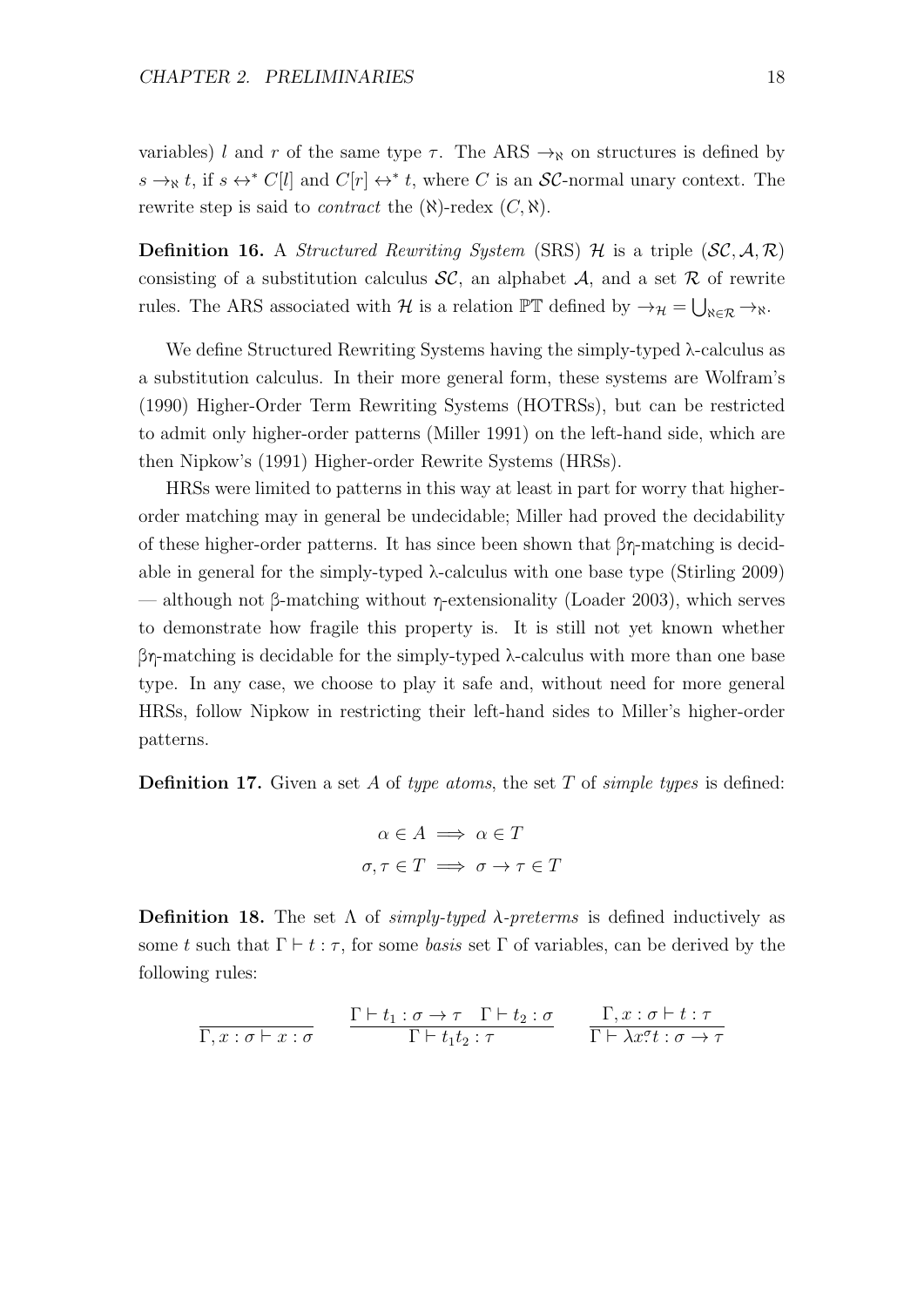The rewrite relation  $\rightarrow_{\mathcal{SC}}$  on  $\lambda$ -preterms modulo the usual α-renaming of bound variables (Barendregt 1984) is generated by the following rules:

$$
(\lambda x.t)u \to_{\beta} t[u/x]
$$

$$
t \to_{\bar{\eta}} \lambda x.tx
$$

where  $\bar{\eta}$  is not allowed to create β-steps and x does not occur in t.

Definition 19. A Higher-Order Term Rewriting System (Wolfram 1990) is a structured rewriting system having simply-typed λ-calculus as a subsitution calculus.

A higher-order pattern (Miller 1991) is a simply-typed term of the form  $\lambda \vec{x}.t$ such that:

- 1. t is of the form  $Ft'_1 \ldots t'_n$ , where F is called the head of the term.
- 2. Each occurrence of a *parameter*  $x_i$  in  $\vec{x}$  in t only has ( $\eta$ -normal forms of) pairwise distinct variables not in  $\vec{x}$  as arguments.

A *Higher-order Rewrite System*  $H$  is an HOTRS in which all rules' left-hand sides are higher-order patterns.

Definition 20. An HRS is *orthogonal* if it is:

- 1. Left-linear, i.e. each parameter in a pattern on the left-hand side of a rule occurs only once.
- 2. Non-overlapping, i.e. the left-hand sides of a rule cannot be unified with that of another rule.

In this thesis we only concern ourselves with orthogonal HRSs.

#### 2.2.1 Optimality

Here we use Van Oostrom's (1996) definitions of redex families and labellings of a Higher-order Rewrite System, generalising those of Lévy (1980) for the  $\lambda$ -calculus. Intuitively, a redex family is a set of redexes that are created 'in the same way'. Families specify which redexes should be shared in an optimal evaluator.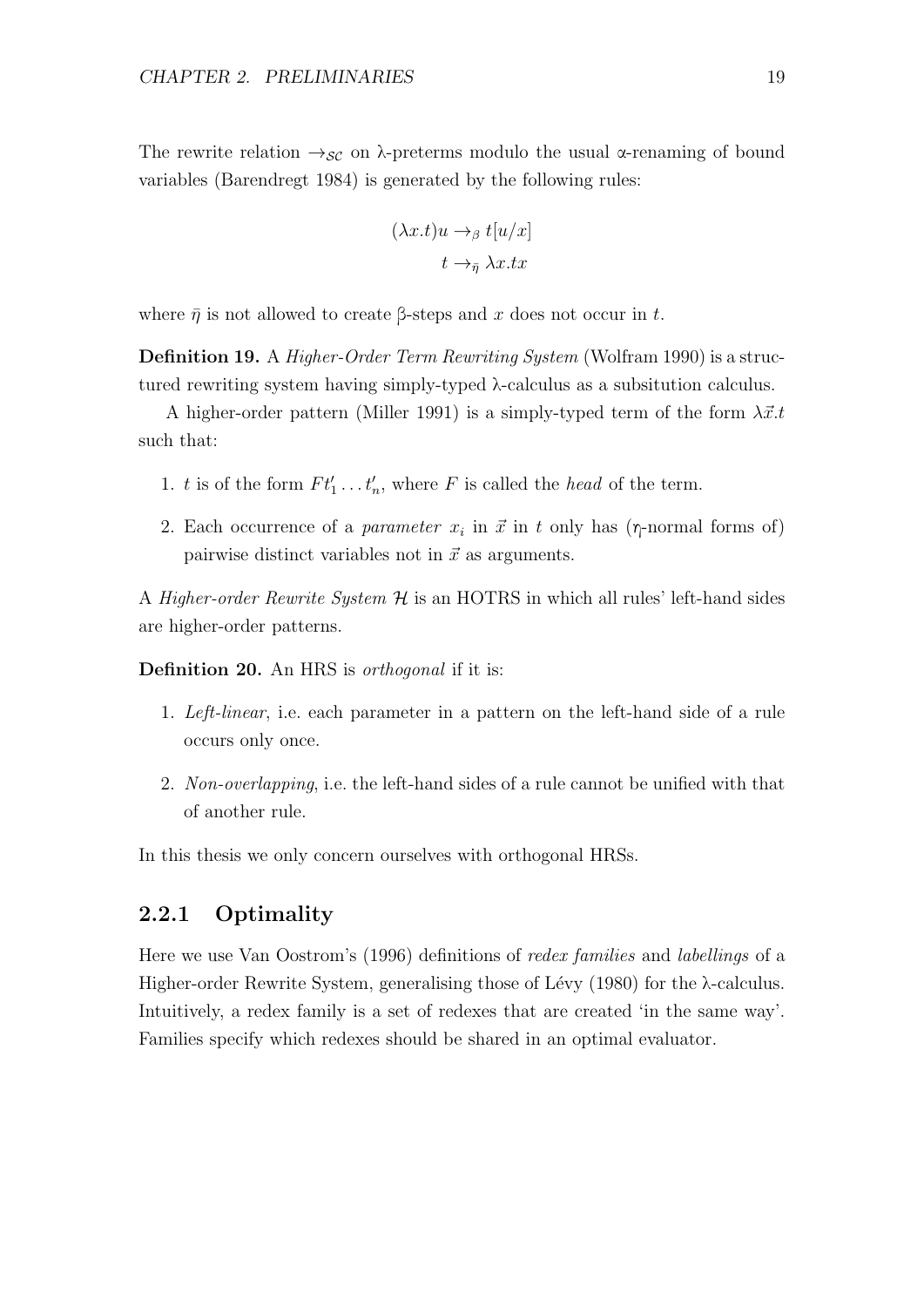**Definition 21.** Given an set L of label atoms, the set  $L_{\lambda}$  of  $\lambda$ -labels is defined inductively:

$$
\alpha \in L \implies \alpha \in L_{\lambda}
$$

$$
\ell_1, \ell_2 \in L_{\lambda} \implies \ell_1 \, ; \ell_2 \in L_{\lambda}
$$

The *labelled*  $\lambda$ -calculus  $\Lambda^{\ell}$  is obtained from the unlabelled  $\lambda$ -calculus  $\Lambda$  by labelling elements (nodes and edges) of terms' (Bourbaki) graph representation (Bourbaki 1954, cf. §3.2.2).

Definition 22. Steps in a labelled HRS are either labelled β-steps, as defined above, or labelled partial HRS-steps.

The set L of *rule-labels* is defined inductively:

$$
n \in \mathbb{N} \implies n \in L_{\mathcal{H}}
$$

$$
\vec{\alpha} \subseteq L_{\lambda} \land \vdash l, r : \tau \land n \in \mathbb{N} \implies (\vec{\alpha}, l \to r, n) \in L_{\mathcal{H}}
$$

For the construction of the labelled partial HRS-step, first perform the labelled β-expansion as defined above (this only depends on the left-hand side). Then perform the (unlabelled) HRS replacement step and after that label all created (either by the β-expansion or by the replacement) elements by  $(\vec{\alpha}, l \rightarrow r, n)$  where  $\alpha$  is an enumeration (fixed by l) of the labels in the left-hand side, and n is a sequence number in an enumeration of the elements (fixed by r and the βexpansion). Finally, the edges connecting the created symbols to its surroundings are provided with a sequence number (establishing the interface).

Definition 23. In an *initial labelling* of a preterm, all elements of the labelled preterm have distinct atomic labels.

**Definition 24.** A *locked* sequence is a structure  $\sigma \triangleleft \partial$ , where  $\sigma : s \rightarrow t$  is a sequence (on preterms) and  $\partial$  a part of t, meaning that  $\partial$  is a pair consisting of a position p and a  $\lambda$ -term u, such that  $t = C[\hat{\theta}(u)]_p$  for some context C and substitution  $\theta$ . The sequence is said to be *locked onto u* (at p).

**Definition 25.** A *family relation*  $\simeq$  is an equivalence relation on coinitial rewrite sequences locked onto the same lock (i.e. their  $\lambda$ -terms are identical).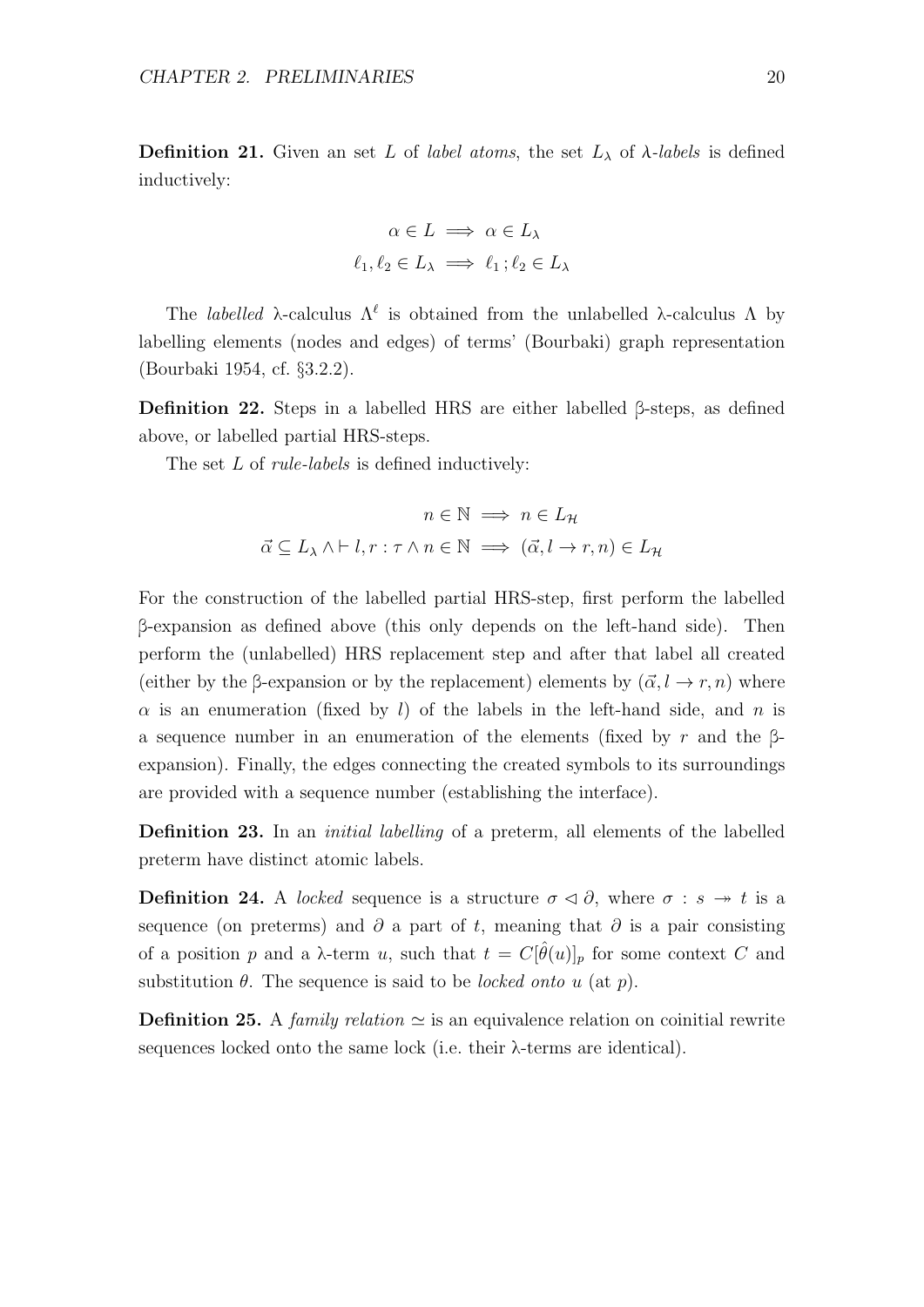Let  $\sigma \triangleleft \partial$ ,  $\tau \triangleleft \partial$  be two locked rewrite sequences. They are in the same redex family,  $\sigma \triangleleft \partial \simeq \tau \triangleleft \partial$ , if their initial labellings are locked onto the same labelled part.

**Definition 26.** A family reduction is a  $\rightarrow$ -rewrite in which in each step a nonempty family of redexes is contracted. A family reduction  $\rho$  to normal form is *optimal* if  $|\rho| \leq |\sigma|$  for all  $\rightarrow$ -rewrites  $\sigma$  starting and ending in the same preterms as  $\rho$ . A rewrite strategy is optimal if it constructs optimal family reductions.

# 2.3 Intuitionistic Linear Logic

Intuitionistic Linear Logic is a refinement of Intuitionistic Logic in which formulae must be used exactly once. Girard's (1987) linear logic removes from intuitionistic logic the structural rules of weakening and contraction:

$$
\frac{\Gamma \vdash \psi}{\Gamma, \phi \vdash \psi}
$$
 Weakening 
$$
\frac{\Gamma, \phi, \phi \vdash \psi}{\Gamma, \phi \vdash \psi}
$$
 Contraction

To regain the expressive power of Intuitionistic Logic, these rules are then returned, but in a controlled manner. A logical *exponentiation* operator '!' ("of course") is introduced, which allows a formula to be used as many times as required (including zero). Following Girard's original presentation of linear logic by way of sequent calculus, '!' is introduced by the rules,

$$
\frac{\Gamma, \phi \vdash \psi}{\Gamma, !\phi \vdash \psi} !_L \qquad \frac{\Gamma \vdash \psi}{\Gamma \vdash !\psi} !_R
$$

where ! $\Gamma$  means that all formulae in multiset  $\Gamma$  are of the form  $\psi_i$ .

The structural rules are then permitted only on formulae of the form  $\phi$ :

$$
\frac{\Gamma \vdash \psi}{\Gamma, !\phi \vdash \psi}
$$
 Weakening 
$$
\frac{\Gamma, !\phi, !\phi \vdash \psi}{\Gamma, !\phi \vdash \psi}
$$
 Contraction

Throughout this thesis, we shall consider only the *multiplicative* fragment of Intuitionistic Linear Logic (i.e. including not only linear implication '⊸' and exponentiation '!', but also multiplicative conjunction  $\otimes$ '), as shown in Figure 2.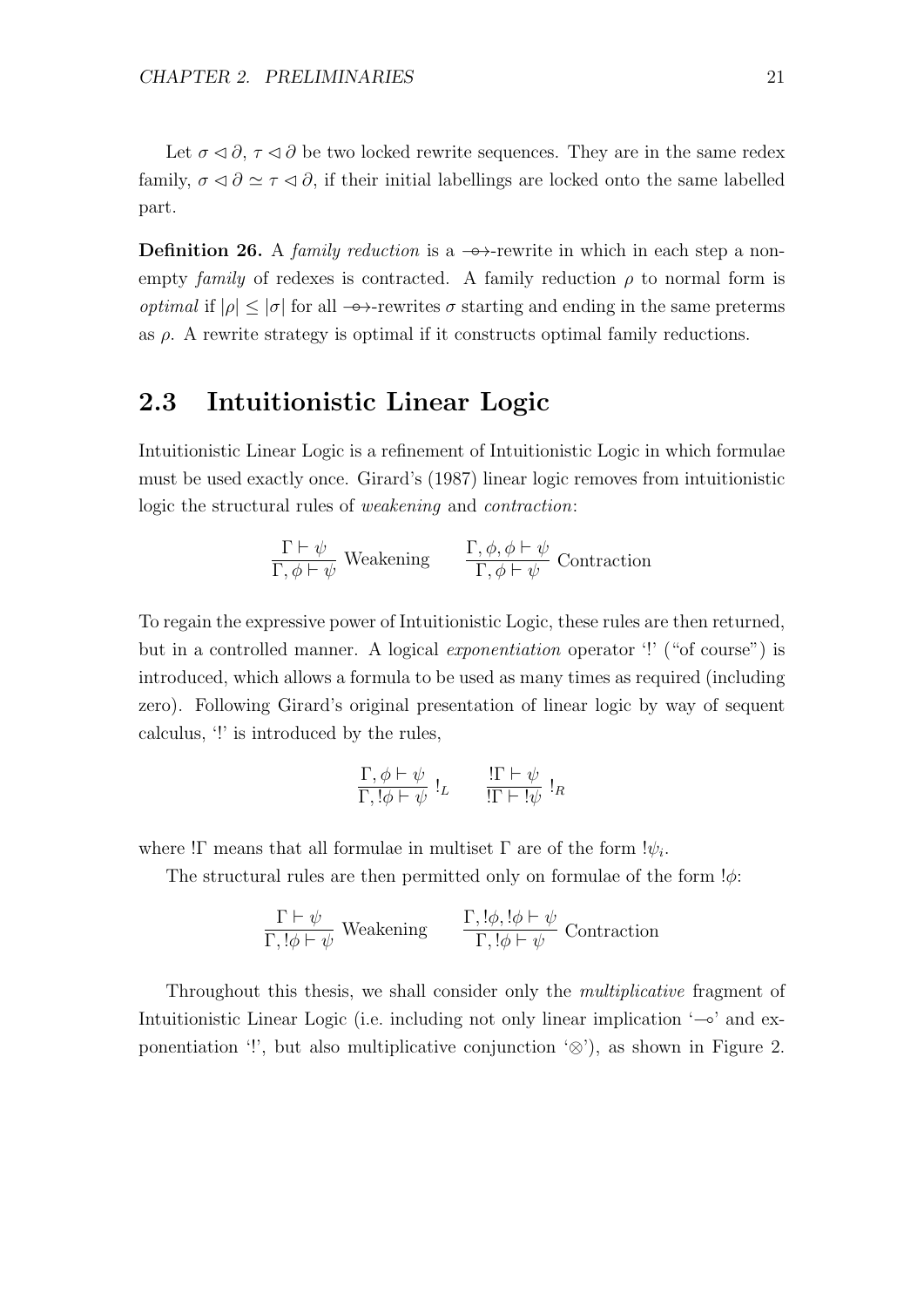$$
\frac{\nabla \phi}{\psi + \psi} \quad \text{Identity} \qquad \frac{\Gamma, \phi, \varphi \vdash \psi}{\Gamma, \varphi, \phi \vdash \psi} \quad \text{Exchange}
$$
\n
$$
\frac{\Gamma \vdash \phi \quad \Delta, \phi \vdash \psi}{\Gamma, \Delta \vdash \psi} \quad \text{Cut} \qquad \frac{\Gamma \vdash \phi \quad \Delta, \varphi \vdash \psi}{\Gamma, \Delta, \phi \multimap \varphi \vdash \psi} \multimap_{L} \qquad \frac{\Gamma, \phi \vdash \psi}{\Gamma \vdash \phi \multimap \psi} \multimap_{R}
$$
\n
$$
\frac{\Gamma, \phi, \varphi \vdash \psi}{\Gamma, \phi \otimes \varphi \vdash \psi} \otimes_{L} \qquad \frac{\Gamma \vdash \phi \quad \Delta \vdash \varphi}{\Gamma, \Delta \vdash \phi \otimes \varphi} \otimes_{R} \qquad \frac{\Gamma \vdash \psi}{\Gamma, I \vdash \psi} \quad I_{L} \qquad \frac{\Gamma}{\vdash I} \quad I_{R}
$$
\n
$$
\frac{\Gamma, !\phi \vdash \psi}{\Gamma, \phi \vdash \psi} \quad \text{Dereliction} \qquad \frac{\Gamma \vdash \psi}{\Gamma \vdash !\psi} \quad \text{Fromotion}
$$
\n
$$
\frac{\Gamma \vdash \psi}{\Gamma, !\phi \vdash \psi} \quad \text{Weakening} \qquad \frac{\Gamma, !\phi, !\phi \vdash \psi}{\Gamma, !\phi \vdash \psi} \quad \text{Contraction}
$$

Figure 2: (Multiplicative) Intuitionistic Linear Logic

This is quite standard in the literature, as although these term calculi are able to model the additive fragment of Intuitionistic Linear Logic (i.e. including additive conjunction ' $\&$ ' and possibly disjunction ' $\oplus$ '), doing so ends up with rather a lot of cases to handle, and so they are elided for brevity. A (rarer) example of a term calculus which does explicitly feature an additive fragment is that of Wadler (1993). We consider the additive fragment as something of an aside  $(\S 6.1.1)$ , but otherwise focus on the multiplicative, as additive types cause certain complications during the translation to Lamping–Gonthier graphs, which might obscure the simplicity of the principal algorithm.

#### 2.3.1 Linear λ-calculus

Abramsky (1993) introduced a variant of the λ-calculus having the intuitionistic fragment of linear logic as a type system, much as the simply-typed λ-calculus of Church (1940) has the 'minimal logic' of Johansson (1936) as its type system. Unfortunately, Abramsky's calculus was found to be incoherent with the *de facto* categorical semantics of Seely (1989), as substitution (i.e. Gentzen's Hauptsatz, or cut elimination) did not commute with promotion (Wadler 1991). This allowed for there be more than one derivation of a single syntactic term, which were yet not semantically equivalent.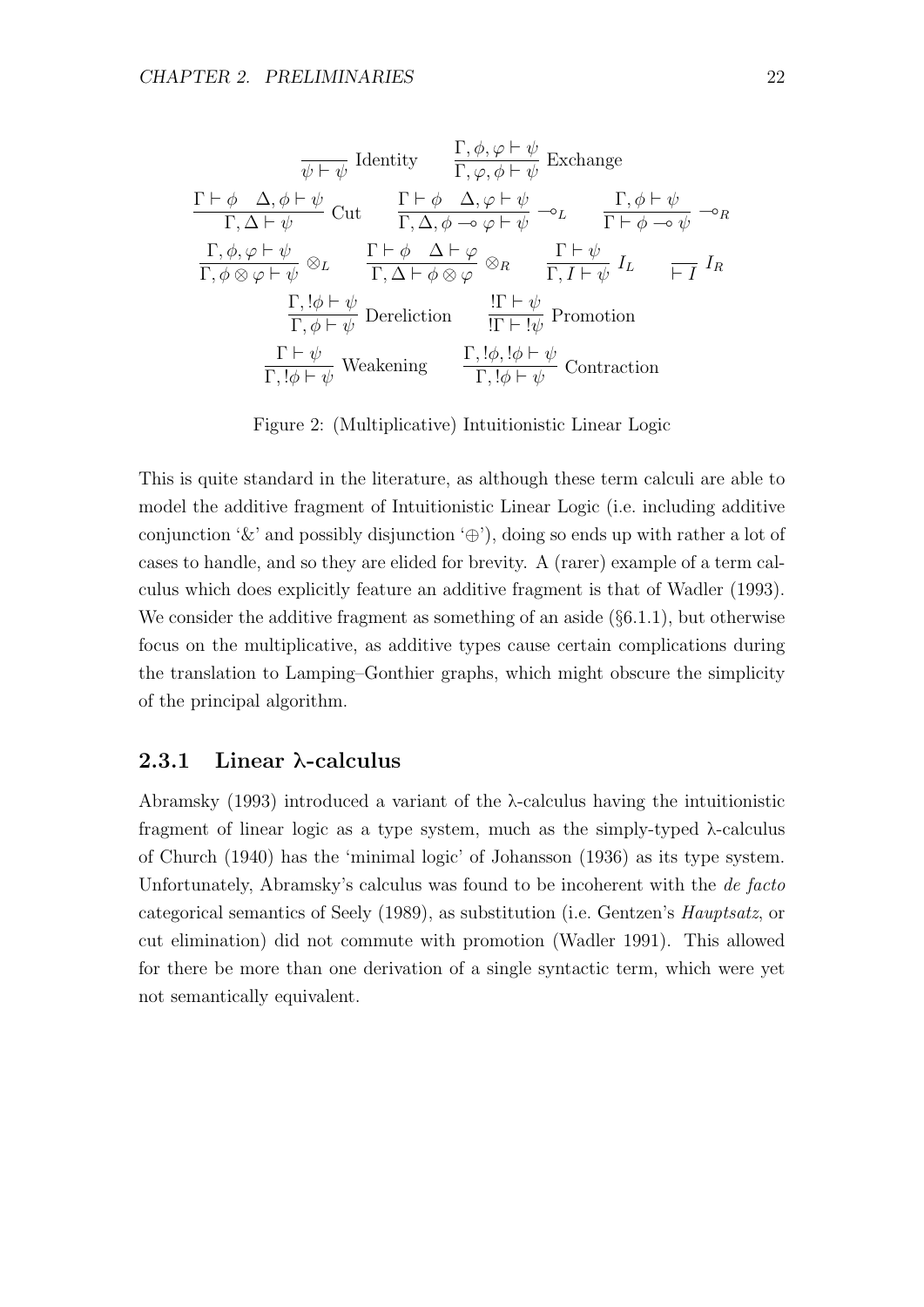This realisation led to a number of calculi intending to amend the problem, with the most prominent being those of Benton et al. (1992) and Barber & Plotkin (1997). In the former case, an explicit closure is formed at the promotion site, which is then converted into a substitution when the promotion is eliminated. In the latter, free variables are stored in two separate 'dual' type contexts (resulting in the name 'DILL', Dual Intuitionistic Linear Logic): one for linear variables and one for intuitionistic, with variables being moved from the former to the latter by way of a let expression. Both methods make use of a 'thunk' in order to protect the promotion from substitutions; the latter is essentially a generalisation of the former wherein the thunks may be distributed throughout the term rather than being required to close the promotion site.

The term calculus used here is that of Benton et al. (1992). Since this calculus was first formalised, other, less syntactically explicit term calculi have generally seen more use. One such term calculus is Dual Intuitionistic Linear Logic, or 'DILL' (Barber & Plotkin 1997), which performs promotion explicitly, and uses a kind of 'pattern matching' to perform dereliction, but otherwise allows the structural rules of weakening and contraction to occur implicitly without syntactic consequence. While such a calculus may well be favourable in many circumstances, we find the explicit syntax of Benton et al. to be particularly suited to our usage. In this term calculus, each subexpression corresponds directly to an operation in the corresponding logic, which allows us to map a inductive definition of terms directly to an inductive definition of term graphs. A more implicit syntax being used would obstruct and complicate this approach, in fact obscuring clarity.

It is worth emphasising that despite their syntactic differences, these two calculi, 'ILL' and 'DILL', are in fact equivalent, as they each express the semantics of Seely (1989). Thus, in a practical implementation of this system, it is entirely likely that the chosen syntax would be that of DILL, or a term calculus at least in the same vein, as most modern developments have tended to be. Indeed, our earlier attempts at both formalising and implementing our algorithm used the 'DILL' syntax. Nevertheless, for the purposes of this thesis, such implicit syntax proved more of a hindrance than a help.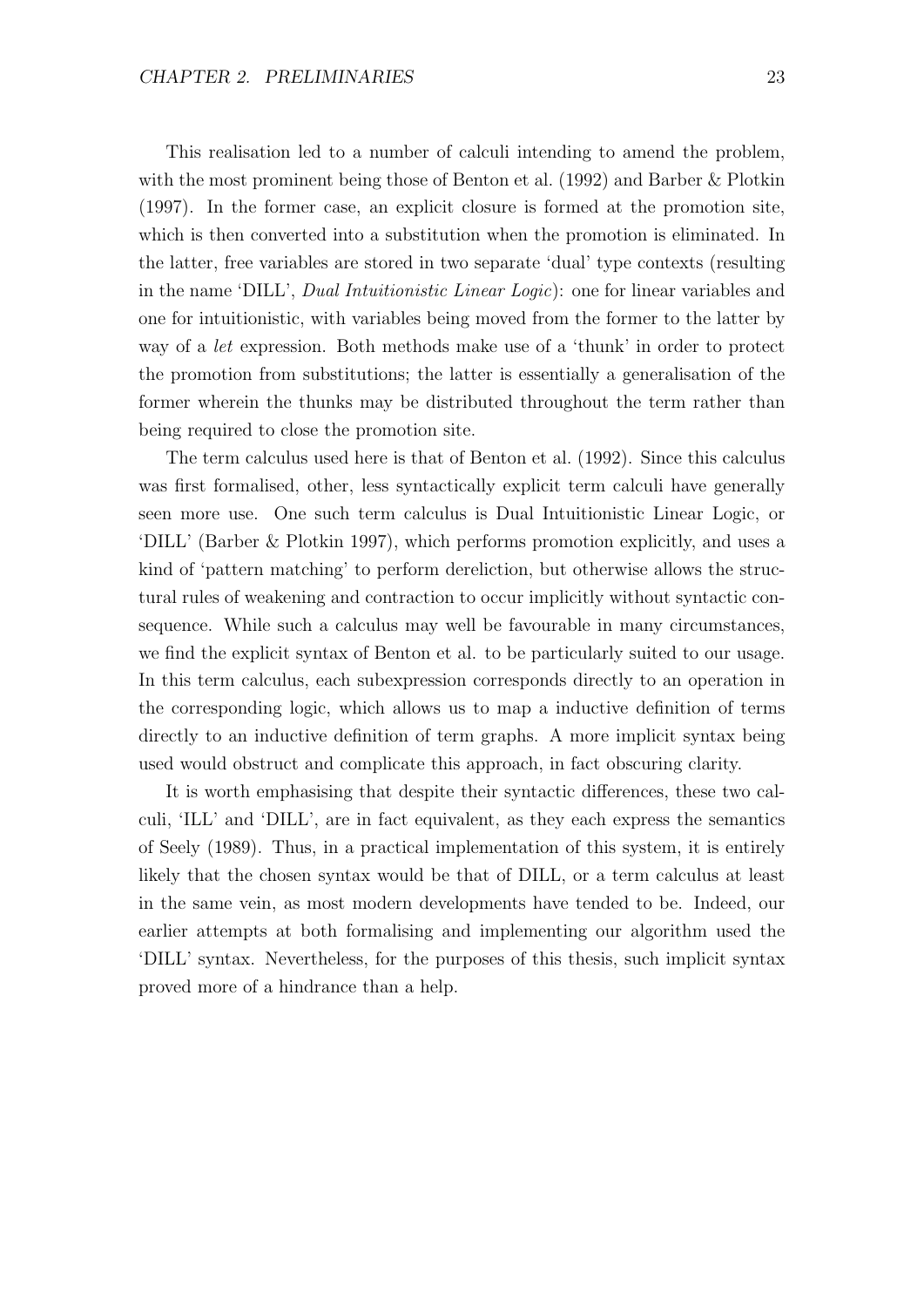**Definition 27.** Given a set A of type atoms, we define the set  $Typ(A)$  of linear types on A inductively:

$$
\alpha \in A \implies \alpha \in \mathit{Typ}(A)
$$
  

$$
\sigma, \tau \in \mathit{Typ}(A) \implies \sigma \multimap \tau \in \mathit{Typ}(A)
$$
  

$$
\sigma, \tau \in \mathit{Typ}(A) \implies \sigma \otimes \tau \in \mathit{Typ}(A)
$$
  

$$
\tau \in \mathit{Typ}(A) \implies !\tau \in \mathit{Typ}(A)
$$
  

$$
I \in \mathit{Typ}(A)
$$

We may also write Typ to mean  $Type({0})$ , and will generally assume this to be the case.

The rules for constructing linear λ-terms are defined in Figure 3. To this we add a rule for variable substitution, or 'cut', in Figure 4. Substitution is not a part of the syntax, but of the metasyntax, the propagation of which is defined in Figure 5. We assume here the so-called 'Barendregt convention' (Barendregt 1984), whereby α-renaming is performed so as to avoid any illegal variable capture.

A linear λ-term may be β-reduced by the rules given in Figure 6. Note that these rules are termed β-reduction even though they include additional rules to the traditional β-reduction  $(\lambda x.t)u \to t[u/x]$  of intuitionistic  $\lambda$ -calculi. To these we add the commutation rules in Figure 7, which although not 'contractive' in the sense of the β-rules, are still required in order to reach a normal form. Finally, the rules for term equality, whereby  $t_1 \leftrightarrow^* t_2$  implies  $t_1 = t_2$ , are given in Figure 8. All of these relations are as defined by Benton et al. (1992).

A term in the simply-typed λ-calculus may be translated into ILL in a number of ways, the most common of which are the standard translation and steadfast translation, both due to Girard (1987). The simply-typed  $\lambda$ -calculus and the term calculus of Intuitionistic Linear Logic are computationally equivalent, although the addition of multiplicative and unit types result in a more expressive calculus. The latter also, of course, has a more sophisticated type system for expressing the substructural properties of certain variables, although the standard and steadfast translations do not take advantage of this in any respect.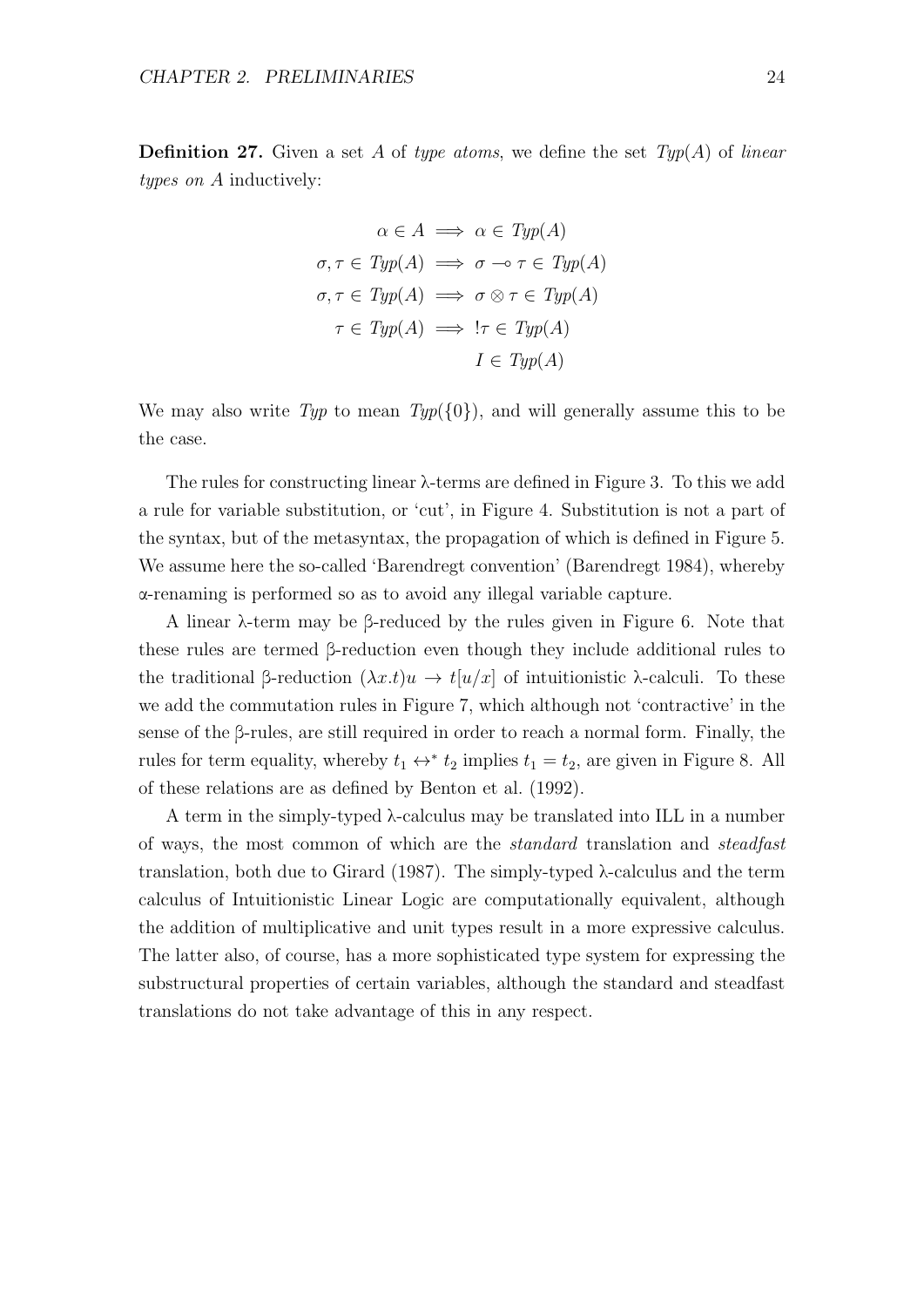$$
\frac{\Gamma \vdash t : \sigma \multimap \tau \quad \overline{\vdash F : \tau} \quad F : \tau \in \Sigma
$$
\n
$$
\frac{\Gamma \vdash t : \sigma \multimap \tau \quad \Delta \vdash u : \sigma}{\Gamma, \Delta \vdash tu : \tau} \quad \frac{\Gamma, x : \sigma \vdash t : \tau}{\Gamma \vdash \lambda x : \tau : \sigma \multimap \tau}
$$
\n
$$
\frac{\Gamma \vdash s : \sigma \quad \Delta \vdash t : \tau}{\Gamma, \Delta \vdash s \otimes t : \sigma \otimes \tau} \quad \frac{\Gamma \vdash s : \rho \otimes \sigma \quad \Delta, x : \rho, y : \sigma \vdash t : \tau}{\Gamma, \Delta \vdash \text{let } s \text{ be } x \otimes y \text{ in } t : \tau}
$$
\n
$$
\frac{\Gamma \vdash s : I \quad \Delta \vdash t : \tau}{\Gamma, \Delta \vdash \text{let } s \text{ be } * \text{ in } t : \tau}
$$
\n
$$
\frac{\Delta_1 \vdash s_1 : !\sigma_1 \quad \dots \quad \Delta_n \vdash s_n : !\sigma_n \quad x_1 : !\sigma_1, \dots, x_n : !\sigma_n \vdash t : \tau}{\Gamma \vdash \text{derdict } t : \tau} \quad \frac{\Gamma \vdash s : !\sigma \quad \Delta \vdash t : \tau}{\Gamma, \Delta \vdash \text{discard } s \text{ in } t : \tau}
$$
\n
$$
\frac{\Gamma \vdash s : !\sigma \quad \Delta, x : !\sigma, y : !\sigma \vdash t : \tau}{\Gamma, \Delta \vdash \text{copy } s \text{ as } x, y \text{ in } t : \tau}
$$



$$
\frac{\Gamma, x : \sigma \vdash t : \tau \quad \Delta \vdash u : \sigma}{\Gamma, \Delta \vdash t[u/x] : \tau}
$$

Figure 4: Variable substitution rule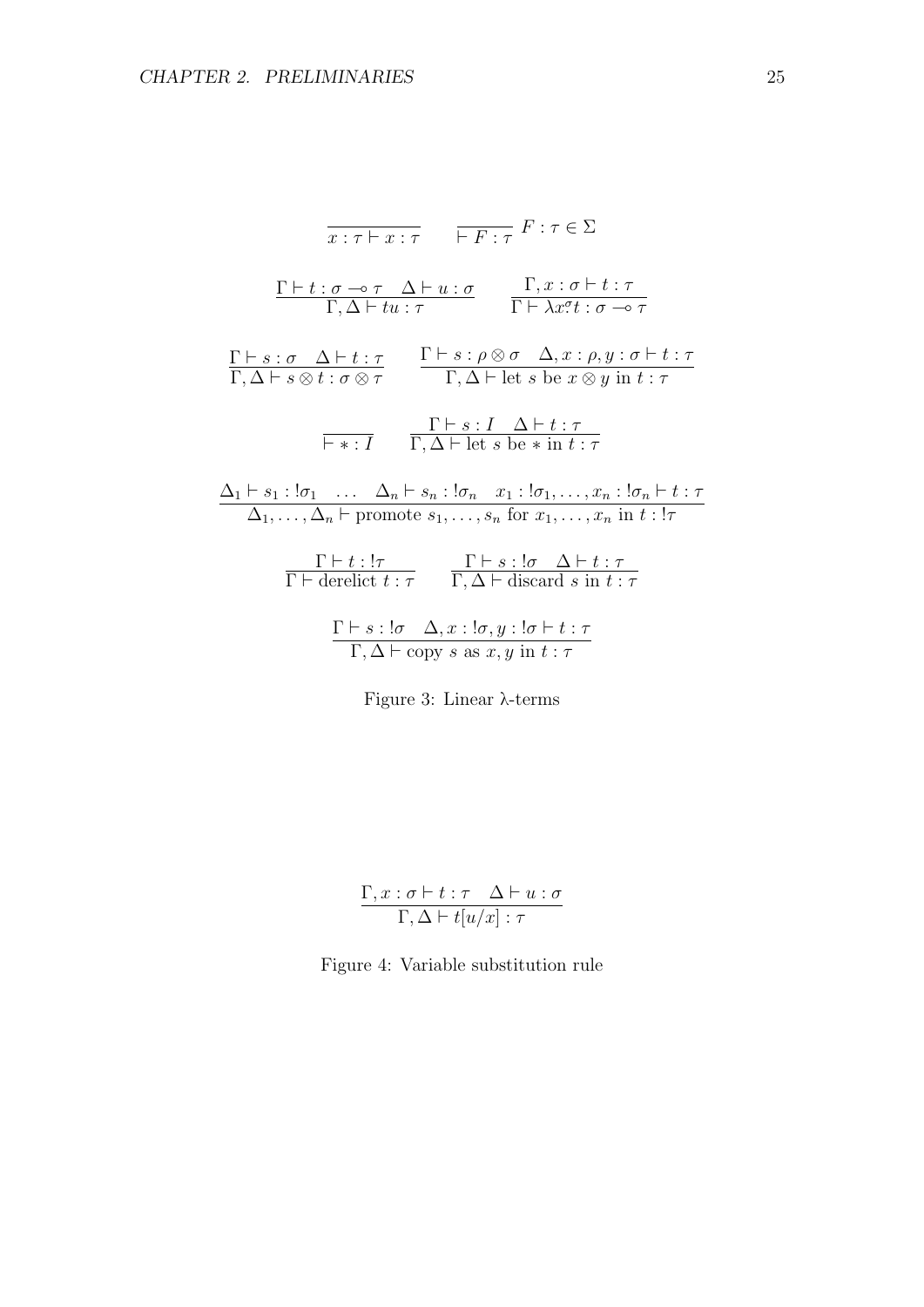$$
x[u/x] \equiv u
$$
  
\n
$$
(\lambda y.t)[u/x] \equiv \lambda y.t[u/x] \text{ if } y \notin Var(u)
$$
  
\n
$$
(t_1t_2)[u/x] \equiv \begin{cases} (t_1[u/x])t_2 & \text{if } x \in Var(t_1) \\ t_1(t_2[u/x]) & \text{if } x \in Var(t_2) \end{cases}
$$
  
\n
$$
(t_1 \otimes t_2)[u/x] \equiv \begin{cases} t_1[u/x] \otimes t_2 & \text{if } x \in Var(t_1) \\ t_1 \otimes t_2[u/x] & \text{if } x \in Var(t_2) \end{cases}
$$
  
\n
$$
(\text{let } s \text{ be } y \otimes z \text{ in } t)[u/x] \equiv \begin{cases} \text{let } s[u/x] \text{ be } y \otimes z \text{ in } t & \text{if } x \in Var(s) \\ \text{let } s \text{ be } y \otimes z \text{ in } t[u/x] & \text{if } x \in Var(t) \end{cases}
$$
  
\n
$$
(\text{let } s \text{ be } * \text{ in } t)[u/x] \equiv \begin{cases} \text{let } s[u/x] \text{ be } * \text{ in } t & \text{if } x \in Var(t) \\ \text{let } s \text{ be } * \text{ in } t[u/x] & \text{if } x \in Var(t) \end{cases}
$$
  
\n
$$
(\text{promote } r, \vec{s} \text{ for } y, \vec{z} \text{ in } t)[u/x] \equiv \begin{cases} \text{promote } r[u/x], \vec{s} \text{ for } y, \vec{z} \text{ in } t & \text{if } x \in Var(t) \\ \text{promote } r, \vec{s} \text{ for } y, \vec{z} \text{ in } t[u/x] & \text{if } x \in Var(t) \end{cases}
$$
  
\n
$$
(\text{descard } s \text{ in } t)[u/x] \equiv \begin{cases} \text{discard } s[u/x] \text{ in } t & \text{if } x \in Var(s) \\ \text{discard } s & \text{in } t[u/x] & \text{if } x \in Var(t) \end{cases}
$$
  
\n
$$
(\text{copy } s \text{ as } y, z \text{ in } t)[u/x] \equiv \begin{cases} \text{copy } s[u/x] \text{ as } y, z \
$$

Figure 5: Substitution metasyntax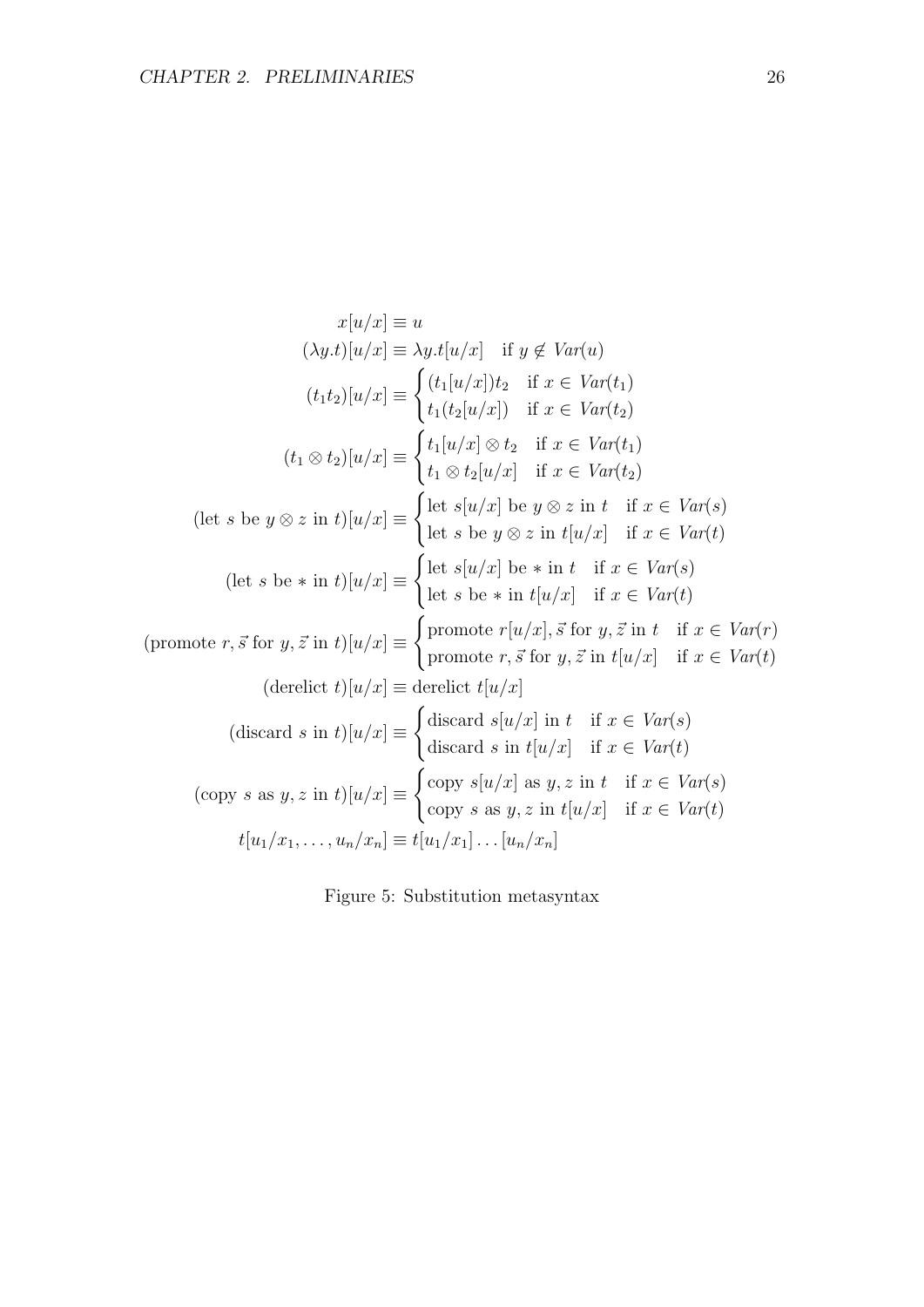$$
(\lambda x.t)u \to t[u/x]
$$
  
let \* be \* in  $t \to t$   
let  $r \otimes s$  be  $x \otimes y$  in  $t \to t[r/x, s/y]$ 

derelict (promote  $\vec{u}$  for  $\vec{x}$  in  $t$ )  $\rightarrow t[\vec{u}/\vec{x}]$ discard (promote  $\vec{s}$  for  $\vec{x}$  in u) in  $t \rightarrow$  discard  $\vec{s}$  in t

copy (promote  $\vec{s}$  for  $\vec{x}$  in u) as  $y, z$  in t  $\rightarrow$  copy  $\vec{s}$  as  $\vec{y}, \vec{z}$  in t[promote  $\vec{y}$  for  $\vec{x}$  in  $u/y$ , promote  $\vec{z}$  for  $\vec{x}$  in  $u/z$ ]

Figure 6: β-contraction rules

We distinguish two fragments of the linear  $\lambda$ -calculus: the *pure* and modal fragments. The former are those involving types and type operators '⊸', ' $\otimes$ ', and 'I', whilst the latter are those involving the modal type operator  $'$ !' — i.e. 'promote', 'derelict', 'discard', and 'copy' expressions. Dividing the calculus in this way allows us to deal with the simpler, purely-linear subset of the calculus separately from terms that require contraction and weakening.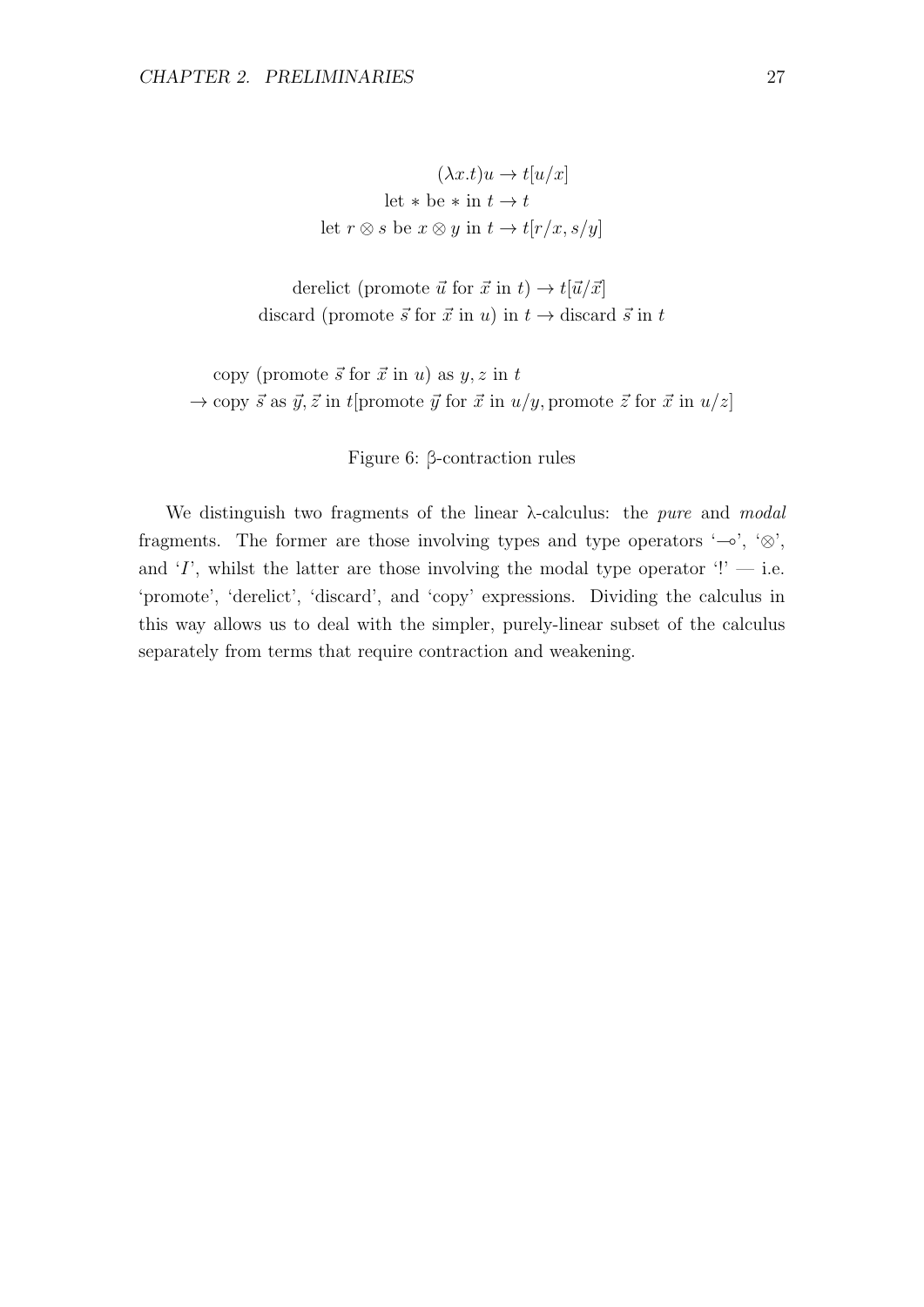(let s be  $*$  in  $t$ ) $u \rightarrow$  let s be  $*$  in  $tu$ let (let r be \* in s) be \* in  $t \to$  let r be \* in let s be \* in t let (let r be \* in s) be  $x \otimes y$  in  $t \to$  let r be \* in let s be  $x \otimes y$  in t discard (let r be  $*$  in s) in  $t \to$  let r be  $*$  in discard s in t copy (let r be  $*$  in s) as  $x, y$  in  $t \to$  let r be  $*$  in copy s as  $x, y$  in t

(let s be  $x \otimes y$  in  $t)u \rightarrow$  let s be  $*$  in  $tu$ 

let (let r be  $x \otimes y$  in s) be  $*$  in  $t \to$  let r be  $x \otimes y$  in let s be  $*$  in t let (let r be  $w \otimes x$  in s) be  $y \otimes z$  in  $t \to$  let r be  $w \otimes x$  in let s be  $y \otimes z$  in t discard (let r be  $x \otimes y$  in s) in  $t \to \text{let } r$  be  $x \otimes y$  in discard s in t copy (let r be  $w \otimes x$  in s) as  $y, z$  in  $t \to$  let r be  $w \otimes x$  in copy s as  $y, z$  in t

(discard s in  $t)u \rightarrow$  discard s in  $tu$ let (discard r in s) be  $*$  in  $t \to$  discard r in let s be  $*$  in t let (discard r in s) be  $x \otimes y$  in  $t \to$  discard r in let s be  $x \otimes y$  in t discard (discard r in s) in  $t \rightarrow$  discard r in discard s in t copy (discard r in s) as x, y in  $t \to$  discard r in copy s as x, y in t

(copy s as  $x, y$  in  $t)u \rightarrow$  copy s as  $x, y$  in tu let (copy r as x, y in s) be  $*$  in  $t \to$  copy r as x, y in let s be  $*$  in t let (copy r as w, x in s) be  $y \otimes z$  in  $t \to$  copy r as w, x in let s be  $y \otimes z$  in t discard (copy r as x, y in s) in  $t \to$  copy r as x, y in discard s in t copy (copy r as w, x in s) as  $y, z$  in  $t \to$  copy r as w, x in copy s as  $y, z$  in t

Figure 7: Commutation rules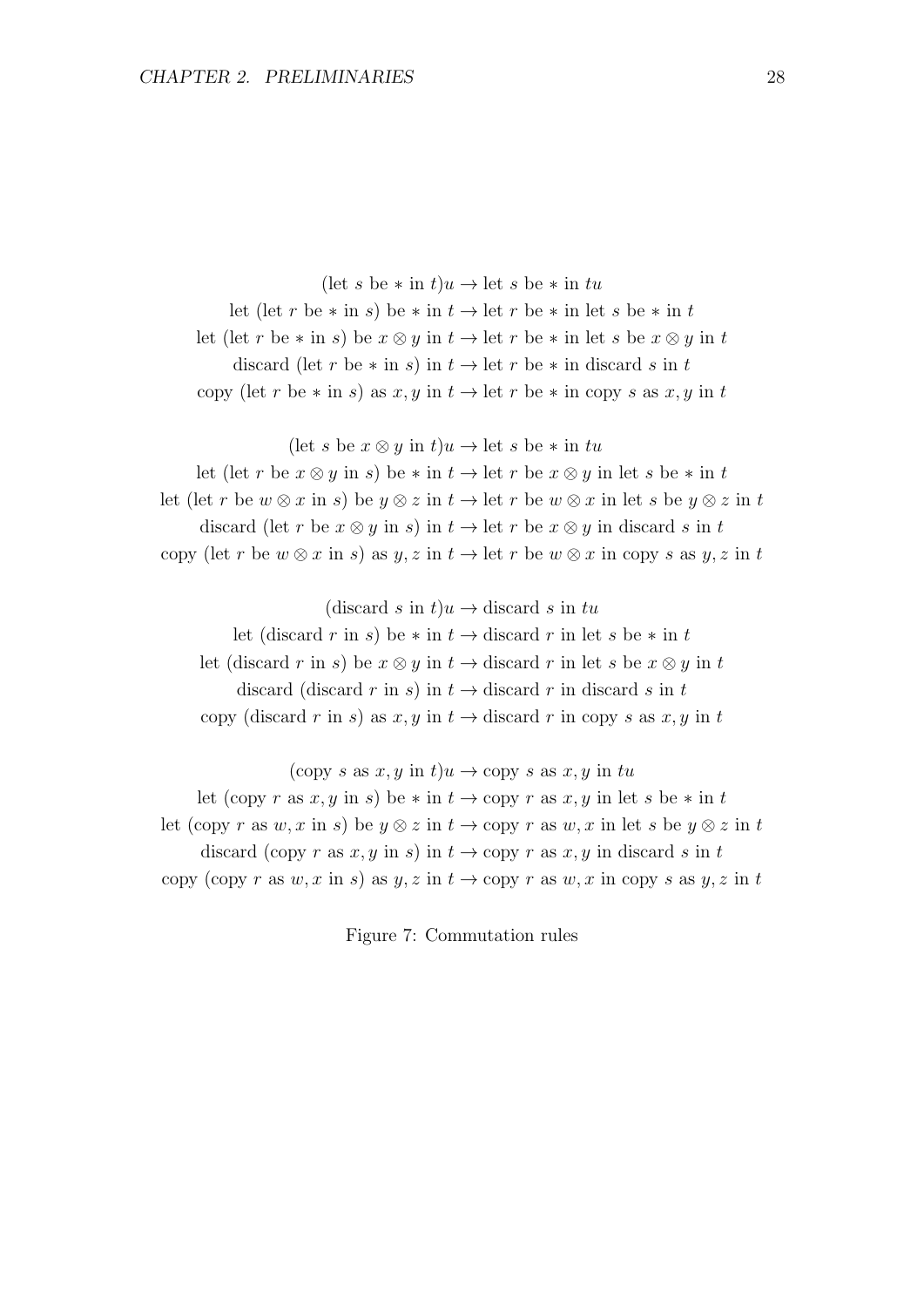$(\lambda x.t)u = t[u/x]$  $\lambda x.tx = t$ derelict (promote  $\vec{s}$  for  $\vec{z}$  in  $t$ ) =  $t[\vec{s}/\vec{z}]$ promote t for x in derelict  $x = t$ discard (promote  $\vec{s}$  for  $\vec{z}$  in u) in  $t =$  discard  $\vec{s}$  in t promote u,  $\vec{s}$  for y,  $\vec{z}$  in discard y in  $t =$  discard u in promote  $\vec{s}$  for  $\vec{z}$  in t copy s as  $x, y$  in discard x in  $t = t[s/y]$ copy s as  $x, y$  in discard y in  $t = t[s/x]$ copy s as  $x, y$  in  $t =$ copy s as  $y, x$  in  $t$ copy s as w, x in copy w as y, z in  $t =$ copy s as w, z in copy w as x, y in t

> promote (promote  $\vec{r}$  for  $\vec{x}$  in  $u$ ),  $\vec{s}$  for  $y, \vec{z}$  in  $t$ = promote  $\vec{r}, \vec{s}$  for  $\vec{y}, \vec{z}$  in t[promote  $\vec{y}$  for  $\vec{x}$  in  $u/y$ ]

copy (promote  $\vec{s}$  for  $\vec{z}$  in u) as  $x, y$  in t  $=$  copy  $\vec{s}$  as  $\vec{x}, \vec{y}$  in t[promote  $\vec{x}$  for  $\vec{z}$  in  $u/x$ , promote  $\vec{y}$  for  $\vec{z}$  in  $u/y$ ]

> promote  $u, \vec{s}$  for  $y, \vec{z}$  in copy y as  $w, x$  in t  $=$  copy u as w, x in promote w, x,  $\vec{s}$  for w, x,  $\vec{z}$  in t

> t[let s be  $*$  in  $u/x$ ] = let s be  $*$  in  $t[u/x]$ t[let s be  $y \otimes z$  in  $u/x$ ] = let s be  $y \otimes z$  in  $t[u/x]$  $t$ [discard s in  $u/x$ ] = discard s in  $t[u/x]$  $t[copy s as y, z in u/x] = copy s as y, z in t[u/x]$

> > Figure 8: Term equalities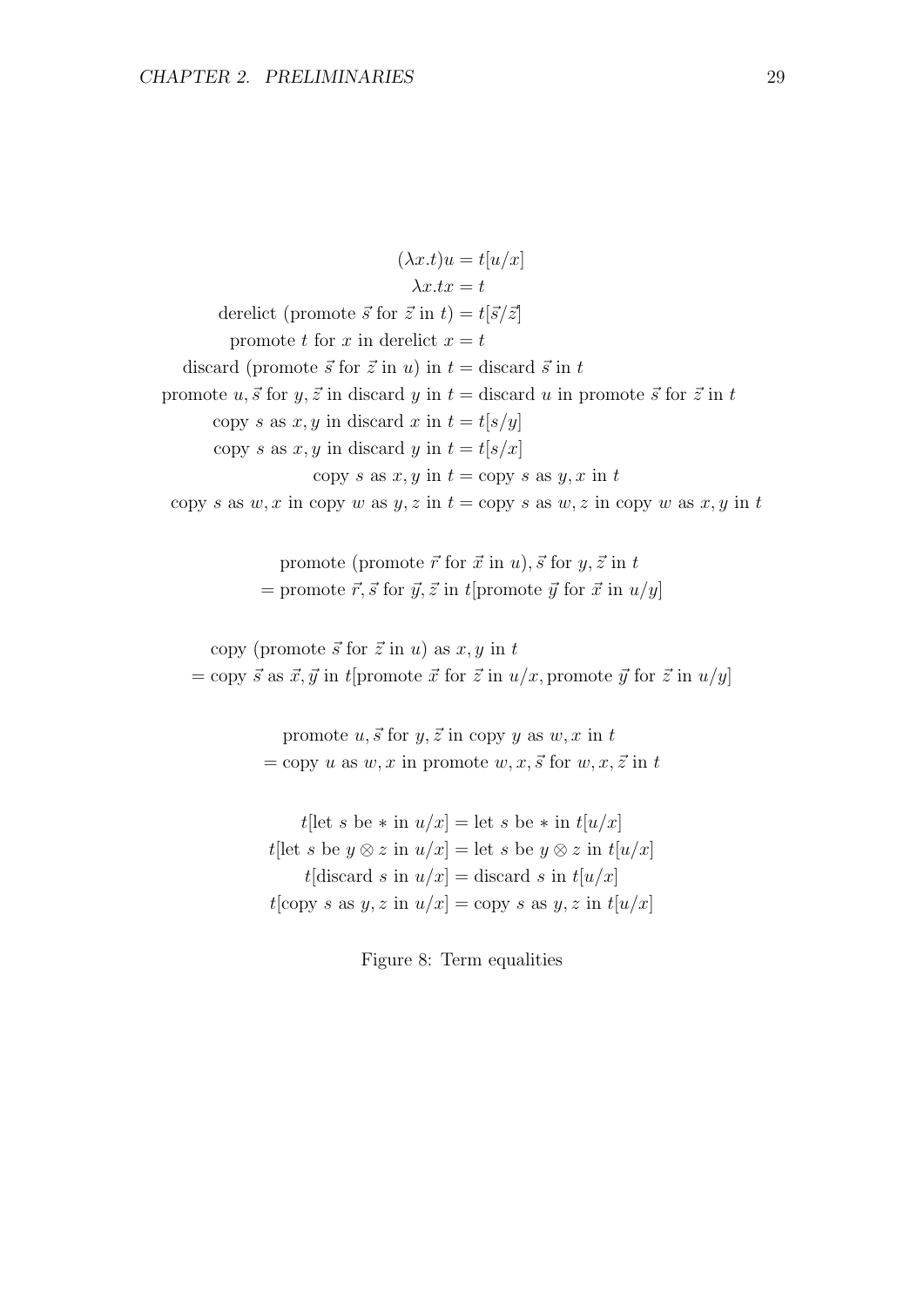## Chapter 3

# Term graphs

## 3.1 Link graphs

Term graphs are often used in order to reflect a notion of shared data in the underlying term structure, as first formalised by Wadsworth (1971) in the context of the λ-calculus. We however will delay any analysis of the graphs' applicability to term sharing until the next chapter (§4), and focus only on the structure of the graphs sans sharing. In the specific context of first-order terms these graphs are uninteresting, being essentially a tree of function symbols, as can be formalised with respect to the terms' *positions* (Terese 2003). With second-order terms these become more distinct in their structure, corresponding to so-called Bourbaki notation (Bourbaki 1954). As we progress further on towards third- and higher-order terms their structure becomes more interesting again, as it becomes clear that they reflect a particular representation of higher-order abstract syntax — one which, despite its being a generalisation of those aforementioned notations, has to the best of our knowledge not yet been explored in the literature.

We use the 'structures' of Guerrini (1996) to describe all of the forms of graph we will encounter during this investigation. Guerrini defines his term graphs, the most general of which are called structures, as forms of hypergraph. Each arrow in the term graph is treated as a vertex, and each link a hyperarc, which at first may seem counterintuitive. However, this presentation is also used for the more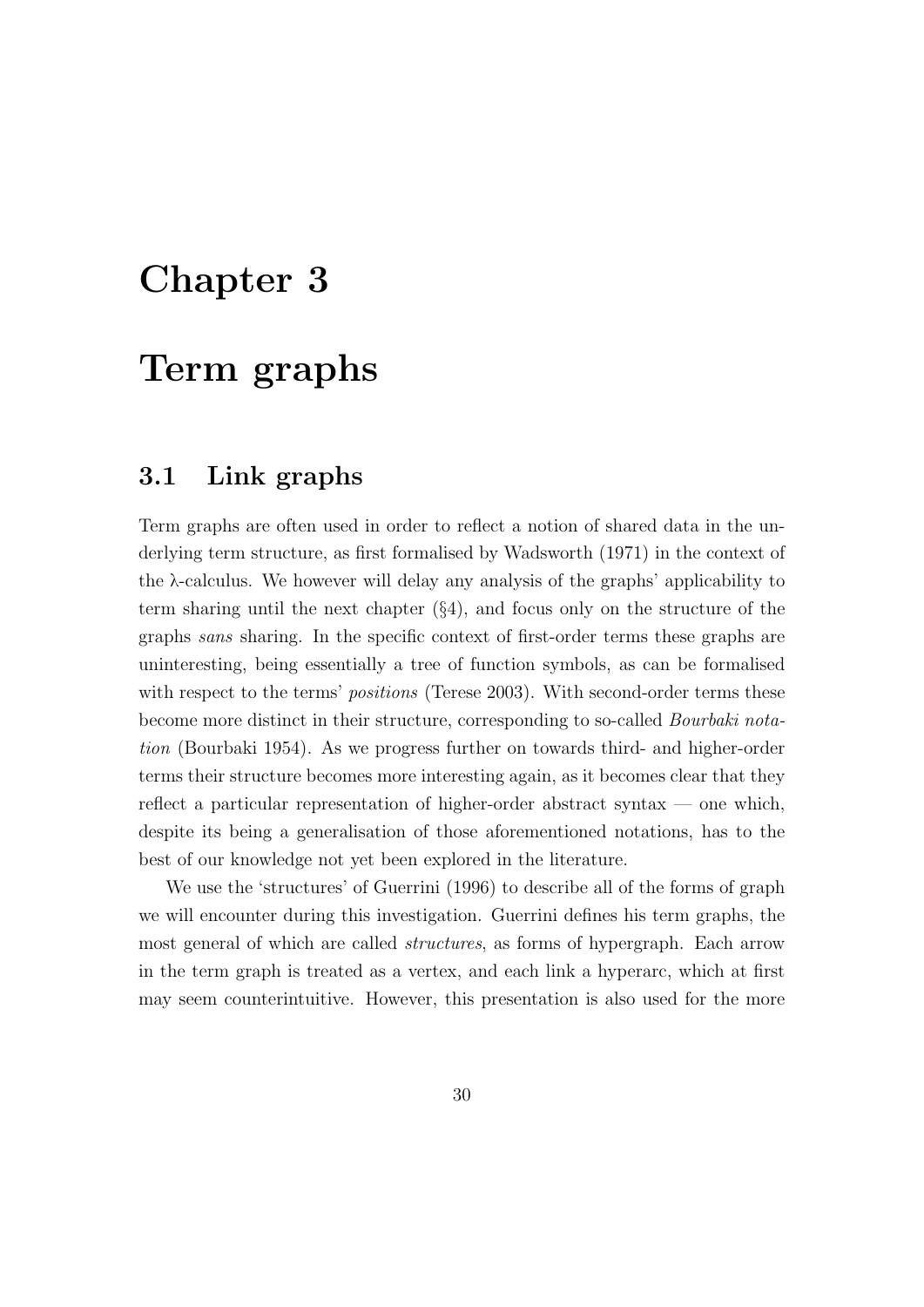common 'jungle' term graphs (Plump 1993), and is in fact more appropriate a representation. When it comes to the encoding of terms into these graphs (see §3.2,  $\S$ 3.3) an *n*-ary constant may be realised as a single hyperedge, whereas with 'ordinary' graphs a vertex together with n additional edges must be used. Hypergraphs thereby lead to much cleaner translations.

Our definitions are also based on later work by Accattoli (2011), who uses instead the term *link graph*. We use 'structure', ' $\ell$ -structure', 's $\ell$ -structure', etc., when referring to a specific data type, and 'link graph' or 'sharing graph' when referring to these graphs in a broader, collective sense, whether with or without sharing operators.

## 3.1.1 Hypergraphs

**Definition 28.** An undirected hypergraph is a pair  $G = (V, E)$  where  $V(G) = V =$  $\{v_1, \ldots, v_n\}$  is a set of objects, the vertices of G, and  $E(G) = E = \{e_1, \ldots, e_n\}$  is a set of finite sequences of distinct vertices of G, the hyperedges of G.

**Definition 29.** A directed hyperedge, or hyperarc, is a pair  $e = (\partial_t(e), \partial_h(e))$  of (possibly empty) disjoint ordered sets of vertices,  $\partial_t(e)$  being the set of tail vertices, or tail of e, and  $\partial_h(e)$  the set of head vertices, or head of e. The undirected hyperedge associated with a hyperarc  $e$  is the concatenation of its tail and head:  $\partial(e) = \partial_t(e)\partial_h(e).$ 

**Definition 30.** A hypergraph G is directed when all of its hyperedges are hyperarcs, *i.e.* a directed hypergraph is a pair  $G = (V, E)$  of vertices V and hyperarcs E such that  $(V, \{ \partial(e) \mid e \in E \})$  is an undirected hypergraph.

Some of the links we will consider have a natural orientation independent from that of the hyperarc given by the cardinalities of their head or tail: they have a unique head arrow and a tail of arbitrary cardinality, or vice versa.

**Definition 31.** A k-ary backward hyperarc e is a hyperarc where  $|\partial_t(e)| = k$  and  $|\partial_h(e)| = 1$ . A k-ary forward hyperarc e is a hyperarc where  $|\partial_t(e)| = 1$  and  $|\partial_h(e)| = k.$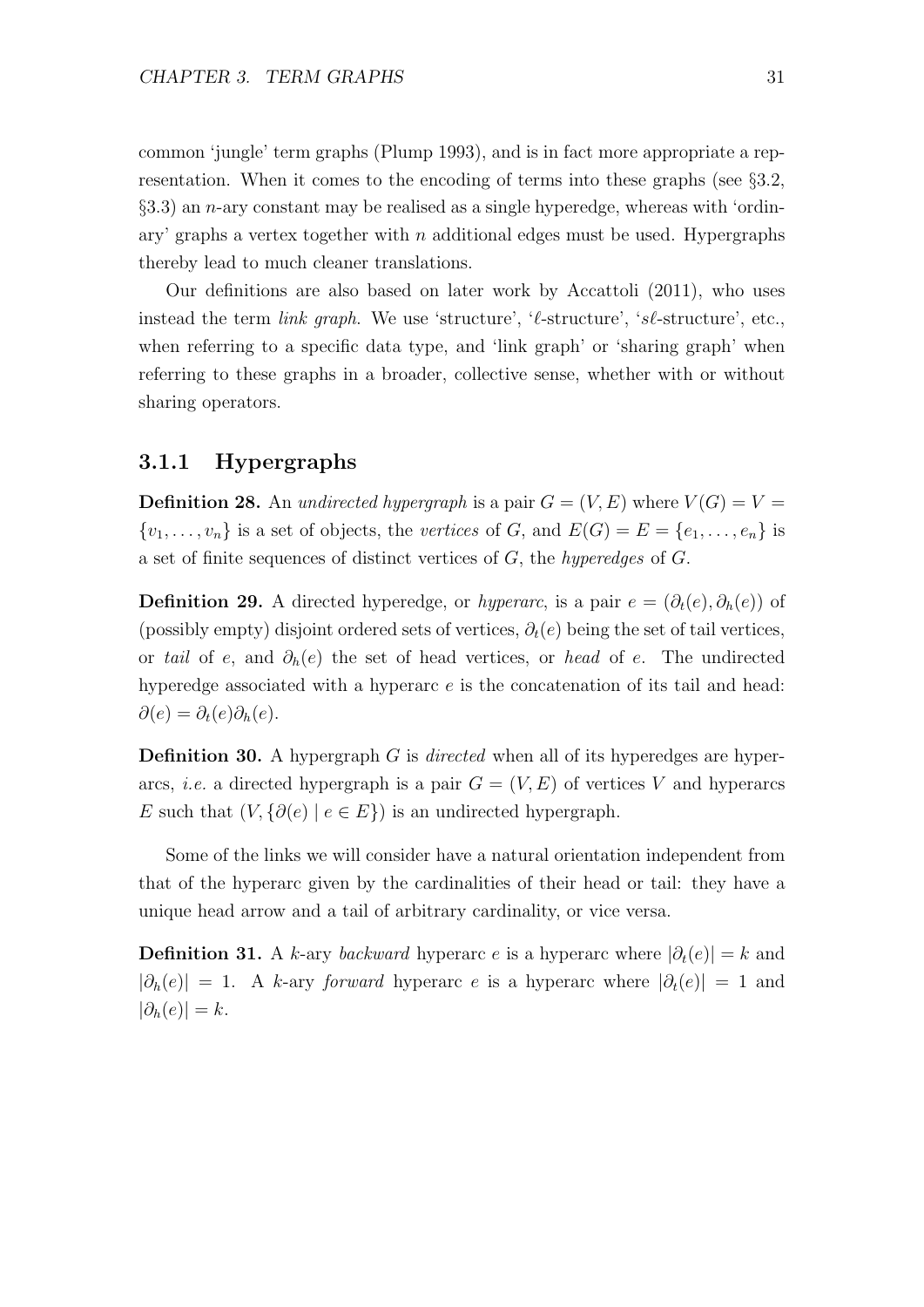The hyperarc e is an *incoming* hyperarc of the vertex v when  $v \in \partial_h(e)$ ; it is an *outgoing* hyperarc when  $v \in \partial_t(e)$ . We assume that the incoming and outgoing hyperarcs of a vertex are ordered, and denote by  $\partial_{\rm in}(v)$  and  $\partial_{\rm out}(v)$  the respective sequences of these. Incoming and outgoing hyperarcs of a vertex are both said to be incident to it.

**Definition 32.** A *source root* is a vertex v with no incoming hyperarcs,  $\partial_{\text{in}}(v) = \emptyset$ ; a target root a vertex with no outgoing hyperarcs,  $\partial_{\text{out}}(v) = \emptyset$ ; and an *isolated* vertex one with no incident hyperarcs.

The set  $\partial_{V_s}(G)$  is the set of source roots of  $G; \partial_{V_t}(G)$  the target roots of  $G;$ and the union  $\partial_V(G) = \partial_{V_s}(G) \cup \partial_{V_t}(G)$  the roots of G.

**Definition 33.** The *border* of a hypergraph G is the set  $\partial_E(G)$  of hyperarcs incident to a root of G.

## 3.1.2 Link graphs

The vertices of our hypergraphs are of a particular shape: they may be seen as arrows representing directional one-to-one connections between pairs of links.

**Definition 34.** A *link type* is a triple comprising a *type name*, a set of named input ports, and a set of named output ports.

**Definition 35.** A *link* of a given type is a hyperarc labelled with the corresponding type name and with a tail (*resp.* head) vertex for each of the input (*resp.* output) ports of the type. The tail vertices  $\partial_t(e)$  and head vertices  $\partial_h(e)$  of a link e are together said to be the doors of e. We assume that isolated links, with no doors, are not allowed.

**Definition 36.** An *arrow* is a vertex v with at most one incoming link and one outgoing link, *i.e.*  $\partial_{\text{in}}(v) \cup \partial_{\text{out}}(v) \neq \emptyset$ , with  $|\partial_{\text{in}}(v)| \leq 1$  and  $|\partial_{\text{out}}(v)| \leq 1$ .

Consider the dual  $G^*$  of a hypergraph G in which all the vertices are arrows. We see that  $G^*$  is a directed graph (not a hypergraph), since all of its edges the arrows of  $G$  — have only one source and one target node. This is the reason vertices are called "arrows" in our hypergraphs.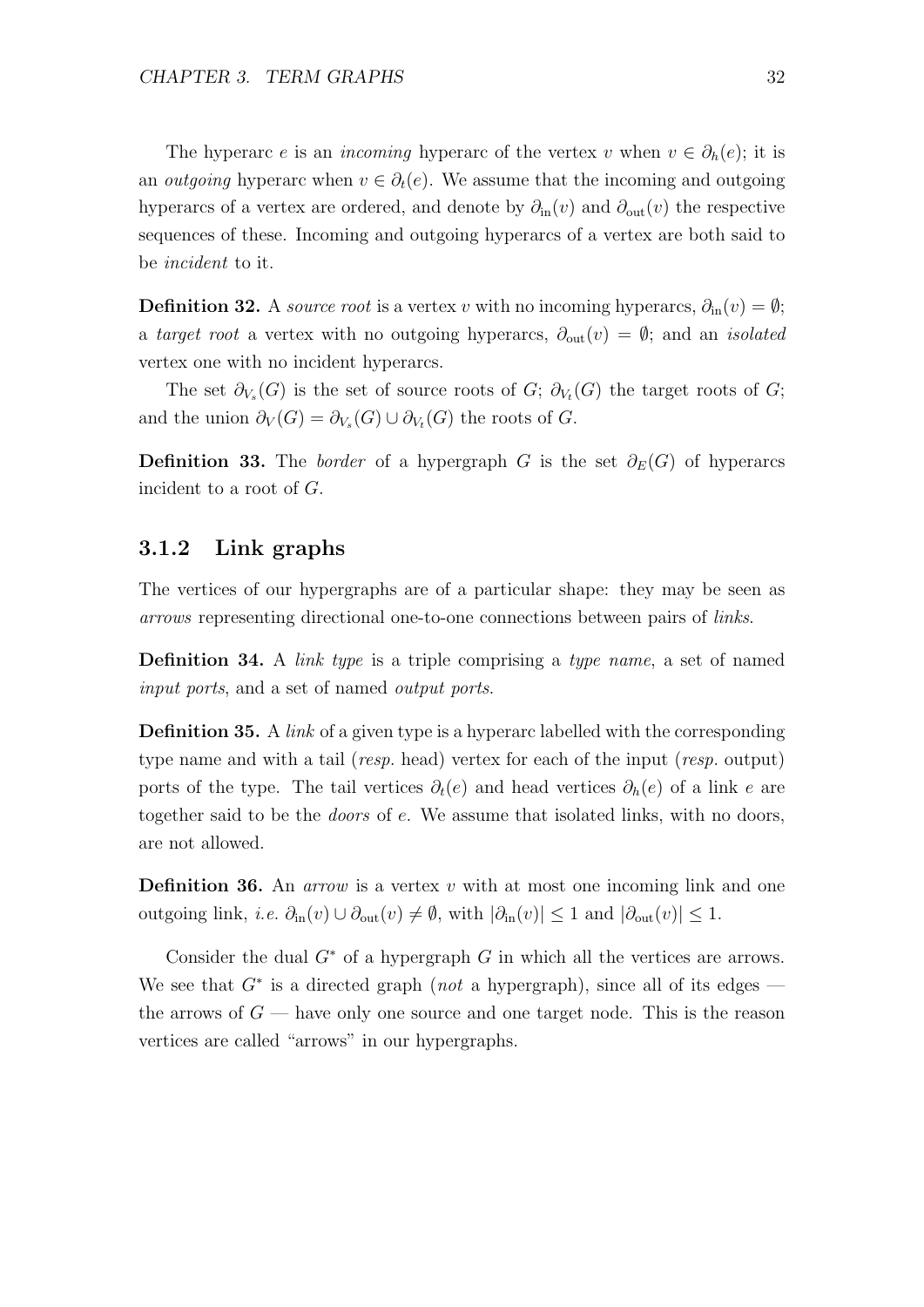**Definition 37.** A *link signature*  $\Sigma$  is a set of link type names. A  $\Sigma$ -naming for the links of the hypergraph G is a map  $\tau_G : E(G) \to \Sigma$  that assigns a link type to each hyperedge of G.

**Definition 38.** A structure  $\mathscr G$  over the link signature  $\Sigma$  is a pair  $(G, \tau_G)$  in which: the hypergraph  $G$  has at least one root; all vertices of  $G$  are arrows; and the map  $\tau_G$  is a  $\Sigma$ -naming for the links of G.

Let G be a structure over  $\Sigma$  and let  $\star \in \Sigma$ , then the set  $E_{\star}(G)$  is the set of links in  $\mathscr G$  of type  $\star$ , *i.e.*  $E_{\star}(G) = \{e \in E(G) \mid \tau_G(e) = \star\}.$ 

As the border of our structure has vertices with no source or no target (or both), if we chose to work with the dual of our hypergraphs then there would be graphs in which the source and target maps of the edges were partial, or else we would have had to append a root node to each dangling edge represented by a root. This is another reason why these structures are better presented as hypergraphs.

**Definition 39.** A substructure  $\mathscr R$  of a structure  $\mathscr G$ , or  $\mathscr G$ -substructure, is a structure such that  $V(R) \subseteq V(G)$  and  $E(R) \subseteq E(G)$ , and with  $\tau_R = \tau_G|_{E(R)}$ .

Since a structure does not contain isolated vertices, the  $\mathscr G$ -substructures may also be seen as the parts of  $E(G)$ . In fact, not only is any  $\mathscr{G}\text{-substructure }\mathscr{R}$ uniquely determined by the set  $E(R) \subseteq E(G)$ , but also, given a set of links  $E \subseteq$  $E(G)$ , there exists a unique *G*-substructure such that  $E(R) = E$ .

With this in mind, the inclusion relation and set operations may be extended to  $\mathscr G$ -substructures:

- $\mathscr{R}_0 \subset \mathscr{R}_1$  iff  $E(R_0) \subset E(R_1)$ ;
- $\mathscr{R} = \mathscr{R}_0 \cap \mathscr{R}_1$  is the  $\mathscr{G}$ -substructure such that  $E(R) = E(R_0) \cap E(R_1)$ ;
- $\mathscr{R} = \mathscr{R}_0 \cup \mathscr{R}_1$  is the  $\mathscr{G}$ -substructure such that  $E(R) = E(R_0) \cup E(R_1)$ ;
- $\mathscr{R} = \mathscr{R}_0 \setminus \mathscr{R}_1$  is the  $\mathscr{G}$ -substructure such that  $E(R) = E(R_0) \setminus E(R_1);$

where  $\mathcal{R}_0$  and  $\mathcal{R}_1$  are  $\mathcal{G}$ -substructures.

These considerations do not apply if we replace links with vertices. In fact, even if a  $\mathscr G$ -substructure is uniquely determined by the set of its vertices, it is no longer true that for each set of vertices  $V \subseteq V(G)$  there exists a  $\mathscr{G}$ -substructure  $\mathscr{R}$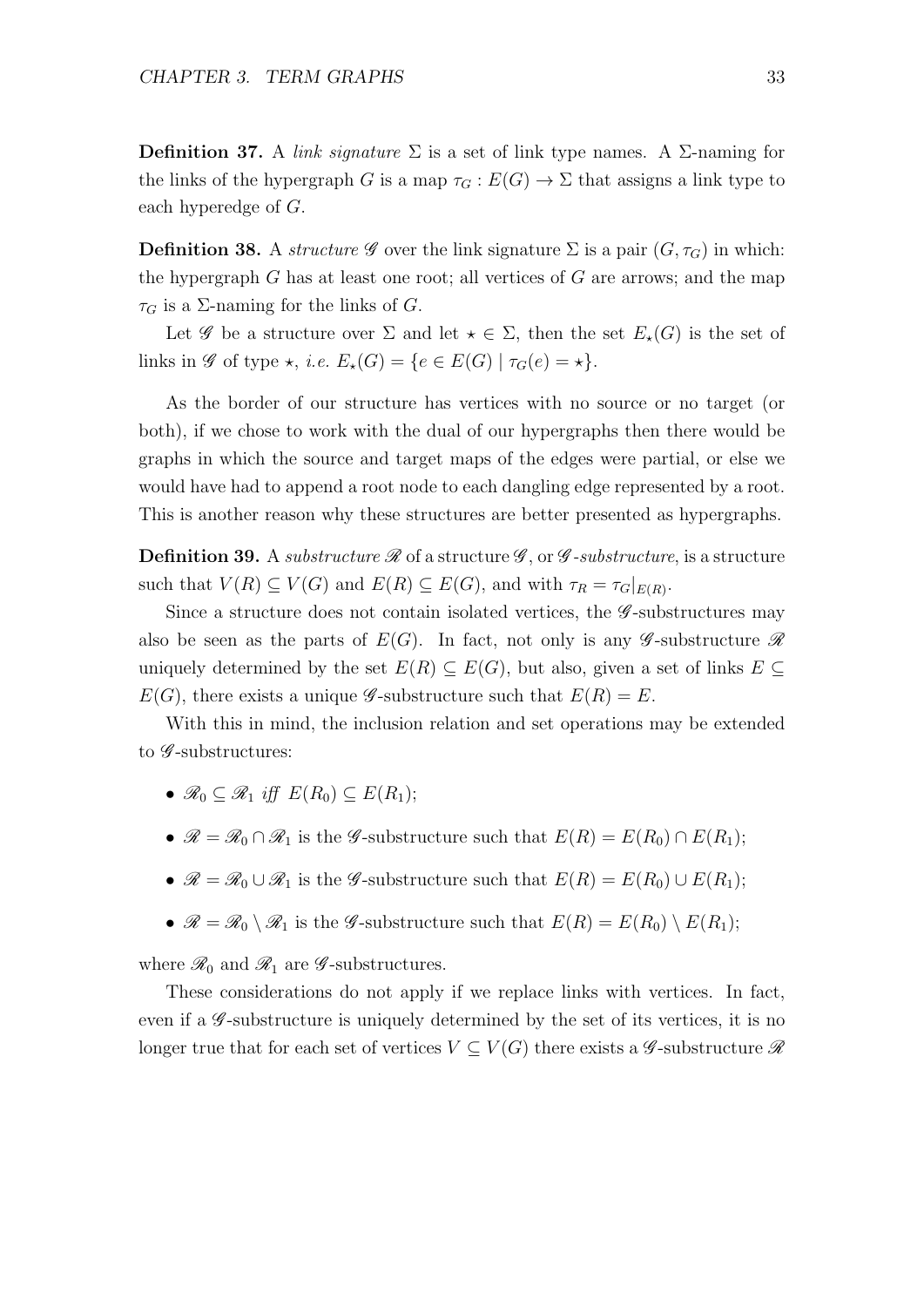with  $V = V(R)$ . In any case, to each set of vertices  $V \subseteq V(G)$  we may associate the G-substructure  $\{e \in E(G) \mid \partial(e) \subseteq V\}$  composed of those links whose doors are all contained in V, *i.e.* the biggest  $\mathscr{G}$ -substructure  $\mathscr{R}$  such that  $V(R) \subseteq V$ .

The border  $\partial_E(G)$  of a structure  $\mathscr G$  is a  $\mathscr G$ -substructure, and its complement  $\partial_E(\mathscr{G}) = \mathscr{G} \setminus \partial_E(G)$  is the *interior* of  $\mathscr{G}$ . We say that the links and arrows of the interior of  $\mathscr G$  are the *interior* links and arrows of  $\mathscr G$ .

## 3.1.3 Interaction Nets

Interaction Nets (Lafont 1990) are a class of graph rewriting system in which links (called 'agents') may interact with one another in a binary fashion, such that rewrite steps may occur whereby a pair of links are rewritten to form a new subgraph comprising a network of agents, which likewise go on to interact. These Nets have been shown to have certain properties which will prove useful later on, most notably forming the basis of Lévy optimality in Lamping–Gonthier sharing graphs (§4).

Definition 40. Each link type in an Interaction Net system has one designated principal port, and n auxiliary ports. A pair of links that are connected via a single vertex by their respective principal ports are called an active pair, the Interaction Net analogue of a redex.

An *interaction rule* is a graph rewrite rule  $(l, r)$  where l comprises only an active pair. A border vertex occurs in  $r$  iff it occurs in  $l$ , but two vertices may also be unified so as to connect an incoming arrow to a outgoing one, causing the arrow to pass through the resulting structure unabated. In this case the incoming arrow's source port and outgoing arrow's target port are connected.

An Interaction Net system  $(\Sigma, R)$  is a set R of interaction rules with link graphs over the link signature  $\Sigma$ , whose left-hand sides each have a unique pair of links (i.e. a unique pair of link labels). There is therefore no ambiguity as to which interaction rule applies (or, indeed, does not) for any pair of facing links.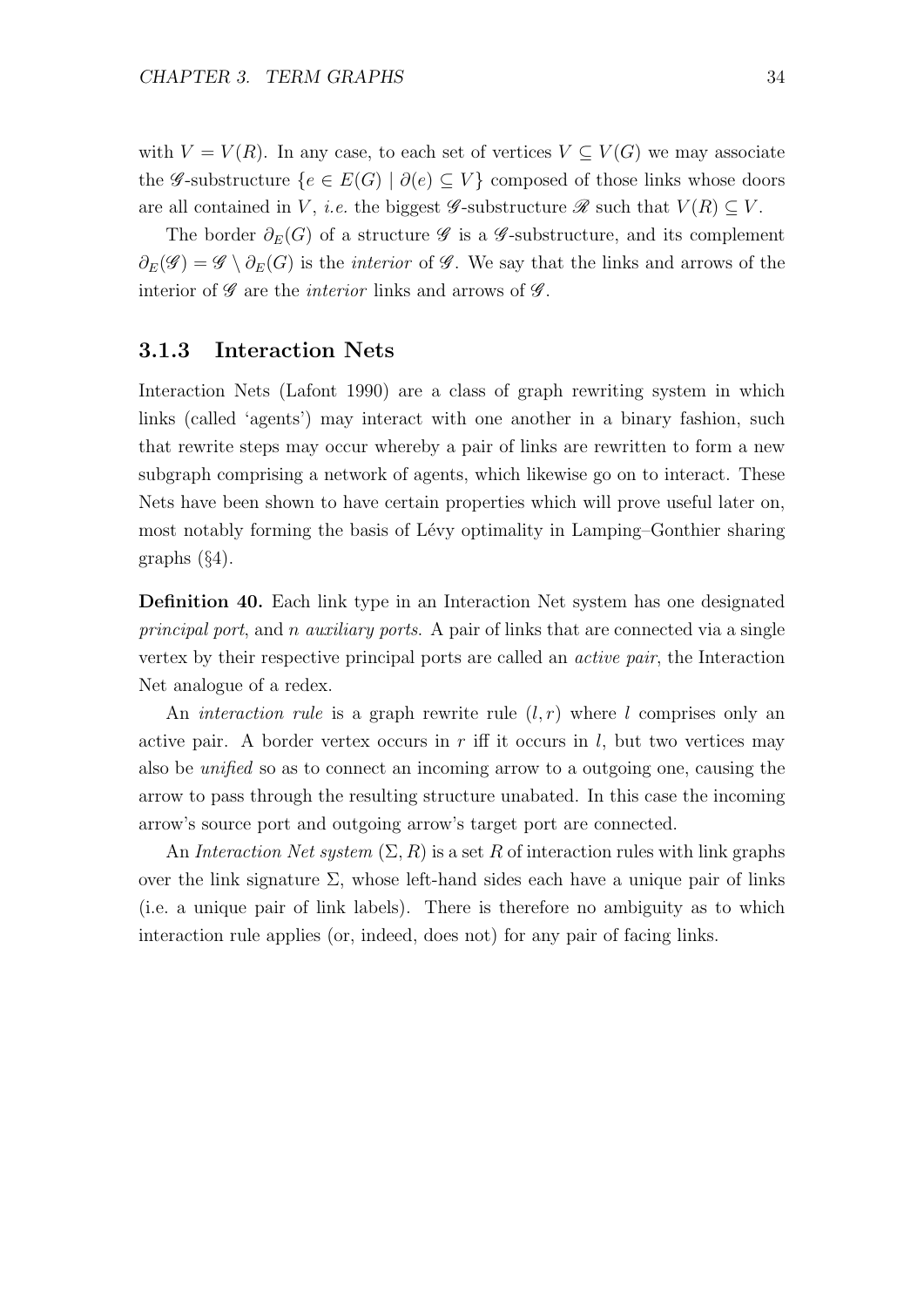## 3.2 Graphical abstract syntax

There are two complementary ways one can formalise combinatory logic as a rewrite system, one having implicit applications and the other explicit. In the former case one would define the S combinator as  $Sxyz \rightarrow xz(yz)$ ; in the latter case, the applications are explicit and must be included in both sides of the rule, as in  $\mathcal{Q}(\mathcal{Q}(\mathcal{Q}(S,x),y),z) \to \mathcal{Q}(\mathcal{Q}(x,z),\mathcal{Q}(y,z)).$  Indeed, the second-order combinatory reduction systems were originally defined with implicit application (Klop 1980), and were later reformulated to have fixed arity and so explicit application (Klop, Van Oostrom & Van Raamsdonk 1993). One can see the difference between these two formalisations as the latter having a type system (i.e. fixed arities), and the former not. One holdout even in these later combinatory reduction systems, however, is that abstractions do not contribute to this type, so they are not quite identical to the second-order fragment of Nipkow's (1991) HRSs.

When dealing with higher-order rewrite systems in general, the standard choice of the simply-typed λ-calculus to be used as a substitution calculus is technically unnecessary, as in fact the untyped λ-calculus would be quite sufficient in theory. Yet, just as having type constraints, such as symbols with fixed arities, is useful in first- and second-order rewriting, the simple type system is useful for the same purpose in higher-order rewriting. This relationship between arity constraints and the type system of a substitution calculus will become quite crucial in § 3.3, with simple types seeming to be the purest higher-order counterpart of arity constraints, which deals only with the first-order notion of subterms.

Of course, the fact that βη-matching is decidable for the simply-typed λ-calculus (with one base type) also goes a long way to inducing a coherent higher-order rewrite relation, especially if as in the untyped λ-calculus a term may have meaningless subterms, i.e. unlabelled leaves in its Böhm tree (Barendregt 1984). It is for these reasons that substitution calculi are generally assumed to have decidable equality between terms, for instance. A type system may therefore be useful to a substitution calculus for its properties alone. Although the previously discussed similarity between types and arities applies to simple types in general, nothing can be done to exploit this relationship that cannot with 'intuitionistic' HRSs, unless we move to a more expressive type system which allows us to describe substructural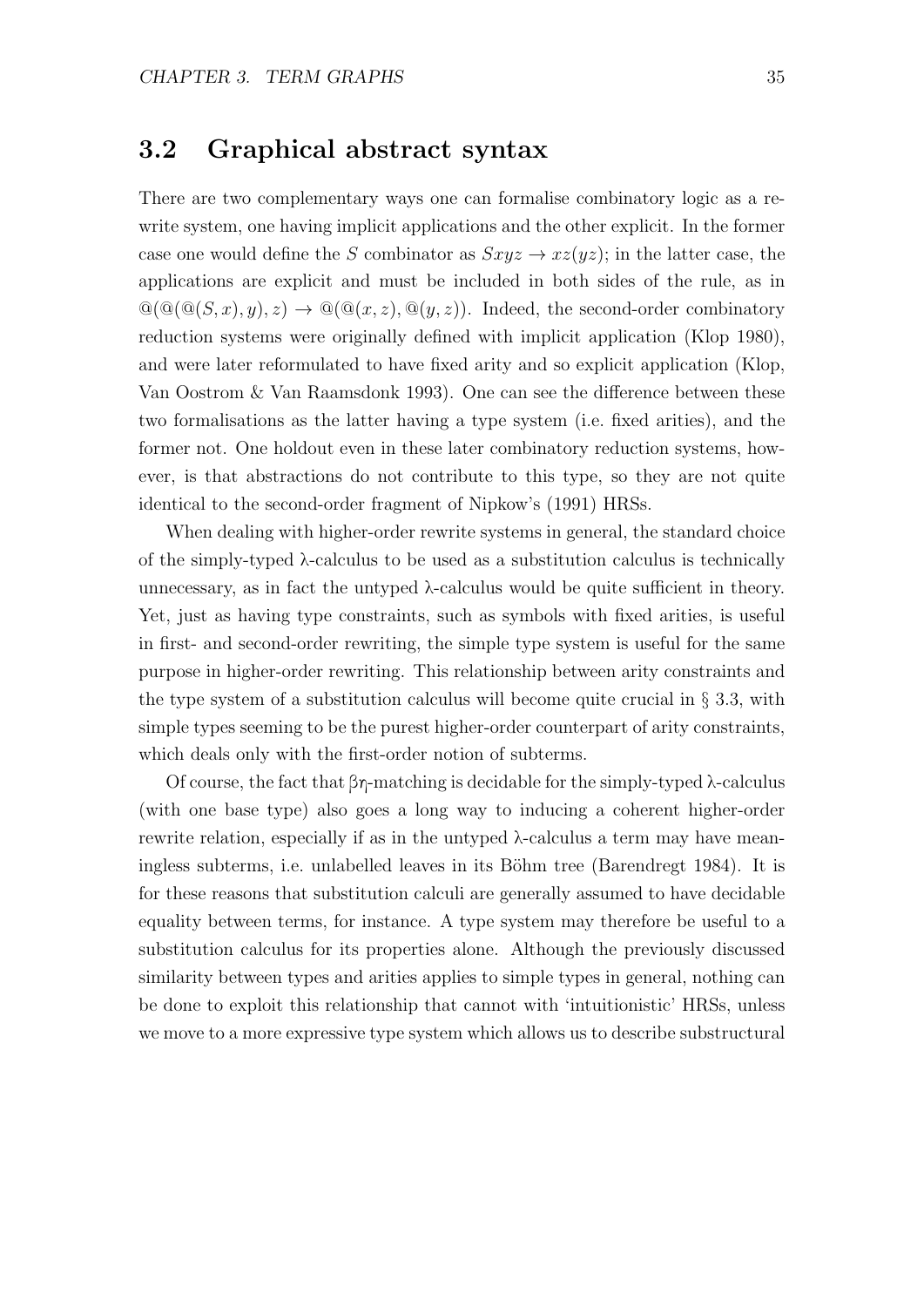

Figure 9: Term tree of  $F(G(A, B), C)$ 

properties of subtypes. This will be explored later (see §5).

## 3.2.1 Term trees

Term trees are the simplest form of link graph we deal with, and which serve as the abstract syntax tree for first-order terms.

Definition 41. A *term tree* is an acyclic structure whose links each have exactly one tail vertex.

In order to translate a first-order term signature into a link graph signature, each n-ary function symbol is mapped to a correspondingly labelled hyperarc with n heads (and 1 tail).

**Example 4.** Figure 9 illustrates a tree representing the term  $F(G(A, B), C)$ . F and G each corresponding to links with 2 heads and 1 tail, whilst A, B, and C each correspond to links with only 1 tail, as determined by their respective arities. The lines between these links are arrows, or vertices. At the root of the tree is a boundary arrow (vertex) with only a single outgoing link, F.

## 3.2.2 Bourbaki notation

It is not clear at first how these structures ought to be generalised so as to account for terms of the λ-calculus, having the added complication of bound variables. One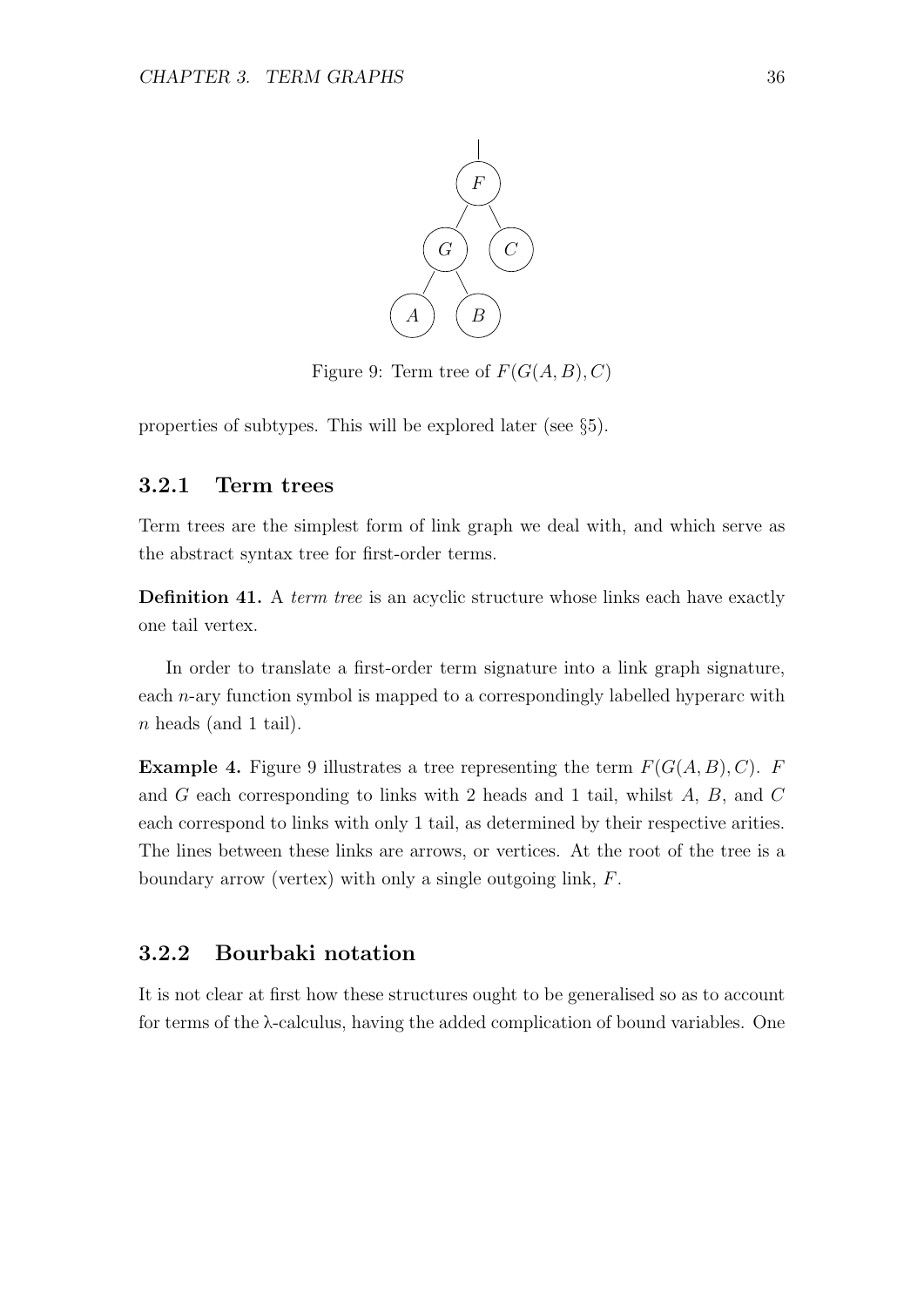method, following the classical representation of terms, is to straightforwardly declare a variable's name at its abstraction, and to perform  $\alpha$ -renaming as appropriate during reduction of the term. This was the method used in Wadsworth's (1971) original λ-calculus formalisation. Another method is to omit the name of the variable at its declaration, and to instead use De Bruijn indices (De Bruijn 1972), which during reduction are adjusted by offsets so as to always refer to the correct relative scope. Both of these approaches retain the term representation's tree structure, though at the cost of requiring adjustments in order to correct the variable occurrences as new scopes are introduced during reduction.

As first shown by Bourbaki (1954), a term of the λ-calculus may be represented not as a tree containing named variables, but instead as a kind of graph  $("assemblages")$  in which bound variables are drawn as edges  $("liens")$  that arc back to their binding abstraction. Translating (linear) Combinatory Reduction Systems is fairly straightforward. Function symbols, as in first-order term rewriting systems, are again represented as links with 1 tail and  $n$  heads, with its tail corresponding to its context and its heads corresponding to each of its arguments. Abstraction links, on the other hand, have 2 tails and 1 head: one tail represents its context, the other its bound variable, whilst the head represents its body.

CRS rules are not necessarily possible to translate into Interaction Nets, however, due to the strict constraints on the nets' interaction rules. As a result, a subclass of CRSs was introduced as a class of term rewriting systems with Interaction Nets as a compilation target, which were termed Interaction Systems (Asperti & Laneve 1994).

Whereas Interaction Nets in general need not have any particular form corresponding to a term structure, Bourbaki notation does require that a variable be 'in scope'. This means the binder must dominate the variable occurrence: there must be a path through the symbol's subterm arrow and back through the corresponding binder arrow (Kahl 1998). This is illustrated in Figure 10: in the graph on the left, this means there must be a path from  $G$  through its southern arrow, returning through its southwestern arrow; compare the term on the right, which does not properly represent a second-order term due to the wrongly-bound variable occurrence, where there is no such path for F.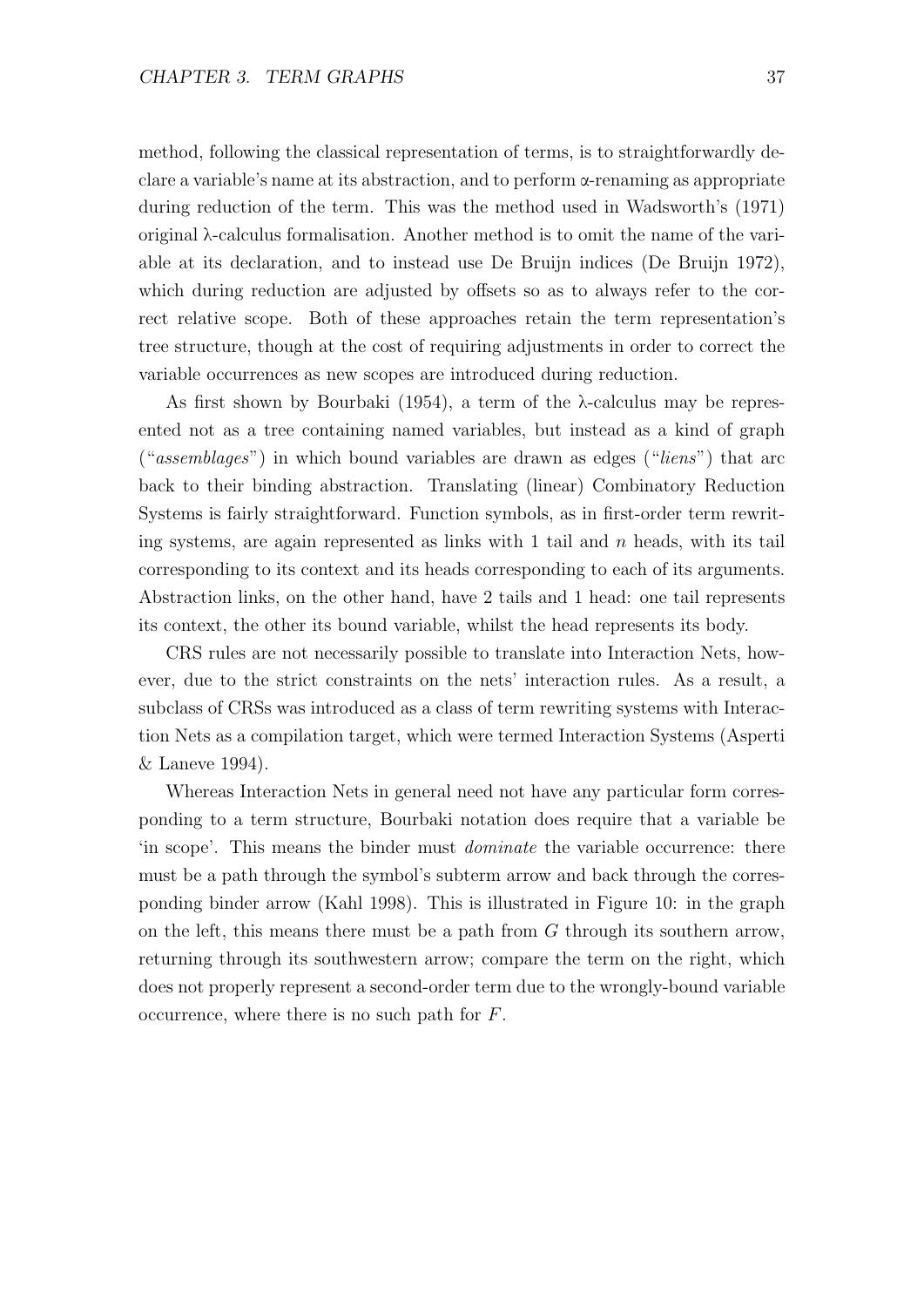

Figure 10: Bourbaki graph  $G(x.B(B(x)), A)$ , and invalid  $C(B(x), F(x, A))$ 

## 3.3 Higher-order abstract syntax

Although this representation does account for the bound variables of the λ-calculus, from the perspective of higher-order abstract syntax (Pfenning & Elliot 1988), wherein  $\lambda$ -terms are only second-order, this is its limitation: terms within thirdand higher-order abstract syntax cannot be represented. For example, Okasaki (1998) describes a practical set of parser combinators from third- up to sixthorder, which cannot be represented as a Bourbaki graph without first embedding them into a lower-order syntax such as the untyped  $\lambda$ -calculus. We shall show that these Bourbaki graphs are a second-order fragment of a more general graphical representation of higher-order abstract syntax, which we call well-typed link graphs. Moreover, when dealing with match sequential systems these graphs are equivalent to a particular class of Interaction Net, which we call 'higher-order syntax nets'.

In this section we only consider purely linear terms  $-$  i.e. without any of the structural expressions 'promote', 'derelict', 'copy', or 'discard' — which means that each variable must occur exactly once within a term. The structural expressions require additional infrastructure, and so are dealt with in §4.

Definition 42. Link graphs are constructed inductively in a way that tightly mirrors the construction of terms. Just as terms are derived by a formula  $\Gamma \vdash t : \tau$ , a link graph is derived by a formula  $\llbracket \Gamma \rrbracket \vdash \llbracket t \rrbracket : \llbracket \tau \rrbracket$ .  $\llbracket t \rrbracket$  is the link graph itself, which we are constructing.  $\llbracket \tau \rrbracket$ , and the members of the set  $\llbracket \Gamma \rrbracket$ , are arrow types, which describe the *interface* (i.e. the margin) of the link graph. An arrow type is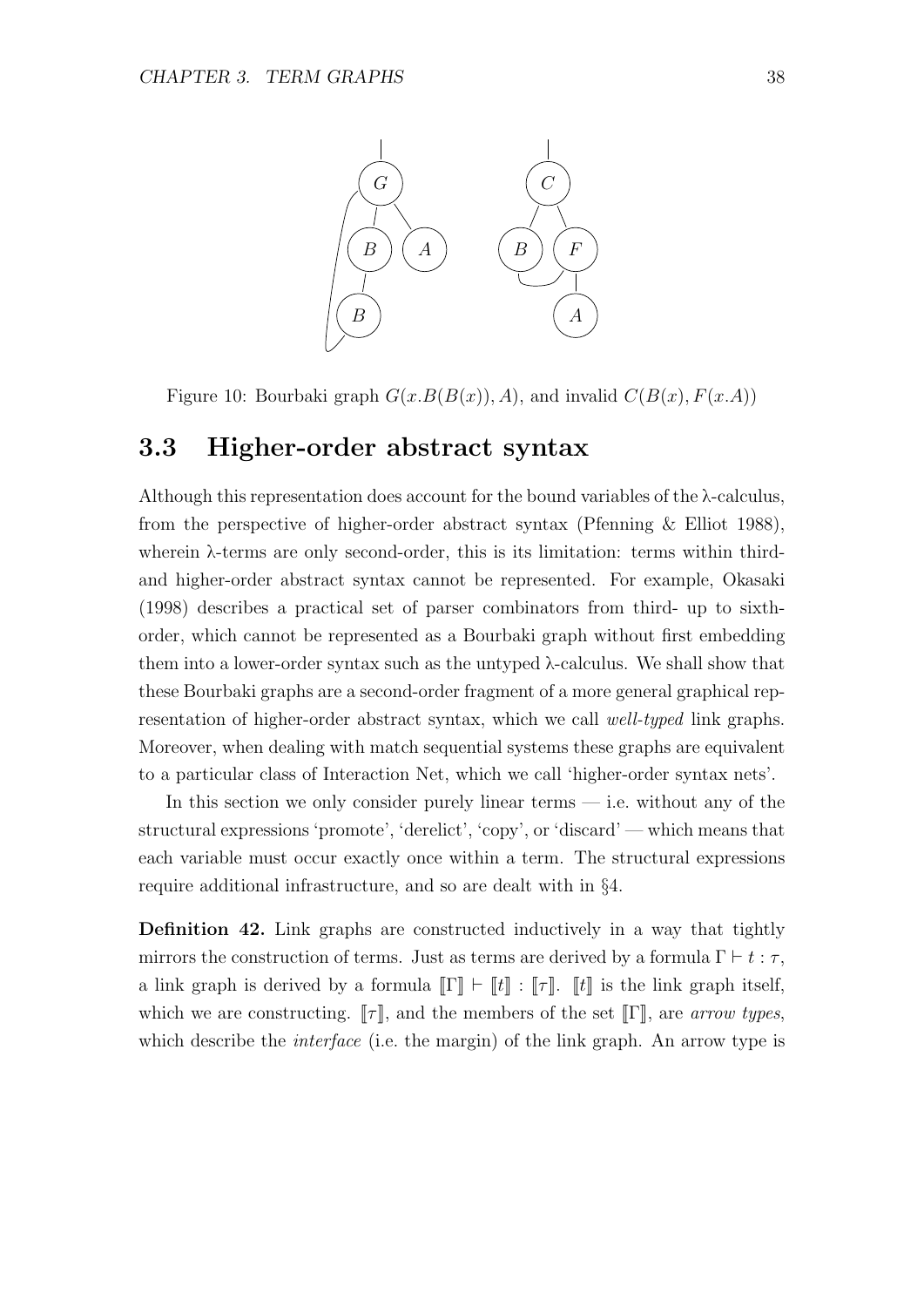a linear type whose type atom occurrences each correspond to vertices within the link graph. Furthermore, all marginal vertices are present in the interface.

**Theorem 2.** A derivation  $\llbracket \Gamma \rrbracket \vdash \llbracket t \rrbracket : \llbracket \tau \rrbracket$  implies  $\partial_E(\llbracket t \rrbracket)$  is the smallest set such that  $\llbracket \Gamma \rrbracket \cup \{\llbracket \tau \rrbracket\} \subseteq \mathit{Typ}(\partial_E(\llbracket t \rrbracket)).$ 

*Proof.* By construction, no link graph  $\llbracket t \rrbracket$  where  $\llbracket \Gamma \rrbracket \vdash \llbracket t \rrbracket : \llbracket \tau \rrbracket$  may contain marginal vertices not occurring in  $\llbracket \Gamma \rrbracket$  or  $\llbracket \tau \rrbracket$ ; nor can internal vertices so occur.  $\Box$ 

For each arrow  $\alpha$  occurring in an arrow type  $\llbracket \tau \rrbracket$ , whether that arrow is outgoing or incoming (with respect to a link graph  $\llbracket t \rrbracket$  derived in part from that type) depends on the *polarity* of the occurrence in  $\llbracket \tau \rrbracket$ .

**Definition 43.** We define the *polarity, positive*  $(P)$  or *negative*  $(\neg P)$ , of a type occurrence  $(\tau, C\|)$  inductively as follows, where  $P(\tau) = P(\tau, \Box)$ .

$$
P(\tau, \Box)
$$
  
\n
$$
P(\sigma \otimes \tau, C[]) \implies P(\sigma, C[\Box \otimes \tau]) \wedge P(\tau, C[\sigma \otimes \Box])
$$
  
\n
$$
P(\sigma \multimap \tau, C[]) \implies \neg P(\sigma, C[\Box \multimap \tau]) \wedge P(\tau, C[\sigma \multimap \Box])
$$
  
\n
$$
\neg P(\sigma \otimes \tau, C[]) \implies \neg P(\sigma, C[\Box \otimes \tau]) \wedge \neg P(\tau, C[\sigma \otimes \Box])
$$
  
\n
$$
\neg P(\sigma \multimap \tau, C[]) \implies P(\sigma, C[\Box \multimap \tau]) \wedge \neg P(\tau, C[\sigma \multimap \Box])
$$

The notion of polarity is also extended to atom occurrences within a type. So, for instance, the type  $0 \rightarrow 0$  has a positive atom on the right and a negative atom on the left. We may annotate these atoms' polarities by  $0^- \rightarrow 0^+$ .

The negativity of  $\psi$  in a type occurrence  $\psi \to \phi$  can be understood through the encoding of linear implication in classical linear logic as  $\psi^{\perp} \mathcal{B} \phi$ . Polarity is defined the same way in classical logic, where  $\psi \to \phi$  may be encoded as  $\neg \psi \lor \phi$ . In each case the negation of  $\psi$  leads to a reversal in polarity.

Type occurrences in the type context of a term derivation are negative at their root, while those in the type itself are positive.

$$
\Gamma \vdash t : \tau \implies \left( \bigwedge_{x : \sigma \in \Gamma} \neg P(\sigma) \right) \land P(\tau)
$$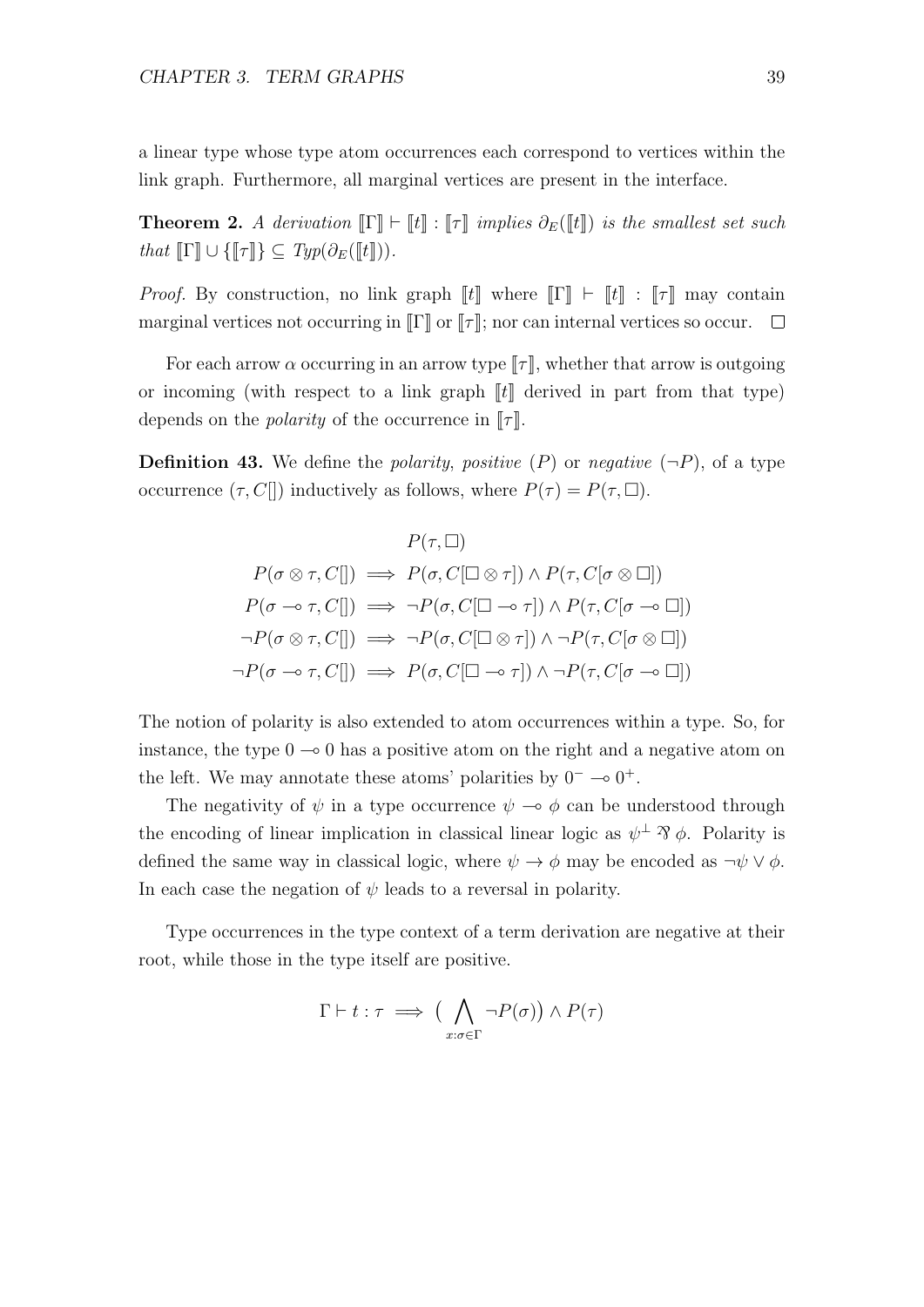This can be seen most clearly from the abstraction rule,

$$
\frac{\Gamma, x : \sigma \vdash t : \tau}{\Gamma \vdash \lambda x^{\sigma} t : \sigma \multimap \tau}
$$

where  $\sigma$  occurs negatively in  $\sigma \rightarrow \tau$  and therefore must be effectively negative in the type context.

Thus it could be said that the basis provides the 'input' arrows for the term graph, and the term type the 'output' arrows. However, these 'input' arrows need not all be incoming, since with a higher-order variable in the basis, e.g.  $x: 0 \to 0 \vdash t : \tau$ , the basis contains both an incoming and an outgoing arrow the right and left type atoms of  $0 \rightarrow 0$ , respectively. This is because although the basis does act as an 'input', it requires a value to be provided in order to provide its value, hence the variable's type  $0 \rightarrow 0$ .

### 3.3.1 Constants

When a term is translated to a link graph, constants in the term are represented as links, with each distinct symbol in the term signature corresponding to a distinct label in the link signature.

**Definition 44.** A symbol  $F : \tau \in \Sigma$  is mapped to a link label  $[F] : (|\tau|^+, |\tau|^-) \in$ [ $\Sigma$ ], where  $|\tau|^+$  and  $|\tau|^-\tau$  are the number of positive and negative atoms in  $\tau$ , respectively.

Note that positive atoms correspond to the tail, and negative atoms the head, of a link.

Example 5. If  $G : (0 \to 0) \to 0 \in \Sigma$ , then this maps to the link  $G : (1,2) \in \mathbb{Z}$ . With polarity annotations, the type of G is  $(0^+ \t - 0^-) \t - 0^+$ . The term G then maps to the link graph whose leftmost and rightmost arrows (vertices) are at the two tails of the hyperarc — corresponding to the constant's type's positive atom occurrences — and its middle arrow (vertex) at its head — corresponding to the negative type atom occurrence(s). This graph can be illustrated as in Figure 11.

Notation 1. It is worth taking a moment to explain the diagrammatic notation used here, as it is our own and will be commonly used in the remainder of this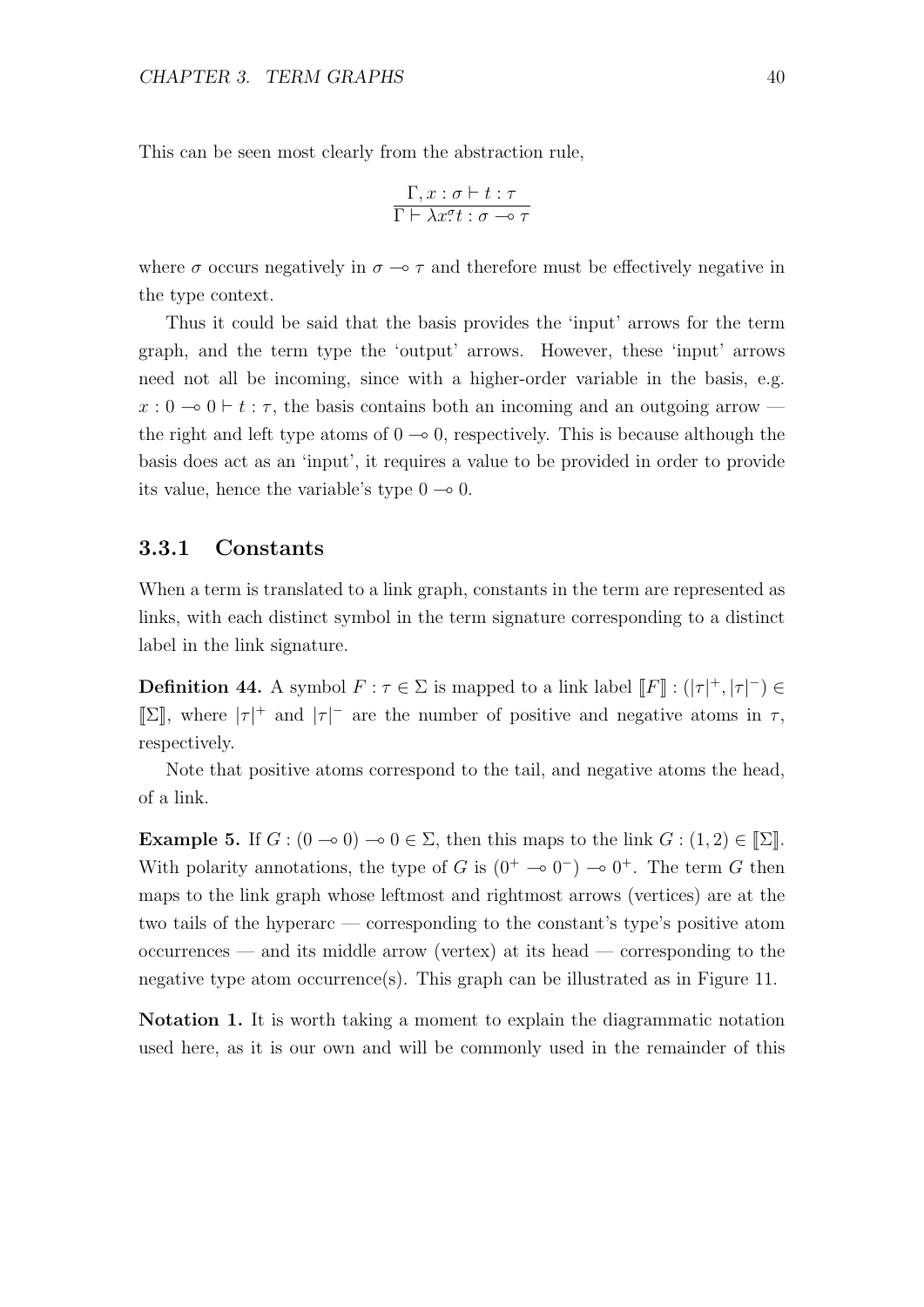

Figure 11:  $\vdash G$  : (0 ⊸ 0) ⊸ 0

thesis. As the reader may already have gleaned, this notation takes inspiration from Gentzen's standard notation for natural deduction, where a derivation comprises zero or more premises, which are underscored by a horizontal line, under which the conclusion is placed. A constant has no premises, and so in the standard notation has nothing above this horizontal score. However, we opt to place above it an illustration of the term graph constructed by the given rule. In this case a link with label  $G$  is connected by its head and two tails to three vertices that are, as vertices in the margin of the link graph, identified by the type atoms in the judgement  $\vdash G : (0 \multimap 0) \multimap 0$ , which forms its interface. Those rules that also include premises require further notation, as we will see in the next section.

### 3.3.2 Expressions

It is only constants that are represented in the graph as links — variables, abstractions, and applications, as well as expressions dealing with ⊗-types, only affect the ways in which the constants' links are arranged. However, expressions dealing with exponentiation, for which translations are defined later  $(§4.3)$ , will result in other (special) links being added to the link graph. Putting those aside for the time being, we now deal with these expressions and how they may be used to inductively construct link graphs, so as to comprise the link graphs of constants as already described, as well as those of other expressions.

**Definition 45.** The rules for translating expressions in purely linear  $\lambda$ -terms are illustrated in Figure 12. In each case, each formula  $\Gamma \vdash t : \tau$  maps to a link graph  $\llbracket \Gamma \vdash t : \tau \rrbracket.$ 

Notation 2. In cases where a term graph also has premises, since both they and the constructed link graph would be placed above the score, we choose to cleave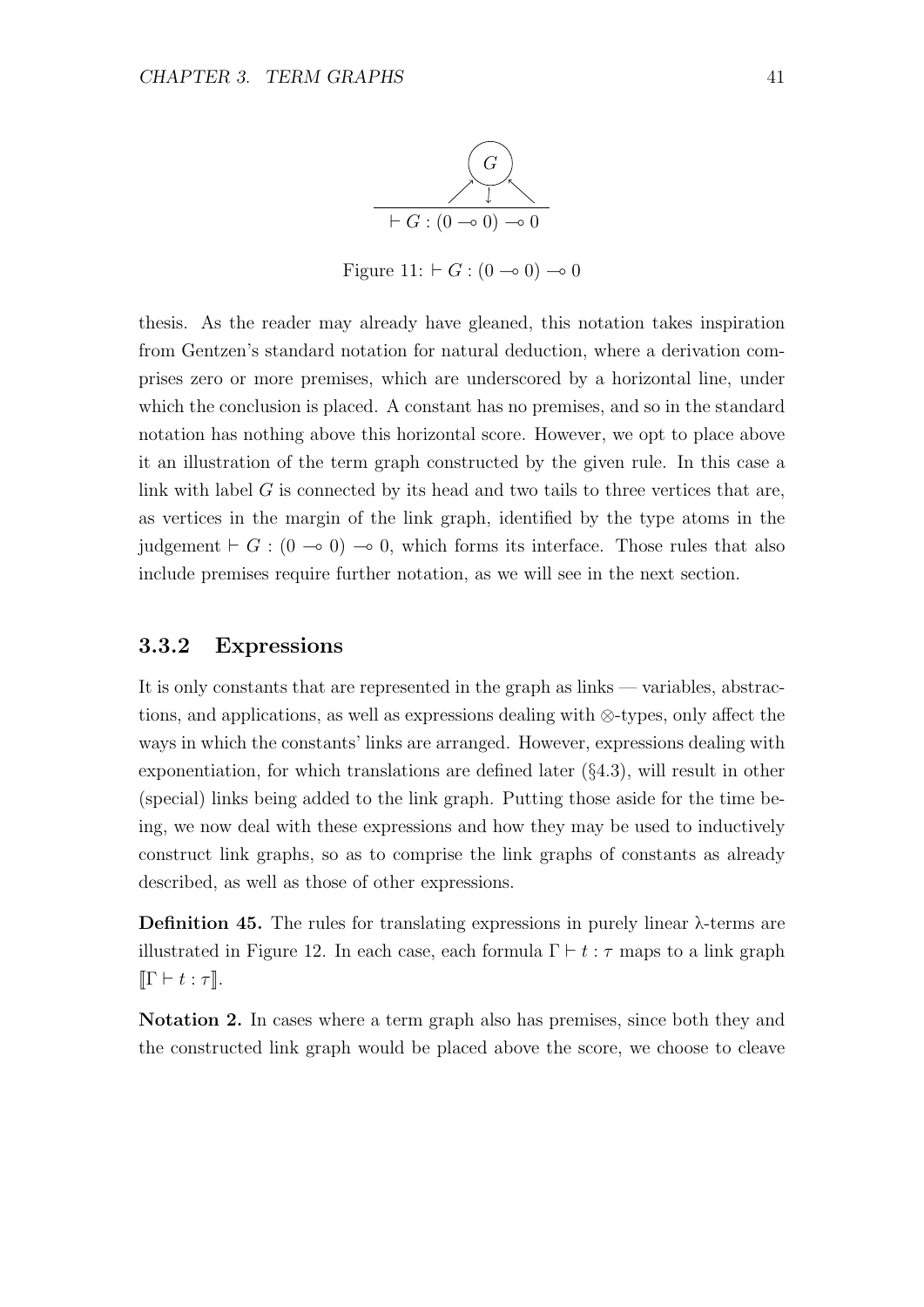the score in two, so that the conclusion is placed below a lower score and the premises above an upper score, between the two of which is placed the link graph, with its vertices associated with atoms in each, which together form its interface. Figure 12, for instance, comprises a number of these illustrations, most of which have premises and therefore include both scores.

Another sophistication is that although we draw a single arrow to represent the vertices of type  $\tau$ , any arrow corresponding to a type may stand for some finite number of arrows in one particular instantiation of the rule. For example, the rule  $\vdash$  F :  $\tau$  has only one arrow drawn between the link labelled F and the interface at  $\tau$ . However, in Figure 11, which is a particular instantiation of this rule for the constant  $G : (0 \to 0) \to 0$ , there is not only one arrow, but three, as here there are three type atoms in  $\tau = (0 \to 0) \to 0$ . These arrows may also differ in directionality as necessary for the polarity of the type atoms to which it is associated, as is the case for G.

Example 6. We will step through a simple example of term construction: that of the identity function  $\lambda x^0 \lambda x$ . As with ordinary construction of terms by inductive rules, we begin here with the judgement  $x : 0 \vdash x : 0$ . This rule, sometimes called Axiom, has no premises, and so relies on no pre-existing proposition. Thus,  $x: 0 \vdash x: 0$  maps to the link graph in Figure 13.

This link graph comprises a single vertex, which occurs in its interface twice, written each time as 0. We then construct an abstraction expression using this proposition as a premise; we write the entire inductive construction of the term  $\dot{a}$ la natural deduction, as on the left of Figure 14. It may alternatively be drawn as on the right, removing intermediary steps used to construct the graph.

Notation 3. We have extended our diagrammatic notation here in the natural way, allowing us to construct larger term graphs from smaller ones and their interfaces, which form a tree of judgements in much the same way as in standard natural deduction, albeit with the constructed term graph drawn between these as well. These composite term graphs can be redrawn, often much more simply, by removing these intermediary steps so that only the interface of the final term itself is illustrated. The resulting link graphs are clearly isomorphic to those with their intermediary interfaces still included.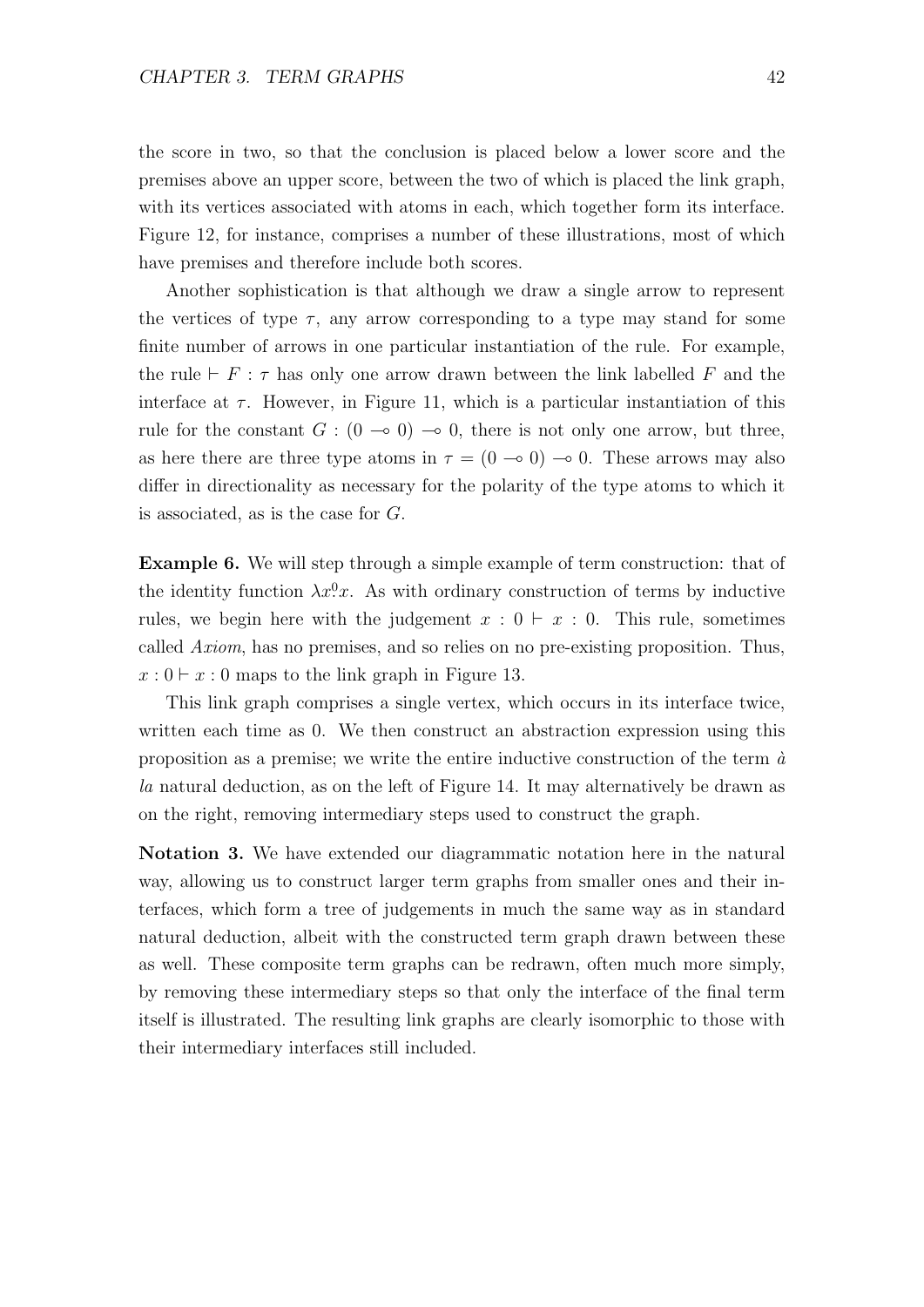

Figure 12: Translations from purely linear λ-terms to link graphs



Figure 13:  $x: 0 \vdash x: 0$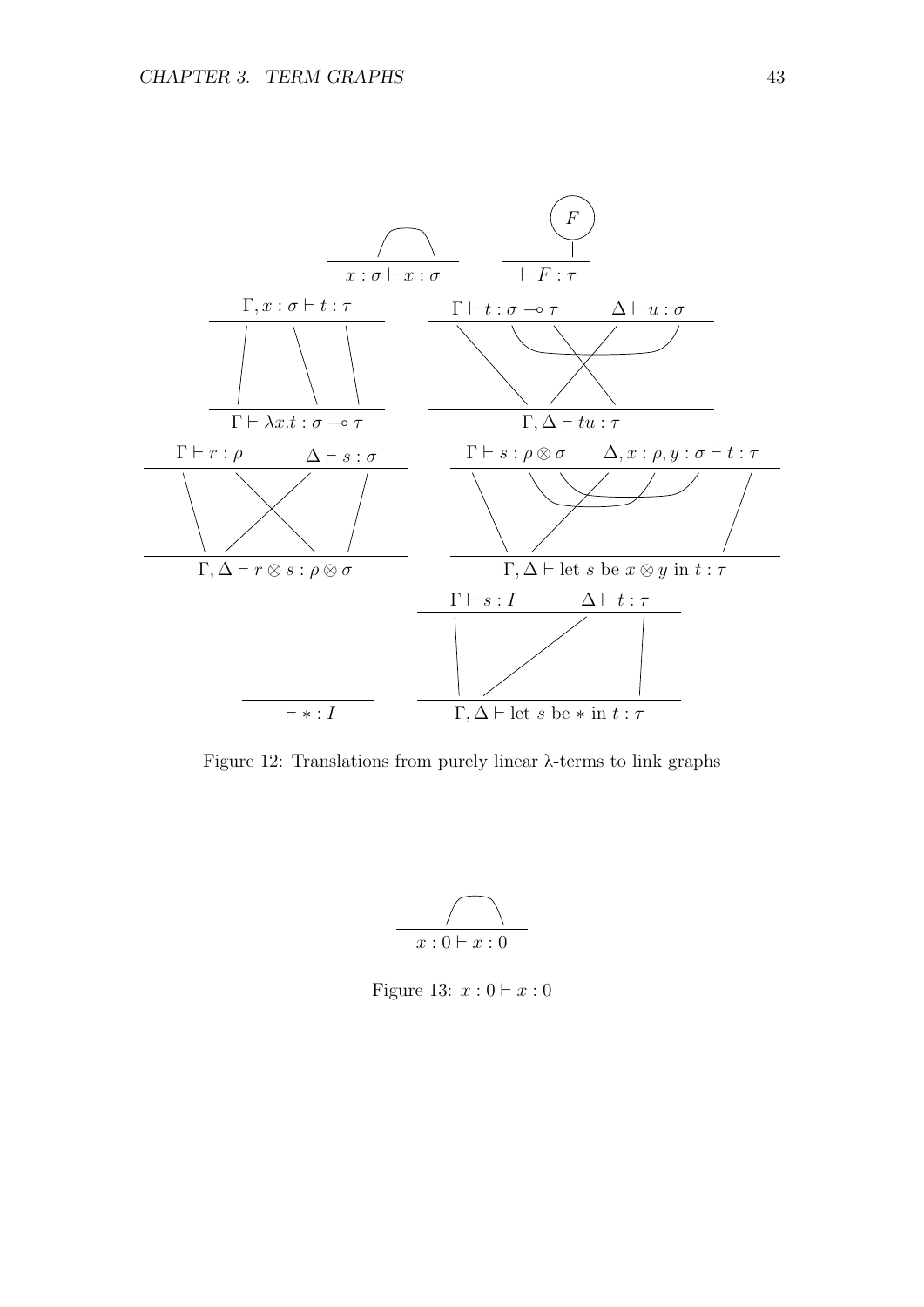

Figure 15:  $\vdash G(\lambda x^0 x):0$ 

Example 7. Now we demonstrate how these expressions may be used alongside constants in order to form link graphs comprising several constant links. Here we use the constant  $\vdash G : (0 \multimap 0) \multimap 0$  of Example 5, together with the identity function  $\vdash \lambda x.0x : 0 \multimap 0$  of Example 6, in order construct the term  $\vdash G(\lambda x.0x) : 0$ . This is illustrated in Figure 15; as before, this link graph may be equivalently redrawn as on the right.

Although the application rule in Figure 12 features only one arrow drawn between  $t : \sigma \to \tau$  on the one hand, and  $u : \sigma$  on the other, in this instantiation of the rule  $\sigma$  stands for  $0 \to 0$ , in which each of the two occurrences of the type atom 0 corresponds to a distinct arrow. Notably, this demonstrates how the two arrows drawn incident to  $\sigma$  and to  $\tau$  in the abstraction rule may in fact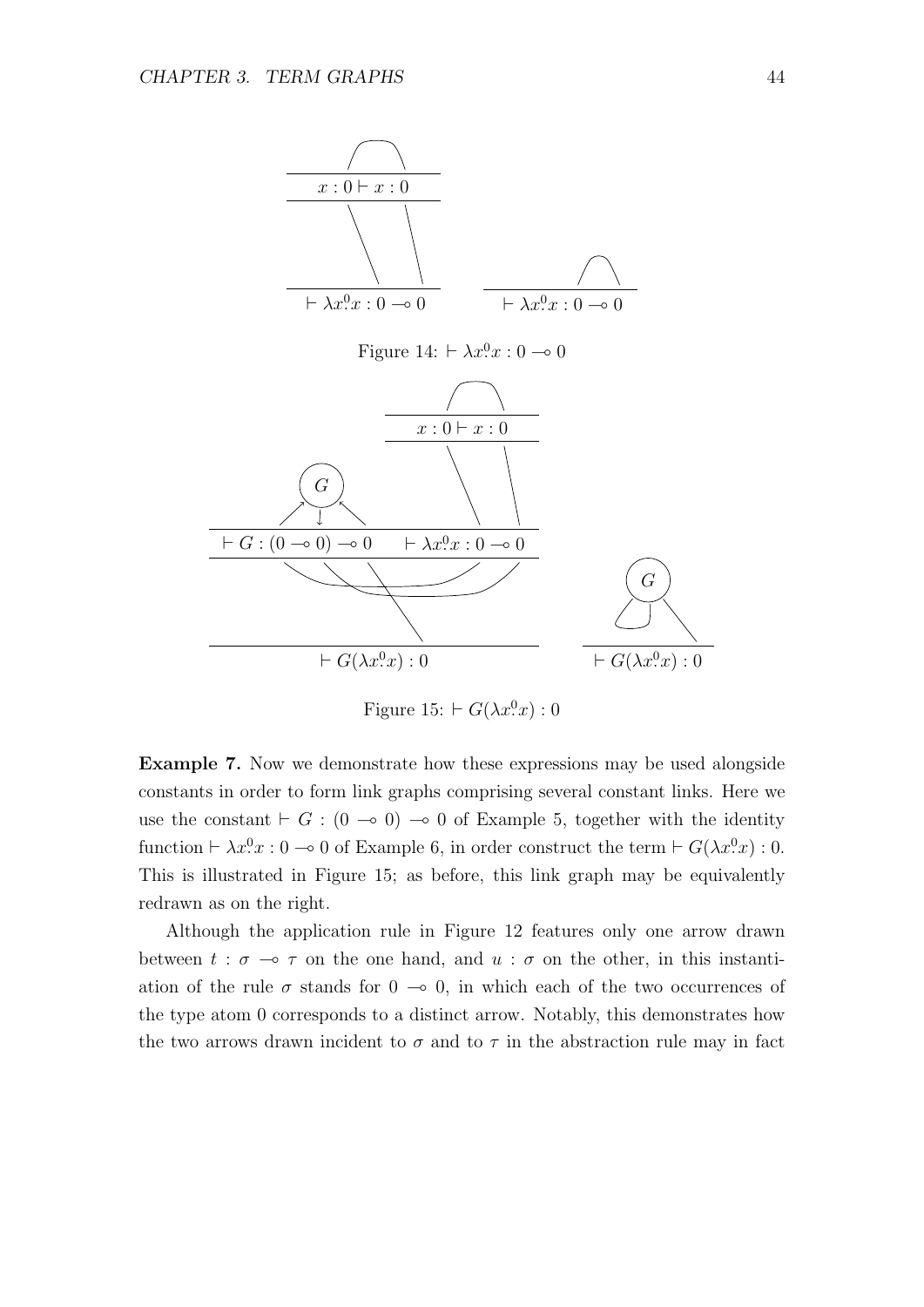

Figure 16:  $(\lambda x.t)u$  and its β-reduct  $t[u/x]$ 

represent two ends of the same arrow in a particular instantiation, specifically in this case by the fact that the Axiom rule introduces both ends of a single arrow into the interface, one in the type and the other in the type context.

## 3.3.3 Equivalence

There are two additional inductive rules for term graphs that are crucial for determining the equivalence of terms and their respective link graphs. These are the substitution and *identity* graphs. The necessity of these rules is made clear from their use in establishing the correctness of β- and  $η$ -reduction on (linear) functions. For the former, consider the term graph on the left of Figure 16, which forms the β-redex  $(λx^{\sigma}t)u$ .

As we know,  $(\lambda x.t)u$  reduces to  $t[u/x]$ , where the substitution is not syntactic but is rather applied to the term so as to substitute, in  $t$ ,  $u$  for each (free) occurrence of x. Since we know that  $(\lambda x^{\sigma} t)u = t[u/x]$ , we are free to define a term graph for the substitution  $t[u/x]$  which is equivalent to that of  $(\lambda x.t)u$ . Thus, this substitution, although not a syntactic construct, may be translated to a link graph as on the right of Figure 16. This, however, only serves to substitute a single term for a single variable; substitutions in general may substitute any number of terms for any (equal) number of variables. The general form for substitutions of any arity is illustrated in Figure 17.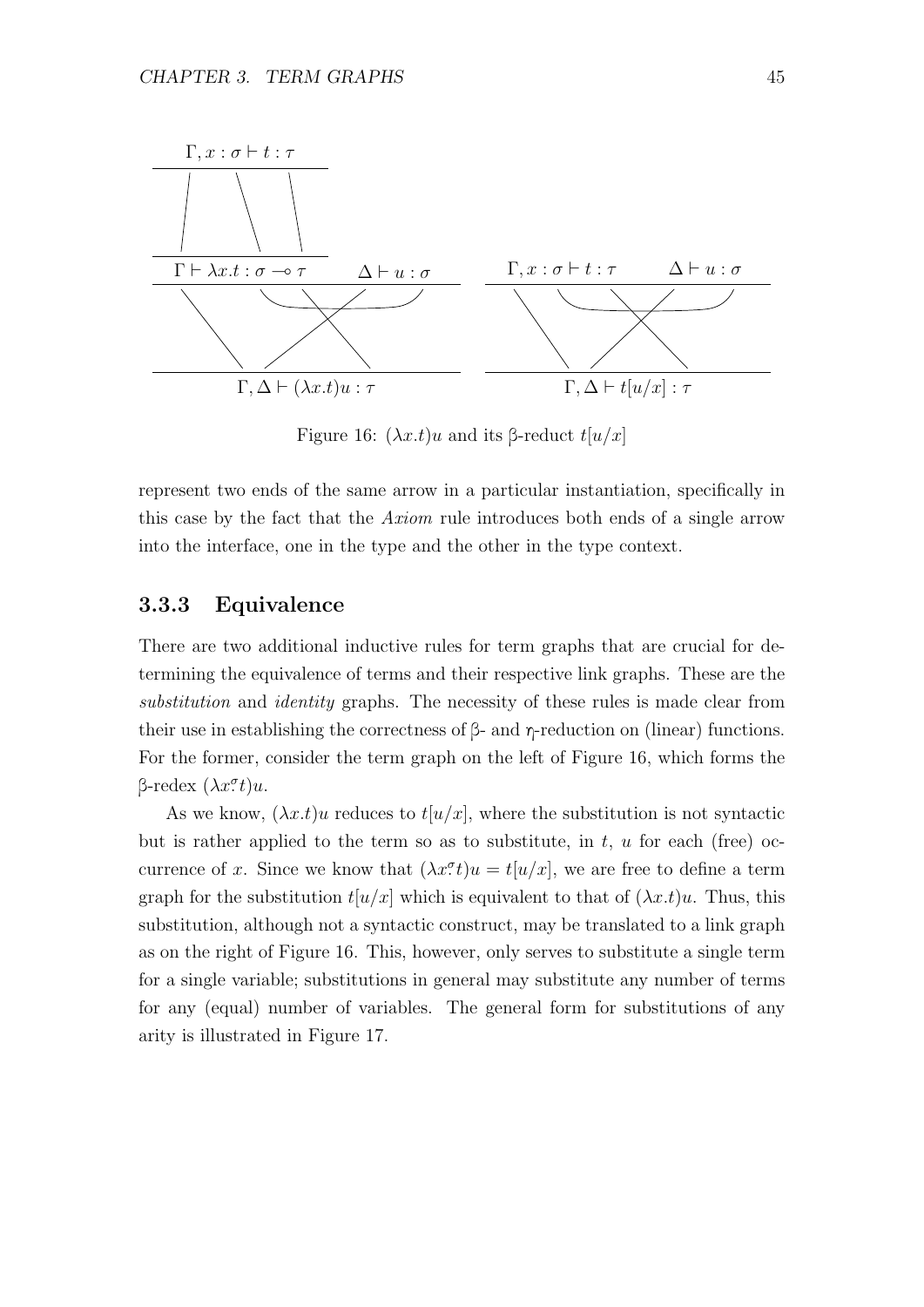

Figure 17: Substitution on link graphs



Figure 18: Isomorphic syntax graphs representing the term  $\lambda x^{\sigma}$ tx

In a similar fashion, the term graph on the left of Figure 18 forms the  $\eta$ -redex  $\lambda x.tx.$  By straightening out the arrow that makes a detour through  $x : \sigma \vdash x : \sigma$ , this link graph may equivalently be drawn as on the right, with no effect on either the link graph or its interface. The link graph  $\|\lambda x.tx\|$  can thus be seen to be an identity on  $\llbracket t \rrbracket$ , meaning the two terms' graphs (as well as the terms themselves) are equivalent: any link graph  $\llbracket C[(\lambda x.tx)] \rrbracket$  must be isomorphic to  $\llbracket C[t] \rrbracket$ . We also use this notion of identity on link graphs for the purpose of determining their equivalence. The rule, which equates any term graph  $\llbracket t \rrbracket$  with itself, is illustrated in Figure 19.

Example 8. Another example of identity on link graphs can be seen when the earlier term graph  $[\![\lambda x^0 \cdot x]\!]$  is applied to some term graph  $[\![t]\!]$ ; see Figure 20. As before, this link graph may be drawn equivalently to the identity on  $\llbracket t \rrbracket$ .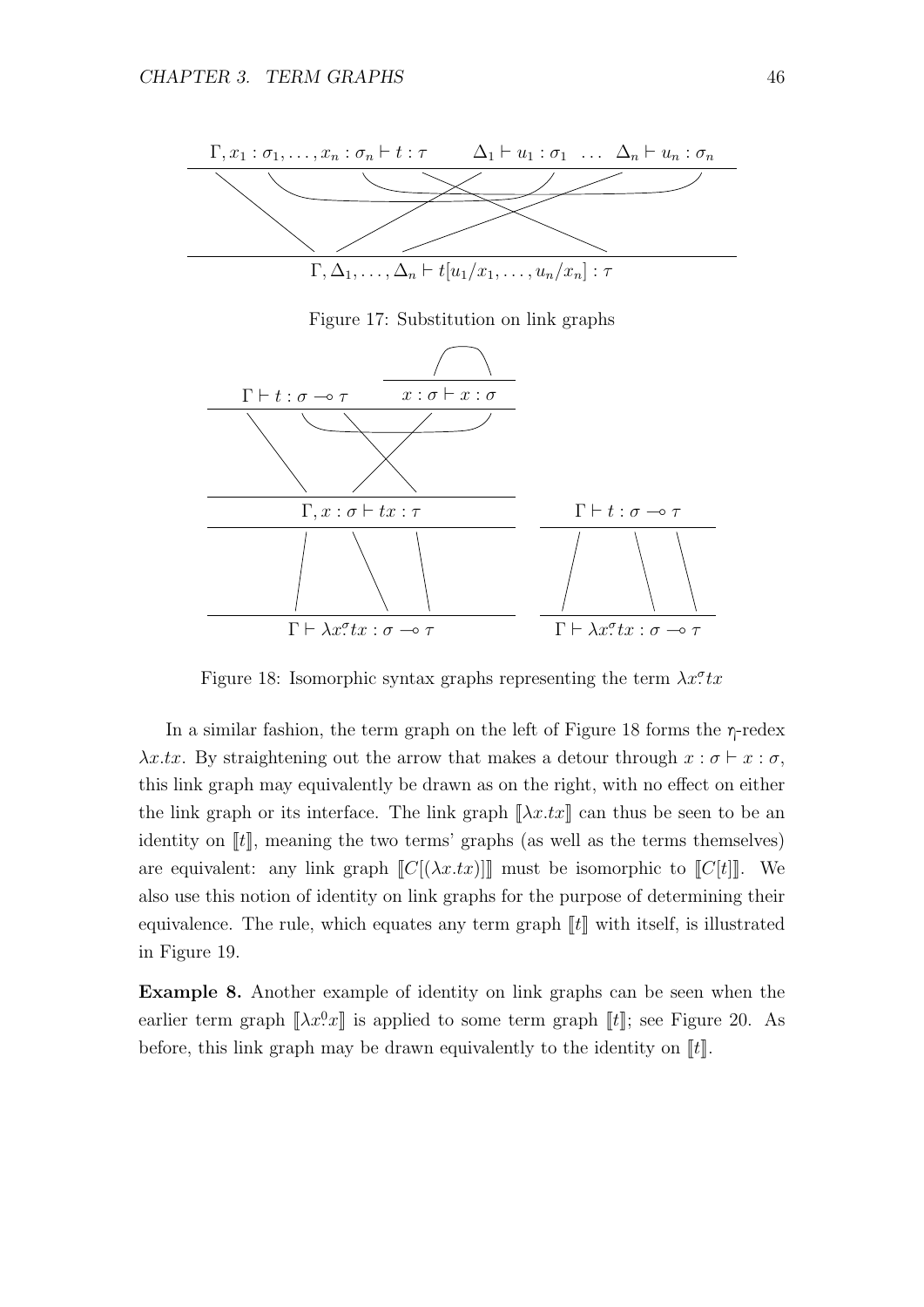

Figure 19: Identity on link graphs



Figure 20:  $\Gamma \vdash (\lambda x^0 \cdot x)t : 0$ 

Given any term t, the link graph  $[[t]]$ , constructed in the same manner, is a unique link graph representative of the equivalence class of  $t$ , up to isomorphism. When we say 'isomorphism' in this sense, we mean with respect to an isomorphism on link graphs (Guerrini 1996).

**Lemma 1.** Let  $t_1$  and  $t_2$  be purely linear  $\lambda$ -terms; then  $t_1 = t_2 \implies [t_1] \equiv [t_2]$ .

Proof. Case by case, the following graphs are isomorphic, pairwise. Referenced figures have been relegated to Appendix A.

1.  $(\lambda x.t)u = t[u/x]$ 

Figure 50.

2.  $\lambda x.tx = t$ 

Figure 51.

3. let  $*$  be  $*$  in  $t = t$ 

Figure 52.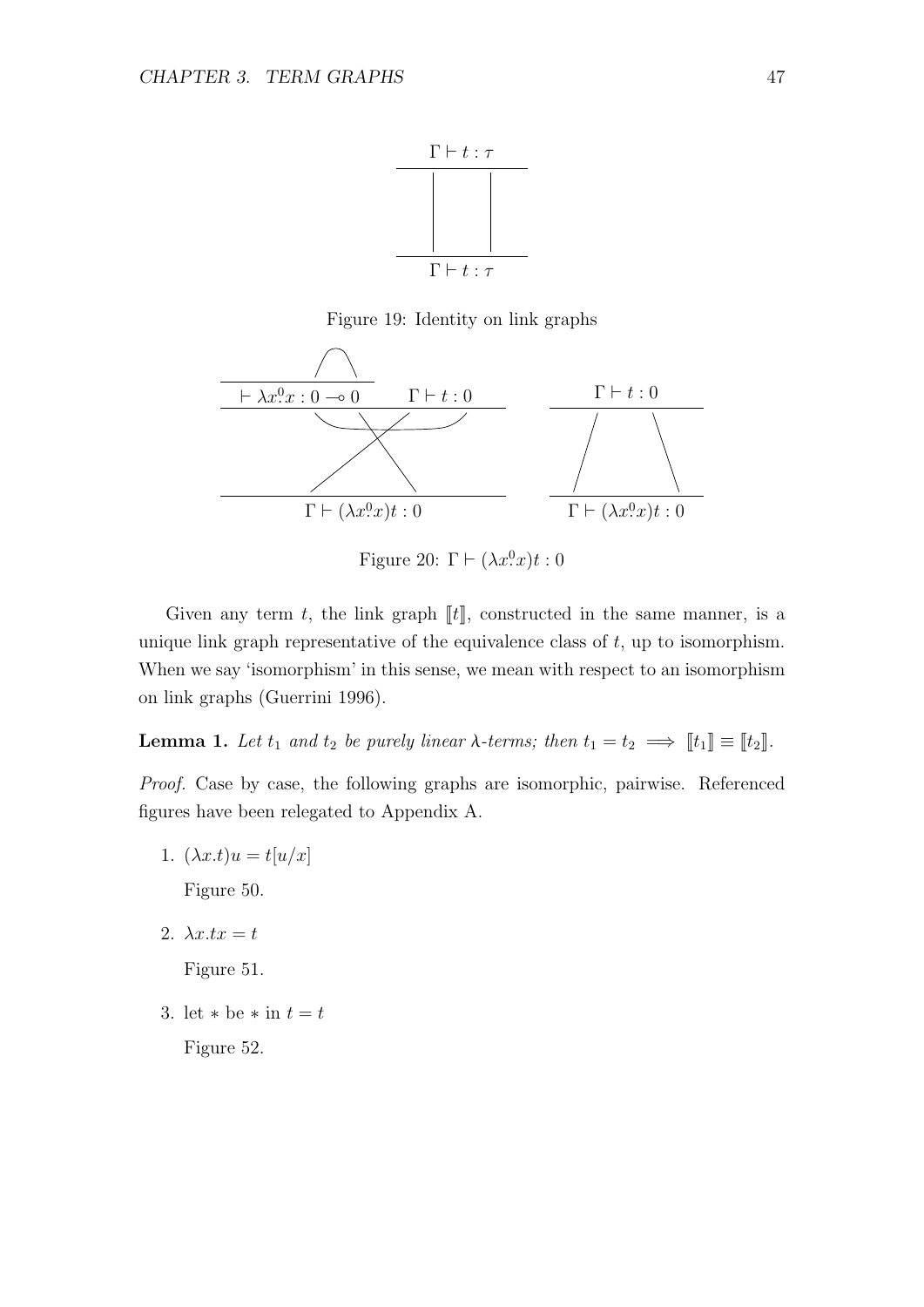- 4. let  $r \otimes s$  be  $x \otimes y$  in  $t = t[r/x, s/y]$ Figure 53.
- 5. t[let s be  $*$  in  $u/x$ ] = let s be  $*$  in  $t[u/x]$ Figure 54.
- 6. t[let s be  $y \otimes z$  in  $u/x$ ] = let s be  $y \otimes z$  in  $t[u/x]$ Figure 55.

These can be immediately observed from the respective figures through the removal of any intermediary graph construction step.  $\Box$ 

**Lemma 2.** Let  $t_1$  and  $t_2$  be purely linear  $\lambda$ -terms; then  $\llbracket t_1 \rrbracket \equiv \llbracket t_2 \rrbracket \implies t_1 = t_2$ .

*Proof.* In any other case but those covered by Lemma 1, if  $t_1 = t_2$  then they differ by a constant within the term. Let F and G be constants in signature  $\Sigma$ ; then  $F = G \iff F \equiv G \iff [F] \equiv [G].$  $\Box$ 

Theorem 3.  $t_1 = t_2 \iff [[t_1]] \equiv [[t_2]]$ .

Proof. Follows from Lemmas 1 and 2.

 $\Box$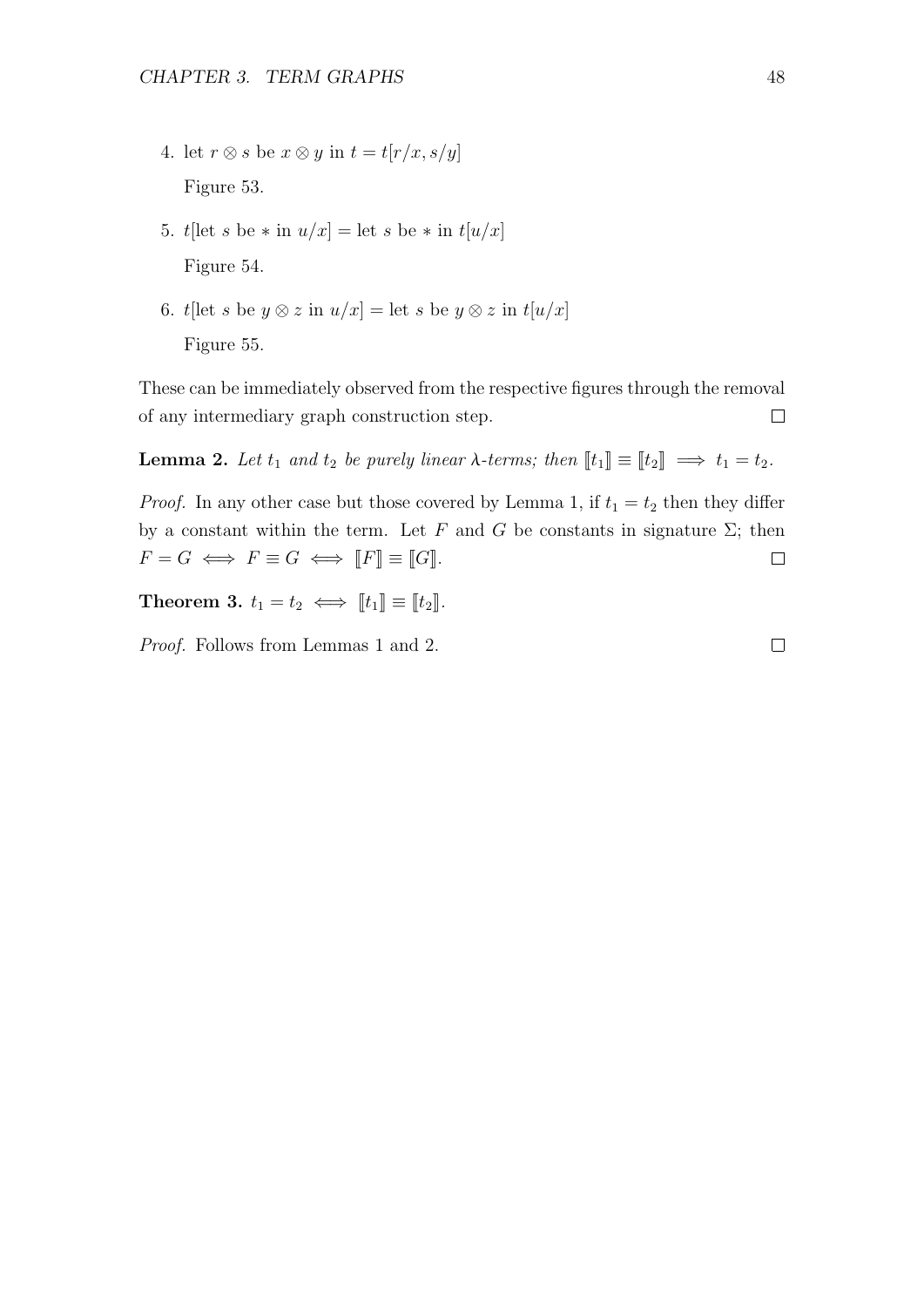# Chapter 4

# Sharing graphs

## 4.1 Jungles

If we relax our link graphs' constraint on the possible number of incoming hyperarcs' heads that may be incident to a given vertex, forming not a tree but a directed acyclic graph, then the resulting graphs would be equivalent to the *jungles* of Plump (1993). It may be noted that this corresponds to the intuitionistic counterpart to our essentially linear structures. Although this does not appear to have been remarked upon in the literature, it is straightforward that a vertex may thereby have constraints on its structural rules analogous to those in substructural type systems: similarly, if  $n$  is the number of incoming hyperarcs then the constraint  $n \leq 1$  corresponds to an affine type system, and  $n \geq 1$  a relevant type system (Walker 2005), e.g. the λI-calculus (Barendregt 1984).

These jungles may be reduced by performing rewrite steps modulo an *unfolding* relation, which may incrementally 'unfold' a shared subdag into multiple copies, each of whose own subdags are yet shared. This permits a rewrite step which occurs wholly within a shared subdag to be performed only once for all of the term positions in which it is shared. Only when a redex lies actually 'on the fold', on the boundary point at which a subdag is shared, is the unfolding step strictly necessary; if unfolding happens only at these times then the reduction process is known in functional programming languages as 'lazy evaluation'. This definition of unfolding is sufficient only for first-order terms, however, as the syntax graphs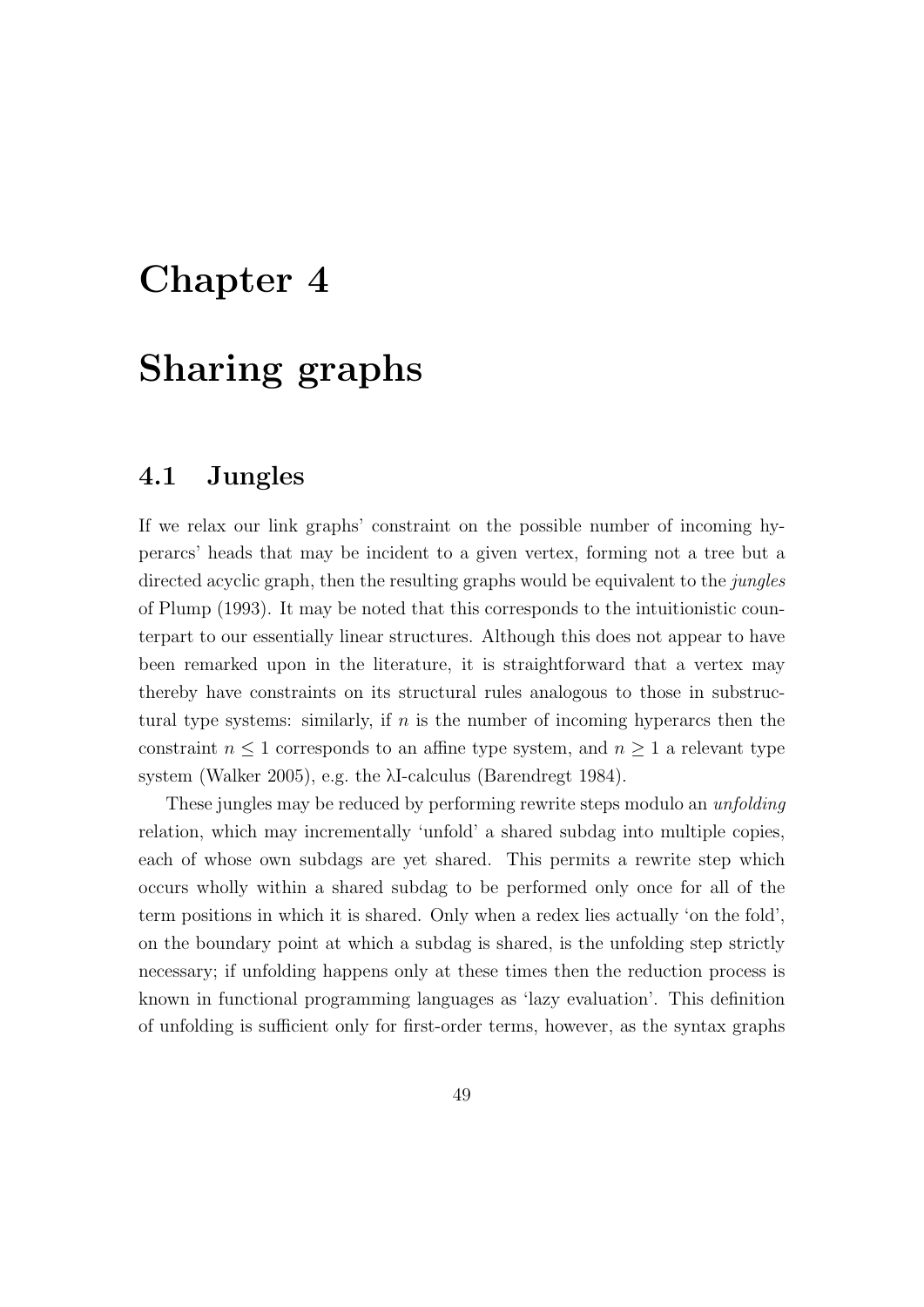

Figure 21: Eraser, indirector, duplicator, triplicator, and k-ary replicator

of higher-ordered terms require more sophisticated a sharing mechanism than is provided by jungles alone (§4.2, §4.3).

### 4.1.1 Replicators

Given that jungles are not sufficient for higher-order terms, it would be beneficial to use a sharing mechanism even in the first-order case which is as explicit as that required for such terms  $(\S4.2.1)$ , so that the two mechanisms may be better compared, 'like with like'. We will therefore make use of an explicit sharing operator called a replicator (Terese 2003). A replicator is in effect a dedicated operator representing a 'fold' in a jungle, a hyperarc projecting one subterm vertex at its head into several occurrence vertices at its tail, rather than having it as an implicit artefact of vertices' having multiple incoming hyperarcs.

We use particular terminology for the cases when k is: (0) an eraser; (1) an indirector; (2) a duplicator. Replicators where  $k = 3$  are also sometimes referred to as triplicators, and so on. See Figure 21.

The purpose of the replicator is to share a single subterm between two superterms. It does this by propagating the fan through the arrow at its principal port, duplicating the other link incident to that arrow, and also duplicating itself so that there is a new duplicator at each other arrow to which that other link was incident. This process is illustrated in Figure 22.

## 4.1.2 Graph rewriting

In this thesis, from now on, we will make use of various graph rewriting systems, which generalise the notions of context and rewrite step from terms to directed graphs.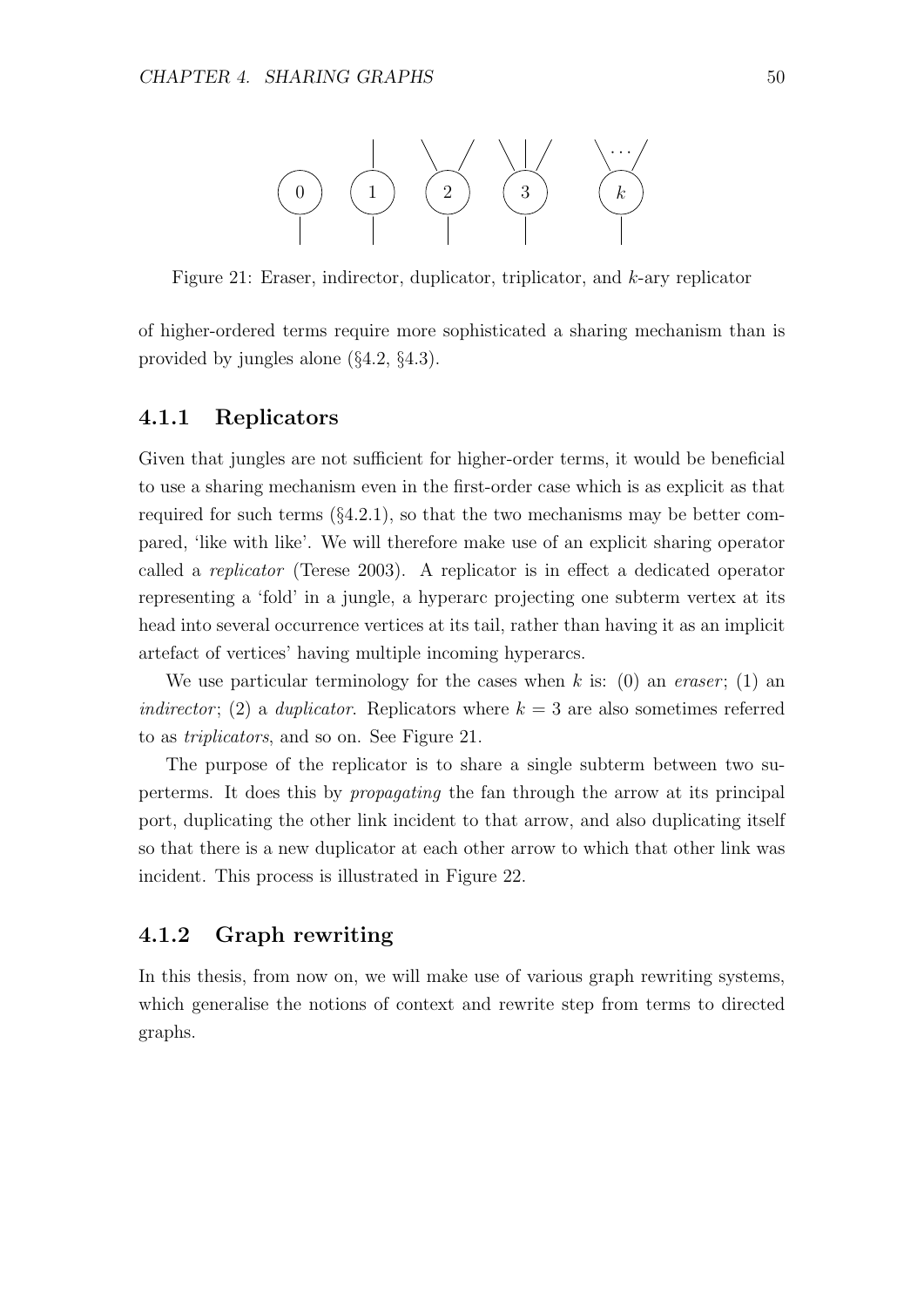

Figure 22: Propagation of  $k$ -ary replicator through link  $F$ 

**Definition 46.** A *graph context* is a graph whose border vertices are each labelled with a unique label. This labelling is called the context's *interface*. Two graph contexts are called complementary if a source vertex in one corresponds to a target vertex with the same label in the other, and vice versa.

**Definition 47.** A graph G is a *subgraph* of a graph H if the sets of vertices and edges of G are subsets of the vertices and edges of H.

Note that if G is a subgraph of H, then H is isomorphic to  $C[\bar{G}]$ , where  $\bar{G}$  is a context having  $G$  for a graph and the vertices "cut free" from  $H$  for an interface.

**Definition 48.** A graph rewrite rule comprises two graphs  $(L, R)$ , written  $L \to R$ . A rule induces a relation  $C[L] \to C[R]$  for any graph context C.

A graph rewrite system is a set of rules, inducing the union of its rules.

Replicators, as described in the previous section, will add to a graph rewrite system an infinite set of graph rewrite rules for handling propagation, one for each arity k and each other symbol  $F$ , as per Figure 22. However, they apply only to dags, and not to arbitrary graphs, since they only "make sense" so long as two replicators do not meet. A generalisation for this case is the subject of the following section.

## 4.2 Lamping–Gonthier graphs

Wadsworth's  $(1971)$  algorithm works with the  $\lambda$ -calculus in a similar fashion to the unfolding of jungles  $(\S 4.1)$ . However, there is no way for Wadsworth's dags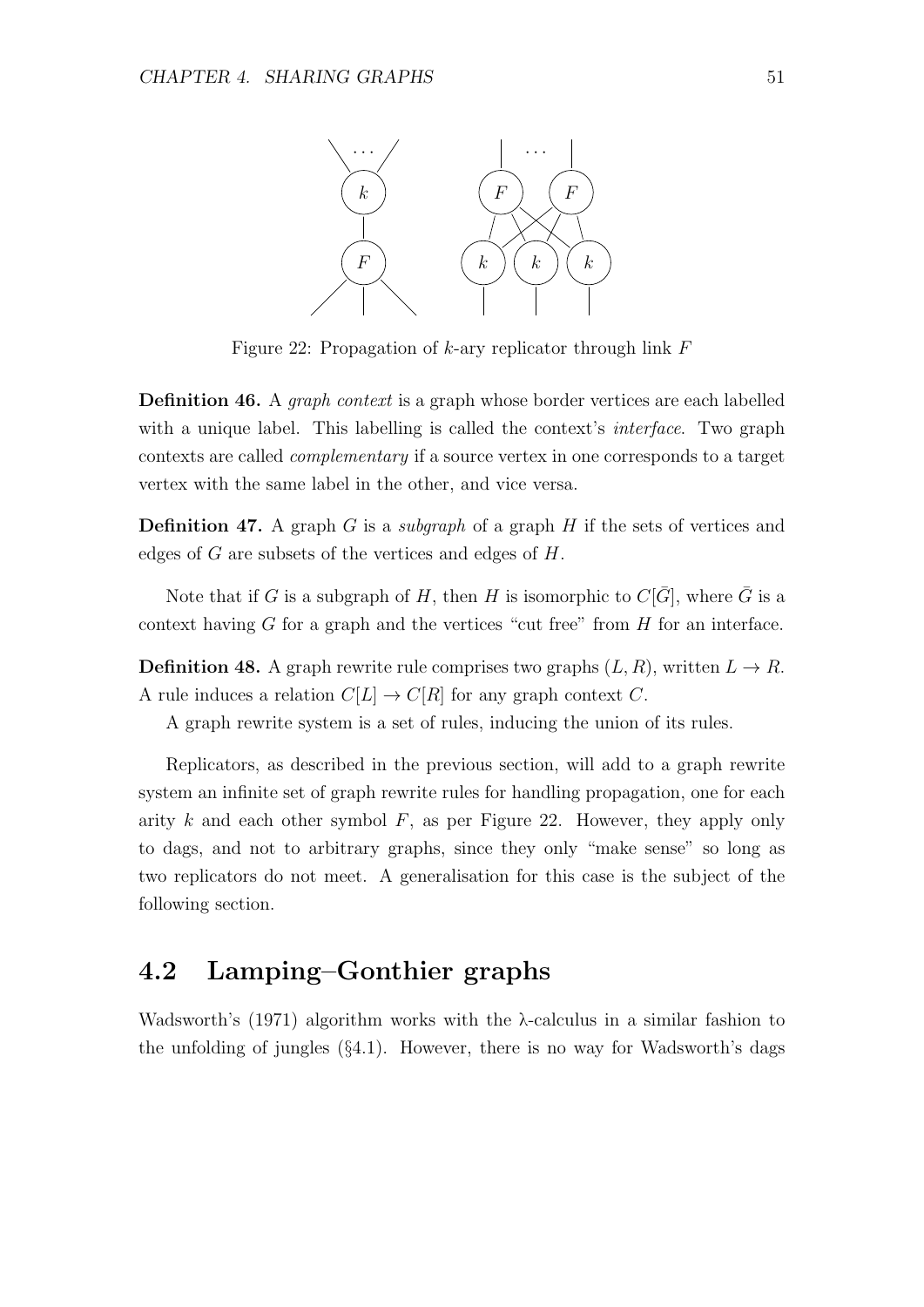to share terms which may differ in their subterms. This means that if a variable substitution is made within a subterm, by the rewriting of an abstraction, then the entire subterm must be duplicated in each position that it occurs, since the value that is substituted for the variable may differ between each position.

At POPL 17, Lamping (1990) first introduced an algorithm capable of performing optimal reduction in the sense of Lévy  $(1980)$ . At this same conference, Lafont (1990) introduced his 'Interaction Nets', "a new kind of programming language" founded on Girard's (1989) Geometry of Interaction. Two years later, at POPL 19, Gonthier et al. (1992) fused these two concepts, refining Lamping's algorithm in the context of Lafont's new language. We retrace these steps, with a retrospective analysis of Lamping's optimal reduction algorithm, and of the motivations behind Gonthier's refinements thereof. The canonical reference work on Lévy-optimal sharing graphs is Asperti  $\&$  Guerrini (1998), where more information on this subject may be sought.

## 4.2.1 Lamping fans

Lamping (1990) too uses backward binding arcs,  $\dot{a}$  la Bourbaki notation (§3.2.2), in the term graphs of his sharing mechanism. Yet, due to the restrictions on structures whereby an arrow may be incident to at most two vertices, it is not possible on the face of it to use this method to represent non-linear functions, *i.e.* those abstractions which do not bind exactly one variable occurrence. The solution is to introduce a contraction link, a hyperarc incident to the abstraction's binding vertex as well as any number of vertices corresponding to occurrences of its bound variable.

Lamping's (1990) breakthrough was a technique to share not subterms but contexts, terms with an unspecified part, a hole. Hence, for any shared context there are several 'access pointers' to it and, for each hole, a set of possible choices to fill it — a choice for each instance of the context. As a result, Lamping's graphs used not only one sharing operator as described for jungles, but two: a fan-in collecting the pointers to a context, and a fan-out collecting the ways in which a hole may be filled (the exit pointers from the context). Assuming that each pointer collected by a fan-in or fan-out is associated to a named port, the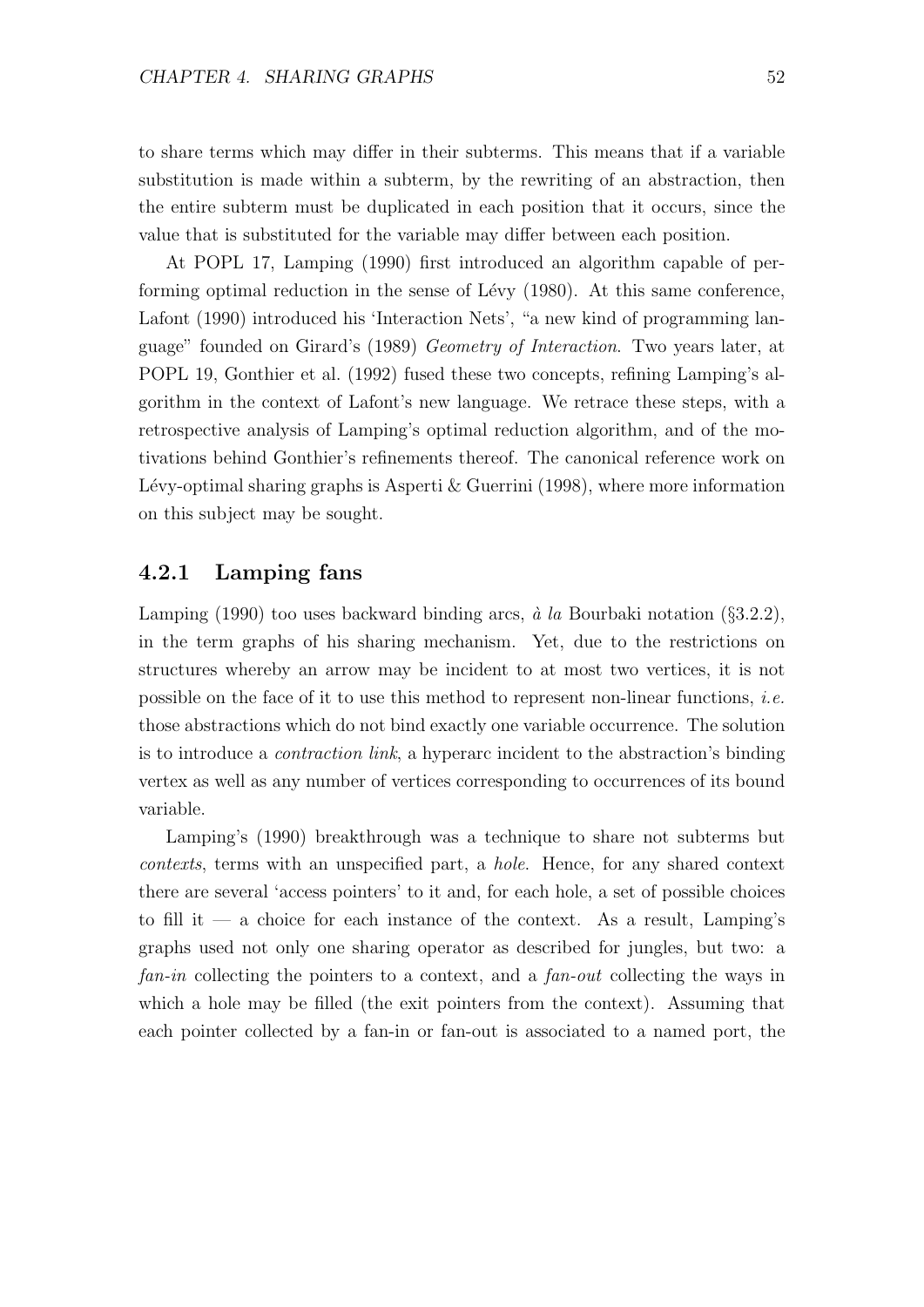

Figure 23: Lamping's fan operator

correspondence between entering and exiting pointers is kept provided there is a way to pair fan-ins and fan-outs: the instance of the context corresponding to the pointer connected to a fan-in port with name  $\alpha$  fills its holes with the substructure accessed through the ports with name a of the matching fan-outs.

Lamping's (1990) fans, as well as some other links we consider later, have a natural orientation independent of that of the hyperarc, given by the cardinalities of the head and tail: they have a unique head arrow and a tail of arbitrary cardinality, or vice versa.

**Definition 49.** A fan is a backward or forward link with one principal port and two auxiliary ports. A fan is said to be a *fan-in* when it is backward, and a *fan-out* when it is forward.

A fan is drawn as illustrated in Figure 23.

A fan may propagate through another link, as illustrated in Figure 24. This is essentially the same process as for the simpler replicators; the only distinction is that fans may, as well as replicating links, loop back around and interact with another fan coming in the other direction. This is due to the characteristic loops of Bourbaki graphs, and more generally those that may occur in our higher-order abstract syntax graphs — note that the bottom edge in Figure 24 may, as before, represent multiple arrows, or indeed even the head and tail of the same arrow.

The two possible actions upon meeting another fan are *annihilation* and *swap*ping. Intuitively, two fans annihilate one another if they originate from the same fan, having been duplicated through propagation; they swap, on the other hand, if they do not originate from the same fan. This notion of descendants mirrors the fans' role as delimiters of Lévy's redex families. The two actions, annihilation and swapping, are depicted in Figure 25.

Lamping's (1990) original algorithm was initially incomplete, as he pointed out himself: when two fans met, the algorithm could not determine which of two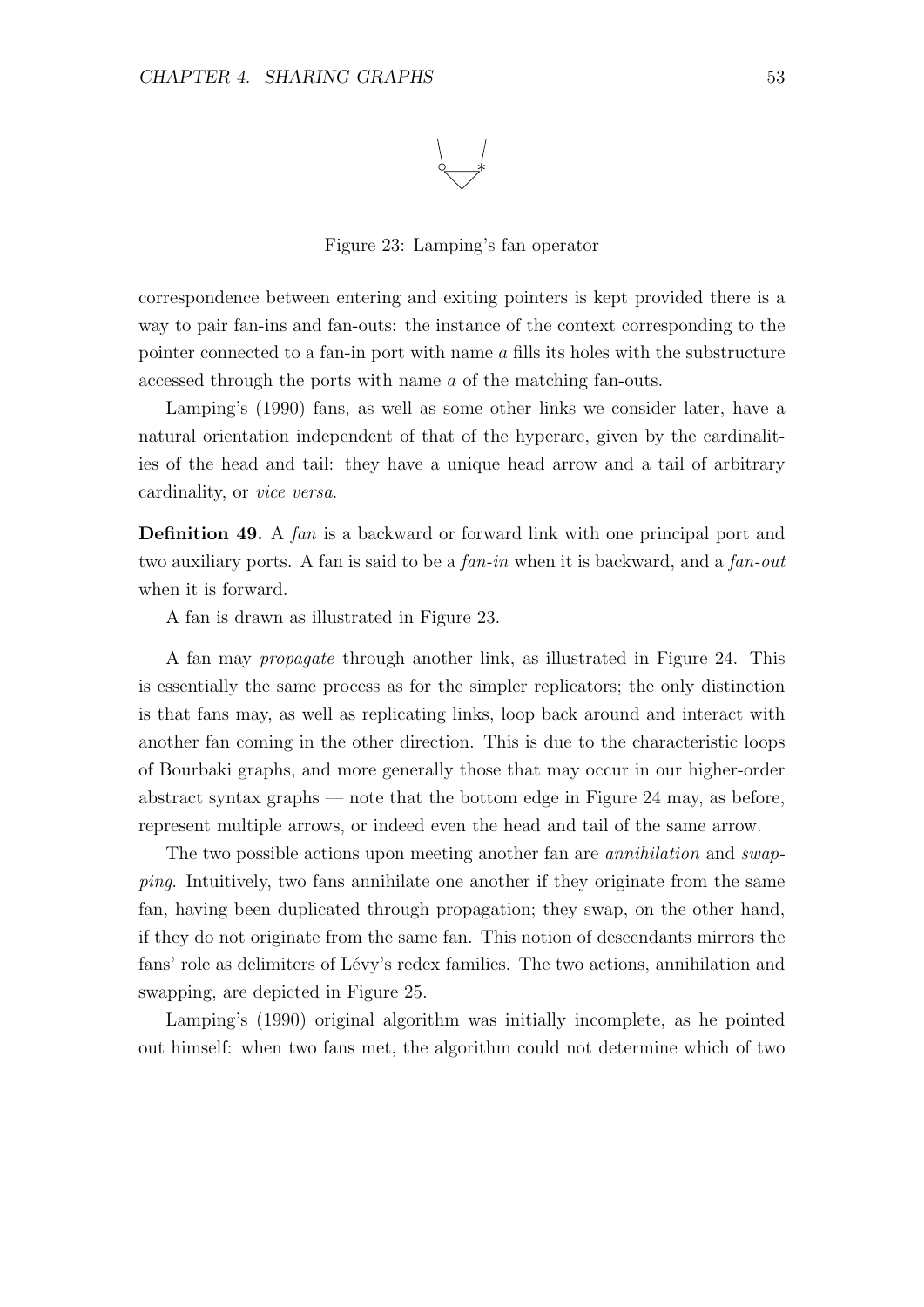

Figure 24: Fan propagation



Figure 25: Fan annihilation and swapping

possible actions was the correct one. Although the correct course of action could always be determined through external analysis of its original and current states, the information contained within the sharing graphs themselves  $-$  as originally defined by Lamping — does not quite support the operations required for his sharing mechanism. With the solution to this problem not having yet presented itself, Lamping simply proposed a so-called 'oracle', which through some undisclosed means would determine the correct action to take. The proper formalisation of this oracle, and its relationship with linear logic (Girard 1987), was the real gem of Gonthier et al. (1992).

## 4.2.2 Gonthier operators

The key to Gonthier's implementation of the 'oracle' is the notion of Lamping's fans having levels; two fans at the same level will annihilate one another when they interact, whereas fans at differing levels will instead 'swap', passing through one another. The question, then, is how these levels are determined. This is the purpose of Gonthier's control operators: to adjust the levels of other operators, including Lamping's fans, so that they will interact with one another correctly, according to their provenance.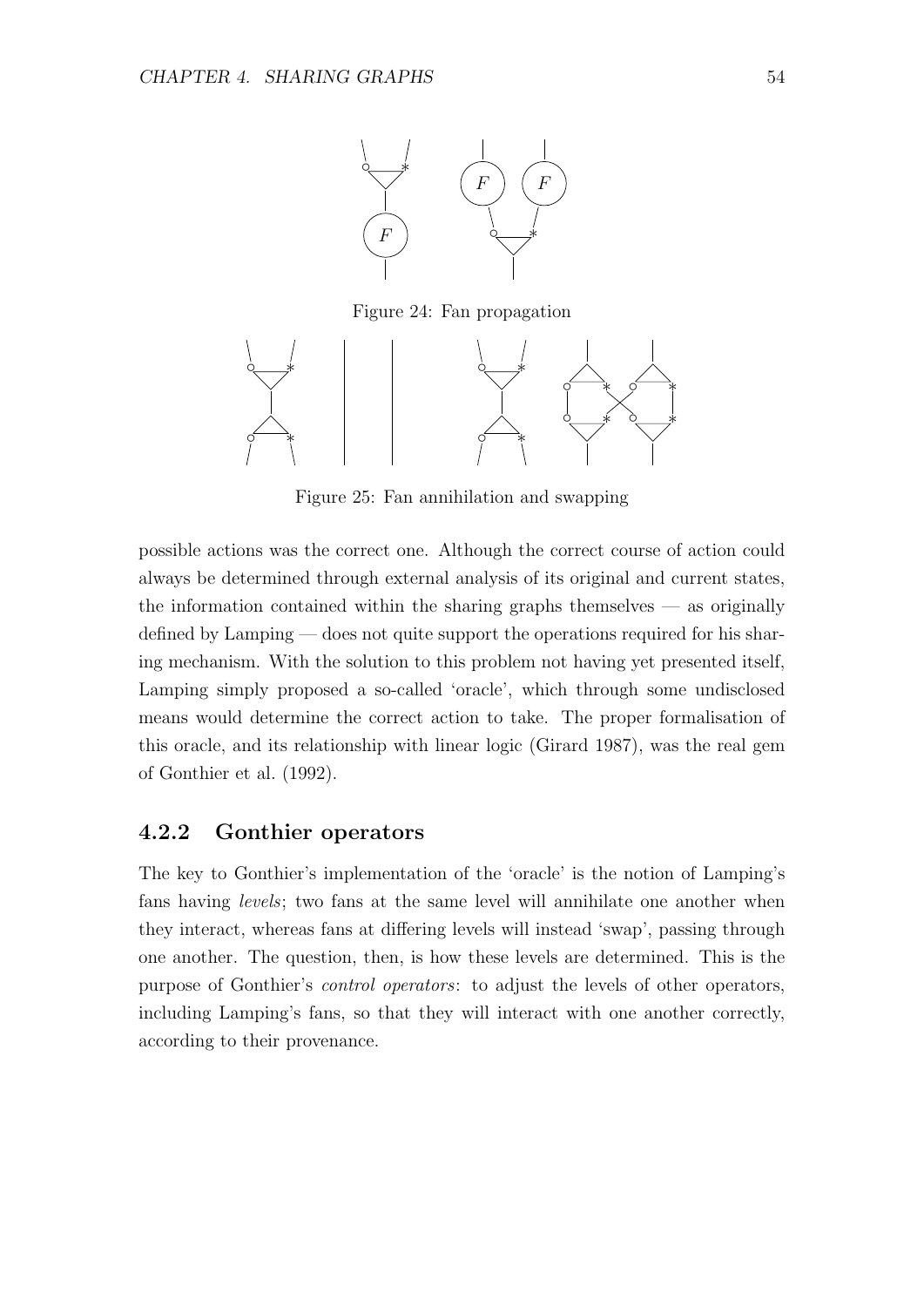**Definition 50.** A nesting levels assignment for a hypergraph G is a map  $\iota_G$ :  $V(G) \to \mathbb{N}$  assigning a non-negative level to each vertex of G.

**Definition 51.** An  $\ell$ -structure over the link signature  $\Sigma$  is a triple  $(G, \tau_G, \iota_G)$ , where  $(G, \tau_G)$  is a structure of  $\Sigma$ , and  $\iota_G$  is a nesting levels assignment for G.

The operators novel to Gonthier are brackets, which increment other links' levels, and croissants, which decrement them. However, in order to simplify the definitions of each of these operators, we will use Guerrini's (1996) generalised multiplexers, of which each of Lamping's and Gonthier's operators are a particular instantiation. The *triangles* of BOHM, the *Bologna Optimal Higher-order Machine* (Asperti & Guerrini 1998), are likewise a specialisation of Guerrini multiplexers, albeit a polymorphic one. We cover all of these operators in the next section.

## 4.2.3 Guerrini multiplexers

Guerrini (1996) generalises both Lamping's fans and Gonthier's control operators into a single sharing operator called the multiplexer. These multiplexers combine the levelling capabilities of brackets and croissants with the sharing capabilities of fans — as well as generalising the one or two auxiliary ports of these operators to an arbitrary (though fixed)  $n$  auxiliary ports.

**Definition 52.** A k-ary multiplexer, or  $k$ -mux, is a backward or forward link with:

- 1. one principal port;
- 2. a sequence of k secondary or *auxiliary ports*, the names of which  $a_1, \ldots, a_k$ are chosen over a denumerable set with the proviso that  $a_i = a_j$  iff  $i = j$ ;
- 3. an associated non-negative integer  $m$ , called the *theshold* of  $e$ ; and
- 4. an associated sequence of k integers  $q_1, \ldots, q_k$ , called the auxiliary port offsets, such that  $\forall i \in \{1, \ldots, k\}$ .  $q_i \geq -1$ .

A k-ary multiplexer is positive when it is backwards, and negative when it is forward.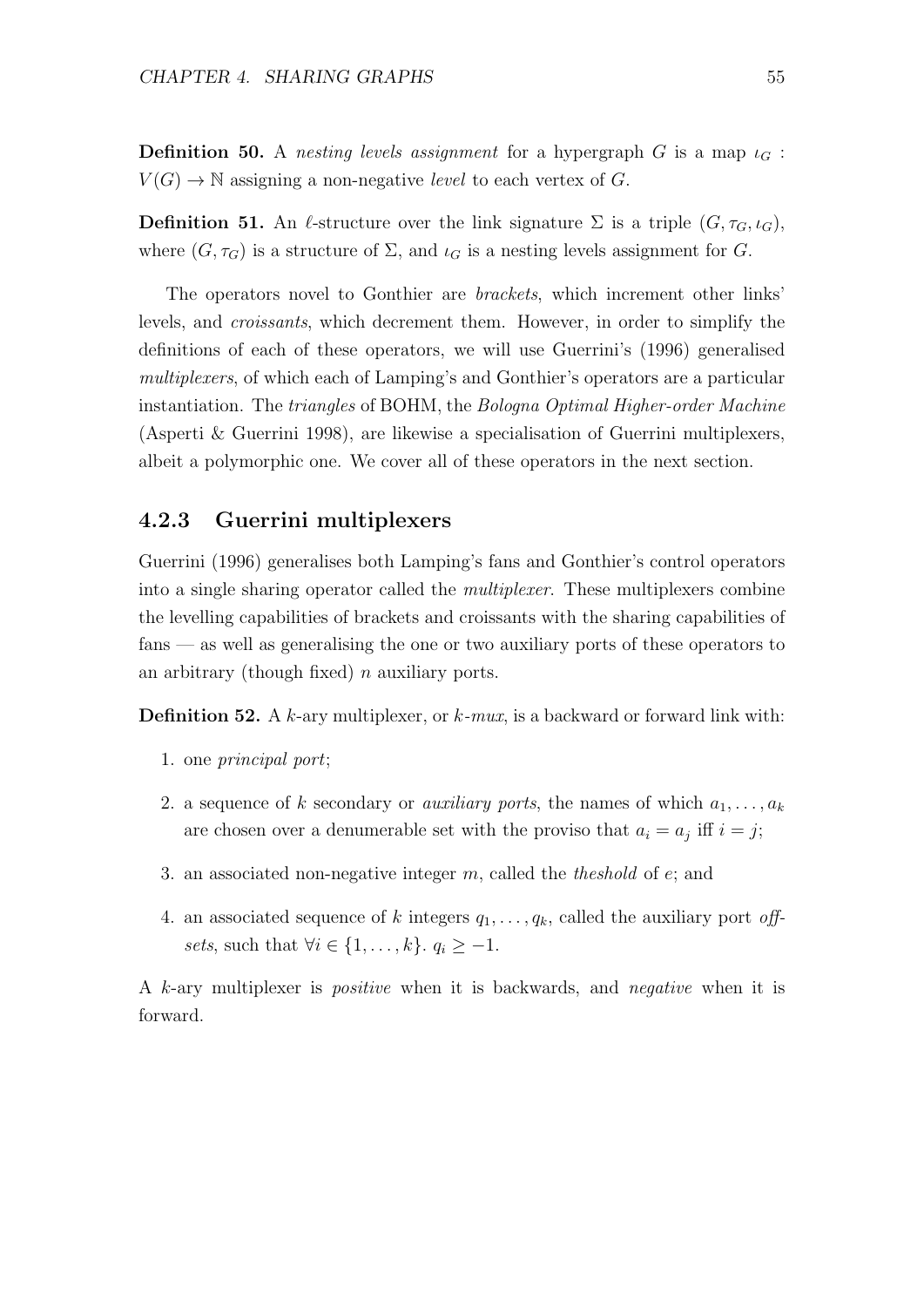Definition 53. There are three interactions involving multiplexers which we are interested in, called  $\pi\text{-}interactions (\rightarrow_{\pi})$ . These are defined as follows, and behave like the fan interactions already described, with the added subtlety of Gonthier's levels.

- 1. **Propagation** the interaction of a k-mux  $e<sub>\gamma</sub>$  with a second link  $e<sub>\star</sub>$  having h auxiliary doors (w.r.t. the redex). Its execution
	- (a) creates k new instances of  $e_{\star}$  and h copies of  $e_{\gamma}$ ;
	- (b) connects the j<sup>th</sup> auxiliary port of the i<sup>th</sup> instance  $e^i_{\star}$  of the  $\star$  link to the  $i^{\text{th}}$  port of the  $j^{\text{th}}$  copy  $e_{\Upsilon}^{j}$  of the mux; and
	- (c) lifts the levels of all doors of  $e^i_{\star}$  by the offset  $q_i$  of the i<sup>th</sup> auxiliary port of  $e_{\Upsilon}$ .
- 2. **Annihilation** the interaction between two  $k$ -ary muxes at the same level. The two multiplexers are removed from the structure, each auxiliary ports being linked to the corresponding port of the other.
- 3. Swapping the interaction between two muxes with different thresholds. Consequently, the muxes must be swapped, in much the same way as a propagation. The thresholds of the new instances of the mux with the higher threshold are lifted by the offset of the auxiliary ports of the copies of the mux with the lower threshold to which they are connected.

Lamping's fans and Gonthier's operators are instantiations of Guerrini's multiplexers, with their attributes set as follows:

- A fan is a binary multiplexer whose auxiliary port offsets are both 0.
- A bracket is a unary multiplexer whose auxiliary port offset is 1.
- A croissant is a unary multiplexer whose auxiliary port offset is −1.
- An eraser is a nullary multiplexer.

These operators are drawn as illustrated in Figure 26.

**Definition 54.** An  $s\ell$ -structure is an  $\ell$ -structure with the addition of Guerrini multiplexers.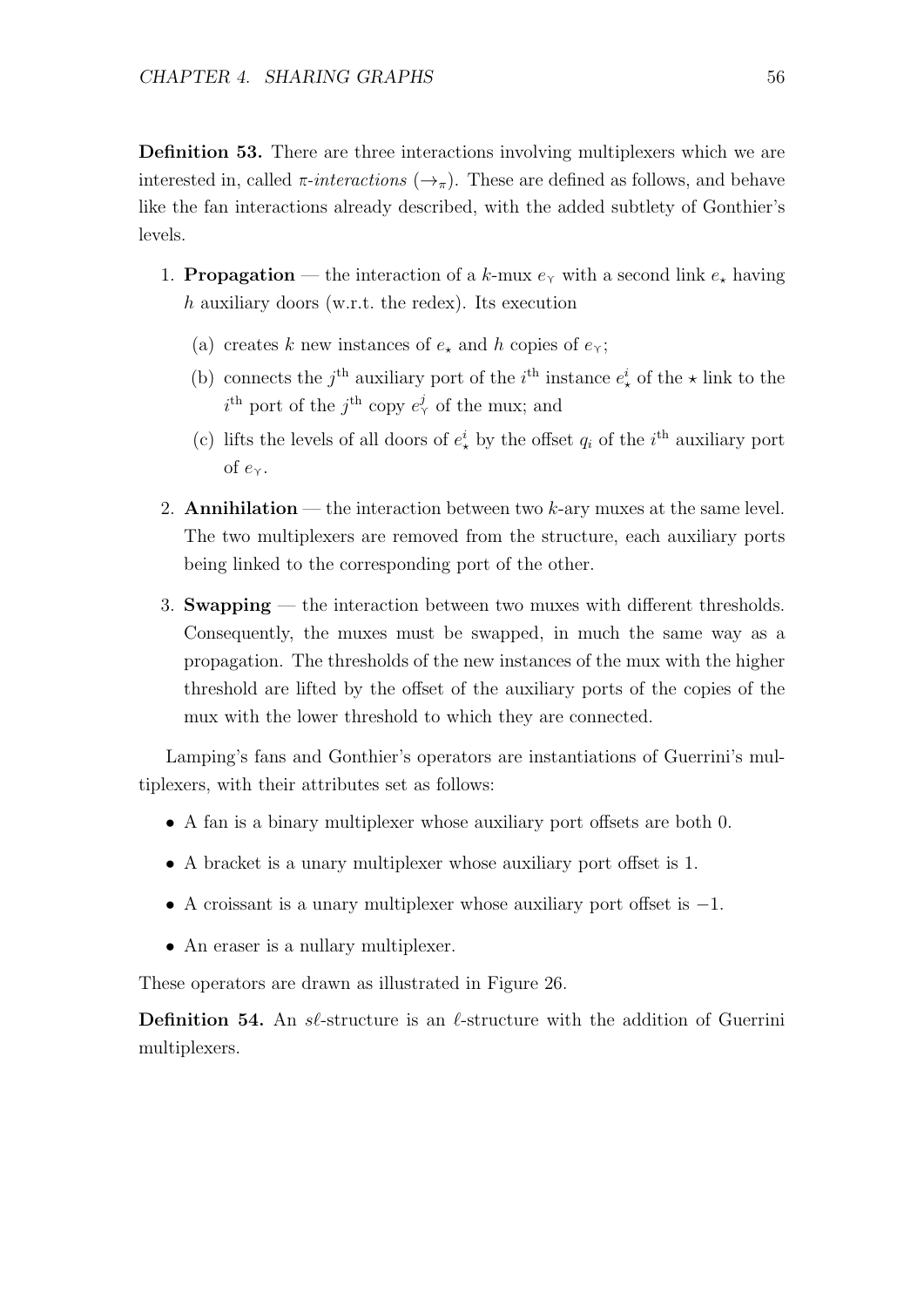

Figure 26: Fan, bracket, croissant, and eraser operators

#### Contraction links

Guerrini (1996) also introduces the contraction link, which differs from multiplexers in two distinct ways:

- 1. As Guerrini writes, "while the contraction links are only 'positive', the multiplexers may also be 'negative'." What this means is that a multiplexer may be a backward hyperarc ('positive'), as with contraction links, but may also be a forward hyperarc ('negative'). This is the key to Lamping's algorithm, as it is necessary for the 'dynamic' aspect of optimal sharing.
- 2. No distinction is made between the different tail vertices of a contraction link, whereas each auxiliary port of a multiplexer has its own name by which it may be distinguished. This is because, again, for Lamping's algorithm, the ports of a positive and negative multiplexer must line up if the two encounter each other.

**Definition 55.** A  $k$ -ary *contraction link* is a  $k$ -ary backward hyperarc in which:

- 1. all k premise ports have the same name; and
- 2. all the doors have the same level.

During a rewrite step involving its binding link, a contraction link is 'activated', triggering a substitution as illustrated in Figure 27.

Contraction links provide Guerrini's (1996) sharing graphs with a definition of normal form. A subclass of  $s\ell$ -structures called  $u\ell$ -structures — for 'unshared, unlabelled' — do not permit multiplexers of arity  $n > 1$ , so there may only be lifts (cf. "Erasers and garbage" below). Yet contraction links, which are used to contract numerous occurrences of a variable, may still be used, as they are static sharing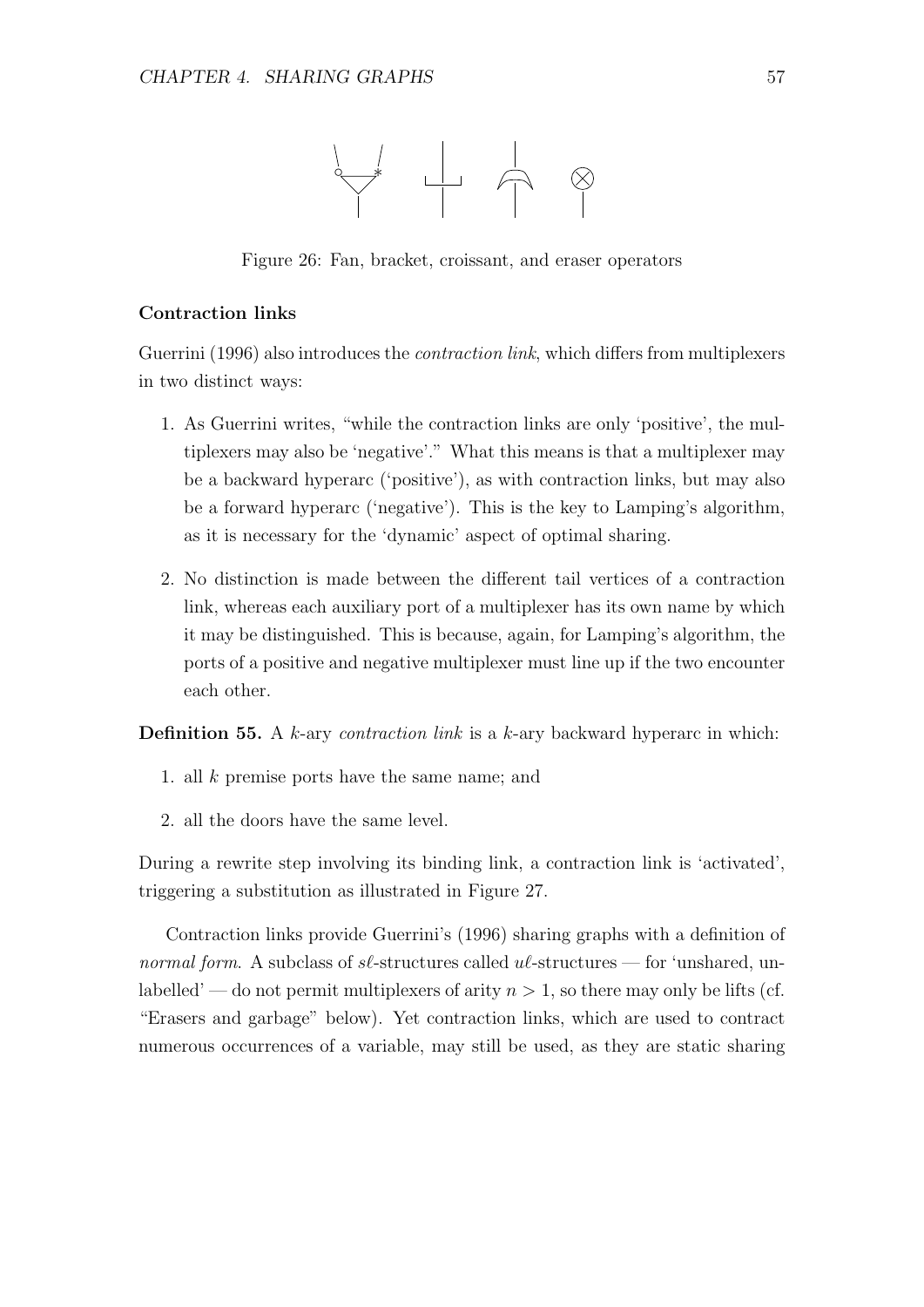

Figure 27: Activation of contraction link in App(Abs(x,M), N)  $\rightarrow$  M[N/x]

operators compared to the dynamic sharing provided by multiplexers. These structures may be obtained by  $\pi$ -reducing all sharing multiplexers, and have a normal form, which provides not only a representative structure for each  $\pi$ -equivalence class, but also provides the 'read-back' functionality needed to convert a graph back into a λ-term.

**Definition 56.** A  $\mathcal{U}$ -structure is an  $\mathcal{S}\ell$ -structure whose signature includes contraction links, yet is free of Guerrini multiplexers. Each sℓ-structure has at least one  $u\ell$ -structure in its π-equivalence class, and the π-normal form of these serves as a normal form for the π-equivalence class.

#### Erasers and garbage

It is possible that theoretical problems with admitting weakening into sharing graphs (in the form of erasers) may yet be discovered, although in practice it does not seem that there are any such problems. After all, the inclusion of weakening 'eraser' operators is almost universal both in the literature and in concrete implementations, as they are necessary for the evaluation of the untyped λ-calculus. Nevertheless, Guerrini (1996) forbids nullary multiplexers in sl-structures, although they are present in BOHM, which is in part based on his work on  $s\ell$ structures (Asperti & Guerrini 1998). To quote the appendix of his thesis, dealing with the behaviour of weakening and erasers:

Even if no detailed study on the subject has been published yet, the relevant literature agrees that the problem should not have consequences for the soundness of the  $\lambda$ -calculus implementation. In spite of this, we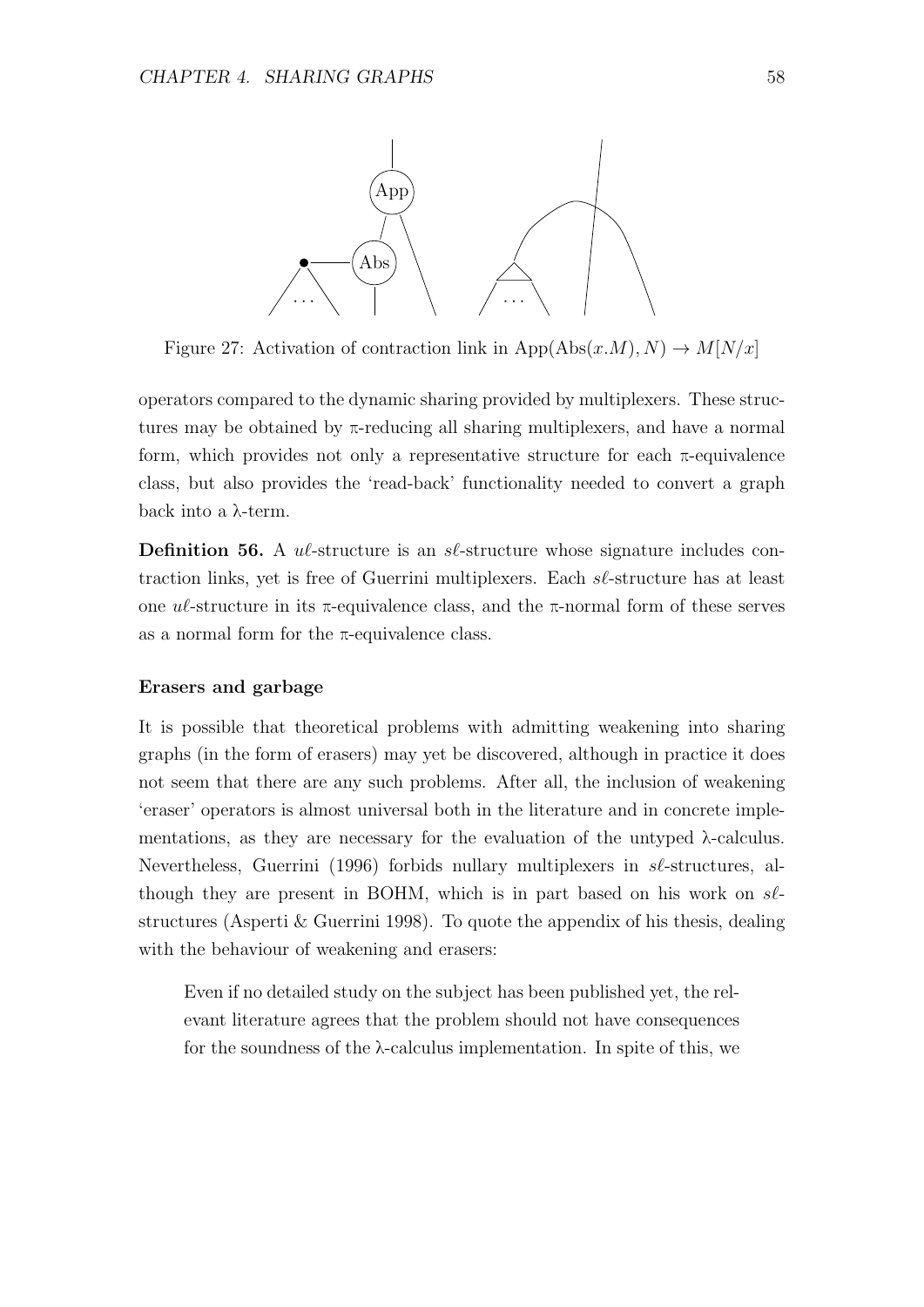prefer to not get involved in the study of a particular case, but to try to solve the problem more in general changing the shape of the weaning [sic] and of the eraser according to the work of Banach (1995). Namely, since the problem connected by the use of weakenings and erasers is the loss of the connectedness of the structure, we add to each weakening link has a port connecting it to a link which precedes it in a correct sequentialization of the net. In this way, in MELL a weakening component would be always connected to the main part of the boxes containing it, that is, to the part of the box which is a proof net by itself. According to this, the eraser should be transformed in a sort of lifts having a particular behavior on the logical nodes (erasing them).

To rely upon Banach's (1995) solution, as described by Guerrini, in a concrete implementation of  $s\ell$ -structures would however lead to unconstrained memory leakage, as 'eraser' operators are required for such an implementation to benefit from any form of garbage collection. An alternative is to use a notion of operational equivalence (Fernández & Mackie 1998), whereby a subset of the vertices in the graph's margin are specified as its 'observable interface', and any subgraph not connected to this interface is not considered for the purposes of equality. This reflects how, in practical terms, the portions of link graph through which an eraser has propagated are garbage, and have no further effect on the resulting computation.

## 4.3 Modal term graphs

We extend the earlier purely-linear term graphs  $(\S 3.3)$  to include the *modal* (i.e. non-purely-linear) expressions of the term calculus for Intuitionistic Linear Logic. As the name suggests, the key to  $s\ell$ -structures is in both *sharing* and *levelling*. We manage the sharing aspect — contraction and weakening of subgraphs — through fans and erasers, respectively, and manage the levelled aspect — dereliction and promotion of subgraphs — through croissants and brackets.

In addition to the term graphs we have already discussed, we may now annotate translations with levels, indicating that all nodes in the subgraph must be at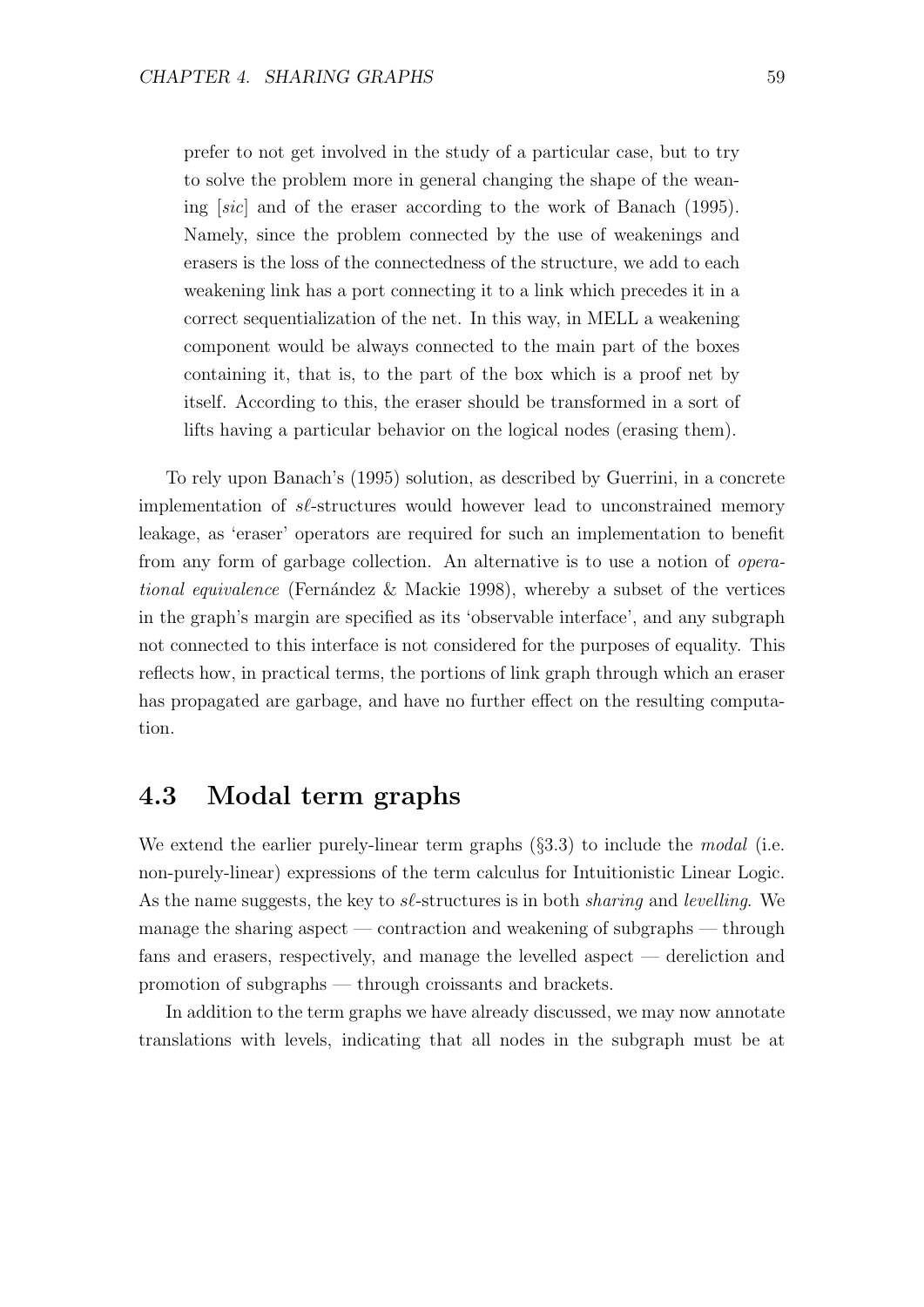

Figure 28: Translations from modal linear λ-terms to link graphs

a particular level. However, often we elide these annotations, as they may be inferred from context. Only once multiplexers have begun to propagate through one another are annotations truly necessary, for purposes of disambiguation.

## 4.3.1 Expressions

Figure 28 illustrates the inductive rules required for modal expressions. Dereliction makes use of a croissant, weakening an eraser, contraction a fan, and promotion a set of brackets. Additionally, a promotion  $[$ promote  $s_1, \ldots, s_n$  for  $x_1, \ldots, x_n$  in  $t\mathbb{R}$ requires that the promoted subgraph  $\llbracket t \rrbracket$  be one level higher than the resulting link graph. The promotion's arguments  $-s_1, \ldots, s_n$  — however, are at the same level as the surrounding term.

**Theorem 4.** Given a translated term  $[\![\lambda \xi_1 \ldots \lambda \xi_n \cdot t]\!]$ , the vertices corresponding to some  $\xi_i$  are all at level 0.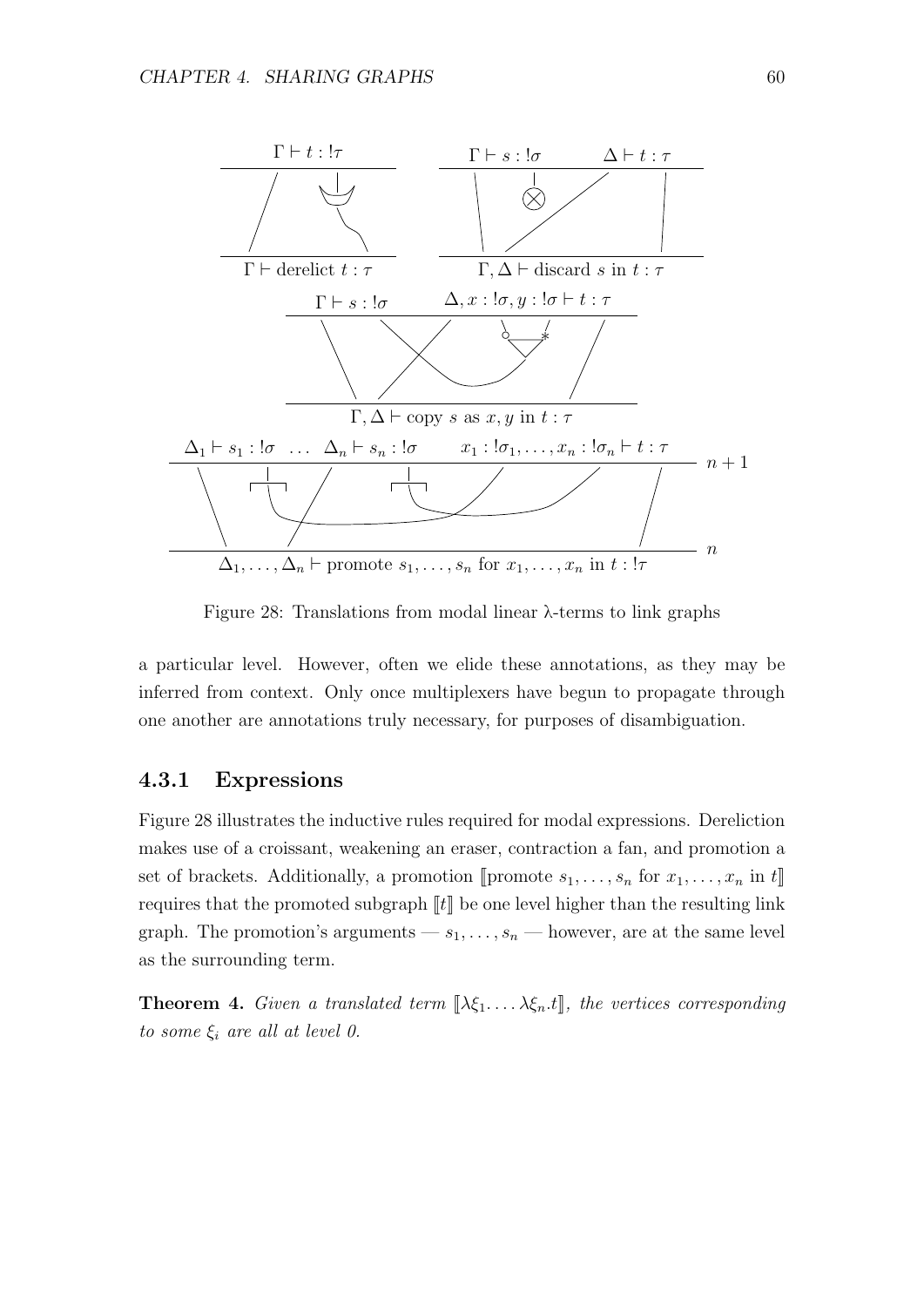Proof. Only a promotion expression will increase a level, and only for its body, which must be closed. Therefore, in order for  $\xi_i$  to be used at a higher level of sharing, there must be an expression 'promote  $\xi_i$  for  $x_i$  in  $t'$ , and in this case the vertices of  $\llbracket \xi_i \rrbracket$  remain at level 0, albeit bracketed for use at the higher level.  $\Box$ 

This property will be crucial when we come to translations of higher-order term rewriting systems (§5), as with a rule  $\lambda \xi_1, \ldots, \lambda \xi_n.t \to \lambda \xi_1, \ldots, \lambda \xi_n.t'$ , all vertices for each  $\xi_i$  must be at the same level in both  $\llbracket t \rrbracket$  and  $\llbracket t' \rrbracket$ .

**Example 9.** The term  $\lambda x$ <sup>[0</sup>copy x as y, z in Fyz is translated into a term graph in Figure 29, which may alternatively be drawn as illustrated in Figure 30.

### 4.3.2 Contraction links

Before we can come to the question of equivalence of these modal term graphs, we need to consider how Guerrini's (1996) notion of contraction links, which are used to provide a normal form for sharing graphs, can be adapted to the higherorder case. As we will explain, the definition given by Guerrini is sufficient for second-order but not higher-order term graphs.

#### Orders of sharing

A first-order term rewriting system requires no sharing operators when translating its terms into a link graph, as its (first-order) abstract syntax tree is strictly a tree: there are no cycles, such as those used by Bourbaki graphs for variable occurrences, and no subterm is yet shared. It is only once reductions have taken place that, through non-right-linear rewrite rules, a replicator may be used to share multiple instances of a term. Even so, despite their newfound sharing, these derivative structures still have no cycles — they are directed acyclic graphs — and so this sharing may be represented by replicators alone.

Once we move up to second-order term rewriting systems, the presence of a variable will produce a cycle, by the fact that a variable occurrence is represented by an arrow arcing back to the variable's binding link. In the case of a contracting variable, this will need to be augmented by a contraction link, which performs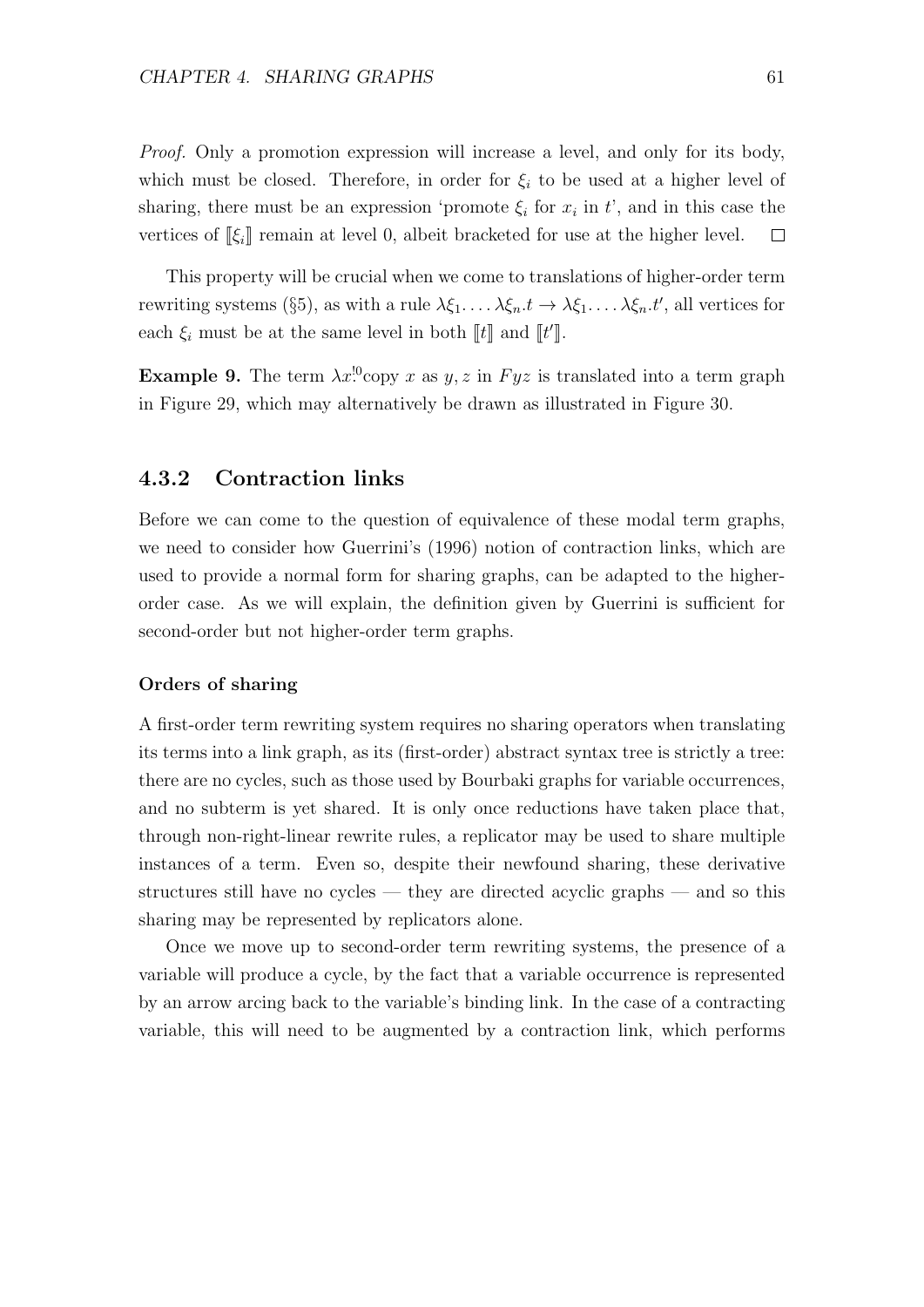

Figure 29: Construction of  $\lambda x$ <sup>10</sup>copy x as y, z in Fyz



Figure 30: Alternative representation of  $\lambda x$ <sup>[0</sup>copy x as y, z in Fyz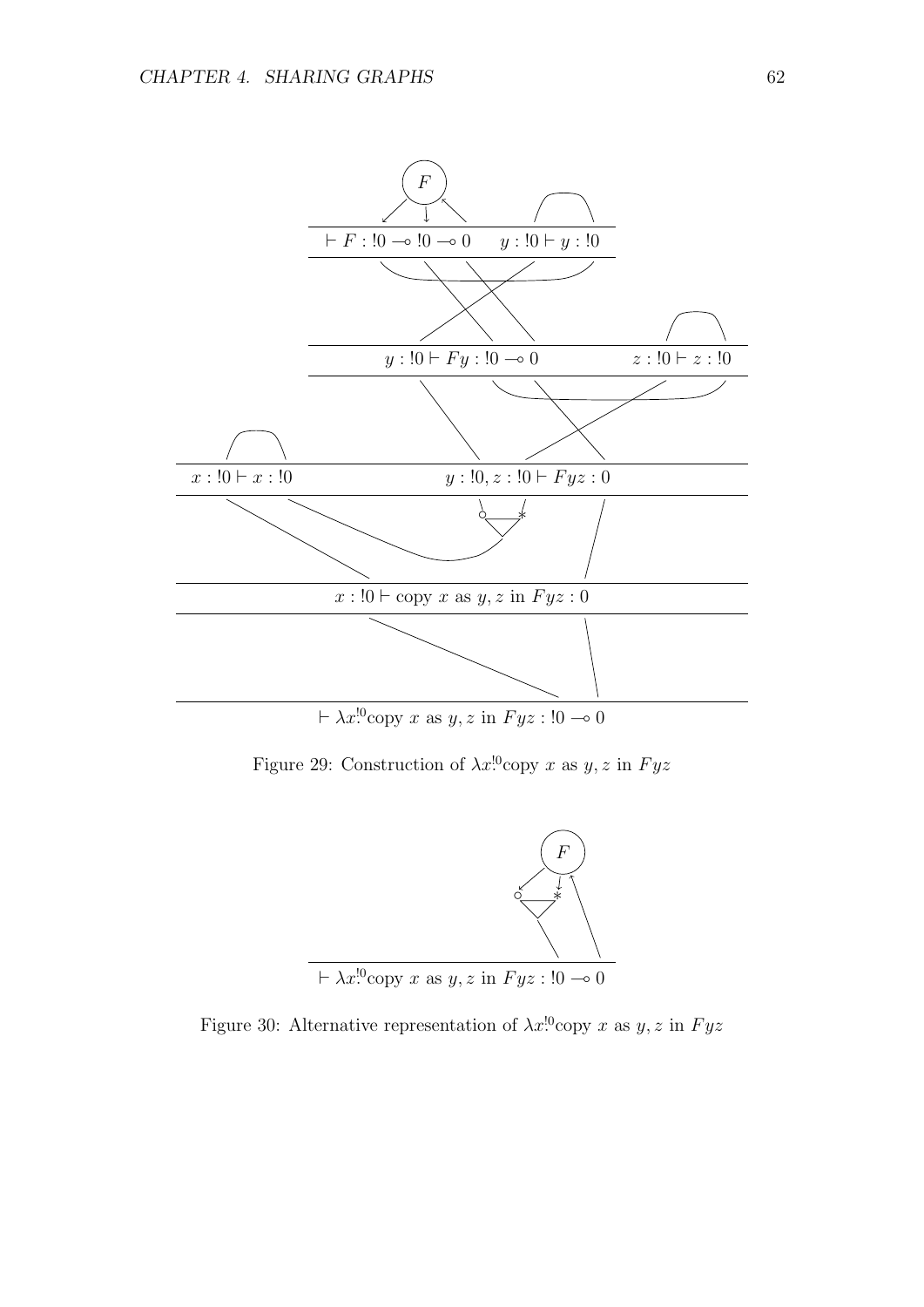essentially the same role as a replicator: it contracts, or replicates, the variable to each of its occurrences. Indeed, these two sharing operators — replicators and contraction links — are functionally interchangeable: a contraction link is merely a replicator for the specific case of a replicated variable occurrence. In either case, we need not distinguish between the tail ports of the link, as each occurrence of a shared term or variable is observationally equivalent to all other occurrences, by their 'shared image' (Guerrini 1996). However, once reductions have taken place, replicators or contraction links are no longer enough, and we must turn to the more sophisticated multiplexers to provide optimal sharing in the higher-order case.

With these sharing behaviours in mind, we can posit a notion of 'orders of sharing' in a sharing graph. A first-order term rewriting system begins without any sharing, and then as reductions take place may acquire replicators, from nonlinearity on the right-hand side of rewrite rules, which introduces what we might call first-order sharing. Contrastingly, a second-order term rewriting system begins with first-order sharing, necessary for contracting its non-linear variable occurrences, and as reductions take place it may acquire multiplexers, from non-linear function application on the right-hand side, which introduces what we might call higher-order sharing.

Note that this notion of higher-orderedness in sharing is a semantic one, as opposed to syntactic, by which we mean that although the untyped λ-calculus is a second-order term rewriting system, when considered from the perspective of successive rewrite steps modulo substitution, its functions may, in a semantic sense, be of unbounded order. For instance, the following HRS term represents the untyped  $\lambda$ -term  $(\lambda x.xx)(\lambda x.xx)$ :

App (Abs 
$$
(\lambda x^0 \text{App } x \ x))
$$
 (Abs  $(\lambda x^0 \text{App } x \ x))$ )

In the rewrite system for untyped β-reduction, this term has no normal form. Through successive rewrite steps its functions may be recursively applied to one another, continually and infinitely, even though within the substitution calculus itself they are of finite order. In this way, it is as if that term were recursively typed  $\vdash (\lambda x.xx)(\lambda x.xx) : \mu\tau.(\tau \to \tau)$ , which is of order  $\infty$ . So whilst first-order term rewriting can lead only to first-order sharing, as there are no functions in terms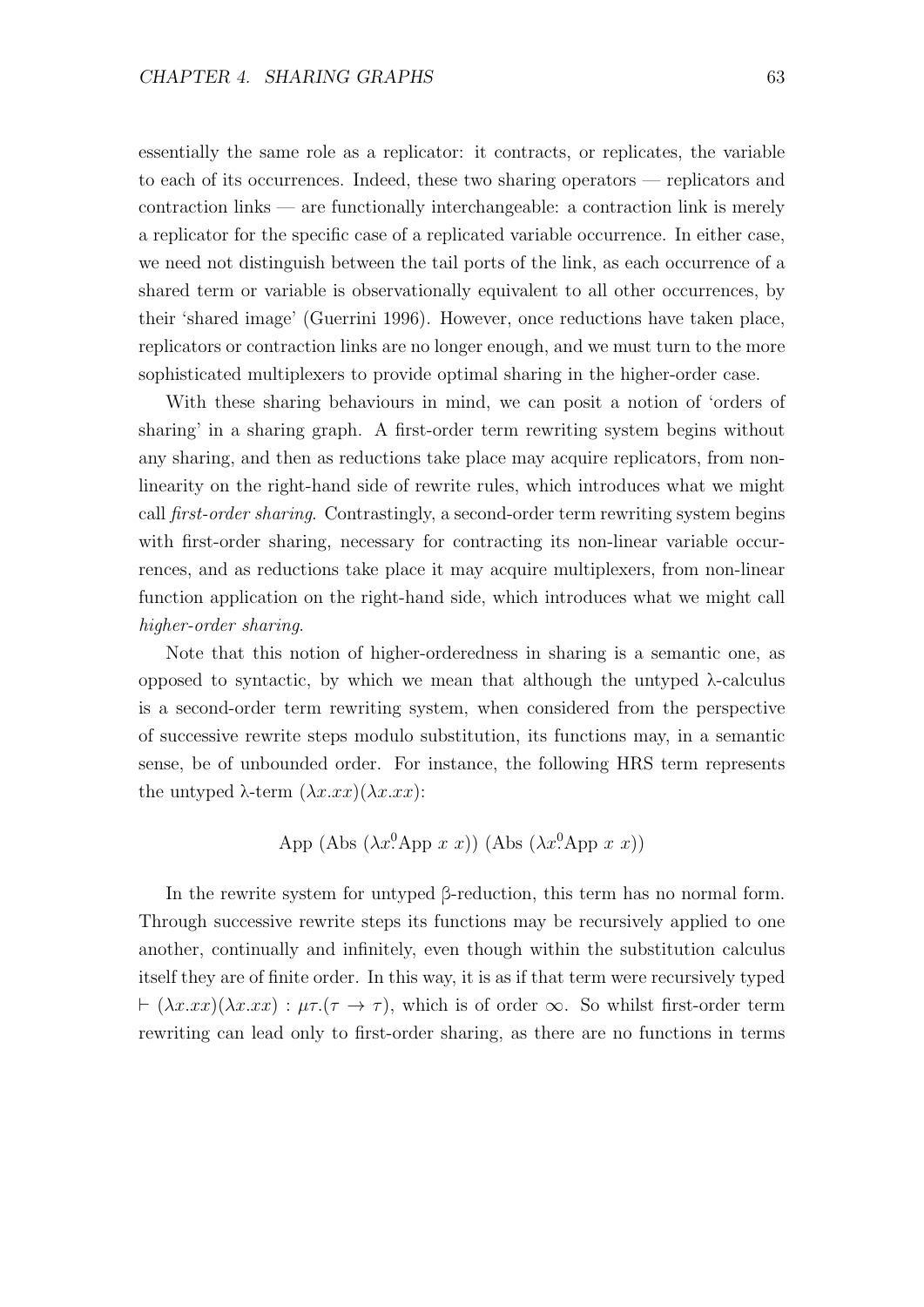at all, second-order term rewriting may lead to second- or higher-order sharing, depending on the orders of functions applied to one another during reduction, from an 'object level' perspective.

The reason this is important is that, whereas first-order terms begin with no sharing, when first translated into link graphs, and second-order terms begin with first-order sharing of their variable occurrences, third- and higher-order terms begin with higher-order sharing. This higher-order sharing is necessary in order to represent not only variable occurrences but also the terms to which those variables are applied, if they are not first-order: we must be able to associate each occurrence of a contracted variable with that occurrence's argument.

The consequence of this is that the specific distinctions made by Guerrini (1996) between multiplexers and contraction links are an artefact of the second-order case, and are not so useful as a distinct form of link in the third- and higher-order cases. The trouble being that, with a contraction link, each tail port has the same name, so they cannot be used to represent higher-order bound variables, whose occurrences must be associable with their respective arguments. Therefore, just as contraction links must be replaced with multiplexers during reduction in secondorder rewriting, for third- and higher-order term graphs they are not sufficient even for the initial encoding of a term.

#### Contraction sets

In order to achieve sharing for higher-order term graphs without losing the desirable properties contraction links bestow upon  $s\ell$ -structures, we must generalise contraction links from the first-order form (i.e. equivalent to a replicator for a bound variable) to a higher-order one. To this end, we claim that contraction link as defined by Guerrini (1996) might be thought of as a contraction link on type 0, i.e. the base type, meaning it serves to contract the variables of a function of type  $!0 \rightarrow \tau$ . This makes sense in the context of our translations from terms to sharing graphs, which encode each atomic (base) type as a single vertex, and it is a single vertex for each variable occurrence that may be contracted by Guerrini's contraction link. What remains is to generalise this to the remaining type constructs required for Intuitionistic Linear Logic.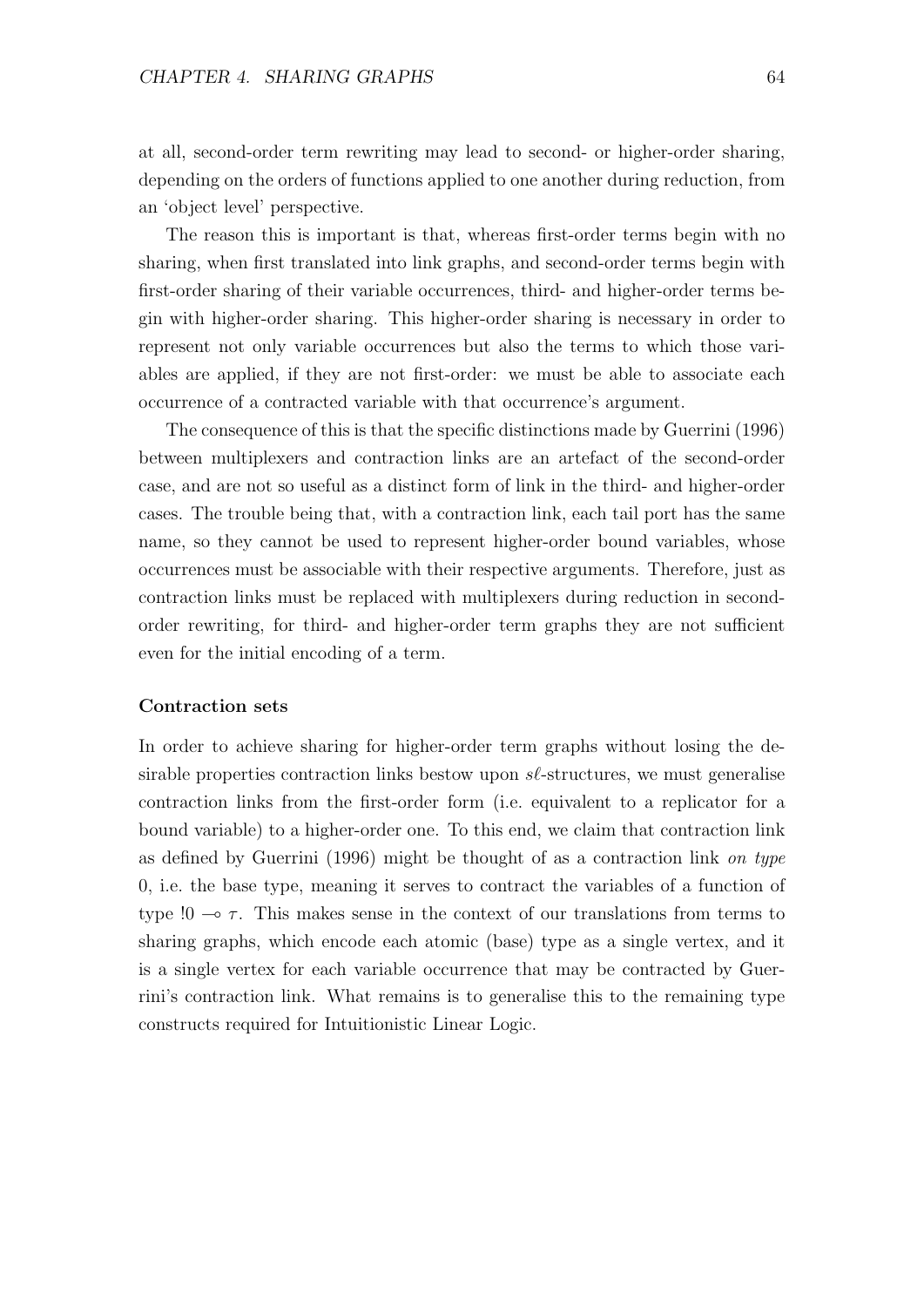

Figure 31: Sharing graph requiring paired contraction links

We begin with the multiplicative conjunction operator,  $\otimes$ . A single contraction link, as defined, is unable to contract the variable occurrences in a function of type  $!(0 \otimes 0) \rightarrow \tau$ . The closest we could manage with this is to have two separate contraction links, one for the left-hand type and another for the right, as if the function were 'curried' to one of type  $!0 \rightarrow 0 \rightarrow \tau$ . Although this would work well enough in the multiplicative case — albeit not in the implicative case we have yet to broach — we would like to distinguish between the 'curried' and 'uncurried' graph forms, at least from a theoretical perspective. Consequently, we choose to 'pair up' two contraction links that are used in tandem to contract the left- and right-hand sides of a variable of a product type, in a sense treating the contraction links as two elements of a single 'contraction set'. A function of type  $!(0 \otimes 0 \otimes 0) \rightarrow \tau$  would similarly have a triad of contraction links working in concert to contract each factor of the product type.

As for the linear implication operator, '⊸', things are made a little more complicated by the fact that the left- and right-hand sides of the implication are of opposite polarities, and so may be linked. By this we mean that two contraction links, one for an atomic type on the left and another on the right, may be activated as multiplexers which may then meet. If this happens then the auxiliary ports of the two multiplexers must be correctly associated with one another.

Example 10. Consider the following (β-normal) λ-term:

$$
\vdash \lambda x!^{(0 \to 0)} \text{copy } x \text{ as } y, z \text{ in } y \otimes z : !(0 \to 0) \to (!(0 \to 0) \otimes !(0 \to 0))
$$

This is translated into the sharing graph in Figure 31, which requires a correct pairing of multiplexers, and the same is true of contraction links. An example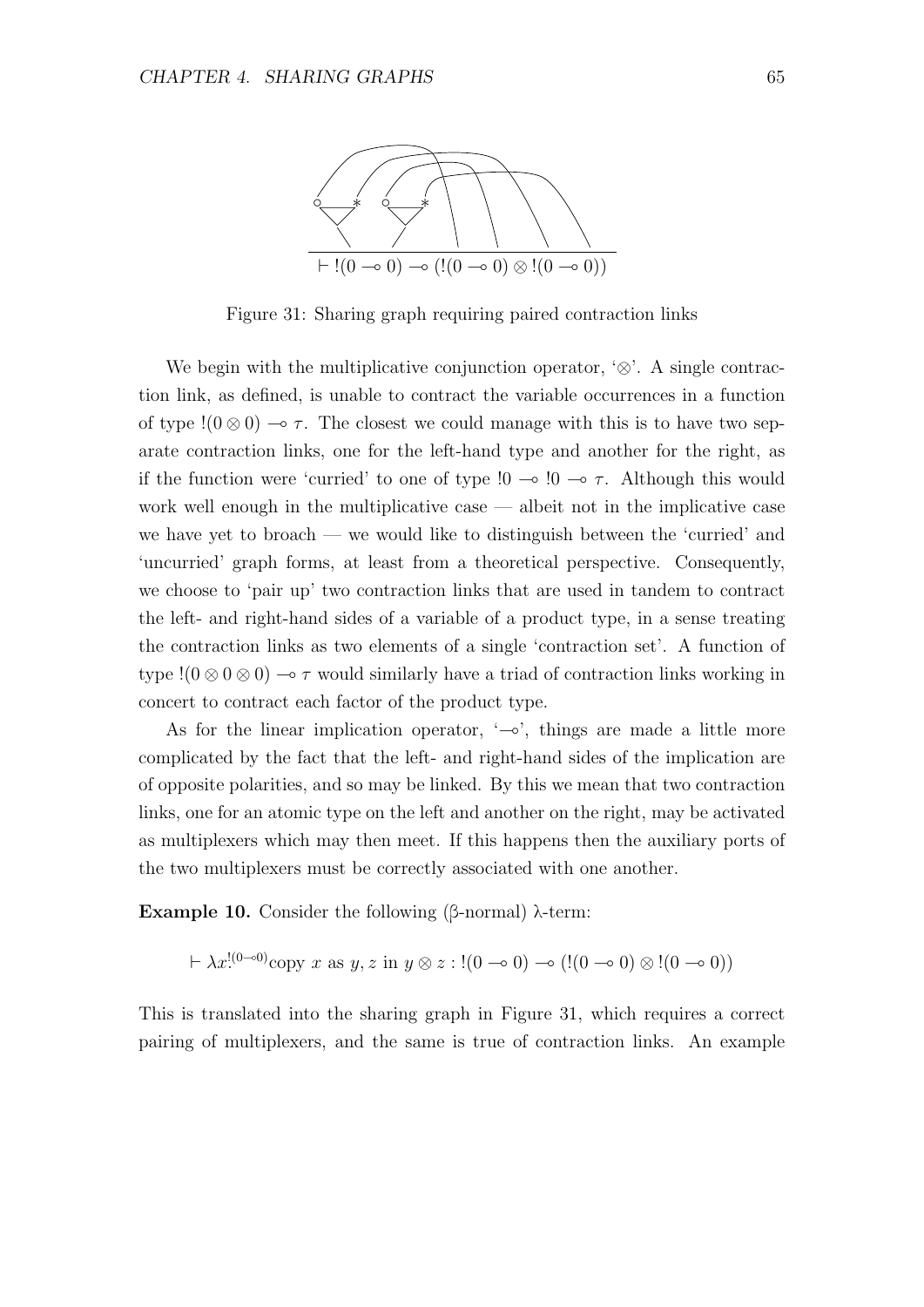usage of this function would be,

$$
(\lambda x^{!(0\rightarrow 0)}\text{copy } x \text{ as } y, z \text{ in } y \otimes z)(\text{promote } - \text{ for } - \text{ in } \lambda x^{0}x)
$$

The correct normal form for this term is,

$$
(\text{promote} - \text{ for} - \text{ in } \lambda x^0 x) \otimes (\text{promote} - \text{ for} - \text{ in } \lambda y^0 y)
$$

However, an incorrect pairing of contraction links would result in illegal variable capture, with the left-hand function binding the variable in the body of the right, and vice versa.

Our solution, then, is to provide 'higher-order contraction links' with some limited notion of labelled tail vertices, greater than that provided to the ('firstorder') contraction links of Guerrini (1996), but less than that of the dynamic multiplexers. In a similar spirit to the 'paired' contraction links for 'uncurried' functions, we initialise contraction links not individually but in sets, and do so with respect to some type  $\sigma$ . A contraction set over  $\sigma$  can then serve to contract the variable occurrences in a function of type  $\sigma \to \tau$ . The key, then, is that each contraction set has its own internal labelling which keeps its links correctly paired yet does not have any external influence. The labelling of a contraction set is therefore arbitrary, and contraction links are equivalent modulo relabelling, just as with first-order contraction links, yet the relabelling of individual contraction links within the set does not preserve equivalence.

**Definition 57.** Given a set L of k distinct labels, a k-ary (higher-order) contraction link is a k-ary backward or forward hyperarc in which all  $k$  ports at its tail have the same level, each labelled with a pairwise-distinct label from L.

Note how these contraction links may be backward or forward hyperarcs, in contrast to the strictly backward hyperarcs for first-order contraction links.

**Definition 58.** A k-ary contraction set over a type  $\sigma$  is a set of k-ary contraction links, one per type atom occurrence in  $\sigma$ . A contraction set is equipped with an arbitrary set L of k distinct labels, which is used to label each of its contraction links. Contraction sets are equivalent modulo L.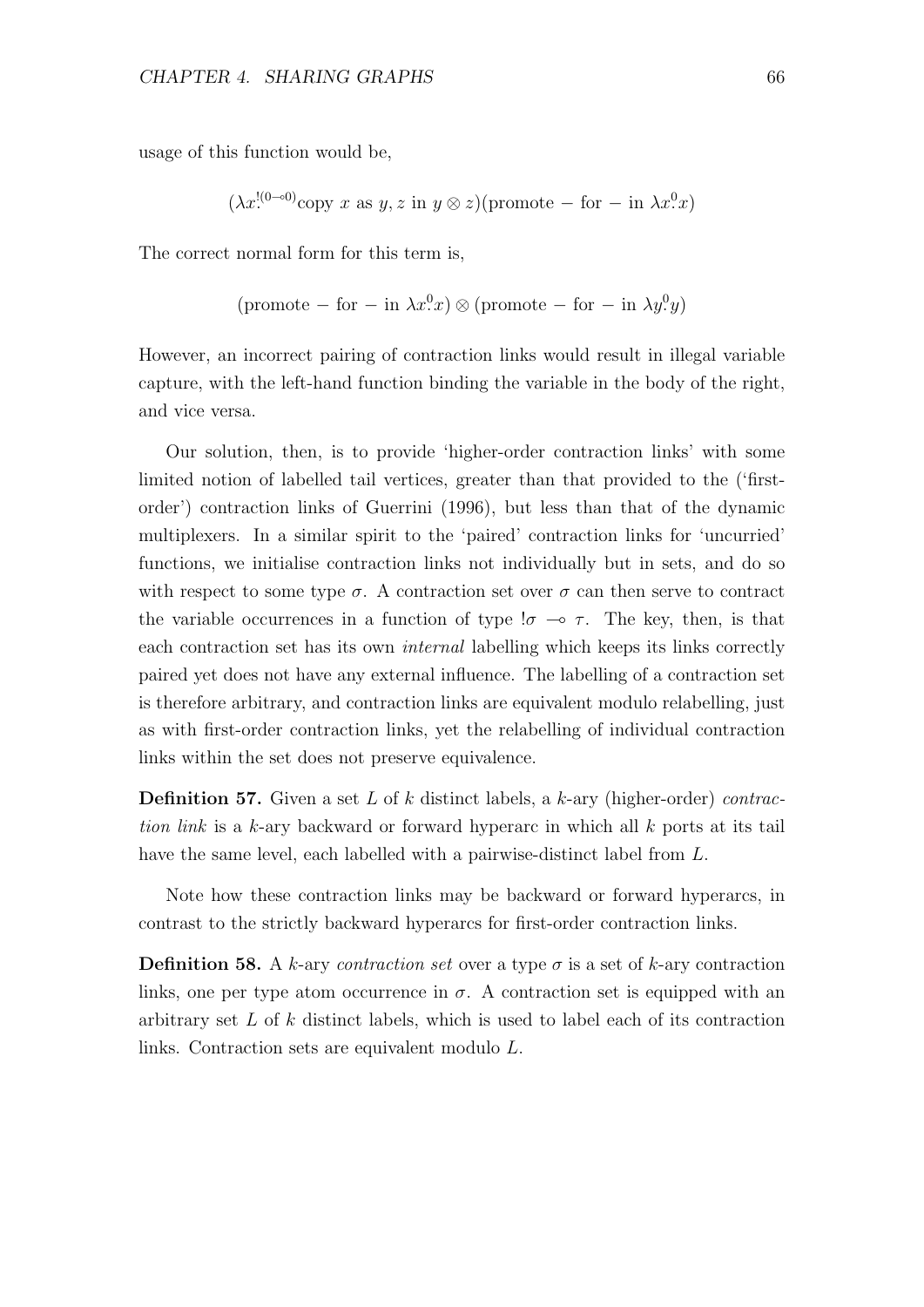

Figure 32: Alternative labelling for a contraction set

Example 11. The contraction set in Figure 31 could alternatively be labelled as in Figure 32, where the links'  $\circ$  and  $*$  ports have been switched by relabelling. However, one link could not be relabelled without the other being so too, as they both belong to the same contraction set and must be relabelled in the same way together, so that their respective tail arrows remain properly paired. These labels ( $\circ$  and  $\ast$ ) are arbitrary; other distinct labels from some set L may be used.

When, in our translation scheme, we construct Lamping fans over a set of edges, it may be understood as instantiating a binary contraction set over the given type. These contraction sets may be manipulated in much the same way as Guerrini's (1996) contraction links, with the proviso that the contraction links within each set remain correctly labelled with respect to one another. For instance, a two contraction sets of arity  $k_1$  and  $k_2$  over the same type  $\tau$  may be merged into one contraction set of arity  $k_1 + k_2$  over that type, by merging each corresponding contraction link, so long as the two have disjoint label sets.

Our definition of a contraction set over a type specialises to the case described for product types, exhibits the necessary behaviour in the case of linear implication, and is generalised trivially to exponential and unit types: for the former, a contraction set over  $\sigma$  is equal to that over  $\sigma$ ; and for the latter, a contraction set over  $I$  is empty.

#### 4.3.3 Equivalence

With higher-order contraction links at hand, we are now sufficiently well-equipped to prove the equivalence of sharing graphs with respect to the terms from which they are translated.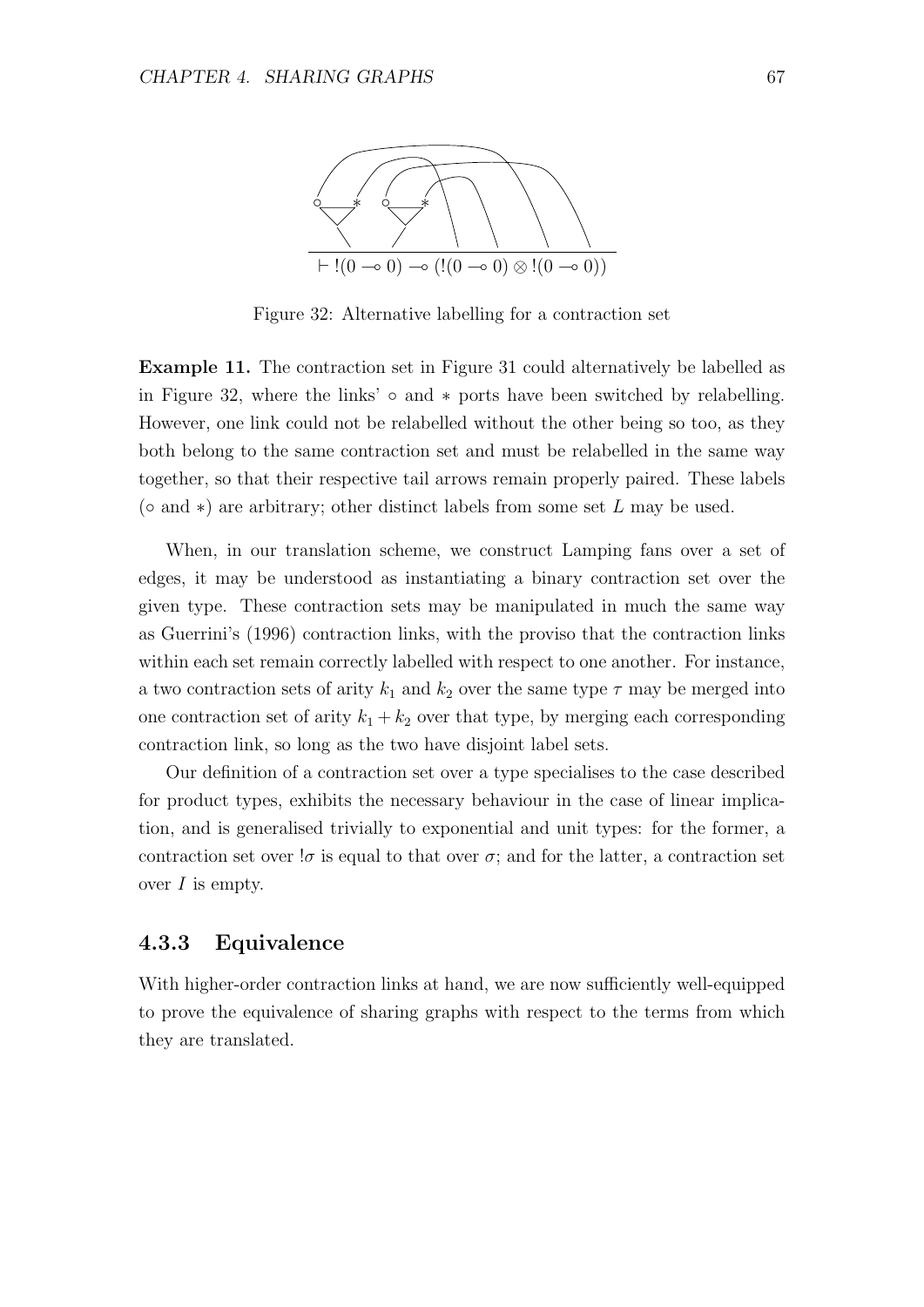Theorem 5.  $t \to t' \implies [t] \to^* [t']$ 

*Proof.* Case by case, the following graphs are  $\pi$ -equivalent, pairwise. We make reference to the six "safe rules" of Asperti & Guerrini (1998, p. 290). Referenced figures have been relegated to Appendix A.

1. derelict (promote  $\vec{s}$  for  $\vec{z}$  in  $t$ ) =  $t[\vec{s}/\vec{z}]$ 

Figure 56 — In [derelict (promote  $\vec{s}$  for  $\vec{z}$  in t)], the croissant lowers the level of all links in  $\lVert t \rVert$ , and then cancels out the bracket (by safe rule 2), resulting in a graph isomorphic with  $\llbracket t[\vec{s}/\vec{z}]\rrbracket$ .

2. promote t for x in derelict  $x = t$ 

Figure 57 — In  $\llbracket$  promote t for x in derelict x $\llbracket$ , the croissant cancels out the bracket (by safe rule 1), resulting in a graph isomorphic with  $\llbracket t \rrbracket$ .

3. discard (promote  $\vec{s}$  for  $\vec{z}$  in u) in  $t =$  discard  $\vec{s}$  in t

Figure 58 — In [discard (promote  $\vec{s}$  for  $\vec{z}$  in u) in t], the eraser may propagate and erase both  $\llbracket u \rrbracket$  and the bracket, resulting in a graph isomorphic with  $\llbracket \text{discard } \vec{s} \text{ in } t \rrbracket.$ 

- 4. promote u,  $\vec{s}$  for y,  $\vec{z}$  in discard y in  $t =$  discard u in promote  $\vec{s}$  for  $\vec{z}$  in t Figures 59 and 60 — In [promote u,  $\vec{s}$  for  $y, \vec{z}$  in discard y in t], the eraser may propagate and erase the bracket at  $\llbracket u \rrbracket$ , resulting in a graph isomorphic with  $\lbrack \lbrack \text{discard } u \text{ in promote } \vec{s} \text{ for } \vec{z} \text{ in } t \rbrack.$
- 5. copy s as  $x, y$  in discard x in  $t = t[s/y]$

Figure 61 — In  $\llbracket \text{copy } s \text{ as } x, y \text{ in discard } x \text{ in } t \rrbracket$ , the eraser cancels out the fan (by safe rule 4), resulting in a graph isomorphic with  $\llbracket t[s/y] \rrbracket$ .

6. copy s as  $x, y$  in discard y in  $t = t[s/x]$ 

Figure 62 — In  $\llbracket \text{copy } s \text{ as } x, y \text{ in discard } y \text{ in } t \rrbracket$ , the eraser cancels out the fan (by safe rule 5), resulting in a graph isomorphic with  $\llbracket t[s/x] \rrbracket$ .

7. copy s as  $x, y$  in  $t =$ copy s as  $y, x$  in  $t$ 

Figure 63 — These graphs are equivalent by a relabelling of their respective contraction sets.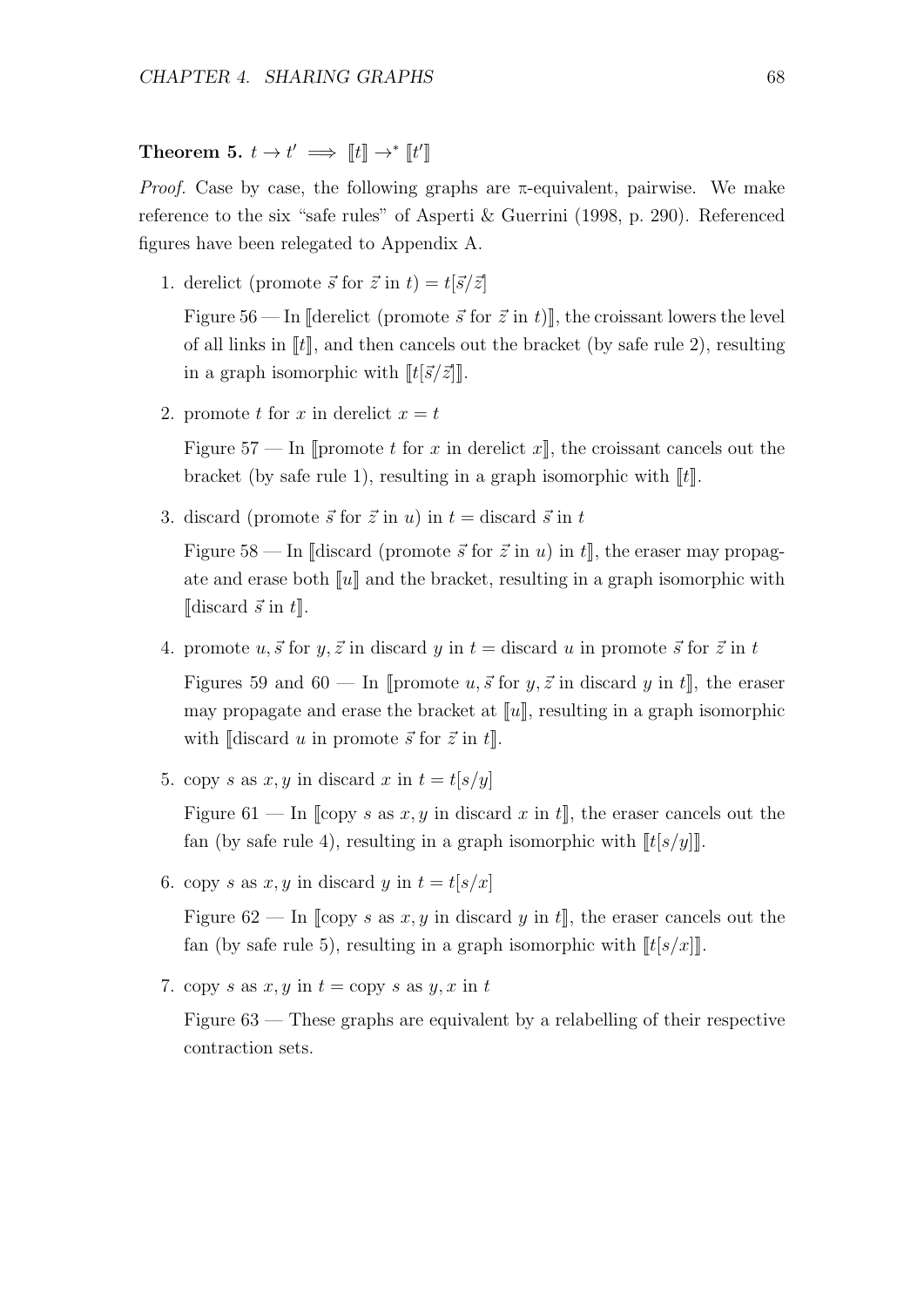- 8. copy s as w, x in copy w as y, z in  $t =$ copy s as w, z in copy w as x, y in t Figures 64 and 65 — The two trees of fans are associative (by safe rule 6).
- 9. promote (promote  $\vec{r}$  for  $\vec{x}$  in  $u$ ),  $\vec{s}$  for  $y, \vec{z}$  in  $t =$ promote  $\vec{r}, \vec{s}$  for  $\vec{y}, \vec{z}$  in t[promote  $\vec{y}$  for  $\vec{x}$  in  $u/y$ ]

Figures 66 and 67 — In [promote (promote  $\vec{r}$  for  $\vec{x}$  in  $u$ ),  $\vec{s}$  for  $y, \vec{z}$  in  $t$ ], a bracket at  $\llbracket u \rrbracket$  may propagate through that term, lifting it one level higher, and then stack behind the bracket at  $\llbracket s \rrbracket$ , resulting in a graph isomorphic with [promote  $\vec{r}, \vec{s}$  for  $\vec{y}, \vec{z}$  in t[promote  $\vec{y}$  for  $\vec{x}$  in  $u/y$ ]].

- 10. copy (promote  $\vec{s}$  for  $\vec{x}$  in u) as  $y, z$  in  $t =$ copy  $\vec{s}$  as  $\vec{y}, \vec{z}$  in t[promote  $\vec{y}$  for  $\vec{x}$  in  $u/y$ , promote  $\vec{z}$  for  $\vec{x}$  in  $u/z$ ] Figures 68 and 69 — These graphs are isomorphic.
- 11. promote  $u, \vec{s}$  for  $y, \vec{z}$  in copy y as  $w, x$  in  $t =$ copy u as w, x in promote w, x,  $\vec{s}$  for w, x,  $\vec{z}$  in t

Figures 70 and  $71$  — These graphs are equivalent following the propagation of the fan through  $\llbracket u \rrbracket$ .

- 12. t[discard s in  $u/x$ ] = discard s in  $t[u/x]$ Figure 72 — These graphs are isomorphic.
- 13.  $t[copy s as y, z in u/x] = copy s as y, z in t[u/x]$ Figure 73 — These graphs are isomorphic.

 $\Box$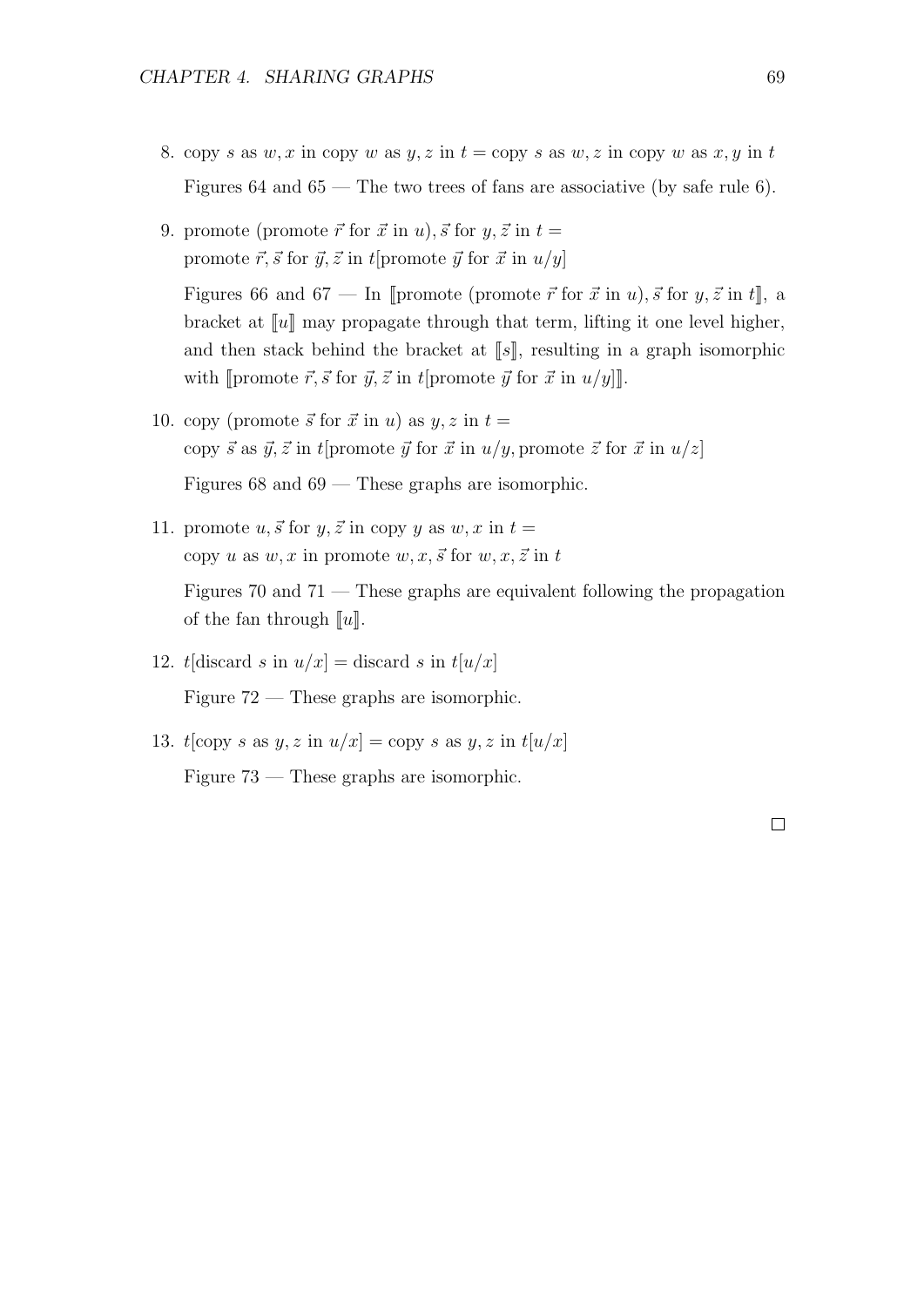# Chapter 5

# Rewriting

## 5.1 Linear HRSs

A Linear Higher-order Rewrite System is a higher-order term rewriting system in which the terms being rewritten, and so too the terms in the rules, are of the linear λ-calculus (§2.3.1), instead of the simply-typed λ-calculus as in Nipkow's (1991) HRSs. In the terminology of Van Oostrom (1994), a Linear HRS has the linear λcalculus as its substitution calculus. As a result of this, terms are not simply-typed but rather linearly-typed, and this allows us to control the duplication and erasure of subterms during rewrite steps. Furthermore, these constraints are obtained 'for free', as the two sides of a rewrite rule must have the same type and type context.

The control we have over the duplication and erasure of subterms, as a result of the linear types of a Linear HRS, is much more powerful than if we were to attempt to apply those constraints to an HRS by way of the properties of rules. One may for instance require that a TRS be right-linear or non-erasing, or both, and may also apply this to individual variables, but with an HRS this is not enough. An HRS that is both right-linear and non-erasing may still duplicate or erase the terms corresponding to those variables during the course of the substitutive β-reduction. For example, the left- and right-linear, non-erasing HRS rule  $\lambda \xi \cdot \lambda \zeta \cdot F \xi \zeta \rightarrow \xi \zeta$  will still duplicate  $\zeta$  if  $\xi$  is a contractive function, or erase it if it is a weakening one. A Linear HRS, on the other hand, can enforce a restriction such that a variable which is not to be duplicated or erased cannot be used in any context where the resulting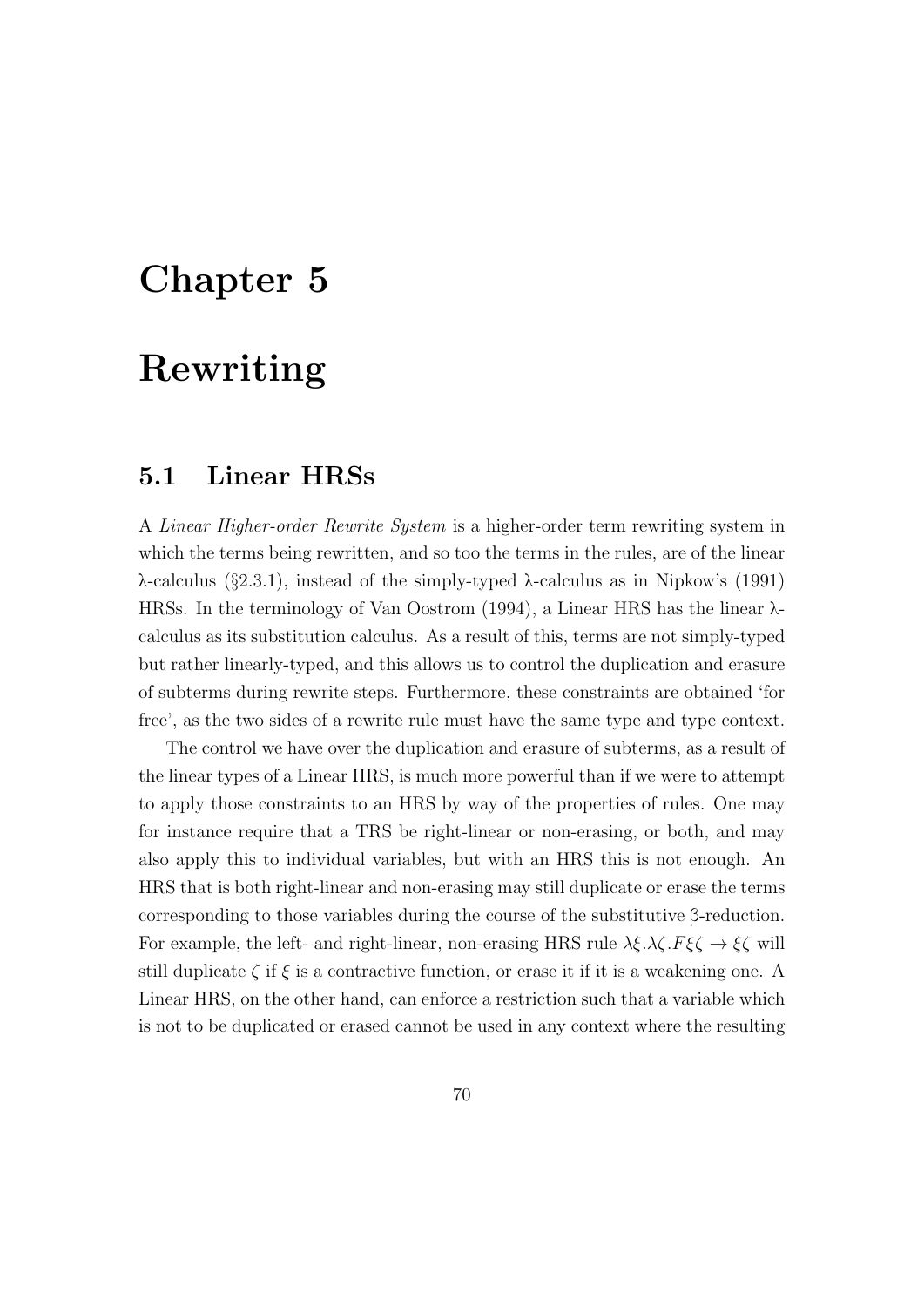β-reduction might possibly lead to the duplication or erasure of that term.

#### 5.1.1 Patterns

We focus on a class of Linear HRSs whose left-hand sides are *purely-linear higher*order patterns. As is the case for HRSs Nipkow's (1991), systems with more general left-hand sides are possible — all simply-typed λ-terms in the case of HRSs (i.e. HOTRSs), and all ILL terms in the case of Linear HRSs — but we restrict these for the sake of an effectively computable matching algorithm.

**Definition 59.** A linear  $\lambda$ -term l is a purely-linear higher-order pattern if it is a higher-order pattern and is purely linear. That is, it contains only expressions from the purely-linear fragment of the linear  $\lambda$ -calculus, i.e. without 'copy', 'discard', 'derelict', or 'promote' expressions.

Purely-linear higher-order patterns are therefore a subset of Miller's (1991) (simply-typed) higher-order patterns, except for the product and unit types and their related expressions, which are nevertheless occasionally included in definitions of simply-typed  $\lambda$ -calculi, and could easily be simulated in the latter by replacing the  $\otimes$  operator with a constant. Consequently, there is an effective matching algorithm for these purely-linear pattern  $HRSs$  — it is just as though simplytyped λ-terms had been restricted to those with linear variable occurrences. We also

Note however that the 'purely linear' criterion is not strictly necessary for Linear HRSs; it simply happens to be a requirement for our work on optimality. This restriction also does not, of course, limit us from dealing with modal types altogether. For example, the following rule, that of β-reduction for the untyped λ-calculus, makes use of intuitionistic types but does not make use of any modal expression on the left-hand side.

$$
\lambda \xi^{!0\rightarrow 0} \lambda \zeta^{!0} \text{App (Abs } \xi) \zeta \to \lambda \xi^{!0\rightarrow 0} \lambda \zeta^{!0} \xi \zeta
$$

Further, modal expressions may occur on the right-hand side even if they may not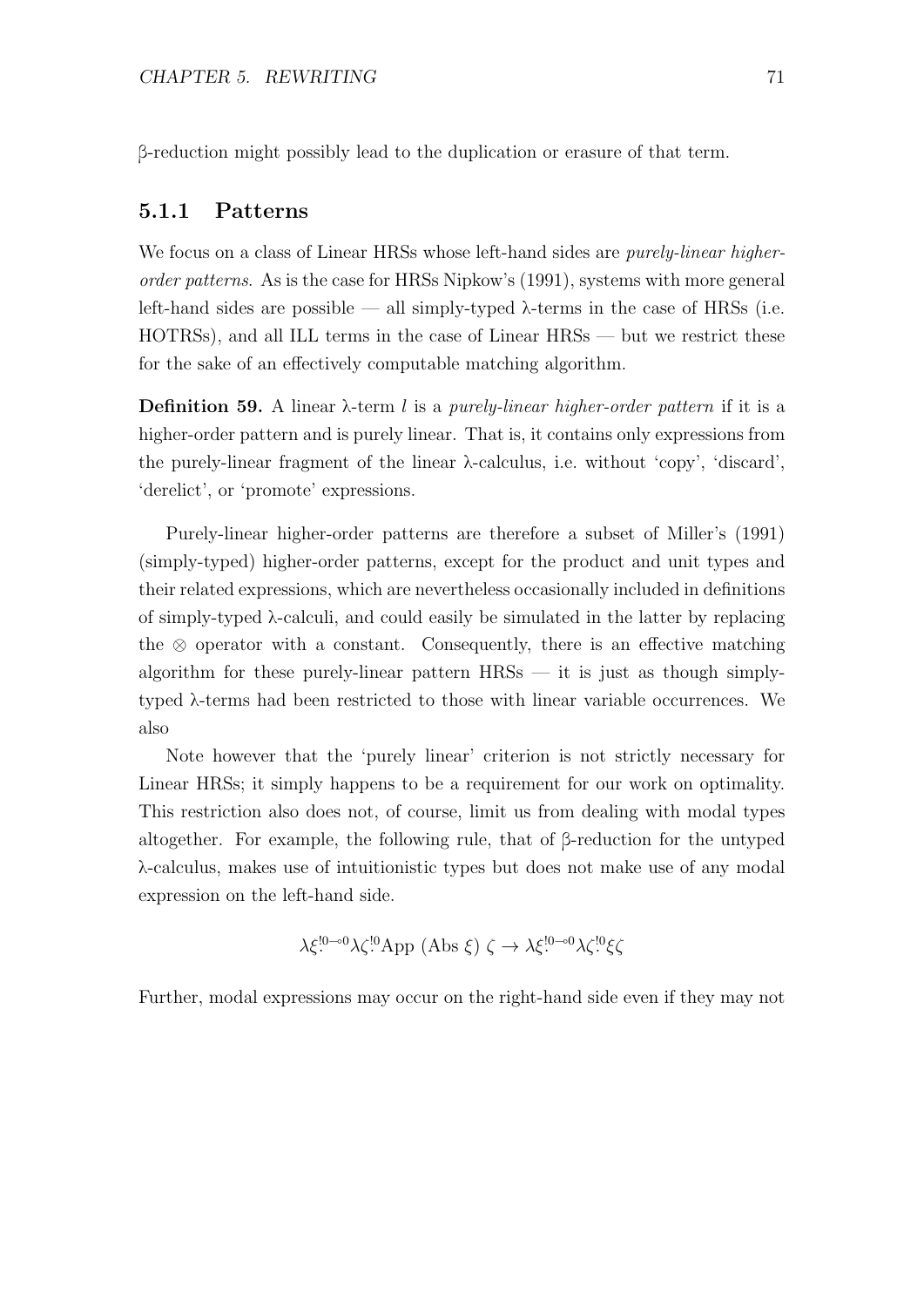on the left, as in the following Linear HRS.

$$
\lambda \xi^{!(0\rightarrow 0)} \lambda \zeta^0 \text{Maybe } \xi \text{ (Some } \zeta) \rightarrow \lambda \xi^{!(0\rightarrow 0)} \lambda \zeta^0 \text{Some } ((\text{derelict } \xi) \zeta)
$$

$$
\lambda \xi^{!(0\rightarrow 0)} \text{Maybe } \xi \text{ None } \rightarrow \lambda \xi^{!(0\rightarrow 0)} \text{discard } \xi \text{ in None}
$$

The purely-linear criterion also takes care of variable containment (Kahrs 1996): a variable cannot occur on the right-hand side unless it occurs on the left. A rewrite rule  $\lambda \vec{x}.t \rightarrow \lambda \vec{x}.t'$  has  $Var(t) = \vec{x}$ , since these variables cannot be weakened, and so  $Var(t) \supseteq Var(t')$  — as well as left-linearity, since these variables cannot be contracted in t either. This would not be true if we permitted modal expressions on the left-hand side, as a rule like  $\lambda x$ <sup>[0</sup>discard x in  $A \to \lambda x$ <sup>[0</sup>x would be able to pluck a value for  $x$  'out of thin air', and so could rewrite  $A$  to any other term.

**Definition 60.** A Linear HRS rule is a pair of closed linear  $\lambda$ -terms  $\vdash$  l :  $\tau$  and  $\vdash r : \tau$ , written  $l \to r$ , where l is a purely-linear higher-order pattern. A rule  $\rho$ induces a relation  $\forall C[] \cdot C[l] \rightarrow_{\rho} C[r]$  modulo equality, i.e.  $t \rightarrow_{\rho} t'$  where  $t = C[l]$ and  $t' = C[r]$ .

A Linear HRS comprises a set of rules inducing a union relation  $\bigcup \{\rightarrow_\rho | \rho \in R\}.$ 

Owing to their similarity, we can apply same the definition of overlappingness for HRSs to Linear HRSs: two patterns overlap if they are unifiable. However, two patterns that would overlap in an HRS do not necessarily overlap in a Linear HRS, if linear variables are involved.

**Example 12.** The following Linear HRS is orthogonal;  $\hat{\theta}_1(\xi x \otimes \zeta)$  and  $\hat{\theta}_2(\xi \otimes \zeta x)$ cannot be unified because  $x$  is linear and so cannot be weakened: it must occur in one or other of the multiplicative subterms.

$$
\lambda \xi^{0\to 0} \lambda \zeta^0 F(\lambda x^0 (\xi x \otimes \zeta)) \to \lambda \xi^{0\to 0} \lambda \zeta^0 C(\xi \zeta)
$$
  

$$
\lambda \xi^0 \lambda \zeta^{0\to 0} F(\lambda x^0 (\xi \otimes \zeta x)) \to \lambda \xi^0 \lambda \zeta^{0\to 0} D(\zeta \xi)
$$

In an 'intuitionistic' HRS, on the other hand, the two terms would be unifiable to a term in which the bound variable x occurs in neither subterm.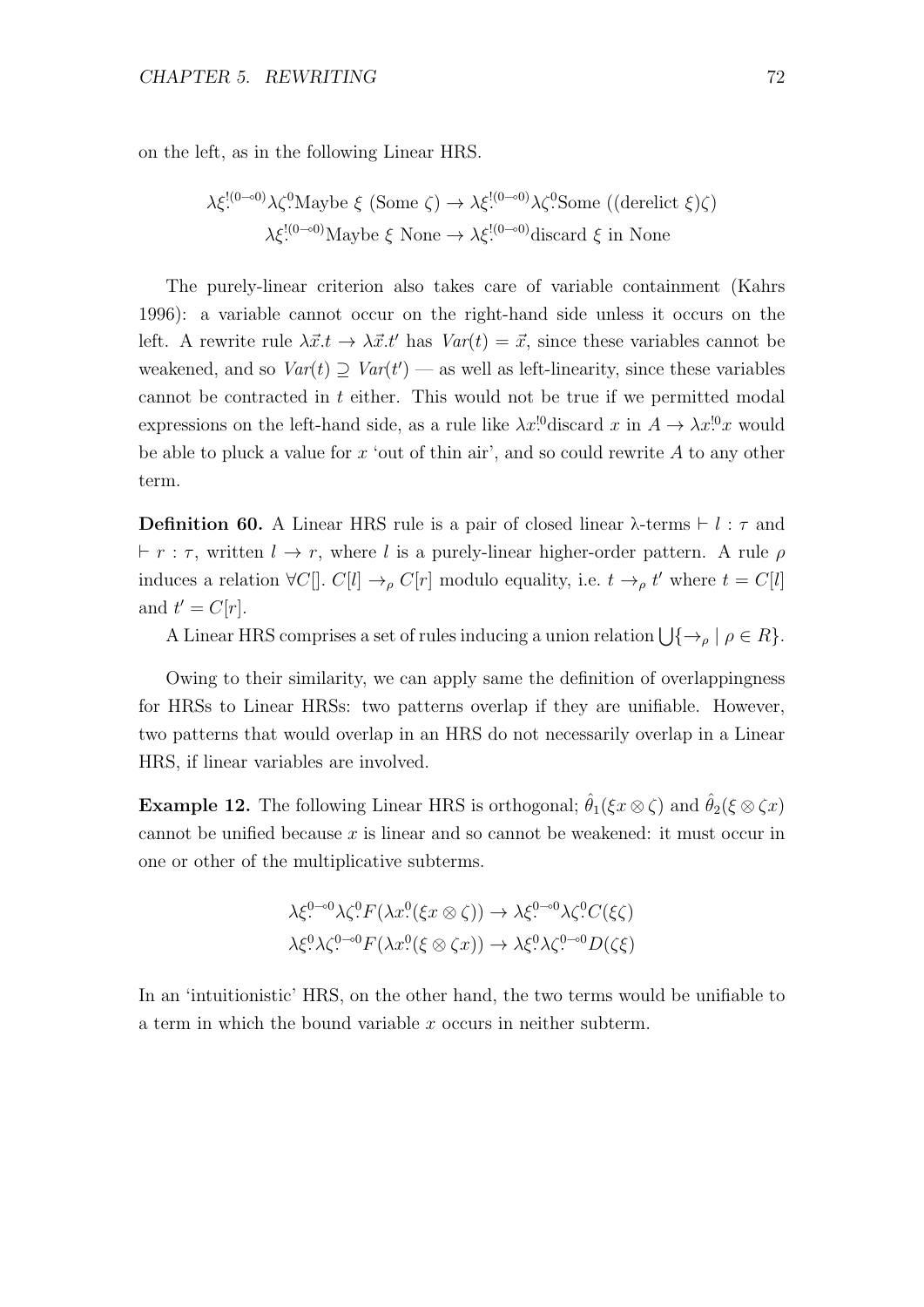Corollary 1. Since any Linear HRS is left-linear, non-overlappingness implies orthogonality, and thereby confluence.

#### 5.1.2 Extendedness

One subtlety in higher-order rewriting that is not shared by first-order rewriting is that, whereas first-order rewriting can only create redexes in those contexts with which it overlaps, in the higher-order case the weakening of a bound variable can cause a redex to appear well outside the context of the rewrite step that caused that weakening to take place (Terese 2003). Every term in an orthogonal TRS that is not in normal form has an external redex, a redex which is 'persistently outermost' and so must need to be reduced in order for the term to be normalised. Intuitionistic HRSs, on the other hand, do not share this property in general, because the weakening of a bound variable can cause a redex to appear where there previously was none.

**Example 13.** Consider the following (non-linear) HRS, where  $F : (0 \rightarrow 0) \rightarrow 0$ and  $G: 0 \to 0$ .

$$
\lambda \xi^0 F(\lambda x.\xi) \to \lambda \xi^0 C \xi
$$

$$
\lambda \zeta^0 G \zeta \to \lambda \zeta^0 A
$$

The term  $F(\lambda x.G(Gx))$  contains two redexes, one for each symbol G; the outermost term, with  $F$  at its head, is not a redex since  $x$  occurs in its body, which the pattern  $\lambda \xi$ .  $F(\lambda x.\xi)$  disallows. Yet if the inner redex is reduced, i.e.  $F(\lambda x.G(Gx)) \rightarrow$  $F(\lambda x. GB)$ , then the outermost term suddenly becomes a redex by the weakening of x, despite not having any overlap with the term that was reduced. This means that the original term does not have any external redex.

In order to avoid this complication, full extendedness (Van Oostrom 1996) has been used to ensure that all variables are permitted in a subterm, and so the weakening of these variables cannot cause a redex to become active 'from a distance'. We propose a more general terminology when dealing with this phenomenon, specifically in higher-order rewriting systems with substructural substitution calculi, which we call *under-extendedness*.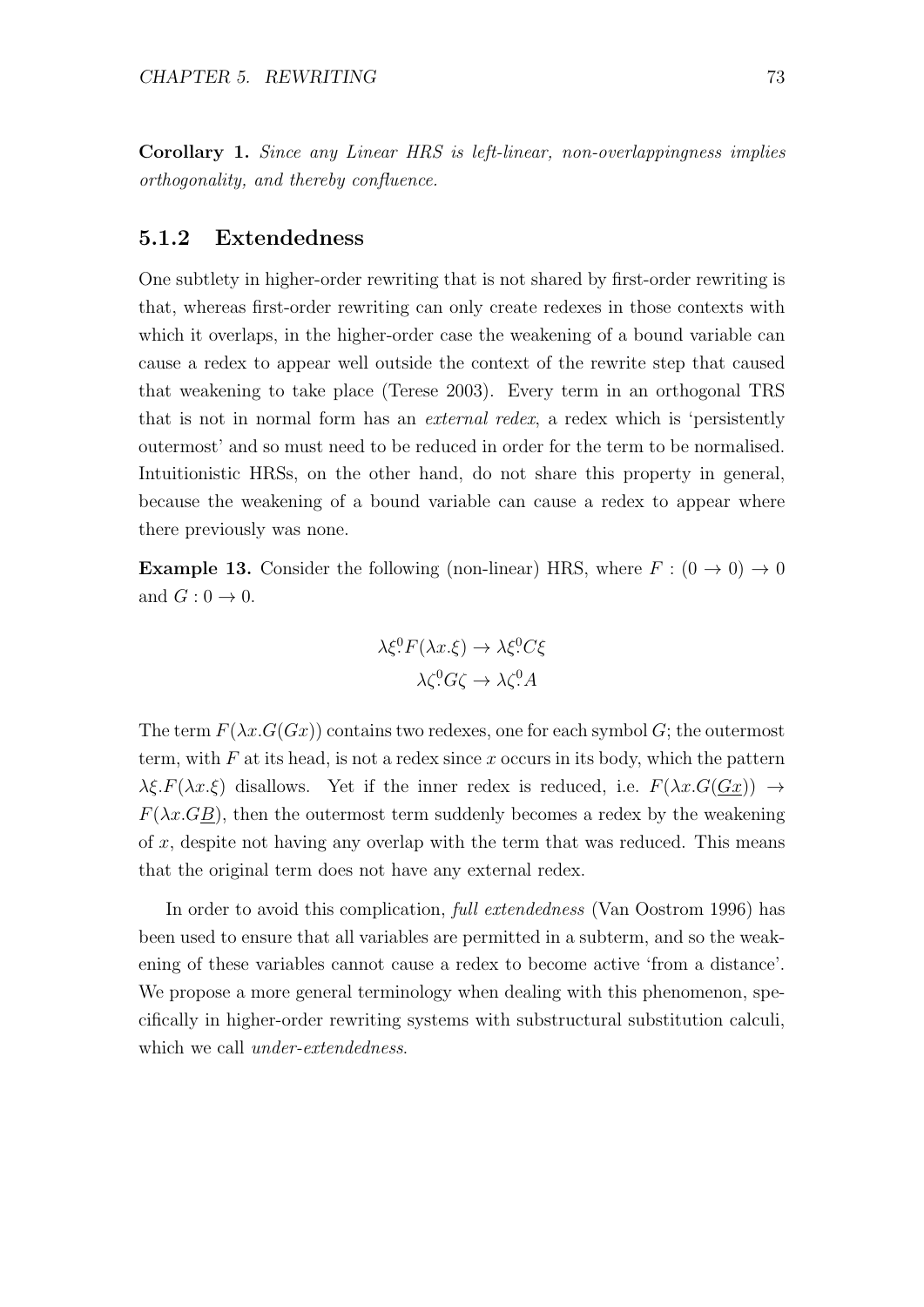**Definition 61.** A parameter in a pattern is *under-extended* if a bound variable is in scope which it does not 'extend over' — that is, which does not occur as one of the bound variables to which it is applied — and which may be weakened. A pattern is under-extended if any of its parameters are under-extended.

In normal HRSs, any parameter that is not fully-extended is therefore underextended, as any bound variable may be weakened. This is not necessarily true in the case of Linear HRSs, as linear bound variables cannot be weakened. Speaking of substructural HRSs in general, an interesting pattern emerges in how bound variables may be used, and how this affects the extendedness and orderedness of matching in that system.

Variable occurrence checks are often ruled out, generally because the guarantee of external redexes drastically simplifies needed reductions, by requiring that all rules be fully-extended: every free variable is applied to every bound variable in scope, so that no variable occurrence check needs to be made and the weakening of a variable cannot cause a redex to lose its status as an outermost redex. Matching in an HRS which is fully-extended is equivalent to first-order matching, as no occurrence checks are required for bound variables.

However, this does not need to be enforced for linear variables in Linear HRSs, because a linear variable simply cannot weaken. A variable check may still be required to determine whether a term is a redex, as can be seen in Example 12, where the bound variable's being on the left- or the right-hand side of the product determines whether the term rewrites to  $C(\xi\zeta)$  or  $D(\zeta\xi)$ , and so a variable check must be made to determine on which of the two sides the bound variable occurs. Yet, because the variable cannot weaken, the system's outermost redexes are, and will remain, external.

**Theorem 6.** An HRS is weakly-extended if each free variable is applied to every weakening bound variable in scope (if any). Every Linear HRS is weakly-extended. Any term in a weakly-extended orthogonal HRS that is not in normal form has an external redex.

If an HRS is both fully-extended and orthogonal then it is local. The matching process of such a system is equivalent to that of first-order TRSs, as there is no need for variable occurrence checks.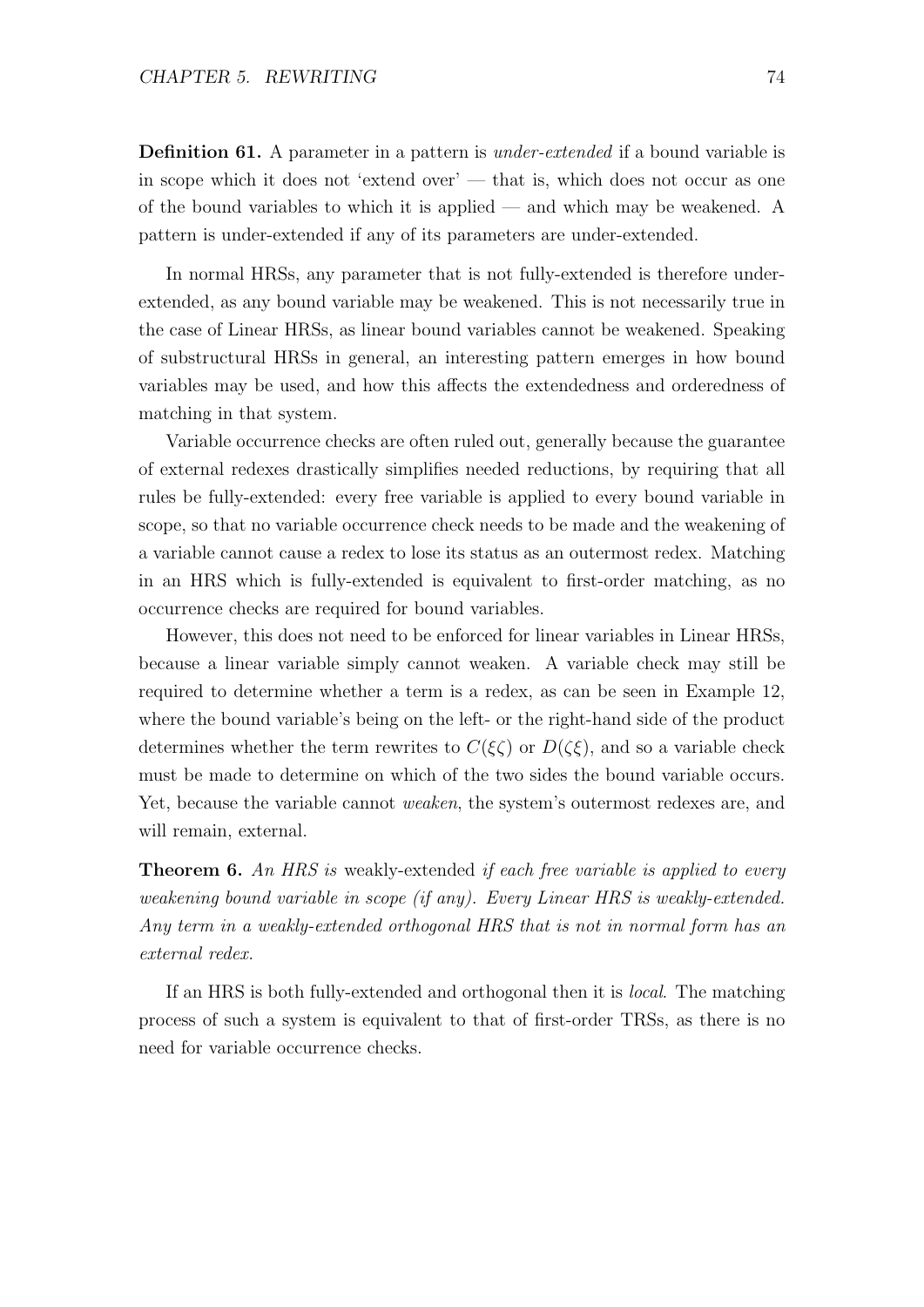# 5.2 Sharing graph rewriting

Any HRS may be rewritten in the form of a sharing graph, a naïve strategy being to π-normalise the graph between each rewrite step. However, this will perform a full unsharing, which is clearly suboptimal in the sense of Lévy  $(1980)$ . In fact, it is equivalent in its reduction behaviour to simply rewriting between β-normal forms, as is common in higher-order term rewriting. Rewriting a sharing graph whilst preserving the sharing provided by its multiplexers requires rewriting w.r.t. Guerrini's (1996) *sharing morphisms*, i.e. modulo  $\pi$ -equivalence. This amounts to somehow finding a sharing morphism that isolates a needed redex family to a single shared instance in the sharing graph, rewriting it, and then moving on to the next needed redex family. In the case of sequential systems, such a strategy of rewriting sharing graphs modulo  $\pi$ -equivalence would be optimal. However, this approach is clearly rather abstract, and is not an effective strategy that might be applied to an arbitrary HRS. Yet, by applying restrictions on the classes of HRS permitted, we can achieve an effective and optimal reduction strategy.

There are three classes of HRS that are particularly relevant, in decreasing order of size. In this chapter we describe effective optimal reduction strategies for each of these classes, which in the coming sections we shall introduce in reverse order, since, naturally, the smaller the class the easier it is to account for.

- 1. Match-sequential HRSs  $(\S 5.4.2)$  Higher-order rewriting systems for which the pattern matching process is sequential. These translate into  $s\ell$ -structures for which we provide an effective optimal reduction strategy, but which are not Interaction Nets.
- 2. Non-rigid match-sequential HRSs  $(\S 5.3.3)$  Match-sequential HRSs whose left-hand sides do not contain any rigid bound variable (that is not a parameter). These systems may be encoded into the next class of HRS by way of a signature morphism, or may be evaluated as is according to the same strategy as the previous class.
- 3. Higher-order Interaction Systems  $(\S5.2.2)$  Non-rigid match-sequential systems for which each left-hand side has only one sequential index. These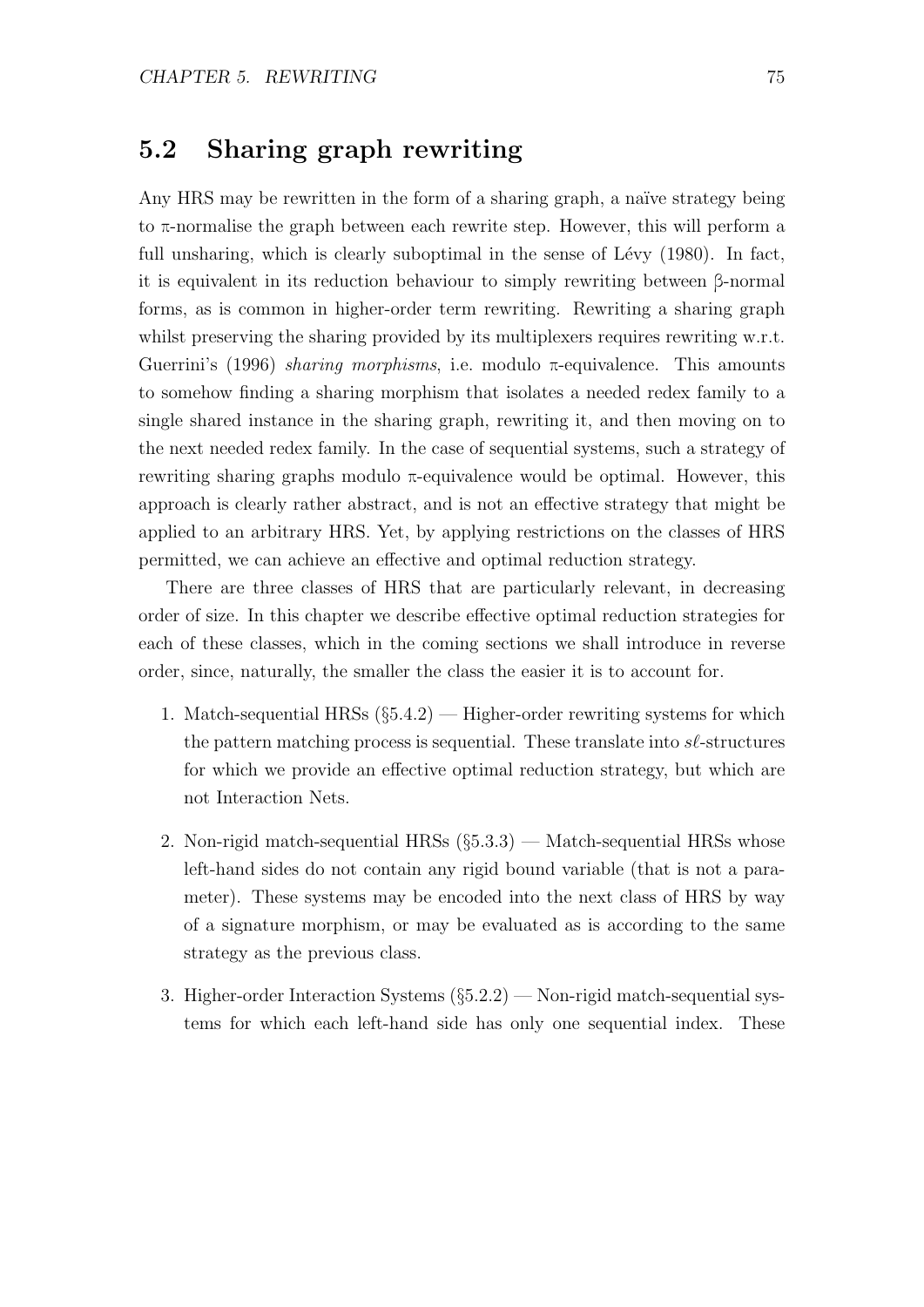translate directly into Lafont's (1990) Interaction Nets, for which an optimal reduction strategy is already well understood.

We prove the optimality of the largest of these classes, and by extension all of its subclasses, towards the end of this chapter.

The fundamental basis of all of these systems is the notion of sequentiality (§2.1.2), albeit generalised to the higher-order case. We will consequently explore this higher-order generalisation before describing the various term rewriting systems. The distinction between the latter two systems is that patterns in the first of the two cannot contain variable occurrences in rigid position. A relaxing of this constraint yields, as a side-effect, further nuances with regards to higher-order sequentiality (§5.4.3).

#### 5.2.1 Higher-order sequentiality

In order to achieve this we can define sequentiality not with respect to term contexts, but rather in term of the link graphs by which we represent higher-order terms. Sequentiality in link graphs thereby generalises first-order sequentiality in term contexts to the higher-order case.

**Definition 62.** Let f be a monotonic function on graphs (on  $\leq$ ). Vertex v in a graph G is an *index* of f in G iff  $v \in \partial_E(G)$ , and  $\forall H$  such that  $G \leq H$  then  $f(G) < f(H)$  implies that  $v \notin \partial_E(G)$ . f is said to be sequential iff whenever  $\exists H$ such that  $G \leq H$  then  $f(G) < f(H)$  implies there exists an index of f in G. Given a Linear HRS R, the prefixes of R is defined as the set  $\{C \mid \exists (l,r) \in R \ldotp C \sqsubseteq \omega(\llbracket l \rrbracket) \}.$ 

Essentially, whereas a TRS is sequential iff its tree structure may be explored in a sequential fashion, an HRS is sequential iff its *graph* structure  $-$  in the sense of higher-order abstract syntax as described earlier — may be explored in a sequential fashion. As the left-hand sides of Linear HRSs are purely linear, these sequential prefixes do not contain any multiplexers or other sharing structures only interconnected links and their border vertices.

Example 14. Recall the Linear HRS for β-reduction in the untyped λ-calculus:

$$
\lambda \xi^{!0 \to 0} \lambda \zeta^{!0} \text{App (Abs } \xi) \zeta \to \xi \zeta
$$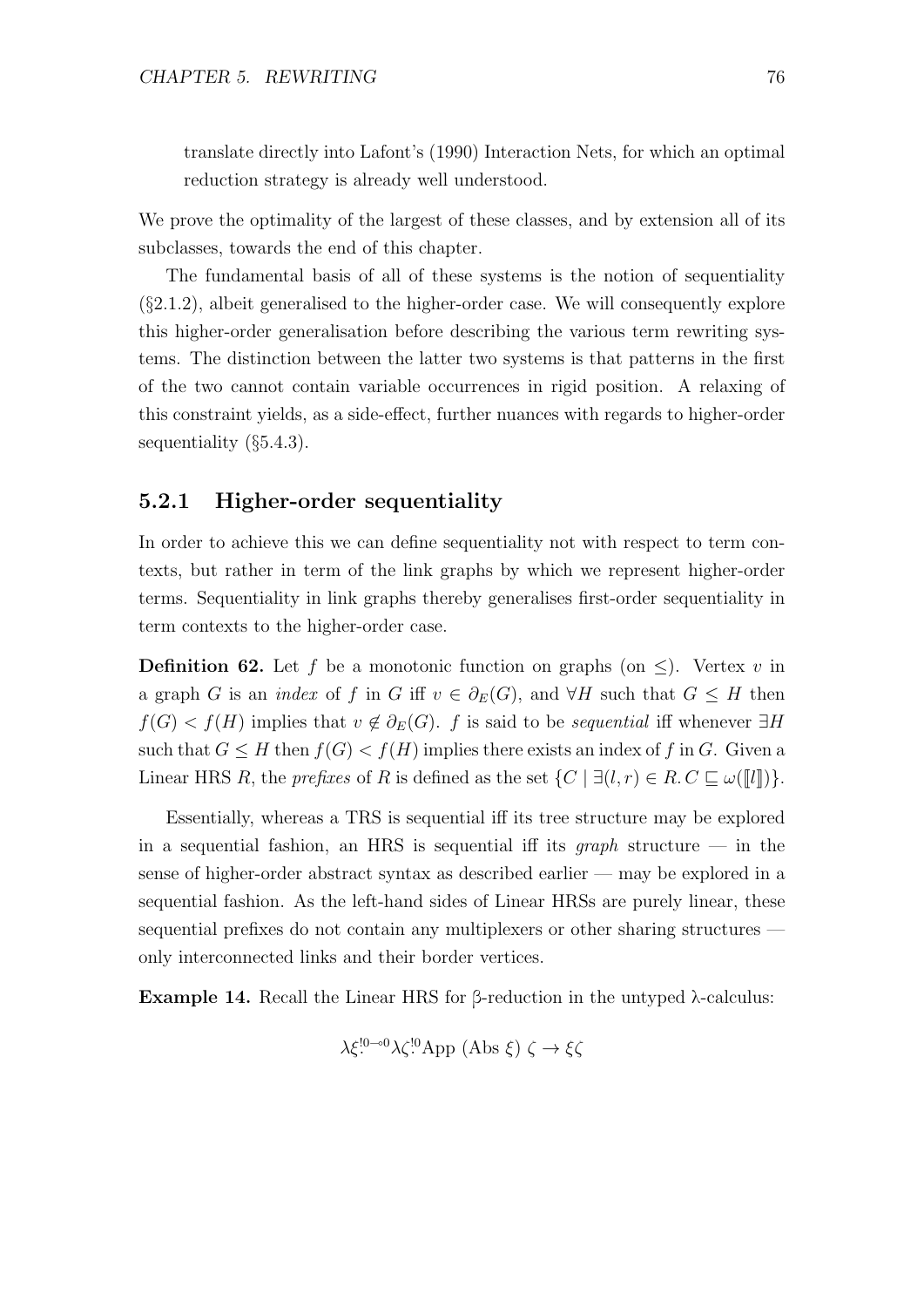This system is match sequential, with the following normal prefixes:

$$
App: \underline{0} \rightarrow \underline{!0} \rightarrow 0
$$
  
App  $\Box^{\underline{0}} : \underline{!0} \rightarrow 0$   
App  $\Box^{\underline{0}} \Box^{\underline{!0}} : 0$   
Abs:  $(\underline{!0} \rightarrow 0) \rightarrow \underline{0}$   
Abs  $\Box^{\underline{!0} \rightarrow 0} : \underline{0}$ 

Note how only those holes whose (lone) type atom is underlined need be inspected in order to determine a match.

In any case where there are more than one type atom, and one is not a sequential index, we can use  $\beta\eta$ -equivalence to isolate that type atom. The basic instances of this are the following:

$$
\Box^{\sigma \to \tau} \to (\lambda x \cdot \Box^{\tau})
$$
  

$$
\Box^{\sigma \otimes \tau} \to \Box^{\sigma} \otimes \Box^{\tau}
$$

There is an additional transformation which allows us to unfold a term not only from the context downwards, but also from a bound variable upwards, thus isolating the left-hand side of a linear implication. We will come to this transformation later (§5.4.3).

#### Variable occurrence checks

Match sequentiality in higher-order rewriting requires that the matching process not depend upon a variable occurrence check, unless we might make use of an auxiliary mechanism (an 'oracle') to perform variable occurrence checks without expanding context indices. We will explore this possibility later  $(\S 5.4)$ , but lacking such a mechanism, we make the following proposition.

Proposition 1. A sequential HRS is fully extended.

This would not necessarily be true if the set of function symbols that might occur in that context, i.e. of the appropriate type, were all nullary or unary. However, we do not presume that the system's signature could be constrained in this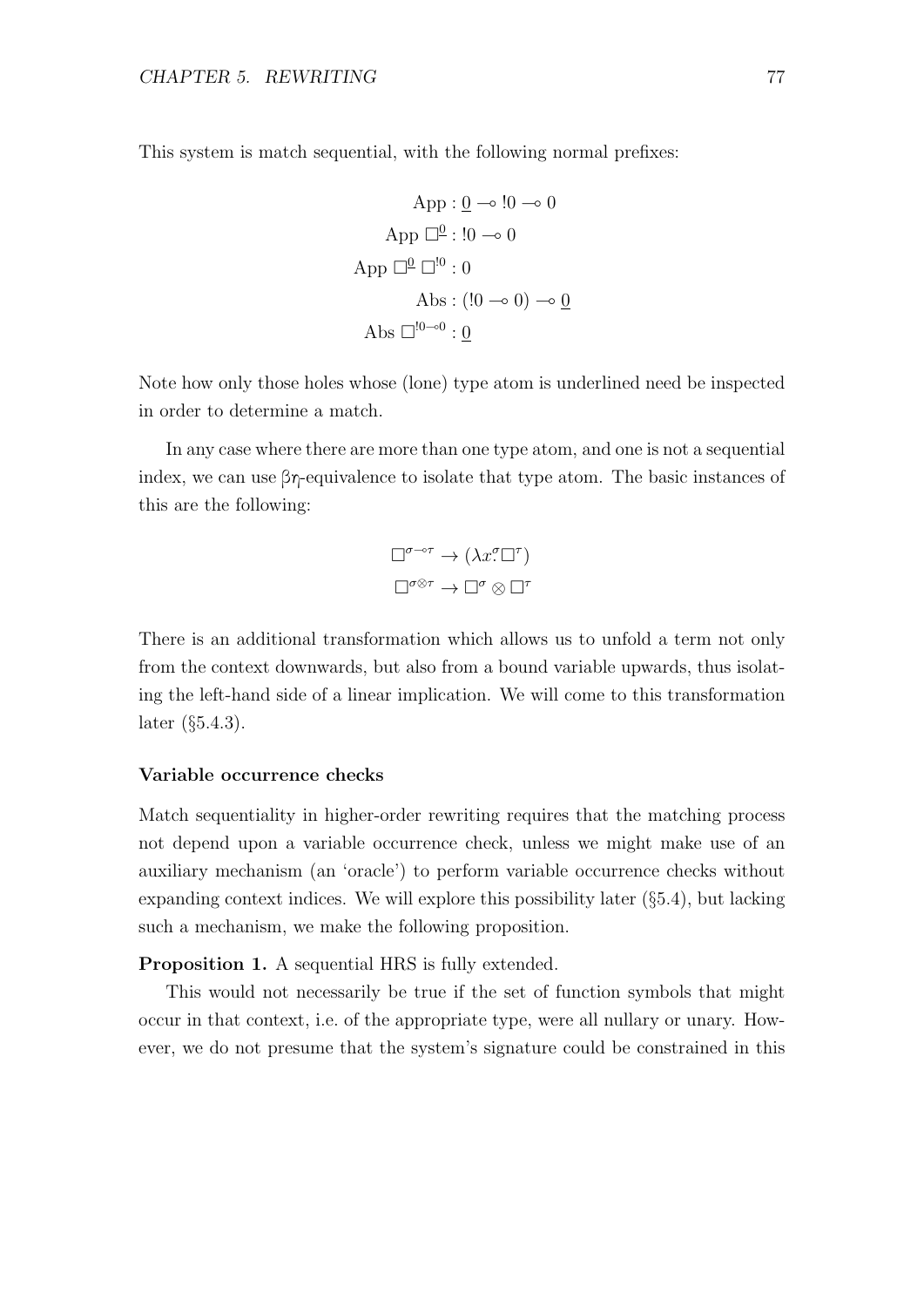way, as we feel that the property then becomes a little too 'fragile', e.g. breaking on minor changes such as signature extension.

*Proof.* Suppose we have an HRS rule  $F(\lambda x^0 \xi) \rightarrow \xi$ ; we begin with the trivial context  $\Box$ , and inspect  $\Box$  to yield  $F(\lambda x^0 \Box)$ . At this point we do not know if the property holds, as x may or may not occur. If we inspect  $\Box$  again and this results in  $F(\lambda x.P\Box\Box)$ , then we now have two holes, both of which may or may not contain  $x$ . If either does contain such an occurrence then checking the other term was unnecessary, but we cannot know beforehand which of them does or doesn't. Thus, the context is not sequential, and so the system is not sequential.

This may occur in any circumstance where a variable is not extended over, by likewise positing that the corresponding context's hole is filled by a term containing a function symbol of arity  $n > 1$ . Thus, any system that is not fully-extended is non-sequential.  $\Box$ 

#### 5.2.2 Higher-order Interaction Systems

Higher-order Interaction Systems are a higher-order generalisation of second-order Interaction Systems (Laneve 1993).

Definition 63. A Higher-order Interaction System is a match-sequential Linear HRS whose patterns comprise exactly two symbols, joined by a single sequential index atom  $\frac{1}{\sqrt{1-\frac{1}{\sqrt{1-\frac{1}{\sqrt{1-\frac{1}{\sqrt{1-\frac{1}{\sqrt{1-\frac{1}{\sqrt{1-\frac{1}{\sqrt{1-\frac{1}{\sqrt{1-\frac{1}{\sqrt{1-\frac{1}{\sqrt{1-\frac{1}{\sqrt{1-\frac{1}{\sqrt{1-\frac{1}{\sqrt{1-\frac{1}{\sqrt{1-\frac{1}{\sqrt{1-\frac{1}{\sqrt{1-\frac{1}{\sqrt{1-\frac{1}{\sqrt{1-\frac{1}{\sqrt{1-\frac{1}{\sqrt{1-\frac{1}{\sqrt{1-\frac{1}{\sqrt{1-\frac{1}{\sqrt{1-\frac$ 

Lemma 3. Each symbol must have exactly one sequential index atom in its type.

*Proof.* Follows from match sequentiality: given an n-ary symbol  $F$ , for a context  $F\Box_1 \ldots \Box_n$ , there must be an index  $\Box_i$  to inspect first. As there is only ever a single other constant in a pattern, this must be the only index.  $\Box$ 

Lemma 4. Each rule must feature a unique pair of symbols.

Proof. Follows from orthogonality: as each symbol has a single sequential index, the two constants must always be in the same arrangement, so two rules with the same two would overlap. $\Box$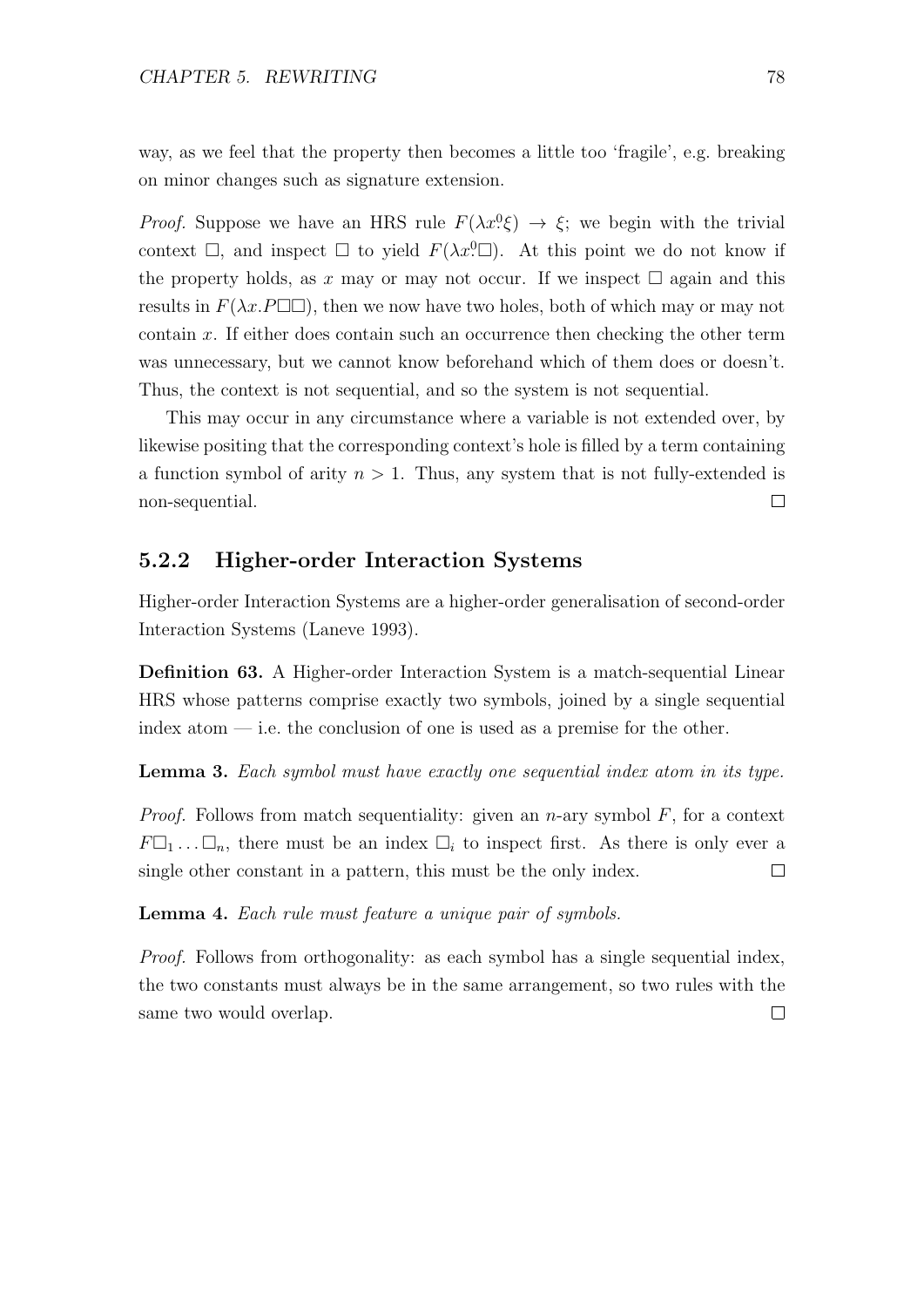The reason for defining Higher-order Interaction Systems as we have is in order to provide a straightforward translation from Higher-order Rewrite Systems to Interaction Nets (§3.1.3), for which optimal rewriting strategy is known (Asperti & Guerrini 1998).

**Theorem 7.** The graph translation (see  $\S 3.3$ ,  $\S 4.3$ ) of a Higher-order Interaction System is an Interaction Net.

Proof. By Lemmas 3 and 4, each translated link has a distinguished principal port corresponding to a sequential index, through which all interactions with other links will take place. This principal port has a set direction, according to the polarity of the type atom occurrence corresponding to its index.  $\Box$ 

An IS symbol arity  $(k_1, \ldots, k_n)$ , where  $k_i \in \mathbb{N}$ , corresponds to an (intuitionistic) type  $\sigma_1 \to \cdots \to \sigma_n \to 0$ , where each  $\sigma_i$  is a type  $0 \to \cdots \to 0 \to 0$  comprising  $k_i+1$  type atoms. However, we focus on *linear* HISs, wherein by way of the 'Girard' translation' the IS arity  $(k_1, \ldots, k_n)$  is translated to  $\sigma_i \multimap \cdots \multimap \sigma_n \multimap 0$  where  $\sigma_i =$ !(!0 → · · · → !0 → 0), except for the first argument of a destructor  $\sigma_1$  which is translated (for Interaction Net encoding reasons) to 0.

Given that existing algorithms for optimal reduction of term rewriting systems boil down to Interaction Systems, it is interesting to compare those systems with our Higher-order Interaction Systems. Aside from the obvious generalisation from second to higher order, Laneve (1993) places several restrictions on Interaction Systems that we do not apply to Higher-order Interaction Systems, essentially due to more expressive a type system. We will now explore two of these.

#### Multiplicative types

Given any IS symbol  $F : (k_1, \ldots, k_n)$ , a term  $F(\vec{x}_1, t_1, \ldots, \vec{x}_n, t_n)$  must then be of an atomic type. For example, Asperti & Guerrini (1998) discuss "the case of append," in which they describe an Interaction Net agent 'Dec' (for 'de-cons'), featured in their implementation BOHM. The 'Dec' agent has two input ports and an output port; when it interacts with a 'Cons' agent, the two input ports of the former are joined with the outputs of the latter. This provides one independent access to the head and tail of a linked list without having to duplicate it and so manage it with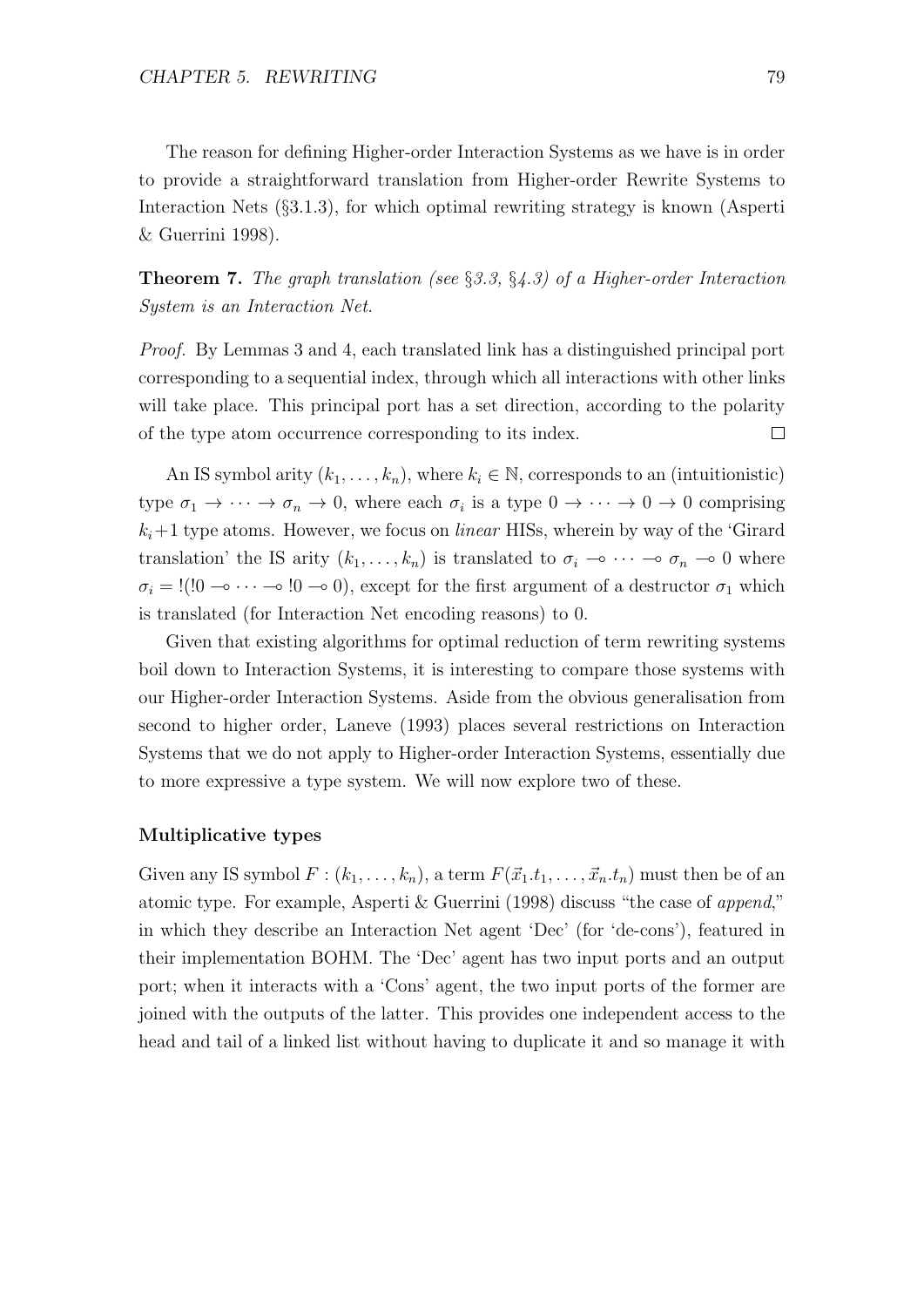

Figure 33: Interaction Nets for Dec–Cons HIS rule

sharing operators, as one would have to if one had only the separate destructors 'Head' and 'Tail'.

Yet, because the symbol does not have a single input port corresponding to its context — rather, it has two — this agent cannot be described in terms of an IS rule. In contrast, an HIS can represent such a symbol by way of a multiplicative type, in this case Dec :  $0 \to (0 \otimes 0)$ , and define the Interaction Net rule by way of an HIS rule:

$$
\lambda \xi^0 \lambda \zeta^0 \text{Dec } (\text{Cons } \xi \zeta) \to \lambda \xi^0 \lambda \zeta^0 (\xi \otimes \zeta)
$$

This rule is illustrated as an Interaction Net in Figure 33. Note that the multiplicative operator ⊗ is a part of the syntax of the substitution calculus itself, and unlike 'Cons' is not a constant, so there is no agent on the right-hand side of the translated graph rewrite rule.

There is however an implicit restriction on multiplicative types in Higher-order Interaction Systems, due to the requirement that the constructor and destructor be connected by a single sequential type atom. This constraint has the effect of forbidding rules where the same constant occupies both sides of a product type, as in the following example.

Example 15. The following ruleset is not a legal Higher-order Interaction System.

$$
\lambda \xi^0 F(A \otimes \xi) \to r_1
$$

$$
\lambda \xi^0 F(\xi \otimes B) \to r_2
$$

$$
F(\text{let } C \text{ be } x \otimes y \text{ in } x \otimes y) \to r_3
$$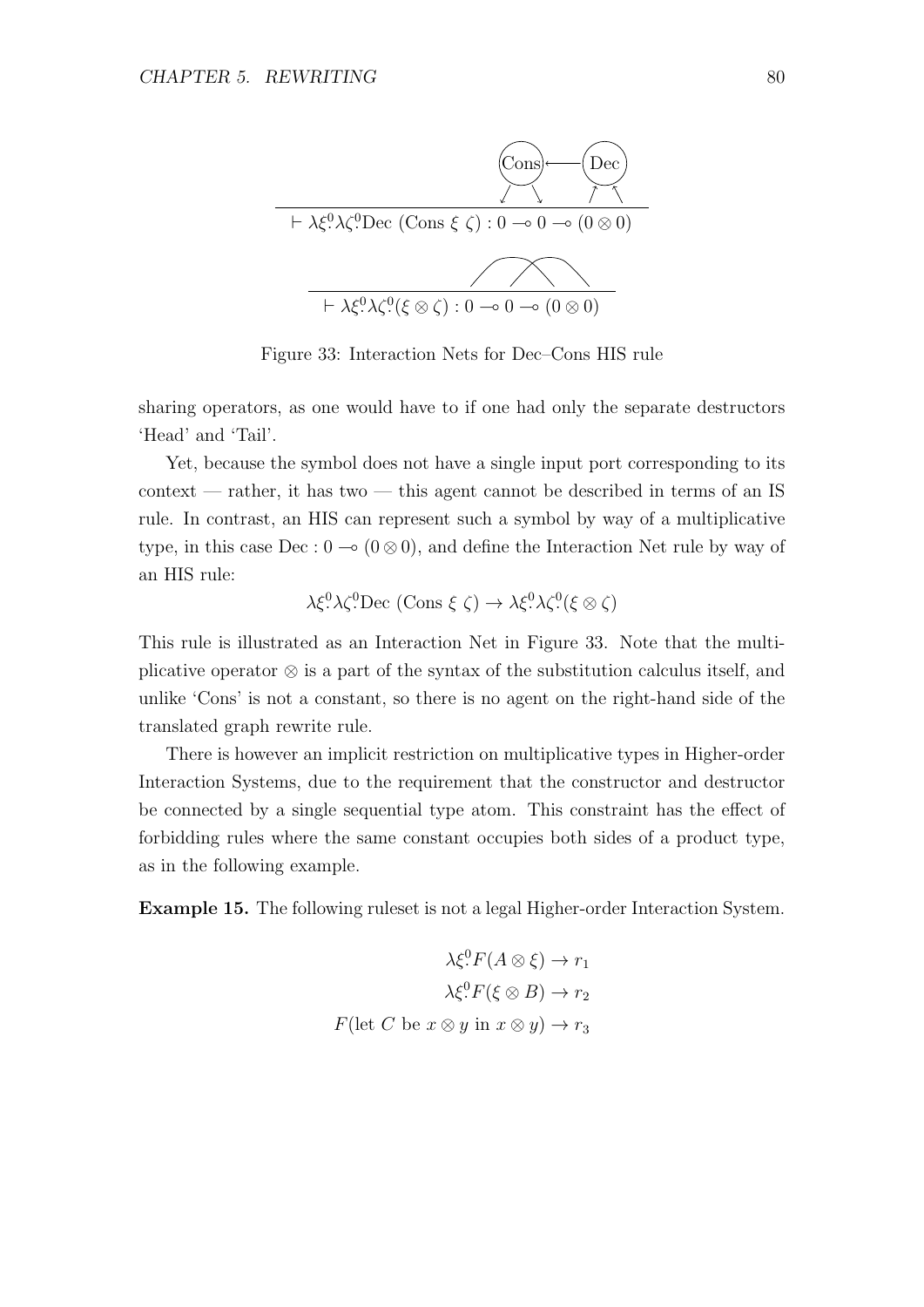

Figure 34: Parallel sequential type atoms between a pair of links

Note that the left-hand side of the third rule could also be written  $FC$ . But in any case, this pattern would require both atoms in the type of  $C: 0 \otimes 0$  to be sequential, which is not permitted in an HIS. These parallel sequential indices are illustrated in Figure 34.

This restriction is an artefact of HISs' translation to Interaction Nets, which must have exactly one principal port. However, we may remove this constraint when working with sharing graphs that are not Interaction Nets, and the result will still achieve optimal reduction  $(\S 5.4)$ .

#### Binding over constructors

Any IS destructor must be of arity  $(0, \ldots)$ , so that every pattern is of the form  $d(c(...),...)$ , i.e. with no variables bound by d over c's subterms. The reason for this restriction is that if such a binder were allowed then a rule could be written such as,

$$
\mathbf{d}(x.\mathbf{c}(M, N)) \to \mathbf{g}(M[x/\mathbf{a}], N[x/\mathbf{b}])
$$

Here, two different terms (**a** and **b**) are substituted for x, but we cannot actually distinguish between variables occurring in one or other of the subterms corresponding to meta-variables  $M$  and  $N$  when rewriting in an Interaction Net. Instead, the occurrences in both must be substituted by the same term on the right-hand side.

However, this poses no problem for HISs, since modal expressions cannot occur on the left-hand sides of rules, as would be needed to write a direct translation of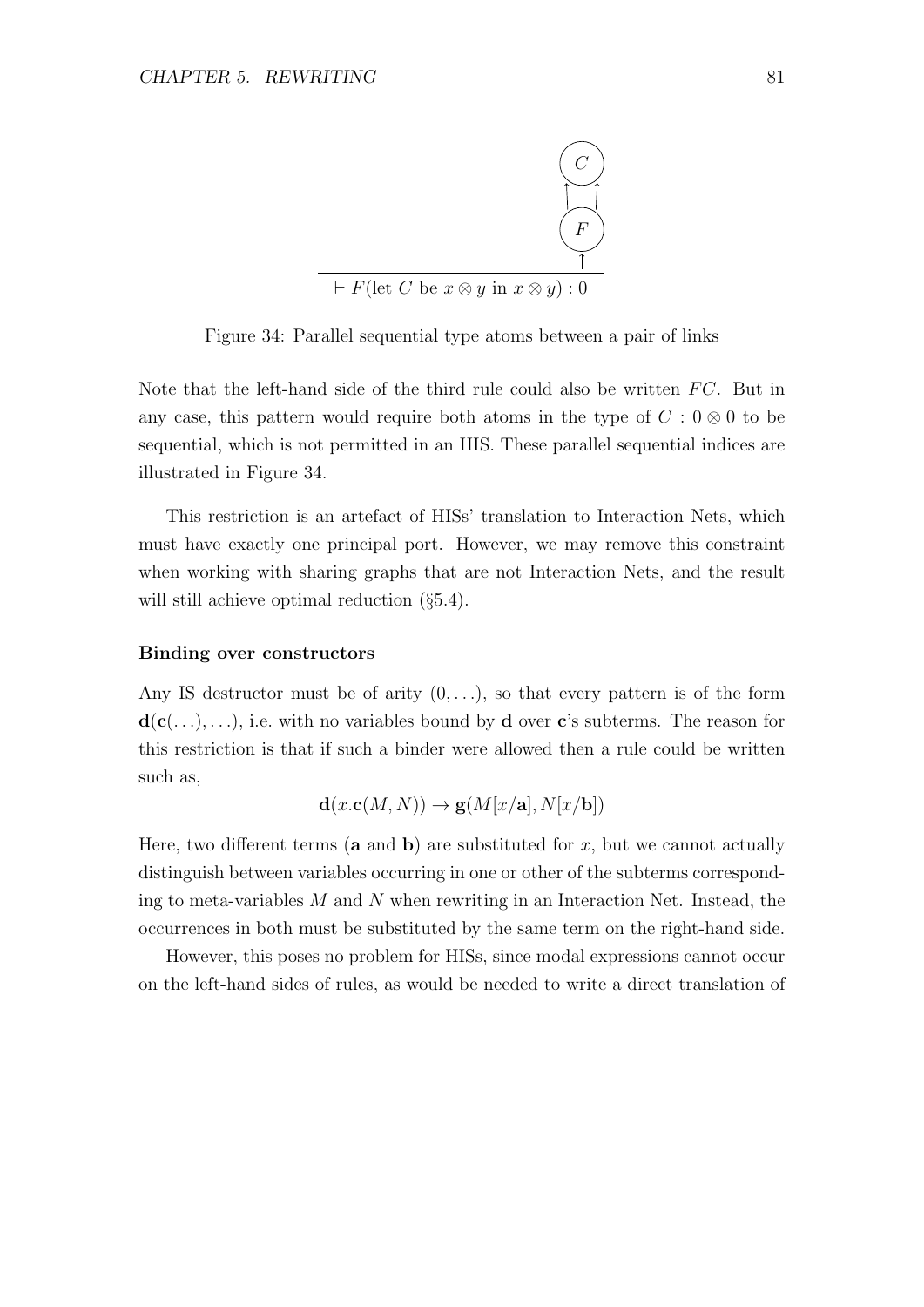

Figure 35: Interaction Nets for HIS rule with binder over constructor

the above rule:

$$
\lambda \xi^{!0\rightarrow 0} \lambda \zeta^{!0\rightarrow 0} D(\lambda x^{!0} \text{copy } x \text{ as } y, z \text{ in } C(\xi y)(\zeta z)) \rightarrow \lambda \xi^{!0\rightarrow 0} \lambda \zeta^{!0\rightarrow 0} G(\xi A)(\zeta B)
$$

The only way to write a functionally equivalent left-hand side in an HIS, then, is to constrain the rule such that only one term may possibly be substituted for  $x$ on the right-hand side.

For example, in this case we substitute for  $x$  the constant  $A$ :

$$
\lambda \xi^{0-\delta(0\otimes 0)} D(\lambda x^{0} \text{ let } \xi x \text{ be } y \otimes z \text{ in } Cyz) \to \lambda \xi^{0-\delta(0\otimes 0)} \text{ let } \xi A \text{ be } y \otimes z \text{ in } Gyz
$$

We know here that x may occur in either of the arguments to  $C$  — and if x were linear that it must occur exactly once in exactly one of them — but we do not know which. Despite not knowing where the variable occurrence (or occurrences) are, we can still substitute for it a single term, wherever it happens to be. This demonstrates the usefulness of ⊗-types in Linear HRSs, and how they contribute crucial additional expressiveness.

Our approach to this problem may be contrasted to hierarchical graph rewriting  $systems$  (Fernández, Mackie  $\&$  Pinto 2007), in which one may delineate a particular subgraph on the left-hand side of a rewrite rule, such as those corresponding to M and N in the original invalid IS, and thereby capture any arrows at their border. One could then substitute different terms on each meta-variable on the righthand side. However, such systems may be incompatible with Lamping–Gonthier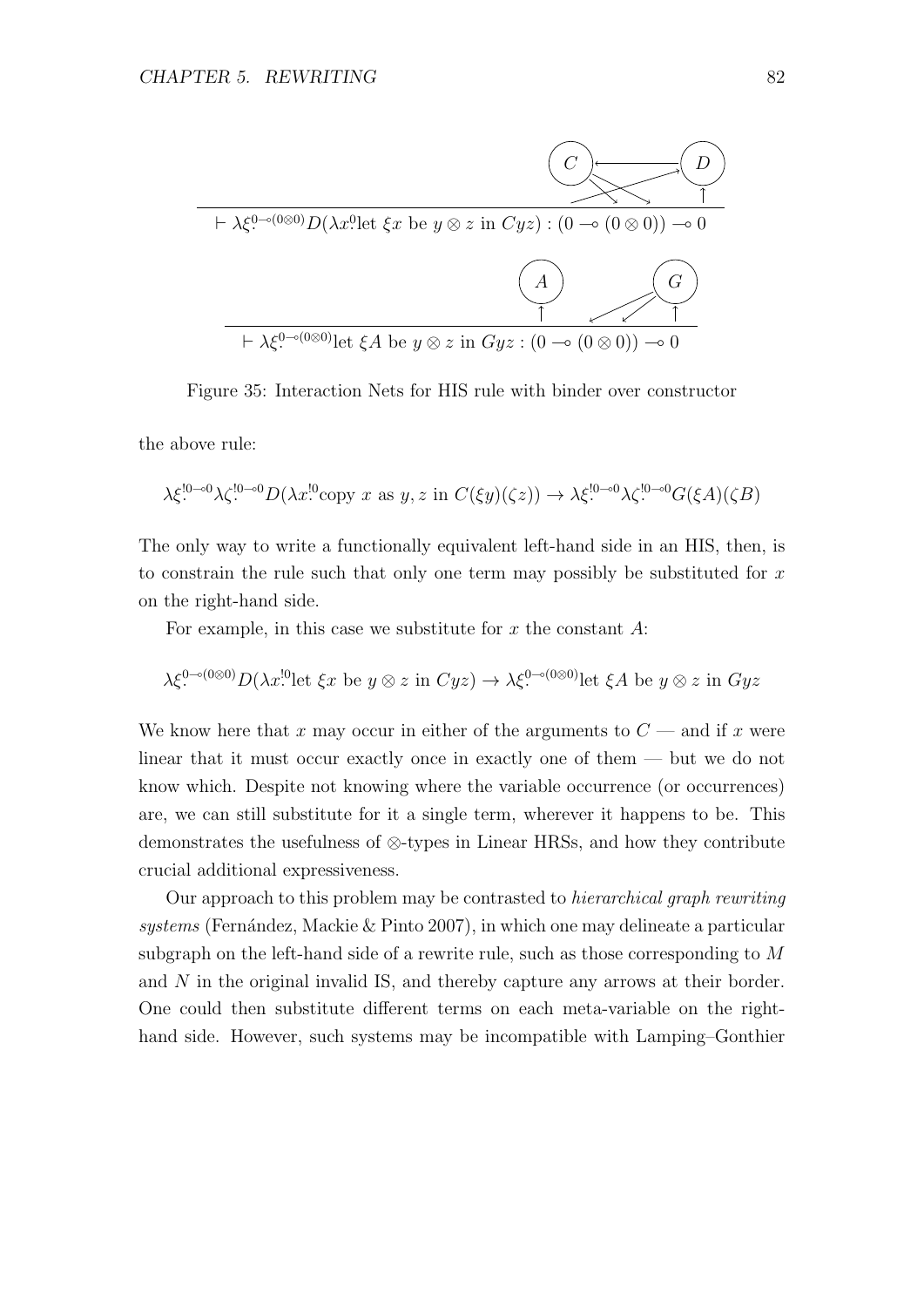sharing graphs. At any rate, it could be said that whereas Fernandez et al. began with Combinatory Reduction Systems and designed hierarchical graph rewriting systems as a translation target, we have begun with Interaction Nets and designed Higher-order Interaction Systems as a corresponding translation source.

# 5.3 Interaction System translations

Having defined match sequentiality and Higher-order Interaction Systems, we will now introduce a number of effective algorithms for performing optimal reduction. The fundamental basis for this is a translation from a subclass of match-sequential Higher-order Rewrite Systems to Higher-order Interaction Systems, and from there a method of generalising this mechanism to the full class of match-sequential Higher-order Rewrite Systems. The most complicated hurdle in these strategies is, as is to be expected, the presence of bound variables; we therefore begin with a simplified algorithm for the first-order case, then generalise it to the higher-order case without rigid bound variables.

Later on we will move to the higher-order case with rigid bound variables (§5.4). However, these systems go beyond what can be defined in terms of Interaction Nets, and so cannot be translated into Interaction Systems. For these systems we must therefore handle the rewriting of such systems with an alternative to the translation approach described in this section.

#### 5.3.1 Translating TRSs to DISs

Fernández & Mackie (1996) describe an algorithm for translating match-sequential constructor TRSs into Discrete Interaction Systems. This can be generalised to match-sequential TRSs in general by way of a signature morphism, as any orthogonal TRS can be converted into a constructor TRS (Kahrs  $\&$  Smith 2014).<sup>1</sup> However, to convert an orthogonal TRS into a constructor TRS and thence into an Interaction System can, we feel, obscure some intuitiveness of the technique.

<sup>&</sup>lt;sup>1</sup>This technique is also used in Kahrs & Smith (2016) to reduce the class of non- $\omega$ -overlapping TRSs to non-ω-overlapping constructor TRSs.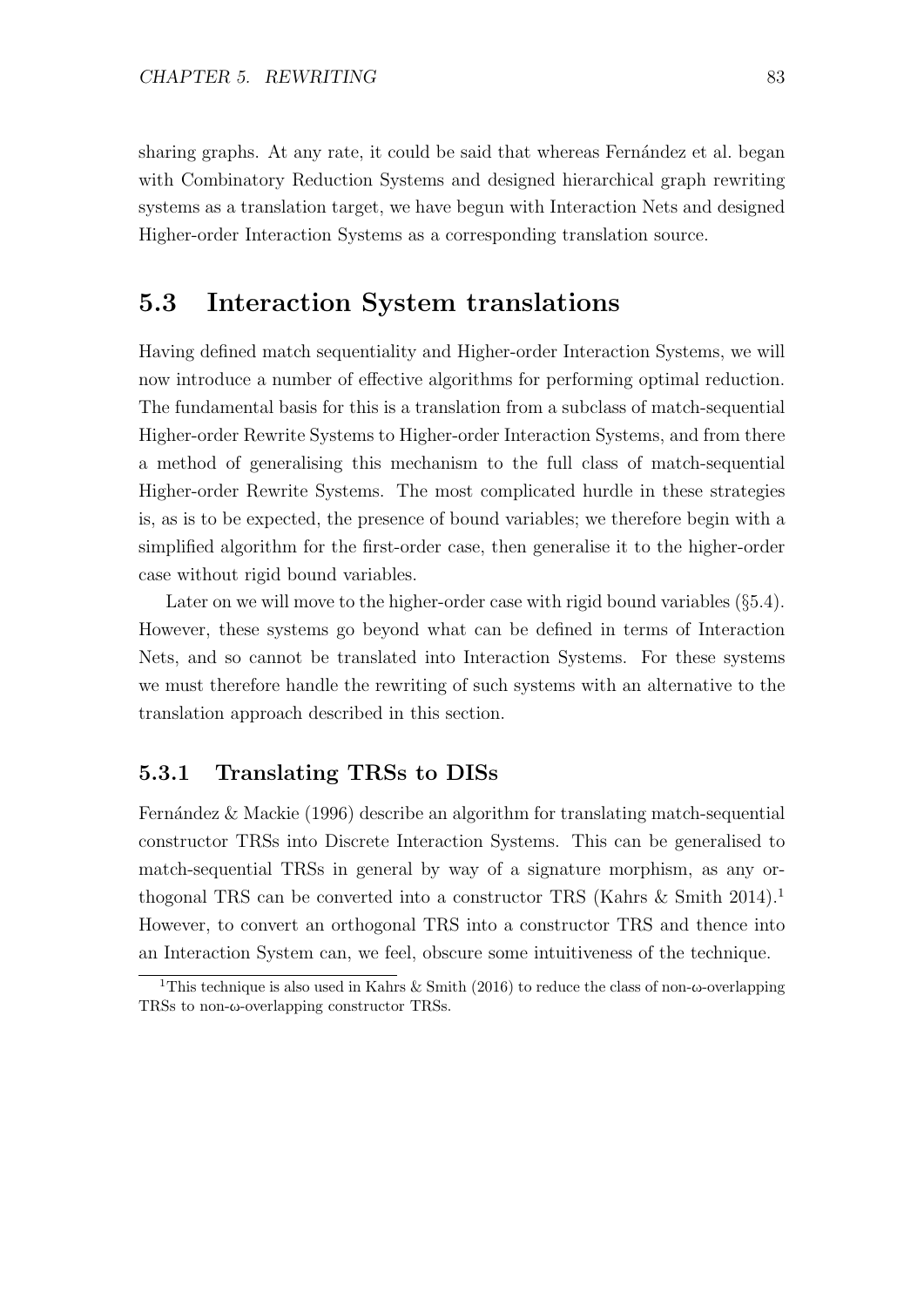Building on the work of Fernández  $&$  Mackie, we present a generalised translation for all match-sequential orthogonal TRSs, which need not be constructor TRSs. We use the sequential contexts used in the definition of match sequentiality as actual function symbols in the signature of a Discrete Interaction System (DIS). This results in an intuitive translation in which the DIS's rewrite steps correspond to steps in the TRS's sequential redex matching procedure.

To translate TRSs we use the concept of signature morphism — see Sannella  $\&$ Tarlecki (2012) for a more general and modern version of the concept; we specialise it here for the standard signatures in TRSs, as this concept rarely shows up in term rewriting literature.

**Definition 64.** A signature morphism between signatures  $\Sigma$  and  $\Theta$  is a function  $f : \Sigma \to \Theta$  such that  $\#f(G) = \#G$ . Each signature morphism  $f : \Sigma \to \Theta$  induces a map  $T_f : Ter(\Sigma) \to Ter(\Theta)$  as follows:

$$
T_f(F(t_1,\ldots,t_n)) = f(F)(T_f(t_1),\ldots,T_f(t_n))
$$

$$
T_f(x) = x
$$

Given a match-sequential TRS  $T = (\Sigma, R)$ , we may apply a signature morphism  $f : \Sigma \to \Sigma \times \overline{\Sigma}$ , where  $\overline{\Sigma}$  is the set of match-sequential prefixes of R. This signature will be used as the signature of an Interaction System, where symbols in the original signature  $\Sigma$  will be used as constructors, and those in the prefix signature  $\Sigma$  as destructors.

The 'lifting' operation  $\lceil \cdot \rceil$  is a map  $Ter(\Sigma) \to Ter(\Sigma \times \overline{\Sigma})$ , defined as follows:

$$
[F(t_1,\ldots,t_n)] = \overline{\Box}(F([t_1],\ldots,[t_n]))
$$

$$
[x] = \overline{\Box}(x)
$$

This essentially 'primes' the matching process; each destructor  $\overline{\Box}$  may be viewed as a position at which the matching procedure may yet find a redex, which it does by progressively inspecting its indices and incorporating them into itself before performing a step that is equivalent to a rewrite step in the source TRS. Thus  $\overline{\Box}$ is the starting point for any potential match, a trivial context which is trivially match-sequential for any non-empty rules  $R \neq \emptyset$ .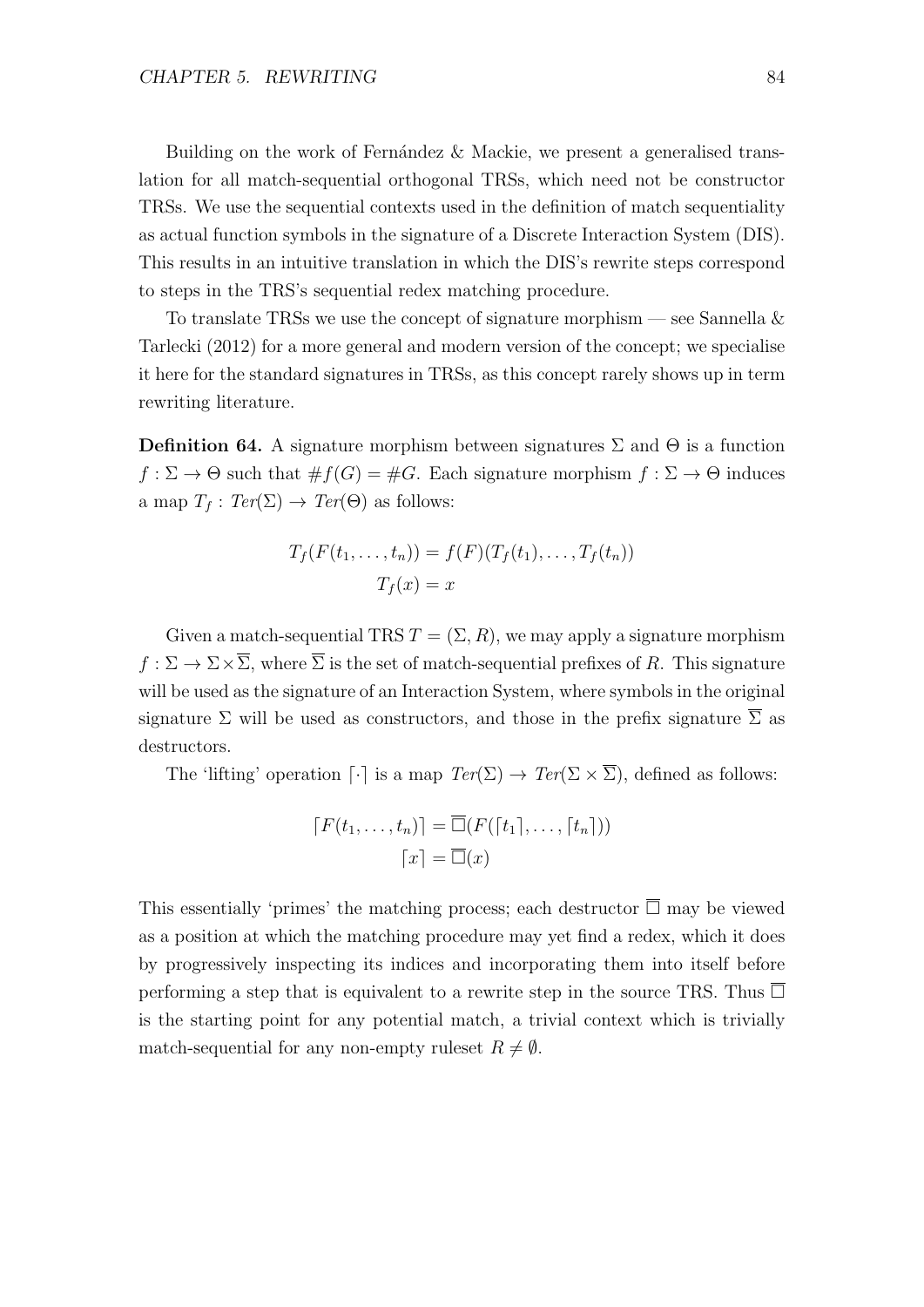This set-up may be compared to Fernández & Mackie's  $(1996)$  special-case destructor  $d_f$ , which is introduced to handle the case of a lone and spontaneouslyrewriting TRS symbol  $f:$  a rule  $f(x_1, \ldots, x_n) \to r$  becomes  $d_f(f(x_1, \ldots, x_n)) \to r'$ . In our system,  $\overline{\Box}$  serves as the initial 'spark' for every rule, not only that of lone symbols. This can be brought closer to the algorithm of Fernández  $\&$  Mackie, more clearly identifiable as a projection of each function symbol in  $\Sigma$  to a destructor or constructor, as appropriate, by way of an 'optimisation' step,

$$
[F(t_1,\ldots,t_n)] = \begin{cases} \overline{\Box}(F([t_1],\ldots,[t_n])) & \text{if } F(\Box,\ldots,\Box) \to t' \\ \overline{F(\Box,\ldots,\Box)}([t_1],\ldots,[t_n]) & \text{if } \overline{F(\Box,\ldots,\Box)} \in \overline{\Sigma} \\ F([t_1],\ldots,[t_n]) & \text{otherwise} \end{cases}
$$

However, this is unnecessary from a theoretical perspective.

For each match-sequential prefix symbol  $\overline{C} \in \overline{\Sigma}$  and each function symbol  $F \in \Sigma$  we generate an IS rewrite rule. In the following we assume that the sequential index of  $C$  is its first hole. There are three possible cases, depending on the status of the context  $C' = C[F(\Box, \dots, \Box), \Box, \dots, \Box]$  as a prefix of R.

1. Match success: if C' is a redex, i.e.  $C[F(x_1, \ldots, x_k), x_{k+1}, \ldots, x_n] \to r$ , the term is rewritten to the right-hand side, though lifted to  $[r]$  to allow for further rewriting steps to occur.

$$
\overline{C}(F(x_1,\ldots,x_k),x_{k+1},\ldots,x_n)\to [r]
$$

2. No match yet: if  $C'$  is a strict prefix of  $R$ , the context consumes the symbol F, and will go on to inspect another subterm.

$$
\overline{C}(F(x_1,\ldots,x_k),x_{k+1},\ldots,x_n)\to \overline{C[F(\square,\ldots,\square),\square,\ldots,\square]}(x_1,\ldots,x_n)
$$

3. Match failure: otherwise,  $C'$  is neither a prefix of  $R$  nor a redex; the term is replaced with the 'literal' filling of the context, as matching has failed and C may form part of the constructor component of some outer redex.

$$
\overline{C}(F(x_1,\ldots,x_k),x_{k+1},\ldots,x_n)\to C[F(x_1,\ldots,x_k),x_{k+1},\ldots,x_n]
$$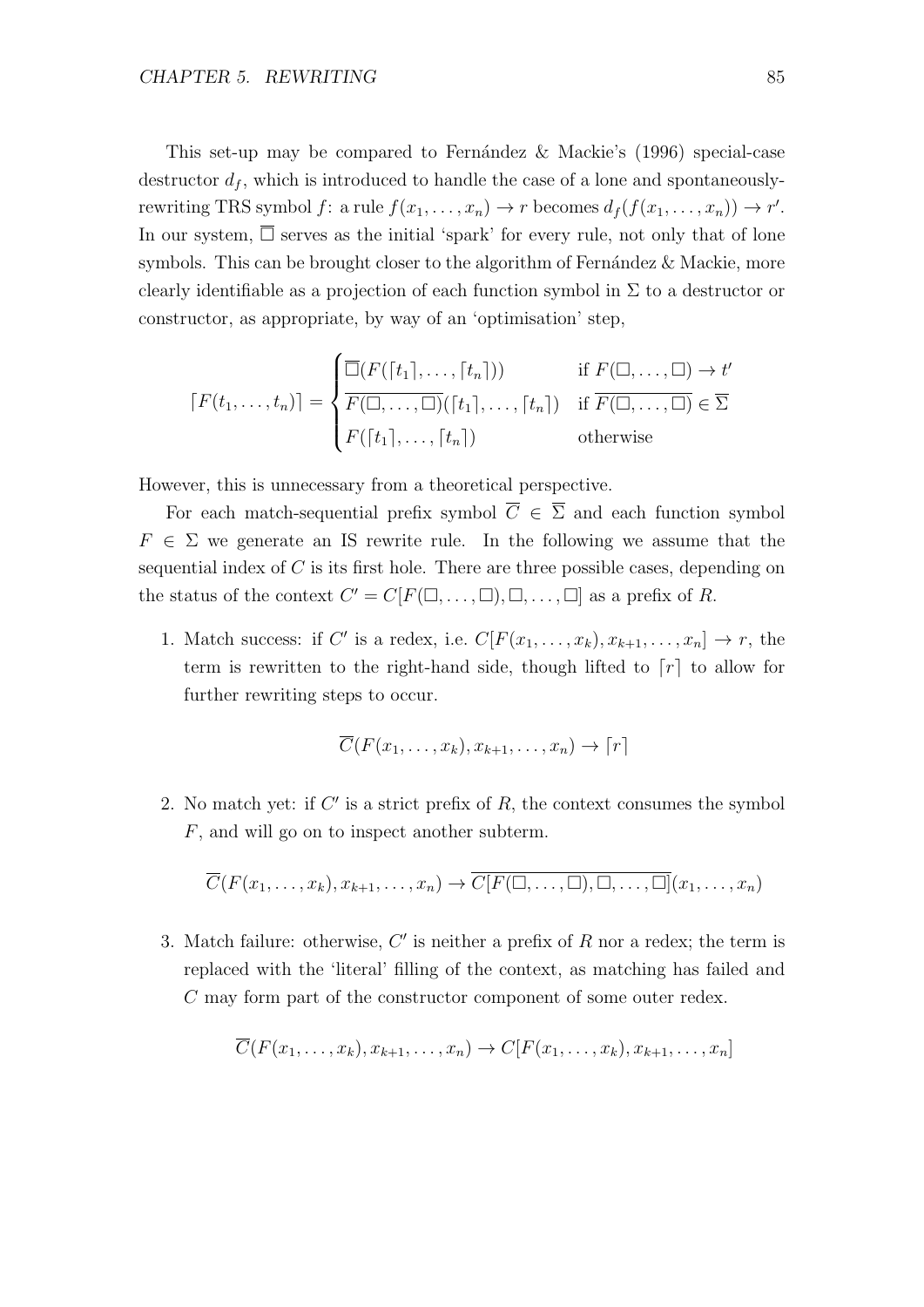**Example 16.** The following TRS, due to Huet and Lévy (1991),

$$
F(A, x) \to r_1
$$

$$
F(G(E, x), B) \to r_2
$$

$$
F(G(x, E), C) \to r_3
$$

Translates into the DIS:

$$
\overline{\Box_1}(F(x,y)) \to \overline{F(\Box_1, \Box_2)}(x,y)
$$

$$
\overline{F(\Box_1, \Box_2)}(A,x) \to [r_1]
$$

$$
\overline{F(\Box_1, \Box_2)}(G(x,y), z) \to \overline{F(G(\Box_2, \Box_3), \Box_1)}(z,x,y)
$$

$$
\overline{F(G(\Box_2, \Box_3), \Box_1)}(B,x,y) \to \overline{F(G(\Box_1, \Box_2), B)}(x,y)
$$

$$
\overline{F(G(\Box_1, \Box_2), B)}(E,x) \to [r_2]
$$

$$
\overline{F(G(\Box_2, \Box_3), \Box_1)}(C,x,y) \to \overline{F(G(\Box_2, \Box_1), C)}(y,x)
$$

$$
\overline{F(G(\Box_2, \Box_1), C)}(E,x) \to [r_3]
$$

Plus various rules of the form e.g.  $\overline{F(G(\Box_2, \Box_3), \Box_1)}(E, x, y) \to F(G(x, y), E),$ which act as match failure conditions.

Theorem 8. Index reduction of the resulting IS simulates index reduction of the original TRS.

*Proof.* Any needed TRS term  $C[t_1, \ldots, t_n]$  maps to a needed IS term  $\overline{C}(t'_1, \ldots, t'_n)$ , where the reduction step then follows the exact procedure of searching for a redex in the appropriate index of C, as described by the index reduction algorithm for (match-sequential) orthogonal TRSs (Huet  $&$  Lévy 1991).  $\Box$ 

Fernández  $\&$  Mackie (1996) do not explicitly handle the second-order case as necessary for Interaction Systems proper, but the restrictions required of ISs make the extension trivial: no symbol may occur under a binder on the left-hand side, only a meta-variable. This ensures that we cannot have a prefix  $C$  whose sequential index binds a variable, in which case the corresponding IS symbol,  $\overline{C}$  :  $(k_1, \ldots, k_n)$ where  $k_1 > 0$ , would not be a valid destructor. In addition, variables may not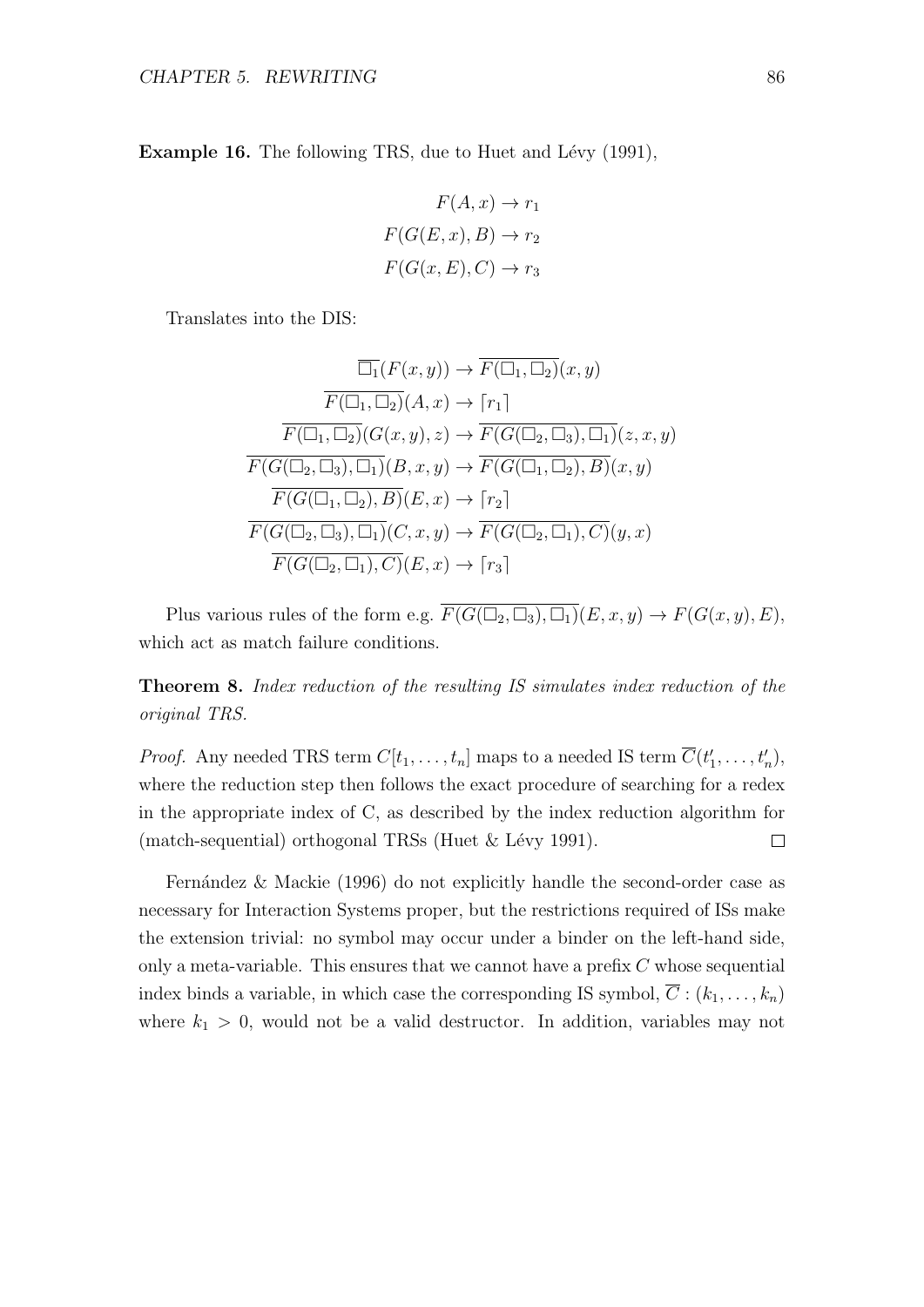occur on the left-hand side — except as arguments to a meta-variable — as these occurrences cannot be translated into Interaction Systems.

#### 5.3.2 Encoding linear λ-contexts

We can translate Linear HRSs into Higher-order Interaction Systems, with certain constraints as before, by again introducing sequential contexts into its signature. Embedding contexts into a TRS signature was simple enough because TRS symbols only have arities, which for contexts is just the number of holes they contain. HRSs, on the other hand, have fully-fledged higher-order types, and so in order to embed contexts into the signature we have to assign each context symbol a linear type which properly encapsulates how many variables are bound by abstractions over each hole, bearing in mind that some holes may in fact be under the same abstraction.

Each type  $\tau$  has its own corresponding hole symbol  $\Box^{\tau}$ , but we write simply  $\square$  when the type is not important or can be inferred from context. Each symbol  $\overline{C}$ :  $\rho \to \tau$  corresponds to the context  $C : \tau$ , where  $\rho$  represents the types of all of the holes required to complete  $C$  into a term. This is extended even to contexts with no hole (i.e. a whole term), so that all take an initial first argument. For example, A : 0 has a corresponding context symbol  $\overline{A}: I \to 0$ , which may occur in a term A∗. This is not unlike the first-order case, where such a symbol would be of nullary type, taking in effect an empty tuple as its arguments with which to fill its (zero) holes. For instance, a first-order term  $A()$  has a corresponding nullary context symbol  $\overline{A()}$ , which may then occur in a term  $\overline{A()}()$ .

Typing rules for Linear HRS context symbols, limited to the purely-linear fragment of the linear  $\lambda$ -calculus, are given in Figure 36. We extend this embedding, of contexts on  $\Sigma$  to symbols in  $\overline{\Sigma}$ , to the filling of those contexts' holes, written e.g.  $C[t]$ . Rules for this hole-filling in the purely-linear fragment of the linear  $\lambda$ -calculus are given in Figure 37.

**Theorem 9.**  $C[t_1, \ldots, t_n] \in \text{Ter}(\Sigma) \implies \overline{C[t_1, \ldots, t_n]} \in \text{Ter}(\overline{\Sigma})$ 

*Proof.* If  $C[t_1, \ldots, t_n] \in \text{Ter}(\Sigma)$  then  $\overline{C} \in \overline{\Sigma}$ , and for any  $\overline{C} \in \overline{\Sigma}$  a corresponding case  $\overline{C[t_1,\ldots,t_n]} \in \text{Ter}(\overline{\Sigma})$  is given in Figure 37.  $\Box$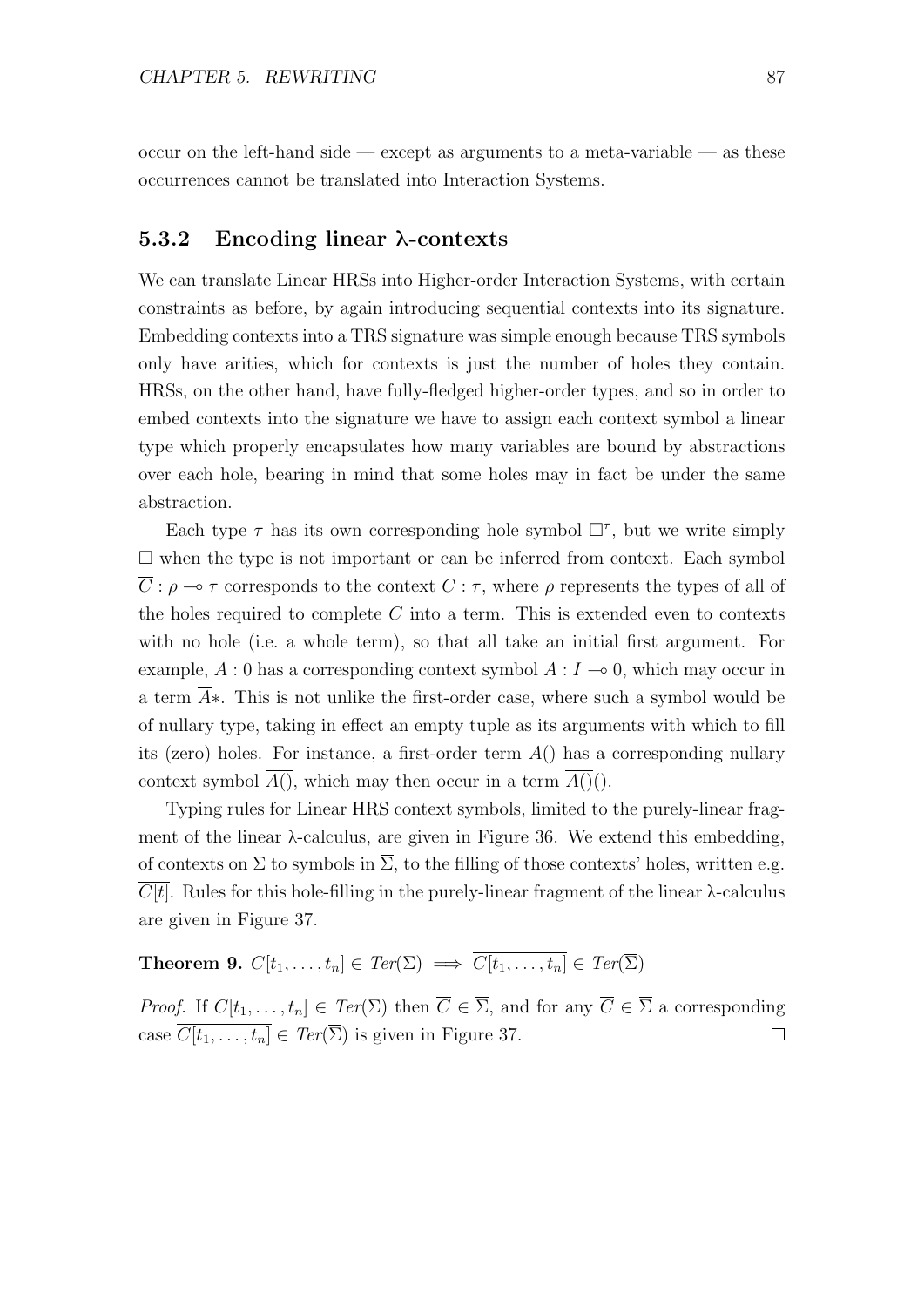$$
\overline{\vdash \Box \tau : \tau \multimap \tau} \Box
$$
\n
$$
\overline{\vdash \Box \tau : I \multimap \tau} \Box
$$
\n
$$
\overline{\vdash F : I \multimap \tau} \quad Sym
$$
\n
$$
\overline{x : \sigma \vdash \overline{x} : I \multimap \sigma} \quad Var
$$
\n
$$
\overline{\Gamma \vdash \lambda x ? C : (I \multimap \rho) \multimap (\sigma \multimap \tau)} \multimap_{I_1}
$$
\n
$$
\overline{\Gamma \vdash \overline{\lambda x ? C} : (\sigma \multimap \rho) \multimap (\sigma \multimap \tau)} \neg_{I_2}
$$
\n
$$
\overline{\Gamma \vdash \overline{\lambda x ? C} : (\sigma \multimap \rho) \multimap (\sigma \multimap \tau)} \neg_{I_2}
$$
\n
$$
\overline{\Gamma_1 \vdash C_1 : \rho_1 \multimap (\sigma \multimap \tau) \quad \Gamma_2 \vdash C_2 : \rho_2 \multimap \sigma}{\Gamma_1, \Gamma_2 \vdash \overline{C_1 C_2} : (\rho_1 \otimes \rho_2) \multimap \tau} \neg_{E}
$$

$$
\frac{\overline{\mathsf{F} \times I \multimap I}}{\Gamma, \Delta \vdash \overline{\mathsf{let } C \mathsf{ be } * \mathsf{in } D : \rho_2 \multimap \tau} I_E}
$$
\n
$$
\frac{\Gamma \vdash \overline{C} : \rho_1 \multimap I \Delta \vdash \overline{D} : \rho_2 \multimap \tau}{\Gamma, \Delta \vdash \overline{\mathsf{let } C \mathsf{ be } * \mathsf{in } D : (\rho_1 \otimes \rho_2) \multimap \tau} I_E}
$$
\n
$$
\frac{\Gamma \vdash \overline{C_1} : \rho_1 \multimap \tau_1 \Delta \vdash \overline{C_2} : \rho_2 \multimap \tau_2}{\Gamma, \Delta \vdash \overline{C_1} \otimes \overline{C_2} : (\rho_1 \otimes \rho_2) \multimap (\tau_1 \otimes \tau_2)} \otimes_I
$$
\n
$$
\frac{\Gamma \vdash \overline{C} : \rho_1 \multimap (\sigma_1 \otimes \sigma_2) \Delta, x : \sigma_1, y : \sigma_2 \vdash \overline{D} : \rho_2 \multimap \tau}{\Gamma, \Delta \vdash \overline{\text{let } C \mathsf{ be } x \otimes y \mathsf{ in } D : (\rho_1 \otimes ((I \otimes I) \multimap \rho_2)) \multimap \tau} \otimes_{E_1}
$$
\n
$$
\frac{\Gamma \vdash \overline{C} : \rho_1 \multimap (\sigma_1 \otimes \sigma_2) \Delta, y : \sigma_2 \vdash \overline{D} : \rho_2 \multimap \tau \quad D \not\in \text{Ter}(\Sigma)}{\Gamma, \Delta \vdash \overline{\text{let } C \mathsf{ be } x \otimes y \mathsf{ in } D : (\rho_1 \otimes ((\sigma_1 \otimes I) \multimap \rho_2)) \multimap \tau}
$$
\n
$$
\frac{\Gamma \vdash \overline{C} : \rho_1 \multimap (\sigma_1 \otimes \sigma_2) \Delta, x : \sigma_1 \vdash \overline{D} : \rho_2 \multimap \tau \quad D \not\in \text{Ter}(\Sigma)}{\Gamma, \Delta \vdash \overline{\text{let } C \mathsf{ be } x \otimes y \mathsf{ in } D : (\rho_1 \otimes ((I \otimes \sigma_2) \multimap \rho_2)) \multimap \tau}
$$
\n
$$
\frac{\Gamma \vdash \over
$$

Figure 36: Rules for Linear HRS context symbols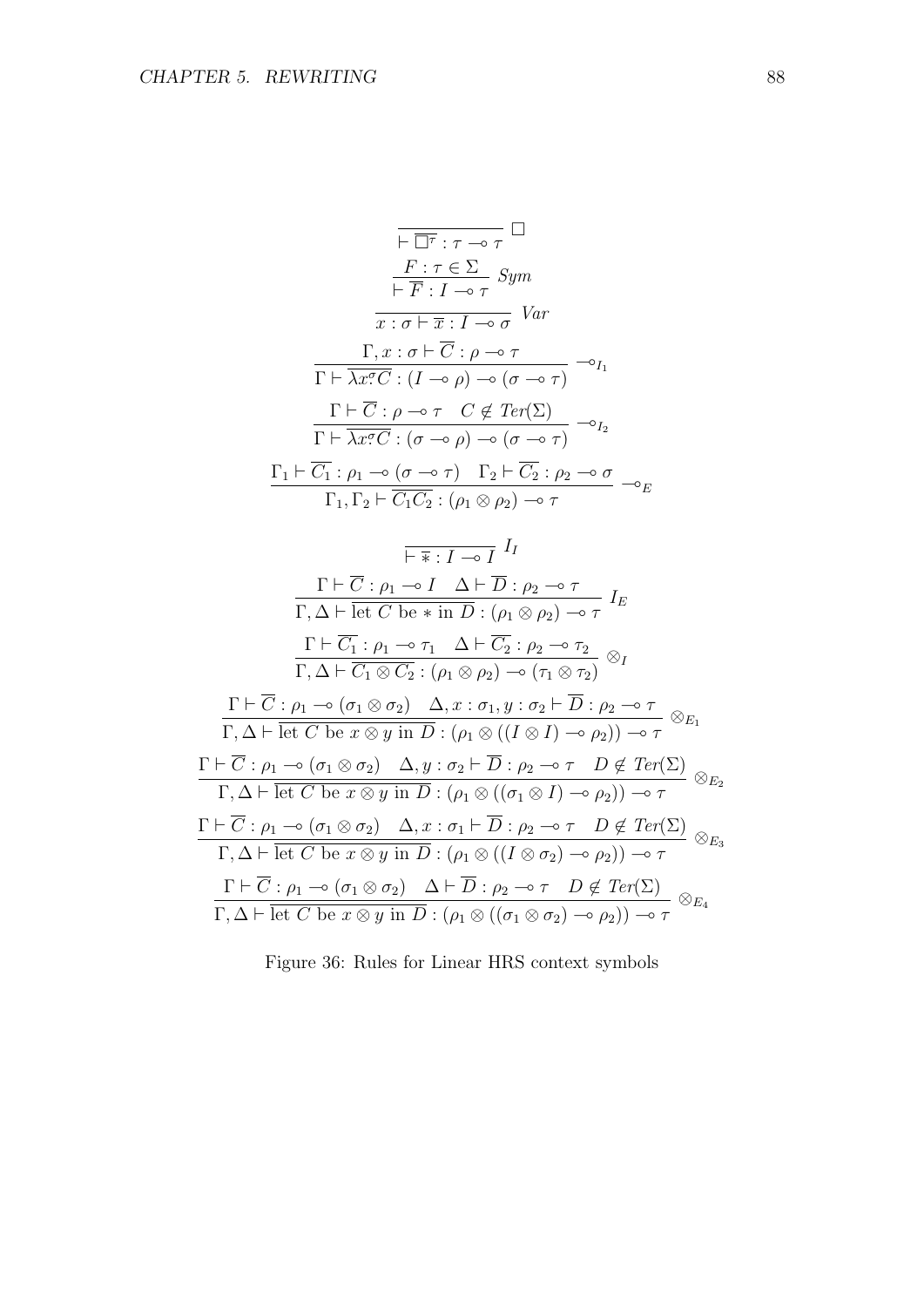$$
\frac{\overline{\Box[t]} = \overline{\Box}t} \qquad \frac{\overline{\Box}}{F} \qquad \frac{\overline{\Box}}{F} \qquad \frac{\overline{\Box}}{F} \qquad \frac{\overline{\Box}}{F} \qquad \frac{\overline{\Box}}{F} \qquad \frac{\overline{\Box}}{F} \qquad \frac{\overline{\Box}}{F} \qquad \frac{\overline{\Box}}{F} \qquad \frac{\overline{\Box}}{F} \qquad \frac{\overline{\Box}}{F} \qquad \frac{\overline{\Box}}{F} \qquad \frac{\overline{\Box}}{F} \qquad \frac{\overline{\Box}}{F} \qquad \frac{\overline{\Box}}{F} \qquad \frac{\overline{\Box}}{F} \qquad \frac{\overline{\Box}}{F} \qquad \frac{\overline{\Box}}{F} \qquad \frac{\overline{\Box}}{F} \qquad \frac{\overline{\Box}}{F} \qquad \frac{\overline{\Box}}{F} \qquad \frac{\overline{\Box}}{F} \qquad \frac{\overline{\Box}}{F} \qquad \frac{\overline{\Box}}{F} \qquad \frac{\overline{\Box}}{F} \qquad \frac{\overline{\Box}}{F} \qquad \frac{\overline{\Box}}{F} \qquad \frac{\overline{\Box}}{F} \qquad \frac{\overline{\Box}}{F} \qquad \frac{\overline{\Box}}{F} \qquad \frac{\overline{\Box}}{F} \qquad \frac{\overline{\Box}}{F} \qquad \frac{\overline{\Box}}{F} \qquad \frac{\overline{\Box}}{F} \qquad \frac{\overline{\Box}}{F} \qquad \frac{\overline{\Box}}{F} \qquad \frac{\overline{\Box}}{F} \qquad \frac{\overline{\Box}}{F} \qquad \frac{\overline{\Box}}{F} \qquad \frac{\overline{\Box}}{F} \qquad \frac{\overline{\Box}}{F} \qquad \frac{\overline{\Box}}{F} \qquad \frac{\overline{\Box}}{F} \qquad \frac{\overline{\Box}}{F} \qquad \frac{\overline{\Box}}{F} \qquad \frac{\overline{\Box}}{F} \qquad \frac{\overline{\Box}}{F} \qquad \frac{\overline{\Box}}{F} \qquad \frac{\overline{\Box}}{F} \qquad \frac{\overline{\Box}}{F} \qquad \frac{\overline{\Box}}{F} \qquad \frac{\overline{\Box}}{F} \qquad \frac{\overline{\Box}}{F} \qquad \frac{\overline{\Box}}{F}
$$

Figure 37: Rules for filling HRS context symbols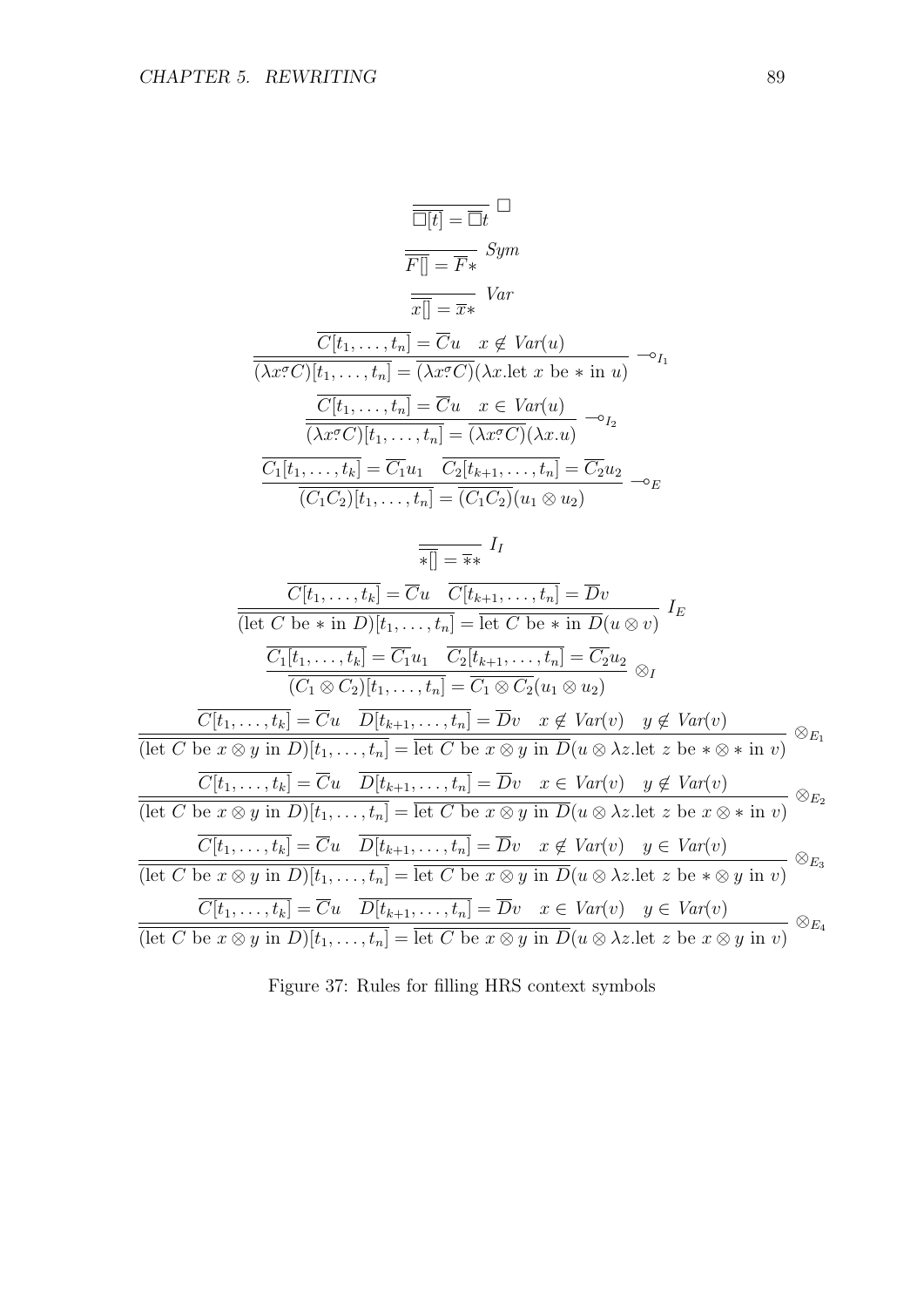**Example 17.** The symbol for the context  $F(\lambda x \ell G \Box \sigma \Box \tau)$ , given a signature  $\Sigma$ including  $F : (\rho \to 0) \to 0$  and  $G : \sigma \to \tau \to 0$ , is constructed as follows:

$$
\frac{\overline{\vdash \overline{G} : I \multimap \sigma \multimap \tau \multimap 0} \ \overline{\vdash \overline{\Box} : \sigma \multimap \sigma}}{\vdash \overline{G\Box} : (I \otimes \sigma) \multimap \tau \multimap 0} \ \overline{\vdash \overline{\Box} : \tau \multimap \tau}
$$
\n
$$
\frac{\overline{\vdash \overline{G\Box} : (I \otimes \sigma) \multimap \tau \multimap 0} \ \overline{\vdash \overline{\Box} : \tau \multimap \tau}}{\vdash \overline{G\Box\Box} : (I \otimes \sigma \otimes \tau) \multimap 0}
$$
\n
$$
\overline{\vdash \overline{F} : I \multimap (\rho \multimap 0) \multimap 0} \ \overline{\vdash \overline{\lambda x}.G\Box\Box} : (\rho \multimap (I \otimes \sigma \otimes \tau)) \multimap \rho \multimap 0}
$$
\n
$$
\overline{\vdash \overline{F} : I \multimap (\rho \multimap 0) \multimap 0} \ \overline{\vdash \overline{X} \land \overline{G\Box\Box} : (I \otimes (\rho \multimap (I \otimes \sigma \otimes \tau))) \multimap 0}
$$

The term  $\overline{F(\lambda x.G\Box\Box)}(*\otimes \lambda x.(*\otimes Ax\otimes B))$  then represents the filling of this context,  $F(\lambda x.G\Box\Box)[Ax, B].$ 

Note here that the variable used within the constant is essentially arbitrary, and has no bearing on the binding of a term within its argument. For example, the previous may just as well be written  $F(\lambda x.G\Box\Box)(*\otimes \lambda y.(*\otimes Ay\otimes B)).$  We do not concern ourselves with variable 'shadowing', e.g.  $\lambda x^{\rho} \lambda x^{\sigma} \Box^{\tau}$ , which would be typed as  $\overline{\lambda x^{\rho} \lambda x^{\sigma} \square^{\tau}}$ :  $(\rho \to \sigma \to \tau) \to \tau$  and so allow the capture of a variable by the outer abstraction when the hole is filled, even though this would not be possible without  $\alpha$ -renaming, since the occurrence of x in  $\lambda x.\lambda x.x$  is bound not to the outer abstraction but the inner one. This is not practically a problem, as any valid context may still be translated into a valid symbol, even if the reverse is not necessarily true.

One rule in need of comment is  $-\circ_{I_2}$ , which closes over holes with an abstraction. This allows us to introduce an abstraction whose variable does not occur in the context, but rather may fill one of its holes. The purpose of the side condition  $C \notin \text{Ter}(\Sigma)$  is so that we do not end up with illegal symbols like  $\overline{G(\lambda x.0)}$  :  $(I \otimes (0 \to I)) \to 0$ , where  $\vdash G(\lambda x.0)$  : 0 is not a valid context (or term) because the linear variable  $x$  does not occur within its binding abstraction. Consider also that such a context could not be filled: the linear type  $0 \text{ } \neg \circ I$  is uninhabited, and so  $f: 0 \to I \vdash \overline{(G(\lambda x^0 \cdot A))}(* \otimes f): 0$  cannot be fulfilled for any legal term  $f$  (barring a constant). The side condition therefore means that  $C$  must include a hole, as it is not a complete term, so that it can be filled and permit the bound variable to occur.

We tie this closure to the abstraction itself rather than e.g. allowing a hole to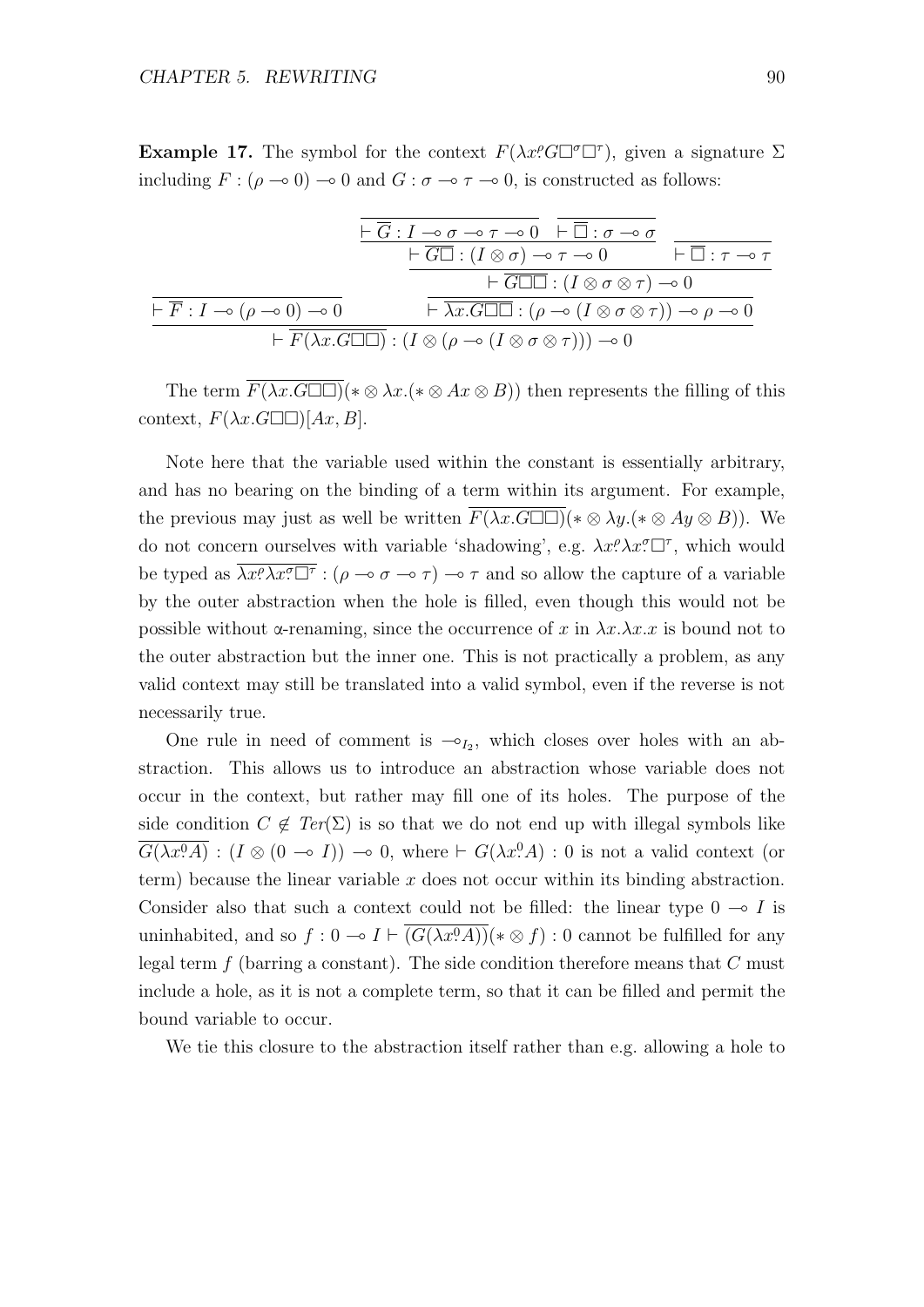occur with a non-empty type context:

$$
\overline{x_1:\sigma_1,\ldots,x_n:\sigma_n\vdash \square^\tau:(\sigma_1\otimes\ldots\otimes\sigma_n)\multimap \tau} \ \square'
$$

So that we cannot derive multiple alternative typings for a context  $\lambda x^{\rho} \Box^{\sigma-\sigma} \Box^{\sigma}$ , which with this alternative rules t would have several possible typings, such as,

$$
\frac{x:\rho\vdash\overline{\Box^{\sigma\multimap\tau}}:(\rho\multimap\sigma\multimap\tau)\multimap(\sigma\multimap\tau)}{\vdash\overline{\Box^{\sigma}\colon\sigma\multimap\sigma}}\xrightarrow{\Box'}\overline{\vdash\overline{\Box^{\sigma}}:\sigma\multimap\sigma}\xrightarrow{\Box'}\neg_{E}
$$
\n
$$
\frac{x:\rho\vdash\overline{\Box^{\sigma\multimap\tau}\Box^{\sigma}}:((\rho\multimap\sigma\multimap\tau)\otimes\sigma)\multimap\tau}{\vdash\overline{\lambda x^{p}\Box^{\sigma\multimap\tau}\Box^{\sigma}}:((\rho\multimap\sigma\multimap\tau)\otimes\sigma)\multimap(\rho\multimap\tau)}\neg_{I_{1}}
$$

and,

$$
\frac{\square}{\square^{\sigma \to \tau} : (\sigma \to \tau) \to (\sigma \to \tau)} \square' \over \square' \over x : \rho \vdash \overline{\square^{\sigma}} : (\rho \to \sigma) \to \sigma}_{\square' \vdash \overline{\square}^{\sigma \to \tau} \square \overline{\sigma} : ((\sigma \to \tau) \otimes (\rho \to \sigma)) \to \tau}_{\square' \vdash \overline{\lambda x^{\rho} \square^{\sigma \to \tau} \square^{\sigma}} : ((\sigma \to \tau) \otimes (\rho \to \sigma)) \to (\rho \to \tau)} \to_{I_1}
$$

whereas with the rule  $\sim_{I_2}$  as described above, the only possible typing for this term is the following:

$$
\frac{\Box \overline{\Box \sigma \to \tau} : (\sigma \to \tau) \to (\sigma \to \tau)}{\Box \overline{\Box \sigma \to \tau} \Box \sigma : ((\sigma \to \tau) \otimes \sigma) \to \tau} \xrightarrow{\Box \overline{\Box \sigma} : \sigma \to \sigma} \overline{\Box \overline{\Box \sigma} \to_E}
$$
\n
$$
\frac{\Box \overline{\Box \sigma \to \tau} \Box \sigma : ((\sigma \to \tau) \otimes \sigma) \to \tau}{\Box \overline{\partial \tau} \Box \sigma \to \tau} \xrightarrow{\Box \overline{\partial} \overline{\Box \sigma} \to (\rho \to (\sigma \to \tau) \otimes \sigma)) \to (\rho \to \tau)} \neg_{I_2}
$$

The distinction here is that the structure of a context does not dictate which variables may occur in which holes, except to the extent that a variable may only occur within a hole over which it is bound.

Note that whereas in the first-order case we had  $\overline{C_1} \equiv \overline{C_2}$  iff  $C_1 \equiv C_2$ , this is not strong enough a property in the case of the λ-calculus. In this case we equate two symbols if they are equal, i.e. in the same  $\beta \eta$ -equivalence class:  $\overline{C_1} \equiv \overline{C_2}$  iff  $C_1 = C_2$ . For example, we have that  $\overline{(\lambda x.x)}\ \equiv \overline{\Box}$ .

**Theorem 10.** For each symbol  $\Gamma \vdash \overline{C}$  :  $\rho \multimap \tau$  there exists a function  $\Gamma \vdash t : \rho \multimap \tau$ which, if substituted for  $\overline{C}$  in  $\overline{C[u_1, \ldots, u_n]}$ , would reduce to  $C[u_1, \ldots, u_n]$ .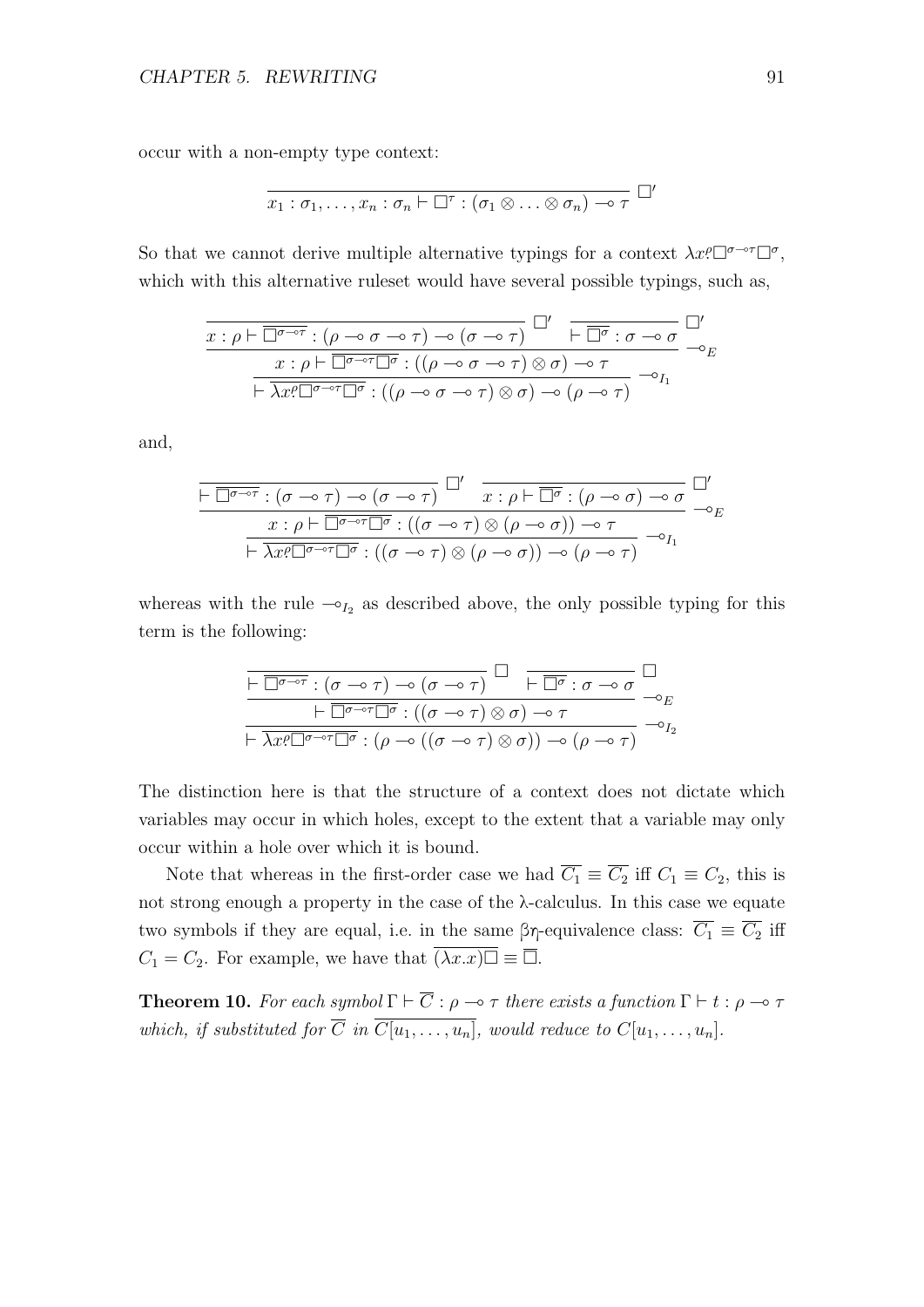Proof. Case by case:

1.  $\vdash \overline{\Box} \mapsto \lambda z. z : \tau \multimap \tau$ 2.  $F : \tau \in \Sigma \implies \vdash \overline{F} \mapsto \lambda z$ . (let z be \* in F) :  $I \multimap \tau$ 3.  $x : \sigma \vdash \overline{x} \mapsto \lambda z$ . (let z be  $*$  in  $x : I \multimap \sigma$ 4.  $\Gamma, x : \sigma \vdash \overline{C} : \rho \multimap \tau \implies \Gamma \vdash \overline{\lambda x^{\sigma}C} \mapsto \lambda z.\lambda x.\overline{C}(z*) : (I \multimap \rho) \multimap (\sigma \multimap \tau)$ 5.  $\Gamma \vdash \overline{C} : \rho \multimap \tau \implies \Gamma \vdash \overline{\lambda x^{\sigma} C} \mapsto \lambda z.\lambda x.\overline{C}(zx) : (\sigma \multimap \rho) \multimap (\sigma \multimap \tau)$ 6.  $\Gamma_1 \vdash \overline{C_1} : \rho_1 \multimap (\sigma \multimap \tau) \wedge \Gamma_2 \vdash \overline{C_2} : \rho_2 \multimap \sigma \implies$  $\Gamma_1, \Gamma_2 \vdash \overline{C_1C_2} \mapsto \lambda z.$ (let z be  $z_1 \otimes z_2$  in  $\overline{C_1}z_1(\overline{C_2}z_2)$ ) :  $(\rho_1 \otimes \rho_2) \multimap \tau$ 7.  $\vdash \overline{*} \mapsto \lambda z$ . (let z be  $*$  in  $*$ ) :  $I \multimap I$ 8.  $\Gamma \vdash \overline{C} : \rho_1 \multimap I \wedge \Delta \vdash \overline{D} : \rho_2 \multimap \tau \implies$  $\Gamma, \Delta \vdash \overline{\text{let } C \text{ be } * \text{ in } D} \mapsto \lambda z. (\text{let } z \text{ be } z_1 \otimes z_2 \text{ in } \text{let } \overline{C} z_1 \text{ be } * \text{ in } \overline{D} z_2)$ :  $(\rho_1 \otimes \rho_2) \multimap \tau$ 9.  $\Gamma \vdash \overline{C} : \rho_1 \multimap \sigma \wedge \Delta \vdash \overline{D} : \rho_2 \multimap \tau \implies$  $\Gamma, \Delta \vdash \overline{C \otimes D} \mapsto \lambda z.$ (let z be  $z_1 \otimes z_2$  in  $\overline{C} z_1 \otimes \overline{D} z_2$ ) :  $(\rho_1 \otimes \rho_2) \multimap (\sigma \otimes \tau)$ 10.  $\Gamma \vdash \overline{C} : \rho_1 \multimap (\sigma_1 \otimes \sigma_2) \wedge \Delta, x : \sigma_1, y : \sigma_2 \vdash \overline{D} : \rho_2 \multimap \tau \implies$  $\Gamma, \Delta \vdash \overline{\mathrm{let} C \mathrm{be} x \otimes y \mathrm{in} D} \mapsto$  $\lambda z.$ (let z be  $z_1 \otimes z_2$  in let  $\overline{C}z_1$  be  $x \otimes y$  in  $\overline{D}(z_2(\ast \otimes \ast))$ ):  $(\rho_1 \otimes ((I \otimes I) \multimap \rho_2)) \multimap \tau$ 11.  $\Gamma \vdash \overline{C} : \rho_1 \multimap (\sigma_1 \otimes \sigma_2) \land \Delta, y : \sigma_2 \vdash \overline{D} : \rho_2 \multimap \tau \implies$  $\Gamma, \Delta \vdash \overline{\mathrm{let} C \mathrm{be} x \otimes u \mathrm{in} D} \mapsto$  $\lambda z.$ (let z be  $z_1 \otimes z_2$  in let  $\overline{C}z_1$  be  $x \otimes y$  in  $\overline{D}(z_2(x \otimes *)$ )):  $(\rho_1 \otimes ((\sigma_1 \otimes I) \multimap \rho_2)) \multimap \tau$ 12.  $\Gamma \vdash \overline{C} : \rho_1 \multimap (\sigma_1 \otimes \sigma_2) \wedge \Delta, x : \sigma_1 \vdash \overline{D} : \rho_2 \multimap \tau \implies$ 

 $\Gamma, \Delta \vdash \overline{\mathrm{let} C \mathrm{be} x \otimes y \mathrm{in} D} \mapsto$  $\lambda z.$ (let z be  $z_1 \otimes z_2$  in let  $\overline{C}z_1$  be  $x \otimes y$  in  $\overline{D}(z_2(*\otimes y))$ :  $(\rho_1 \otimes ((I \otimes \sigma_2) \multimap \rho_2)) \multimap \tau$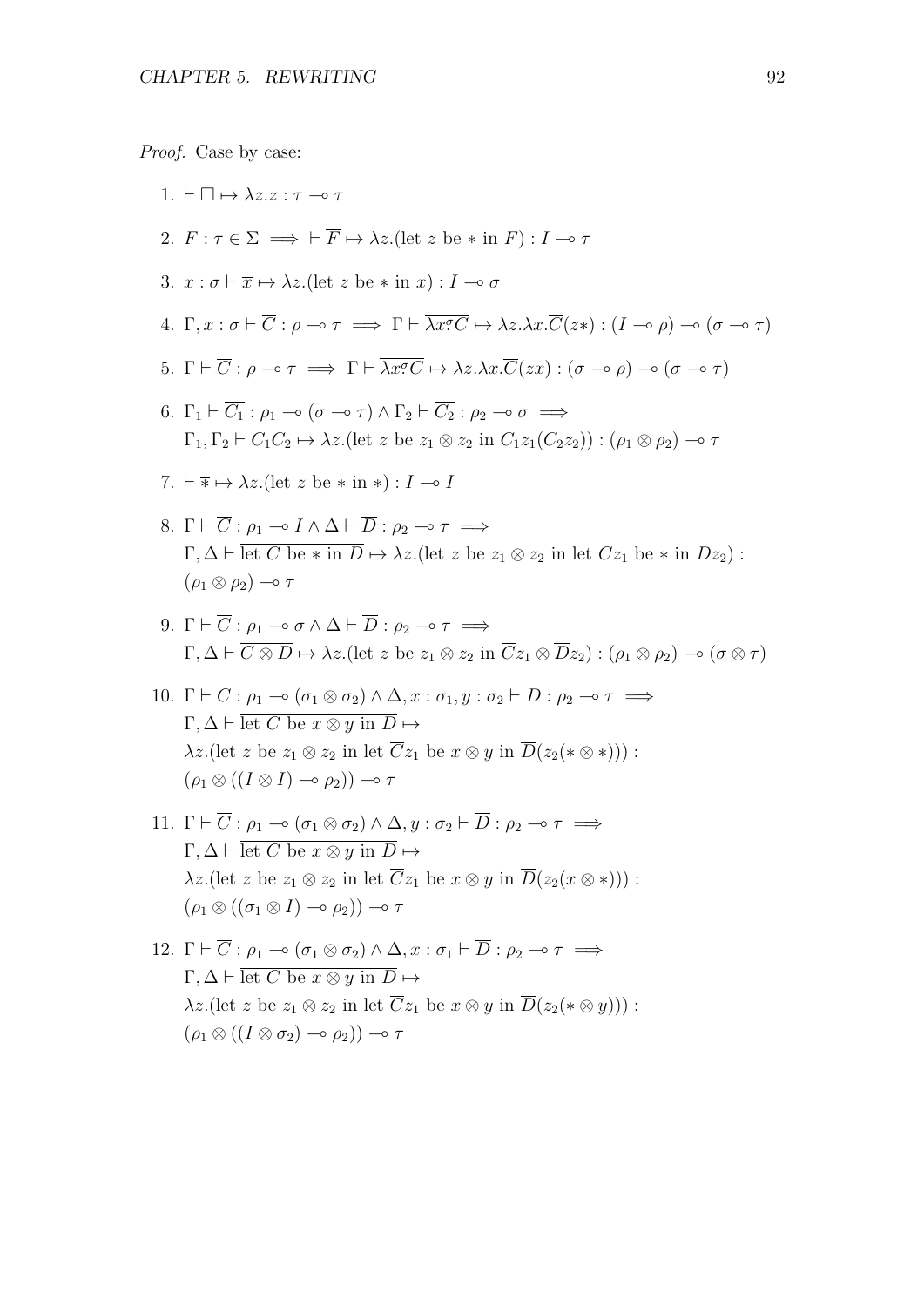13. 
$$
\Gamma \vdash \overline{C} : \rho_1 \multimap (\sigma_1 \otimes \sigma_2) \land \Delta \vdash \overline{D} : \rho_2 \multimap \tau \implies
$$
  
\n $\Gamma, \Delta \vdash \overline{\text{let } C \text{ be } x \otimes y \text{ in } D} \mapsto$   
\n $\lambda z.(\text{let } z \text{ be } z_1 \otimes z_2 \text{ in } \text{let } \overline{C} z_1 \text{ be } x \otimes y \text{ in } \overline{D}(z_2(x \otimes y))) :$   
\n $(\rho_1 \otimes ((\sigma_1 \otimes \sigma_2) \multimap \rho_2)) \multimap \tau$ 

This demonstrates the correctness of the context embedding.

#### 5.3.3 Translating HRSs to HISs

Now that we have our signature morphism for embedding of  $\lambda$ -term contexts into an HRS signature, the process is much the same as that described for first-order TRSs (§5.3.1). In this section we assume that the source Linear HRS is matchsequential and contains no rigid variable occurrences, as Higher-order Interaction Systems do not permit patterns having rigid variable occurrences (cf. §5.4).

Given a match-sequential HRS  $\mathcal{H} = (\Sigma, R)$ , we may apply a signature morphism  $f : \Sigma \to \Sigma \times \overline{\Sigma}$ , where  $\Sigma$  is the set of match-sequential prefixes of R. This signature will be used as the signature of a Higher-order Interaction System, where symbols in the original signature  $\Sigma$  will be used as constructors, and those in the prefix signature  $\overline{\Sigma}$  as destructors.

The 'lifting' operation  $\lceil \cdot \rceil$  is a map  $Ter(\Sigma) \to Ter(\Sigma \times \overline{\Sigma})$ , defined as follows. Note that we only add the trivial context destructor  $\overline{\Box}$  over other constants. We must also  $\eta$ -expand the constant to pass in the necessary variables for matching.

$$
\lceil x \rceil = x
$$

$$
\lceil F \rceil = \lambda x_1 \dots \lambda x_n \cdot \overline{\Box}(Fx_1 \dots x_n)
$$

$$
\lceil \lambda x.t \rceil = \lambda x \cdot \lceil t \rceil
$$

$$
\lceil t_1 \otimes t_2 \rceil = \lceil t_1 \rceil \otimes \lceil t_2 \rceil
$$

$$
\lceil \text{let } t \text{ be } x \otimes y \text{ in } u \rceil = \text{let } \lceil t \rceil \text{ be } x \otimes y \text{ in } \lceil u \rceil
$$

$$
\lceil * \rceil = *
$$

$$
\lceil \text{let } t \text{ be } * \text{ in } u \rceil = \text{let } \lceil t \rceil \text{ be } * \text{ in } \lceil u \rceil
$$

For each match-sequential prefix symbol  $\overline{C} \in \overline{\Sigma}$  and each constant  $F \in \Sigma$  we generate an HIS rewrite rule. In the following we assume that the sequential index

 $\Box$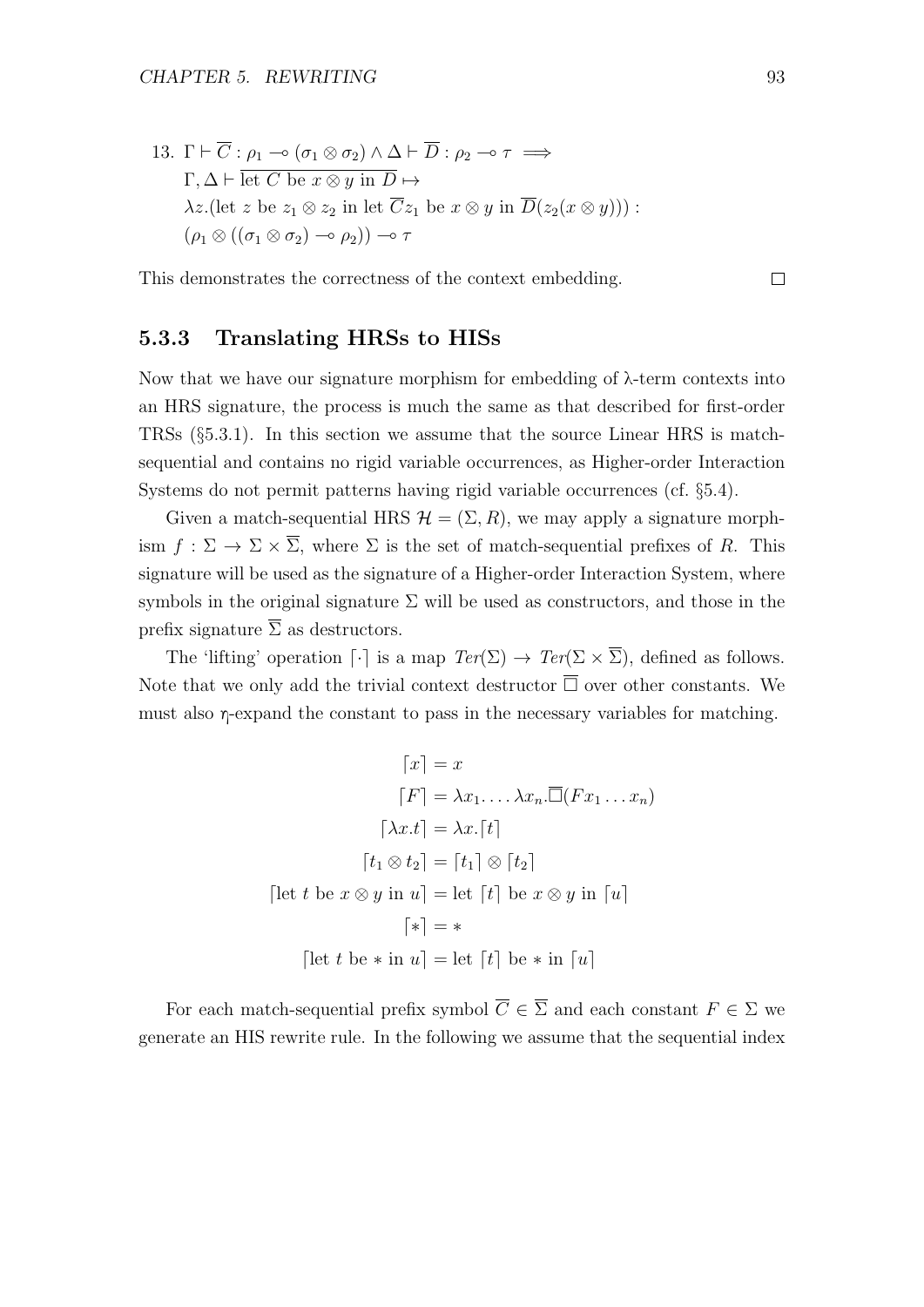of C is its first hole. There are three possible cases, depending on the status of the context  $C' = C[F \Box \dots \Box, \Box, \dots, \Box]$  as a prefix of R.

1. Match success: if C' is a redex, i.e.  $C[F\xi_1 \dots \xi_k, \xi_{k+1}, \dots, \xi_n] \to r$ , the term is rewritten to the right-hand side, though lifted to enable further reduction.

$$
\lambda \xi_1 \ldots \lambda \xi_n \cdot \overline{C}(F\xi_1 \ldots \xi_k) \xi_{k+1} \ldots \xi_n \to \lambda \xi_1 \ldots \lambda \xi_n \cdot \lceil r \rceil
$$

2. No match yet: if  $C'$  is a strict prefix of  $R$ , the context consumes the symbol F, and will go on to inspect another subterm.

 $\lambda \xi_1, \ldots, \lambda \xi_n$ . $\overline{C}(F\xi_1 \ldots \xi_k)\xi_{k+1} \ldots \xi_n \to \lambda \xi_1, \ldots, \lambda \xi_n$ . $\overline{C}[F \Box \ldots \Box, \Box, \ldots, \Box] \xi_1 \ldots \xi_n$ 

3. Match failure: otherwise,  $C'$  is neither a prefix of  $R$  nor a redex; the term is replaced with the 'literal' filling of the context, as matching has failed.

 $\lambda \xi_1 \ldots \lambda \xi_n \cdot \overline{C}(F\xi_1 \ldots \xi_k)\xi_{k+1} \ldots \xi_n \to \lambda \xi_1 \ldots \lambda \xi_n \cdot C[F\xi_1 \ldots \xi_k, \xi_{k+1}, \ldots, \xi_n]$ 

Example 18. The following HRS, adapted from Example 16,

$$
\lambda \xi^0 F A \xi \to r_1
$$

$$
\lambda \xi^0 F (G E \xi) B \to r_2
$$

$$
\lambda \xi^0 F (G \xi E) C \to r_3
$$

Translates into the HIS:

$$
\lambda \xi . \lambda \zeta . \overline{\Box} (F\xi \zeta) \to \lambda \xi . \lambda \zeta . \overline{F \Box \Box} (* \otimes \xi \otimes \zeta)
$$
  
\n
$$
\lambda \xi . \overline{F \Box \Box} (* \otimes A \otimes \xi) \to [r_1]
$$
  
\n
$$
\lambda \xi . \lambda \zeta . \lambda \zeta . \overline{F \Box \Box} (* \otimes G\xi \zeta \otimes \zeta) \to \lambda \xi . \lambda \zeta . \lambda \zeta . \overline{F(G \Box \Box) \Box} (* \otimes * \otimes \xi \otimes \zeta \otimes \zeta)
$$
  
\n
$$
\lambda \xi . \lambda \zeta . \overline{F(G \Box \Box) \Box} (* \otimes * \otimes \xi \otimes \zeta \otimes B) \to \lambda \xi . \lambda \zeta . \overline{F(G \Box \Box) B} (* \otimes * \otimes \xi \otimes \zeta \otimes *)
$$
  
\n
$$
\lambda \zeta . \overline{F(G(\Box \Box) B} (* \otimes * \otimes E \otimes \zeta \otimes \zeta) \to \lambda \xi . \lambda \zeta . \overline{F(G \Box \Box) C} (* \otimes * \otimes \xi \otimes \zeta \otimes *)
$$
  
\n
$$
\lambda \xi . \overline{F(G(\Box \Box) \Box)} (\ast \otimes * \otimes \xi \otimes \zeta \otimes C) \to \lambda \xi . \lambda \zeta . \overline{F(G \Box \Box) C} (* \otimes * \otimes \xi \otimes \zeta \otimes *)
$$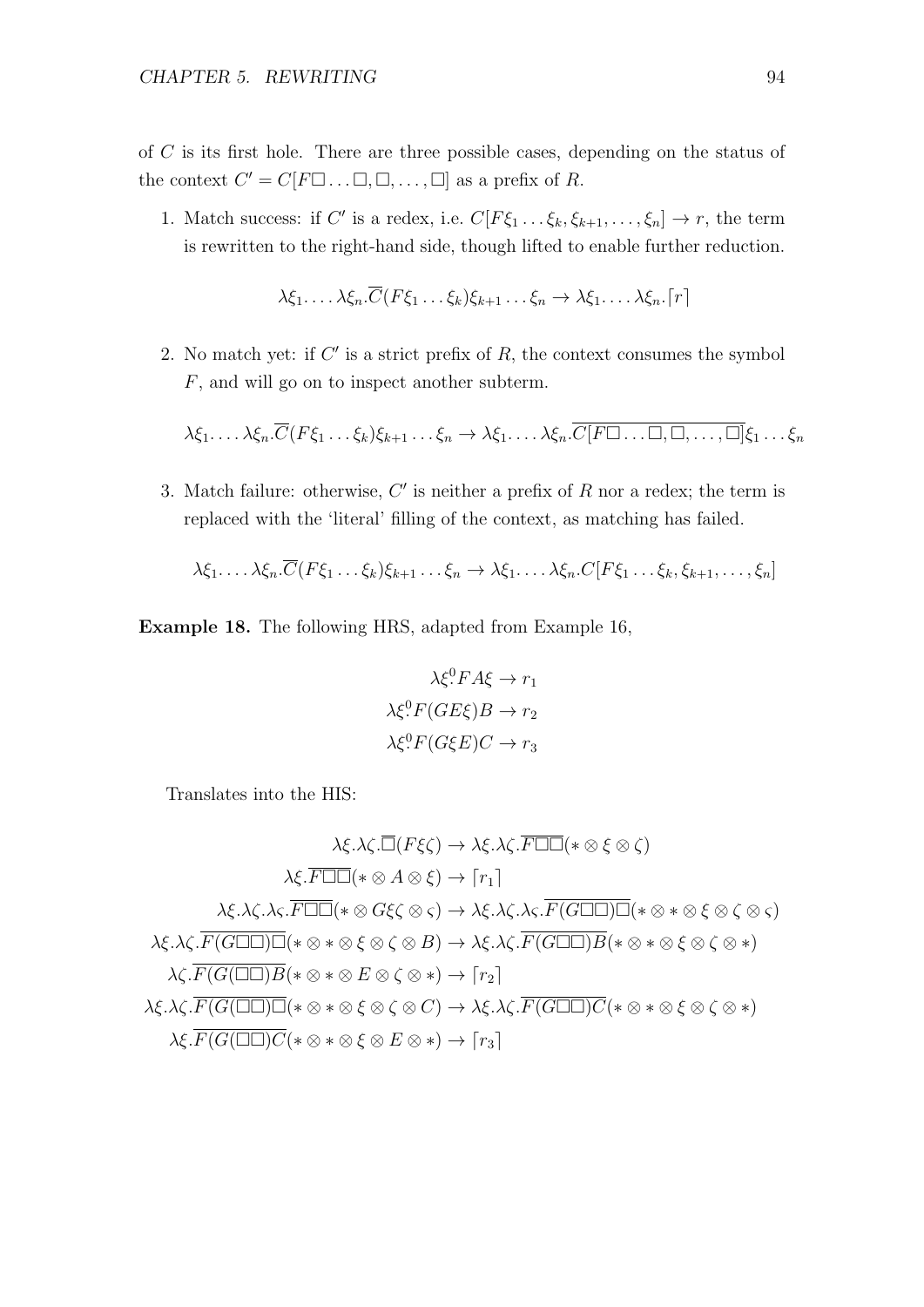Plus various rules of the form e.g.  $\lambda \xi \cdot \lambda \zeta \cdot \overline{F(G \square \square) \square} (*) \otimes * \otimes \xi \otimes \zeta \otimes E) \rightarrow$  $\lambda \xi \cdot \lambda \zeta \cdot F(G\xi \zeta)E$ , which act as match failure conditions.

Theorem 11. Index reduction of the resulting HIS simulates index reduction of the original HRS.

Proof. By the same token as Theorem 8, owing to the correctness of the context embedding established in Theorem 10.  $\Box$ 

## 5.4 Unfolding sℓ-structures

The effective sharing graph rewriting strategy as already described can be generalised to match-sequential Linear HRSs without first translating them into a Higher-order Interaction System, simply by treating a contiguous network of symbol links, without interspersed multiplexers, as if it were a discrete Interaction Net agent in itself. We diverge here from Interaction Nets by forgetting the distinction of principal and auxiliary ports, and working instead with arbitrary link graphs.

#### 5.4.1 Optimal index reduction

The subgraph corresponding to a match-sequential prefix of a purely-linear-pattern HRS — which must by definition comprise contiguous symbol links — will have a distinguished port corresponding to that context's sequential index. An optimal reduction strategy may then permit a multiplexer to propagate through this distinguished port, as is the case for the principal ports of agents in an Interaction Net (Guerrini 1996), because it is the subgraph that would need to be inspected, according to sequentiality, in order to determine whether the term is a matching redex. Thus, the propagation of a multiplexer through this port serves to further the matching process, until the port connects to a symbol link and it can be inspected to determine a match. We say that a port that is permitted for  $\pi$ -interaction is open, and one that is not is closed.

Thus each of a form's ports is tagged as open or closed; a multiplexer may freely interact with an open port, but cannot with a closed port. Open ports correspond to the principal ports of forms in Interaction Nets, but instead of belonging to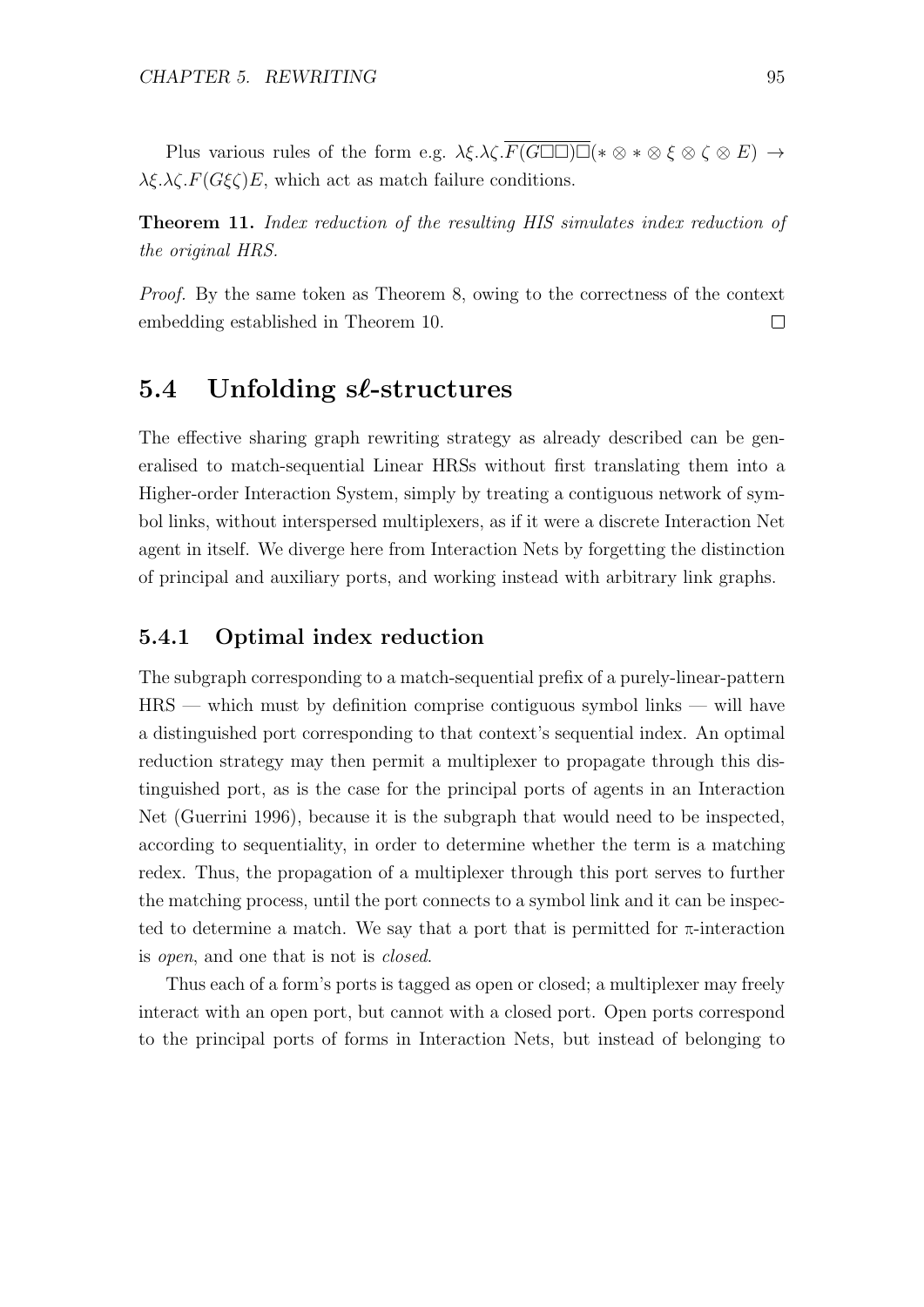a single agent they belong to a network of contiguous links serving as a term context. When matching, we open a port when inspecting it, i.e. if it corresponds to a sequential index. This allows us to either inspect the form on the other end of the arrow at that port, or to allow multiplexers to pass through the form so as to 'unshare' or 'unfold' that portion of the sharing graph. Again, this is as though the whole subgraph, corresponding to the prefix of a pattern, were a single discrete agent, and the open port its principal port.

Theorem 12. Index reduction on sharing graphs, wherein multiplexers propagate only through links' sequential indices, is optimal for non-rigid match-sequential HRSs.

Proof. By Theorem 11, a non-rigid match-sequential HRS may be encoded into an HIS, and index reduction of such an HIS simulates index reduction of the original HRS. By Theorem 7, an HIS is optimal since it may be translated into an Interaction Net. However, we may omit the encoding step and equivalently apply the reduction strategy to the non-rigid match-sequential HRS itself.  $\Box$ 

One possible optimisation here is that if there are sequential indices which need not be in either specific order — e.g. in the singleton rules  $F(A, B) \to C$ , either hole of  $F(\Box, \Box)$  may be the first sequential index — then we may set both to 'open' for the purpose of parallelism. This is as though there were two principal ports for the link  $\overline{F(\Box,\Box)}$ , because the alternative reductions  $\overline{F(\Box,\Box)}(A, B) \rightarrow$  $\overline{F(A,\Box)}(B) \to C$ , and  $\overline{F(\Box,\Box)}(A,B) \to \overline{F(\Box,B)}(A) \to C$ , are confluent. We could opt to open only one or the other, as in the earlier translation from matchsequential Linear HRSs to Interaction Nets in which an arbitrary sequential index is chosen as the principal port, but it is equivalent to compute the two ports' interactions concurrently.

#### 5.4.2 Rigid bound variables

We have until now assumed that the left-hand side of any rule contains no rigid bound variable occurrences. This is because Interaction Nets as they are generally defined cannot have agents with rules for interacting through their principal port with themselves. For instance, take the HRS pattern  $G(\lambda x.x)$ ; recall Example 7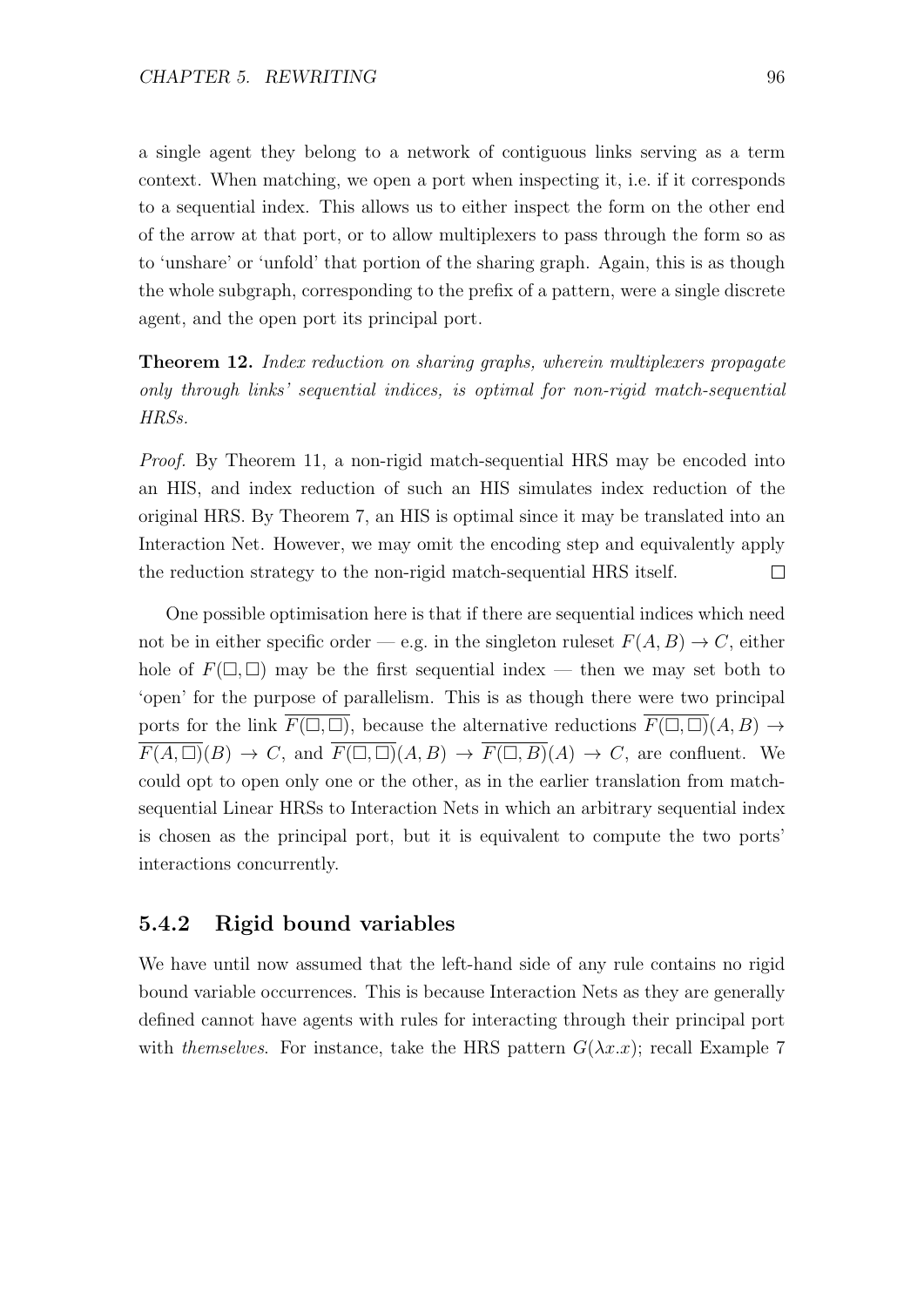and Figure 15. This pattern is orthogonal and match sequential, yet has thus far been forbidden due to the rigid occurrence of the bound variable  $x$ .

This rule, then, requires that G interact through its principal port (the second type atom occurrence from the left) with one of its auxiliary ports (the first). This is simply not possible with Interaction Nets, as an interaction rule is defined as being between two distinct agents. Nevertheless, this behaviour has no actual effect on the confluence of the (s $\ell$ -structure) term graph rewriting system, as any interaction a link has with itself is equivalent to an interaction it might have with another unique link identifying its own port.

Theorem 13. A link interacting with itself through two determinate ports is behaviourally equivalent to two links interacting through respective principal ports.

Proof. Instead of a link that would have to interact with itself, suppose we instead used a pair of agents with a unique label  $\iota$ , serving as a form of identity. The subsequent interaction between two such agents would be equivalent to the interaction of a link, if it were permitted, with itself. In any other case the agents would fall back as if the link were interacting with any other.  $\Box$ 

**Example 19.** Consider the rewrite rule  $F(C(\lambda x^0 x)) \to A$ , which may be translated to the following HIS, with a unique identifier  $\iota$  for each  $\overline{F(C(\lambda x^0\Box))}_\iota: 0 \to 0$ and  $\bar{x}_i : 1 \to 0$  instantiated from the right-hand side of the second rule.

$$
\lambda \zeta^0 \overline{\Box}(F\zeta) \to \lambda \xi^0 \overline{F\Box}\zeta
$$

$$
\lambda \xi^{0\to 0} \overline{F\Box}(C(\lambda x^0 \xi x)) \to \lambda \xi^0 \overline{F(C(\lambda x^0 \Box))}_\iota(\xi(\overline{x}_\iota*))
$$

$$
\overline{F(C(\lambda x^0 \Box))}_\iota(\overline{x}_\iota*) \to \overline{\Box}A
$$

**Theorem 14.** Index reduction is optimal for match-sequential HRS even with rigid bound variables.

Proof. Straightforward by Theorems 12 and 13.

Thus we have an optimal reduction strategy for all match-sequential HRSs. This result is significantly more general than the optimal reduction strategies previously discovered for second-order Interaction Systems (Asperti & Laneve 1994) and match-sequential constructor TRSs (Fernández & Mackie 1996).

 $\Box$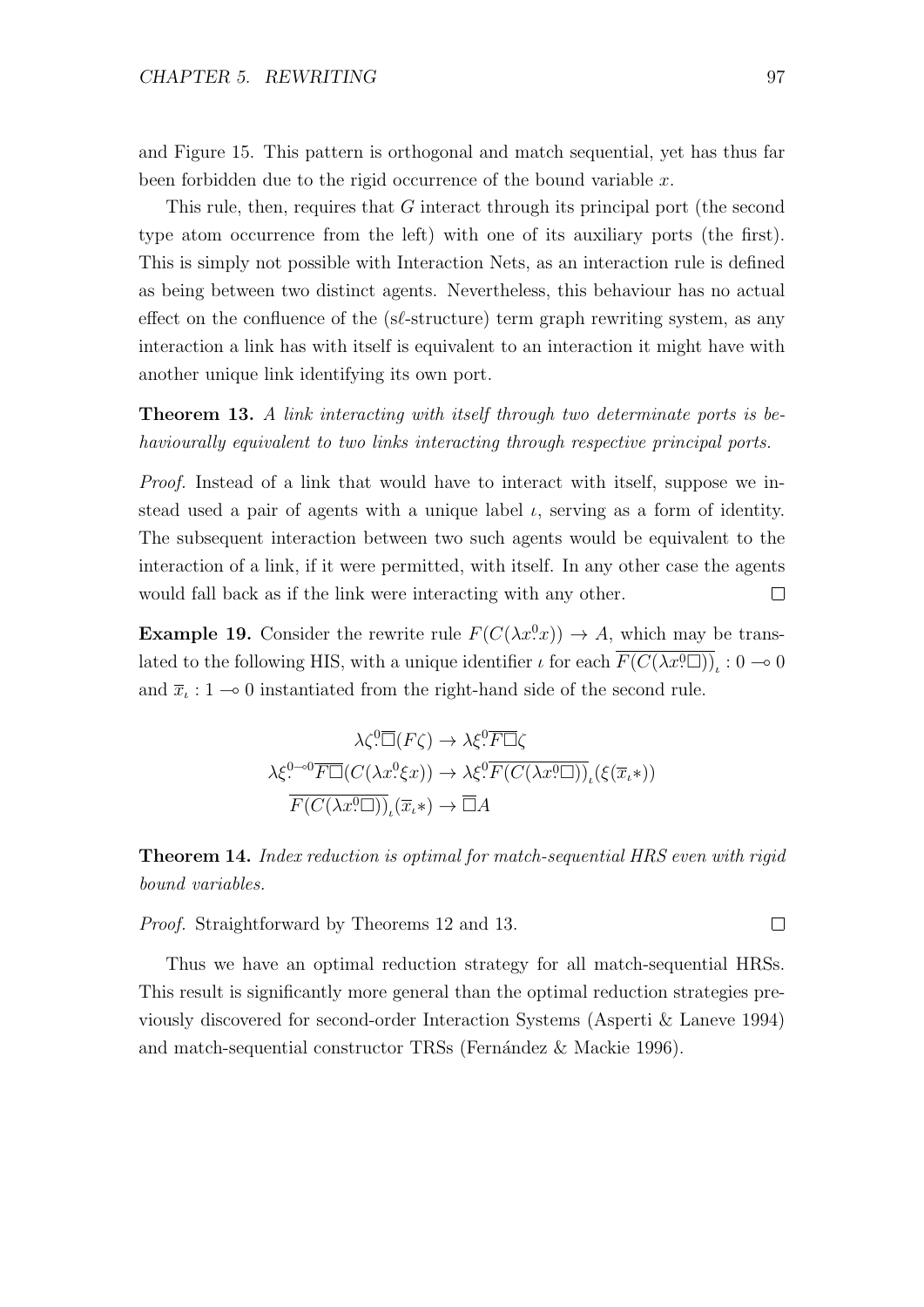#### 5.4.3 Sequentiality 'through binders'

A side effect of admitting bound variables is that our graph-based definition of sequentiality becomes more distinctive compared to the term-based approach: we can take advantage of sequentiality 'through binders', by permitting sequential term inspection by traversal not only from a constant to an argument, but also through the binding edge of an abstraction to the (linear) occurrence of its bound variable. A more radical alternative for broadening the possibilities for principal ports is introduced later as a generalisation of higher-order patterns (§6.2).

Example 20. Recall 'Gustave's TRS' from Example 3. The following is a secondorder variant in a Linear HRS, in which the symbol  $F : (0 \to (0 \otimes 0 \otimes 0)) \to 0$ binds a variable to occur in its body.

$$
\lambda \xi^0 F(\lambda x^0 (Ax \otimes B \otimes \xi)) \to r_1
$$
  

$$
\lambda \xi^0 F(\lambda x^0 (\xi \otimes Ax \otimes B)) \to r_2
$$
  

$$
\lambda \xi^0 F(\lambda x^0 (B \otimes \xi \otimes Ax)) \to r_3
$$

The first-order counterpart is non-sequential, since it is not known which of the arguments of F must be inspected in order to determine which rule matches. Yet in this second-order case there is another possible way in which the term may be traversed in order to determine the position of  $Ax$ : through the vertex corresponding to the port of  $F$  which binds  $x$ .

Here we enumerate the steps for matching a redex for rule 2 above. We take advantage of βη-equivalence in order to inspect whichever subterm is necessary at each step.

- $1. \square$
- 2.  $F(\lambda x.\Box)$
- 3.  $F(\lambda x.(\lambda y. \Box)(Ax))$
- 4.  $F(\lambda x.(\lambda y.(\Box \otimes y \otimes \Box))(Ax)) = F(\lambda x.(\Box \otimes Ax \otimes \Box))$
- 5.  $F(\lambda x. (\Box \otimes Ax \otimes B))$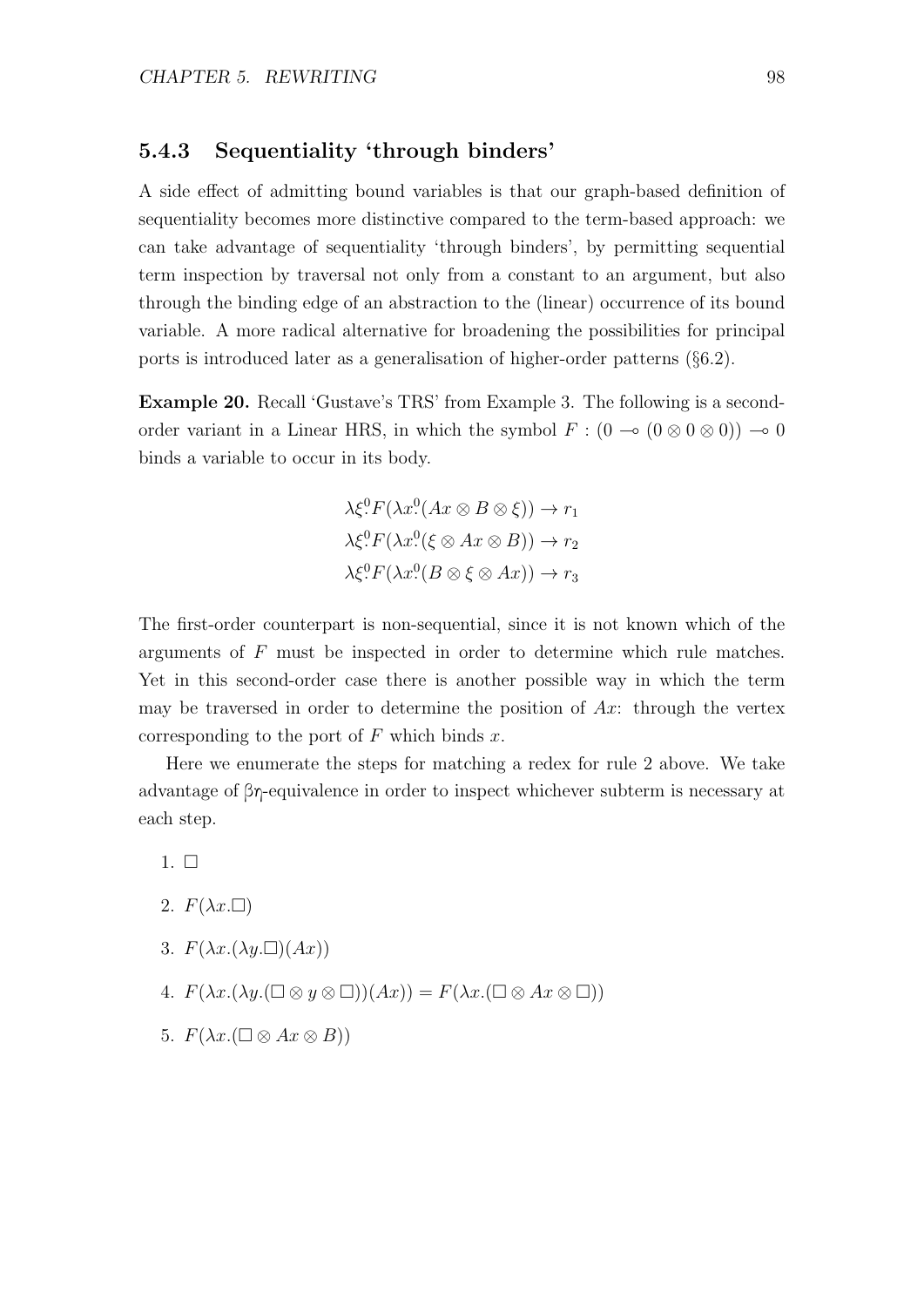Note how at step 3 we make use of the substitution calculus to inspect the environs of the bound variable  $x$ , although we do not yet know where it occurs in the term. It is not until step 4 that we discover this information.

This more general notion of sequentiality is another obstacle in translating match-sequential HRSs to HISs: this sequentiality cannot necessarily be linearised as necessary for Higher-order Interaction Systems, even if it may into Interaction Nets, because it would require terms on the left-hand side that are not Miller's (1991) higher-order patterns. We will however later explore a generalisation of higher-order patterns so as to include such terms (see  $\S6.2$ ).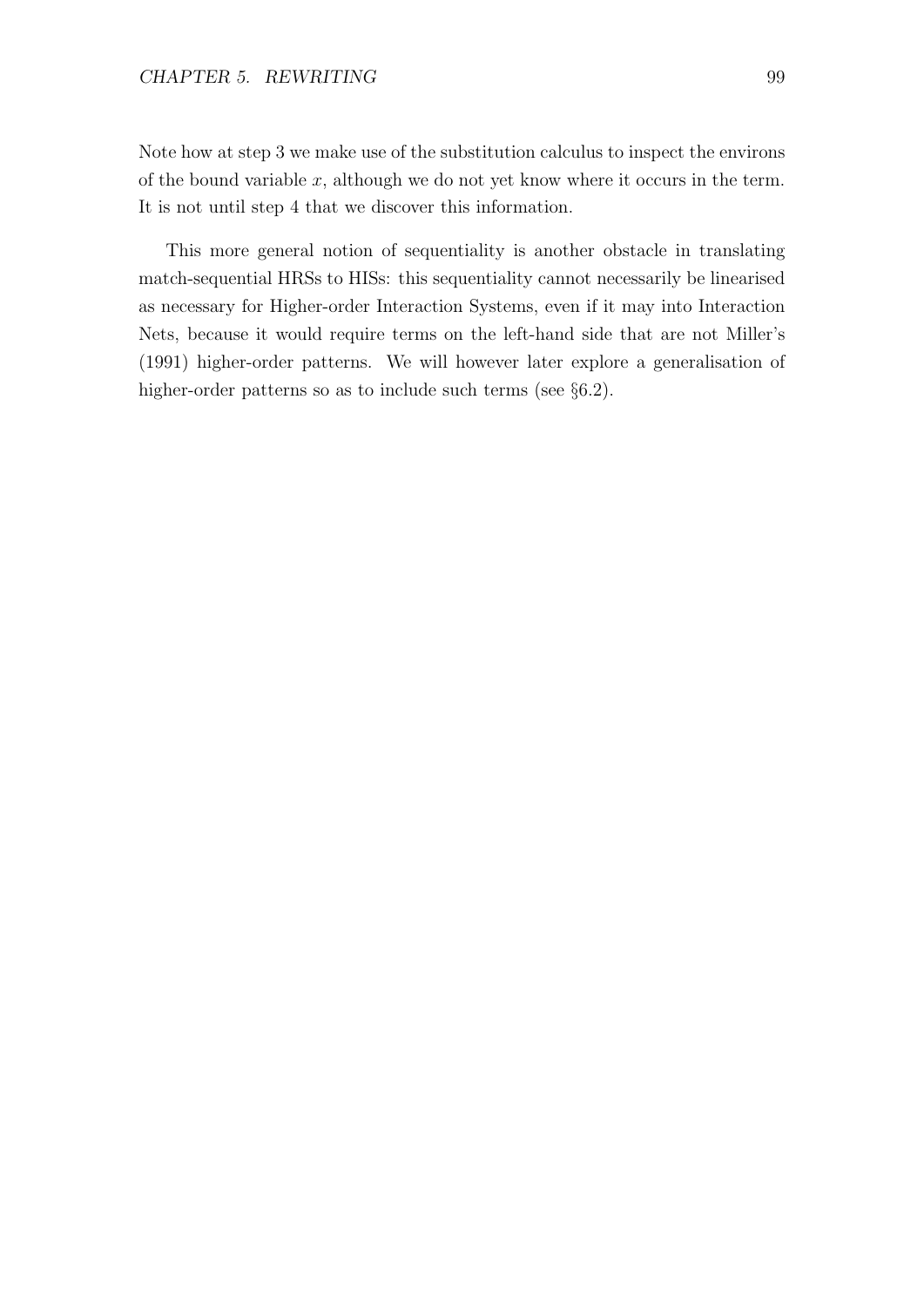# Chapter 6

# Extensions

There are a number of extensions and generalisations we can make to the algorithm as previously described. These range from altering the substitution calculus used for rewriting  $(\S6.1, \S6.3)$  to generalising what is permitted on the left-hand sides of rules (§6.2). These extensions have been grouped into a separate chapter either because they cannot be translated into Interaction Nets, or because they introduce other complexities we have been able to avoid by restricting ourselves to the multiplicative fragment of Intuitionistic Linear Logic. Nevertheless, all extensions are effectively computable using the technique previously described, perhaps with some minor alterations.

## 6.1 Substructural type systems

#### 6.1.1 Additive types

Additive types for the linear λ-calculus (Benton & Wadler 1996) are described in Figure 38. A motivating example is an if–then–else function symbol. Without additive types, such a symbol (on some type  $\tau$ ) may be typed as If : B  $\rightarrow$  ! $\tau$   $\rightarrow$  $!\tau \rightarrow \tau$ , and its rewrite rules defined as follows:

> If True  $\xi \zeta \rightarrow$  discard  $\zeta$  in  $\xi$ If False  $\xi$   $\zeta$ <br> $\rightarrow$  discard  $\xi$  in  $\zeta$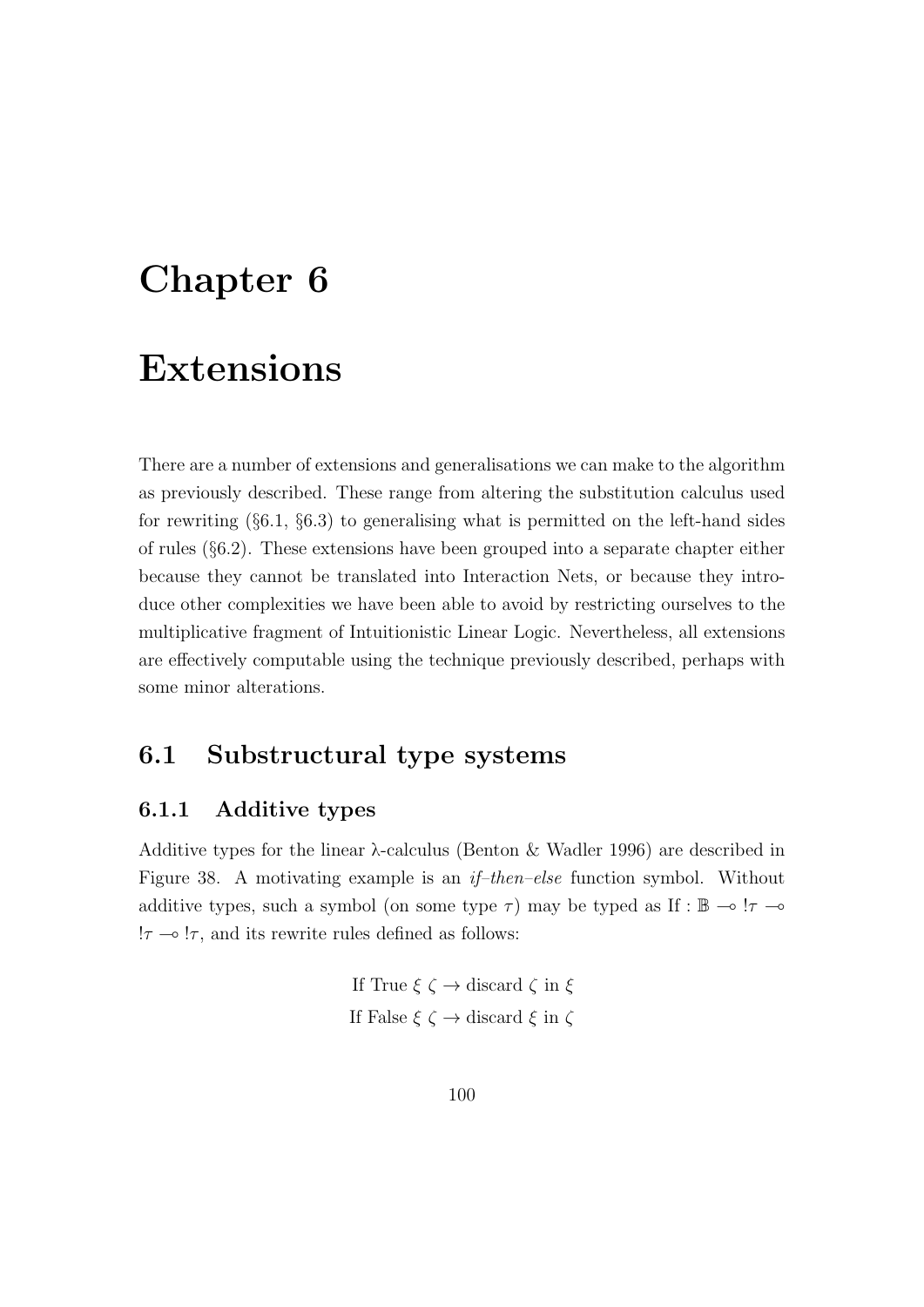$$
\frac{\Gamma\vdash s:\sigma\quad \Gamma\vdash t:\tau}{\Gamma\vdash (s,t):\sigma\ \&\ \tau}\qquad \frac{\Gamma\vdash t:\sigma\ \&\ \tau}{\Gamma\vdash \text{fst}\ t:\sigma}\qquad \frac{\Gamma\vdash t:\sigma\ \&\ \tau}{\Gamma\vdash \text{snd}\ t:\tau}\qquad \frac{}{\Gamma\vdash (\text{)}:1}
$$

Figure 38: Additive types in ILL

The use of weakening requires both  $\xi$  and  $\zeta$  to be intuitionistic, yet in each case exactly one of them is used. Additive types allow us to state this explicitly: that one of the two will be used. Thus we have If :  $\mathbb{B} \to (\tau \& \tau) \to \tau$ , with the following rules:

If True 
$$
\xi \to \text{fst } \xi
$$
  
If False  $\xi \to \text{snd } \xi$ 

The fundamental problem is that although the linear variable  $x$  in the term  $\lambda x.(s,t)$  is only used once, in the sense of linear logic, it does still occur more than once syntactically, as it is in the basis of both  $s$  and  $t$ . Thus, in the corresponding sharing graph, the variable must be shared with a fan, and the expressions 'fst' and 'snd' would then use an eraser to discard the unused instance. This is illustrated in Figure 39. Notably, although this would then require fans, unlike in the case of contraction, no promotion (and so a raised sharing level) is necessary, as it is only actually used once. Additive types are also unique in their fanning and erasure of an entire type context, as opposed to individual types as in the rules for contraction and weakening.

The reason we chose not to include additive types in our Linear HRSs, aside from our limiting the calculus to that in Benton et al. (1992), is that they introduce extra complexity into the system with little concrete benefit. The use of fans and erasers for contraction and weakening of modals on the one hand, and purely syntactic duplication and erasure of free variables in additive terms on the other, although convenient implementation-wise, can serve to obscure the precise function of each of these forms of multiplexer, which in the multiplicative fragment of the linear λ-calculus are single purpose.

An alternative is to translate addition by closing over each term and then passing in the required variables when the choice is made. This complicates the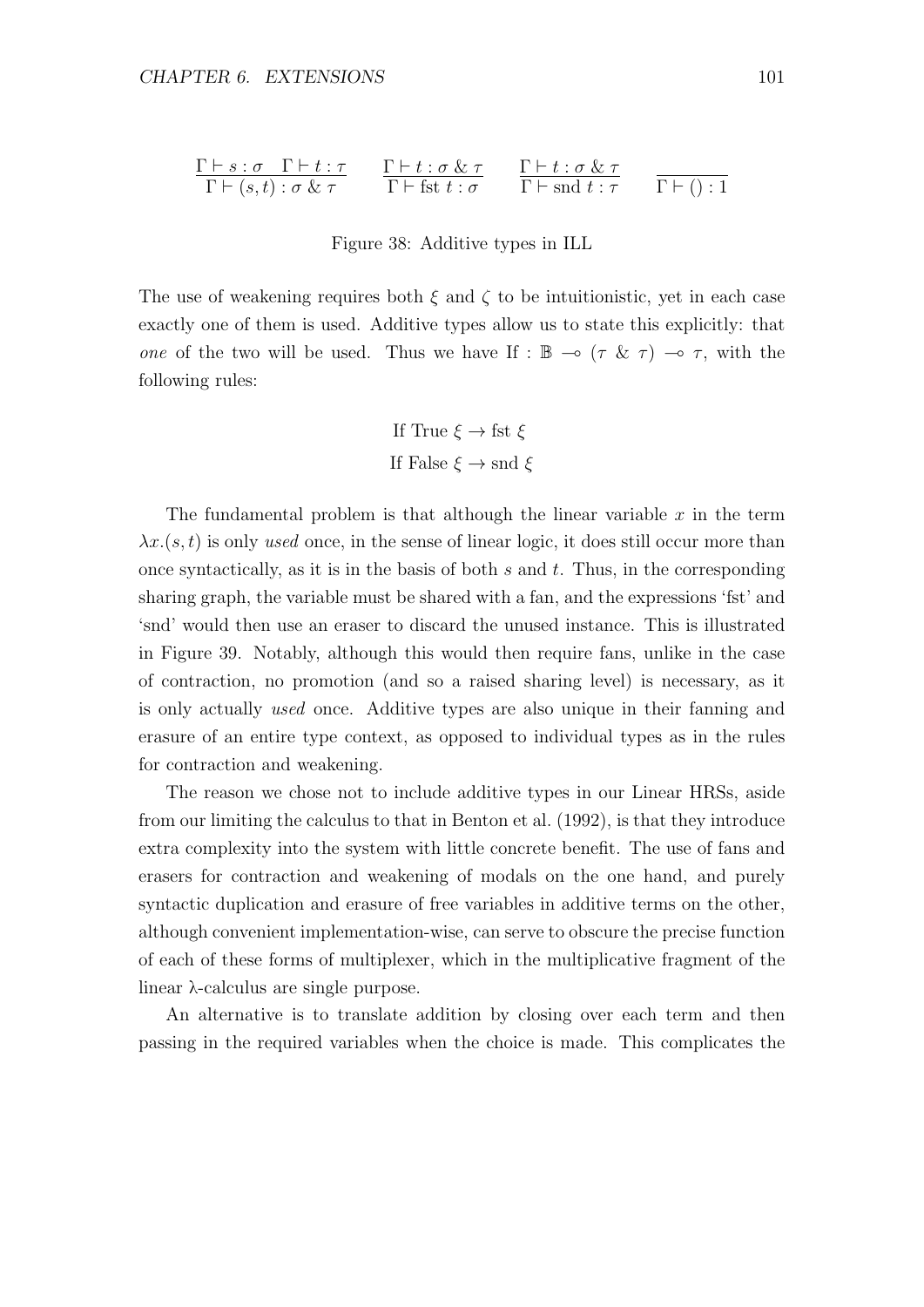

Figure 39: Translations of additive types

types of symbols in the HRS signature, and requires these terms to be handled appropriately at run-time, but have the benefit that they do not require the presence of multiplexers. This corresponds to one of the optimisations proposed by Asperti & Guerrini (1998) for the append function in BOHM, although their optimisation required detecting such a case, whereas in our case it is explicit in the type system.

$$
\vec{x} : \vec{\rho} \vdash (s, t) : \sigma \& \tau
$$

$$
\vec{x} : \vec{\rho} \vdash \vec{x} \otimes (\lambda \vec{x}.s, \lambda \vec{x}.t) : \vec{\rho} \otimes ((\vec{\rho} \multimap \sigma) \& (\vec{\rho} \multimap \tau))
$$

#### 6.1.2 Affine types

An affine type system is a substructural type system which, unlike the linear types otherwise used in this thesis, forbid contraction but admit weakening without explicit promotion. Thus, although contraction requires explicit annotation with the exponentiation type operator, weakening can occur anywhere to a variable of any type. This means, for example, that whereas in a linear system (without additive types) an if-then-else function symbol (on some type  $\tau$ ) may be typed as  $\mathbb{B} \to !\tau \to !\tau \to !\tau$ , in an affine system it would be given the more general type  $\mathbb{B} \to_{\text{a}} \tau \to_{\text{a}} \tau$ , where  $\to_{\text{a}}$  indicates affine implication. This is because no subterm is ever contracted in a rewrite step, only weakened, and so we need not promote its non-Boolean arguments to an intuitionistic type.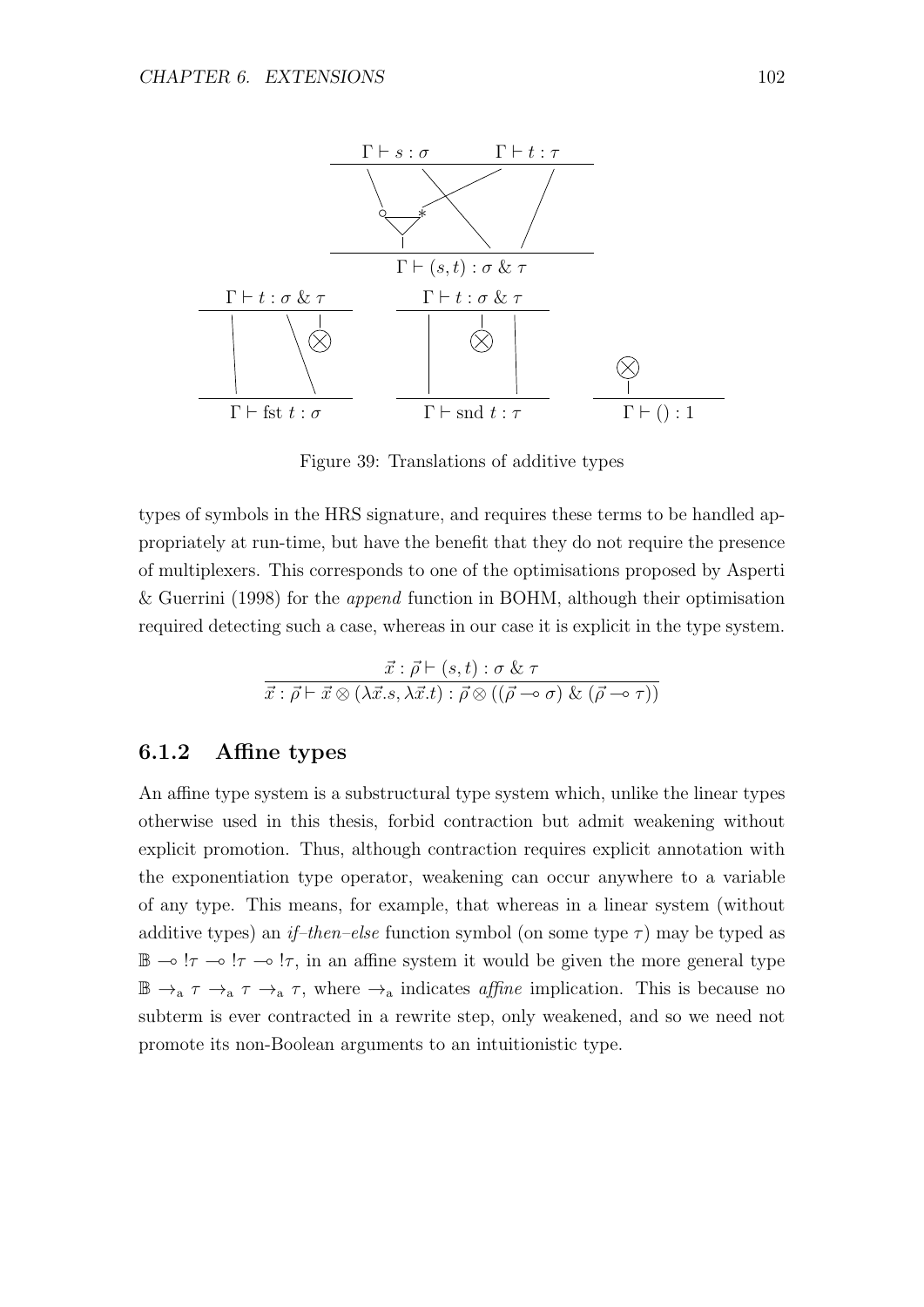

Figure 40: Partial ordering on Jacobs' modalities

Affine types are used in BOHM (Asperti  $\&$  Guerrini 1998), a Lévy-optimal implementation of an enriched  $\lambda$ -calculus. There is no change needed to our translation in order to support affine types; so long as we still have the following substructural expressions then their translations will hold. However, note the lack of an exponentiation type operator in the weakening case.

$$
\frac{\Gamma\vdash s:\sigma\quad \Delta\vdash t:\tau}{\Gamma,\Delta\vdash \text{ discard } s \text{ in } t:\tau} \qquad \frac{\Gamma\vdash s:\mathsf{!}\sigma\quad \Delta,x:\mathsf{!}\sigma,y:\mathsf{!}\sigma\vdash t:\tau}{\Gamma,\Delta\vdash \text{copy } s \text{ as } x,y \text{ in } t:\tau}
$$

#### 6.1.3 Multiple modalities

Jacobs (1994) splits the modality '!' of Girard (1987) into two distinct modalities, '!c' for contraction, and '!"' for weakening. Thus, a premise  $\lbrack {^c\phi}$  may be used more than once, and  $\mu^* \phi$  less than once. Their union is then the intuitionistic modality '!'. Bierman (1998) further generalises these dual modalities to arbitrary modalities, and introduces an accompanying term calculus. The separated linear λ-calculus, which has as its type system the substructural logic of Jacobs, has as its modalities the set  $\{S^{i}, S^{i} \}$ , with the partial ordering shown in Figure 40. It then permits the contraction or weakening only of terms whose types are of an appropriate modality, i.e.  $'$ !" or '!', and '!"' or '!', respectively.

Bierman uses a term calculus in the style of DILL (Barber & Plotkin 1997), but the type system may be mapped to a term calculus in the style of Benton et al. (1992), as described in Figure 41. The 'order' expression is required to reduce an intuitionistic type  $\tau$  to an affine  $($ !<sup>c</sup> $\tau$  $)$  or relevance  $($ !<sup>w</sup> $\tau$  $)$  type. Bierman treats these 'permissible' conversions as implicit coercions, but we prefer to make them explicit in the syntax, which we feel is more in keeping with the spirit of ILL.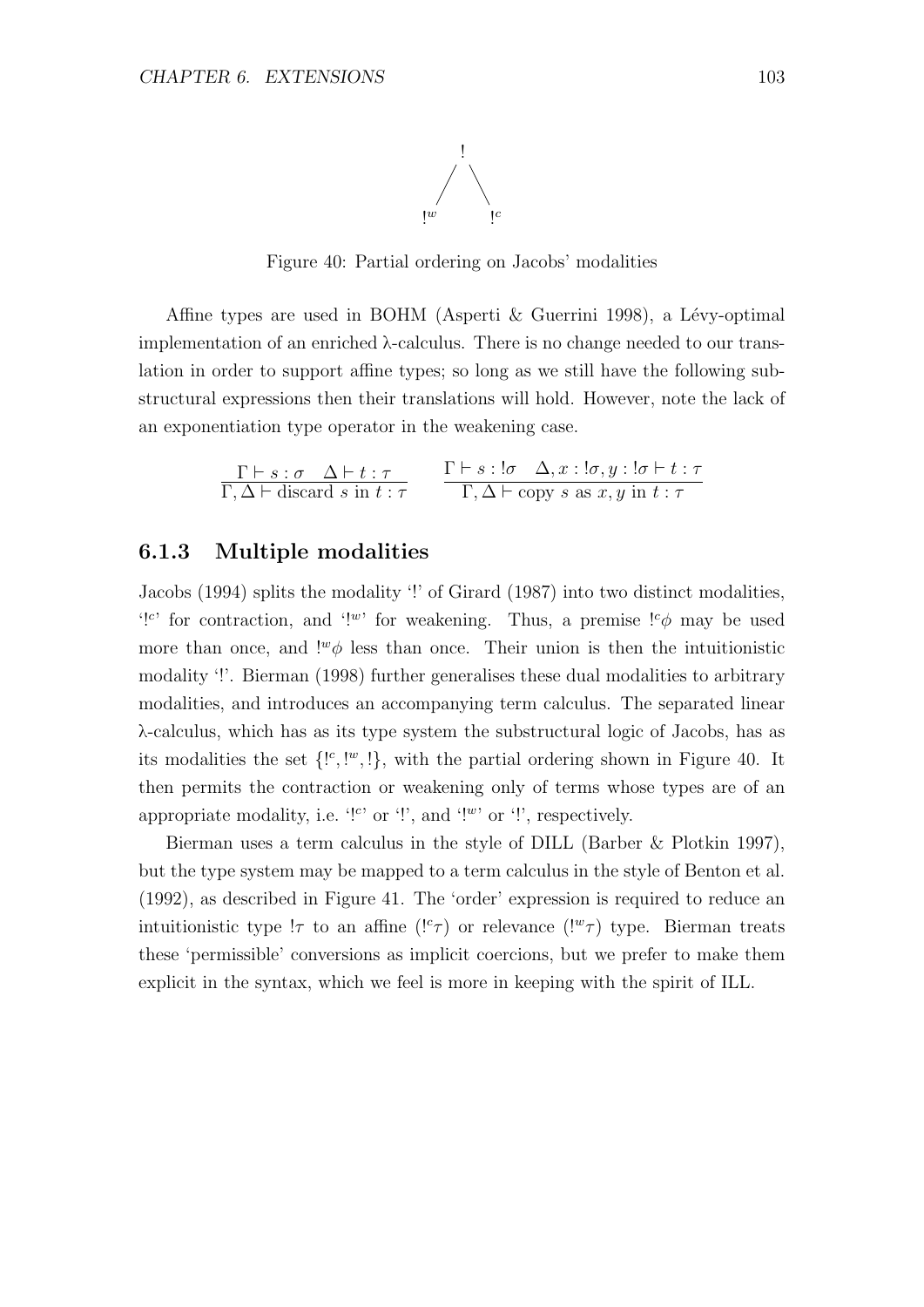$$
\frac{\Gamma\vdash t:\sigma\multimap\tau\quad\Delta\vdash u:\sigma}{\Gamma,\Delta\vdash tu:\tau}\qquad\frac{\Gamma,x:\sigma\vdash t:\tau}{\Gamma\vdash\lambda x^\sigma t:\sigma\multimap\tau}
$$

$$
\frac{\Delta_1 \vdash s_1 : \Box_1 \sigma_1 \quad \dots \quad \Delta_n \vdash s_n : \Box_n \sigma_n \quad x_1 : \Box_1 \sigma_1, \dots, x_n : \Box_n \sigma_n \vdash t : \tau \quad \Box_i \geq \Box'}{\Delta_1, \dots, \Delta_n \vdash \text{promote}^{\Box'}} \text{ for } s_1, \dots, s_n \text{ in } x_1, \dots, x_n \text{ in } t : \Box' \tau
$$

$$
\frac{\Gamma\vdash t:\Box\tau}{\Gamma\vdash \mathrm{derelict}\; t:\tau} \qquad \frac{\Gamma\vdash t:\Box\tau\quad \Box\geq\Box'}{\Gamma\vdash \mathrm{order}^{\Box'}\; t:\Box'\tau}
$$

Figure 41: Term calculus with arbitrary modalities

## 6.2 Generalised patterns

Another opportunity for generalisation, specifically in the context of Linear HRSs, is that the notion of higher-order patterns can be loosened in order to allow a free variable's linear arguments to be effectively 'rigidified'. That is, as a linear bound variable must occur exactly once, we may loosen the requirement that arguments to a free variable be distinct bound variables, and instead permit an argument to be any term containing a rigid linear variable occurrence. This is similar to having 'sequentiality through binders' (§5.4.3), but rather than permitting us to follow the binding edge merely so as to determine a match sequentially, we may do so in order to establish a match that would not otherwise be possible at all, as we do not cycle back to the variable's binding link. One example of this occurring is in the translation from an HRS with 'sequentiality through binders' to a Higher-order Interaction System.

Example 21. Recall the second-order variant of 'Gustave's TRS' from Example 20  $($ §5.4.3):

$$
\lambda \xi^0 F(\lambda x^0 (Ax \otimes B \otimes \xi)) \to r_1
$$
  

$$
\lambda \xi^0 F(\lambda x^0 (\xi \otimes Ax \otimes B)) \to r_2
$$
  

$$
\lambda \xi^0 F(\lambda x^0 (B \otimes \xi \otimes Ax)) \to r_3
$$

If we were to try to encode this system into an HIS by the translation described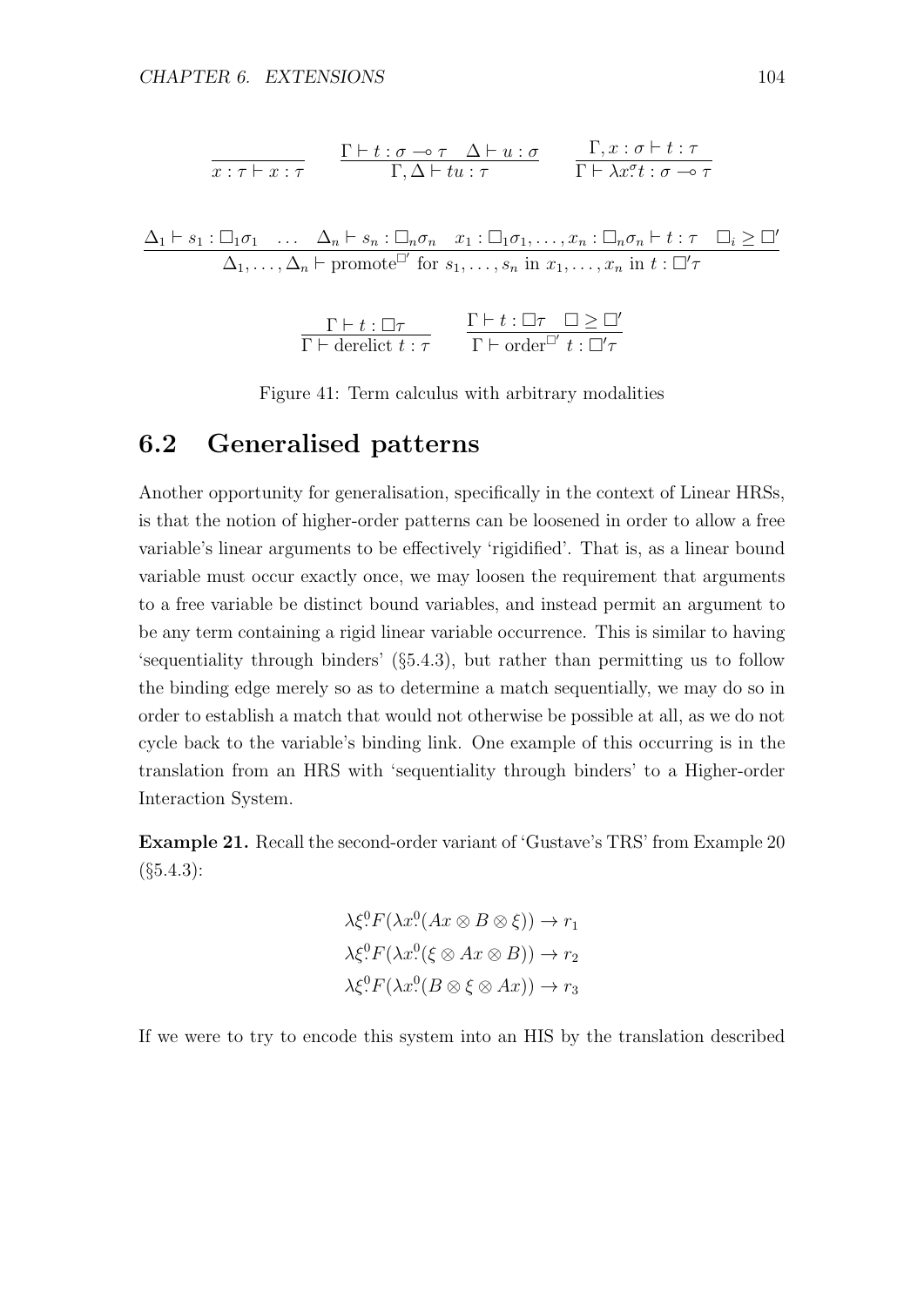earlier  $(\S 5.3.3)$ , the result would be as follows (cleaned up a little for brevity):

$$
\lambda \xi^{0\to(0\otimes 0\otimes 0)} \overline{\Box} (F(\lambda x^0 \xi x)) \to \lambda \xi^{0\to(0\otimes 0\otimes 0)} \overline{F(\lambda x.\Box x)}(\lambda x^0 \xi x)
$$
  
\n
$$
\lambda \xi^{0\to(0\otimes 0\otimes 0)} \overline{F\Box}(\lambda x^0 \xi (Ax)) \to \lambda \xi^{0\to(0\otimes 0\otimes 0)} \overline{F(\lambda x.\Box(Ax))}(\lambda x^0 \xi x)
$$
  
\n
$$
\lambda \xi^0 \lambda \zeta^0 \overline{F(\lambda x.\Box(Ax))}(\lambda x^0 (x \otimes \xi \otimes \zeta)) \to \lambda \xi^0 \lambda \zeta^0 \overline{F(\lambda x.(Ax \otimes \Box_1 \otimes \Box_2))}(\xi \otimes \zeta)
$$
  
\n
$$
\lambda \zeta^0 \overline{F(\lambda x.(Ax \otimes \Box_1 \otimes \Box_2))} (B \otimes \zeta) \to [r_1]
$$
  
\n
$$
\lambda \xi^0 \lambda \zeta^0 \overline{F(\lambda x.\Box(Ax))}(\lambda x^0 (\zeta \otimes x \otimes \xi)) \to \lambda \xi^0 \lambda \zeta^0 \overline{F(\lambda x.(\Box_2 \otimes Ax \otimes \Box_1))}(\xi \otimes \zeta)
$$
  
\n
$$
\lambda \zeta^0 \overline{F(\lambda x.(\Box_2 \otimes Ax \otimes \Box_1))} (B \otimes \zeta) \to [r_2]
$$
  
\n
$$
\lambda \xi^0 \lambda \zeta^0 \overline{F(\lambda x.(\Box_1 \otimes \Box_2 \otimes Ax))}(\lambda x^0 (\xi \otimes \zeta \otimes x)) \to \lambda \xi^0 \lambda \zeta^0 \overline{F(\lambda x.(\Box_1 \otimes \Box_2 \otimes Ax))}(\xi \otimes \zeta)
$$
  
\n
$$
\lambda \zeta^0 \overline{F(\lambda x.(\Box_1 \otimes \Box_2 \otimes Ax))} (B \otimes \zeta) \to [r_3]
$$

The term  $\lambda \xi \cdot \overline{F} \overline{\Box}(\lambda x^0 \xi(Ax))$ , on the left-hand side of rule 2, is not however permitted as a higher-order pattern, as the parameter  $\xi$  is applied to the non-variable term Ax.

Definition 65. A *pattern component* is a βη-normal context containing no substructural expressions, whose holes comprise the arguments to free variables.

**Definition 66.** A *generalised pattern* is a pattern component whose holes are filled by terms, each of which is either (i) η-equivalent to a distinct bound variable, or (ii) itself a component containing in its body  $-$  not in a hole, and so in 'rigid position' (Nipkow 1991) — at least one non-contracting variable bound outside of that component.

The term  $\lambda \xi \cdot \overline{F} \overline{D}(\lambda x^0 \xi (Ax))$  would then be a generalised pattern, since the term Ax, to which the parameter  $\xi$  is applied, is not a distinct bound variable yet contains the 'rigid' linear variable  $x$ . This latter constraint means that another term  $\lambda \xi \cdot \lambda \zeta \cdot \overline{F} \overline{D}(\lambda x^0 \xi(A(\zeta x)))$  is not, however, a generalised pattern, since x is an argument to  $\zeta$  within another argument, and so does not occur 'rigid'.

Theorem 15. A generalised pattern has a unique most general unifier.

Proof. The one case that our patterns do not have in common with those of Miller (1991) is clause (ii) of Definition 66. In this case, as the subterm must contain at least one linear bound variable, which is unique, and the context of this occurrence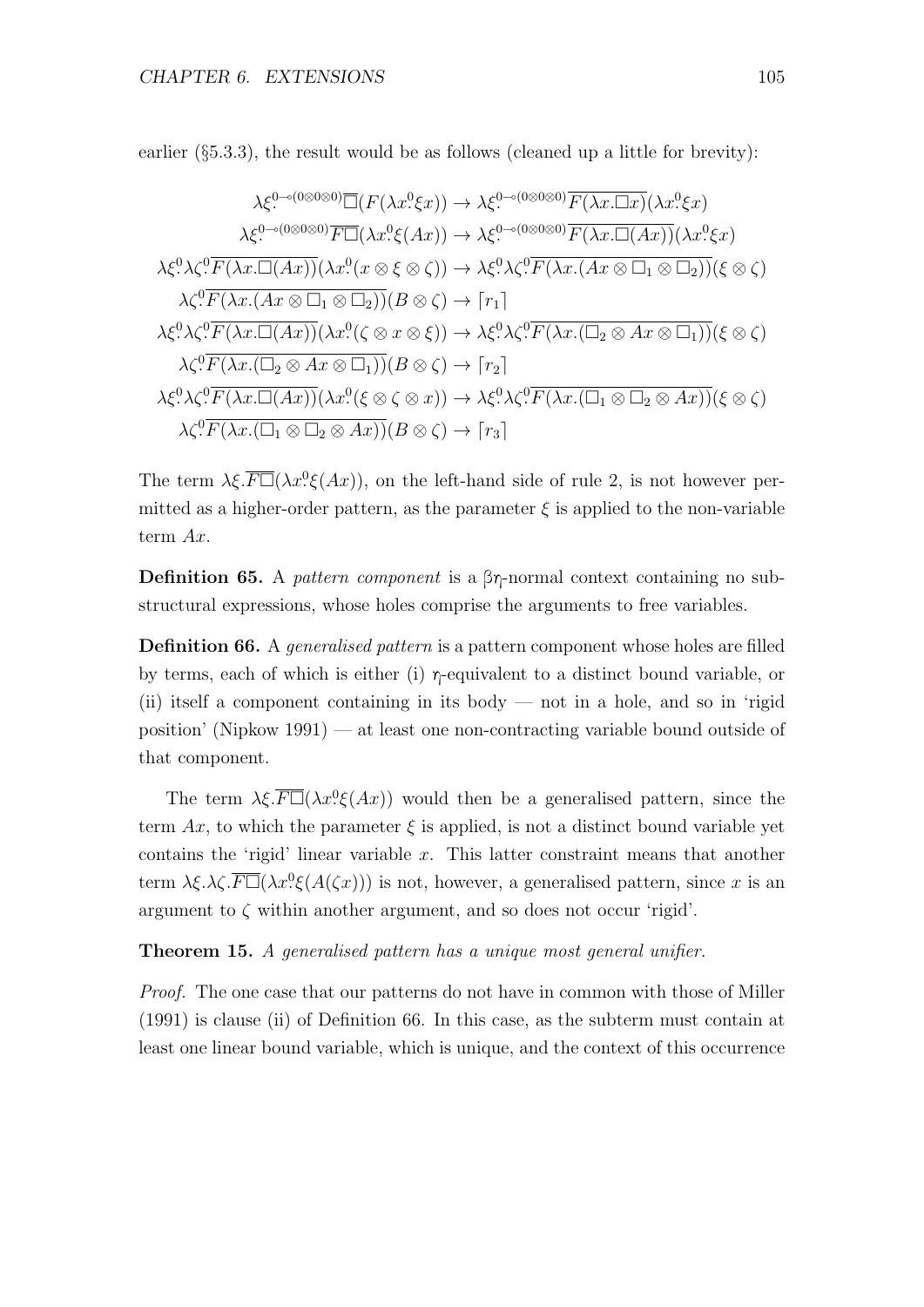

Figure 42: Generalised pattern  $G(\lambda x^0 \xi(Fx))$ 



Figure 43: Example right-hand sides to a generalised pattern

is rigid in the sense of Nipkow (1991), only one match is possible: the unique rigid subterm containing that variable occurrence.  $\Box$ 

Note that this does not hold for affine variables — i.e. those which cannot contract but may weaken — since  $(\lambda x.t)u = t$  for any term u, so there is no unique most general unifier. Intuitively, if we were to walk the binding edge of such a variable then the link we reach on the other end could well be a proper subterm of the binding abstraction, but it could just as well be garbage.

**Example 22.** The term  $G(\lambda x^0 \xi(Fx))$  is a generalised pattern, corresponding to the Interaction Net in Figure 42. Although  $F$  is not a direct argument of  $G$ , because it is applied to  $x$ , which is bound by an abstraction that is a direct argument of G,  $\llbracket F \rrbracket$  is still a neighbouring link of  $\llbracket G \rrbracket$  in the corresponding link graph. This means the term  $\lambda \xi^0 G(\lambda x^0 \xi(Fx))$  does in fact translate to a legal left-hand side to an Interaction Net rewrite rule. The right-hand side of such a rule could be, for instance,  $\lambda \xi^0 H(\lambda x^0 \xi x)$  or  $\lambda \xi^0 \xi A$ , the body of each of which is illustrated in Figure 43.

Note that, in this example, it is  $F$  that has a principal port at its head, and  $G$ at its tail — the arrow goes from F, to  $G$  — even though G is the outer symbol, which has before now always coincided with the principal port being at the head of the corresponding link.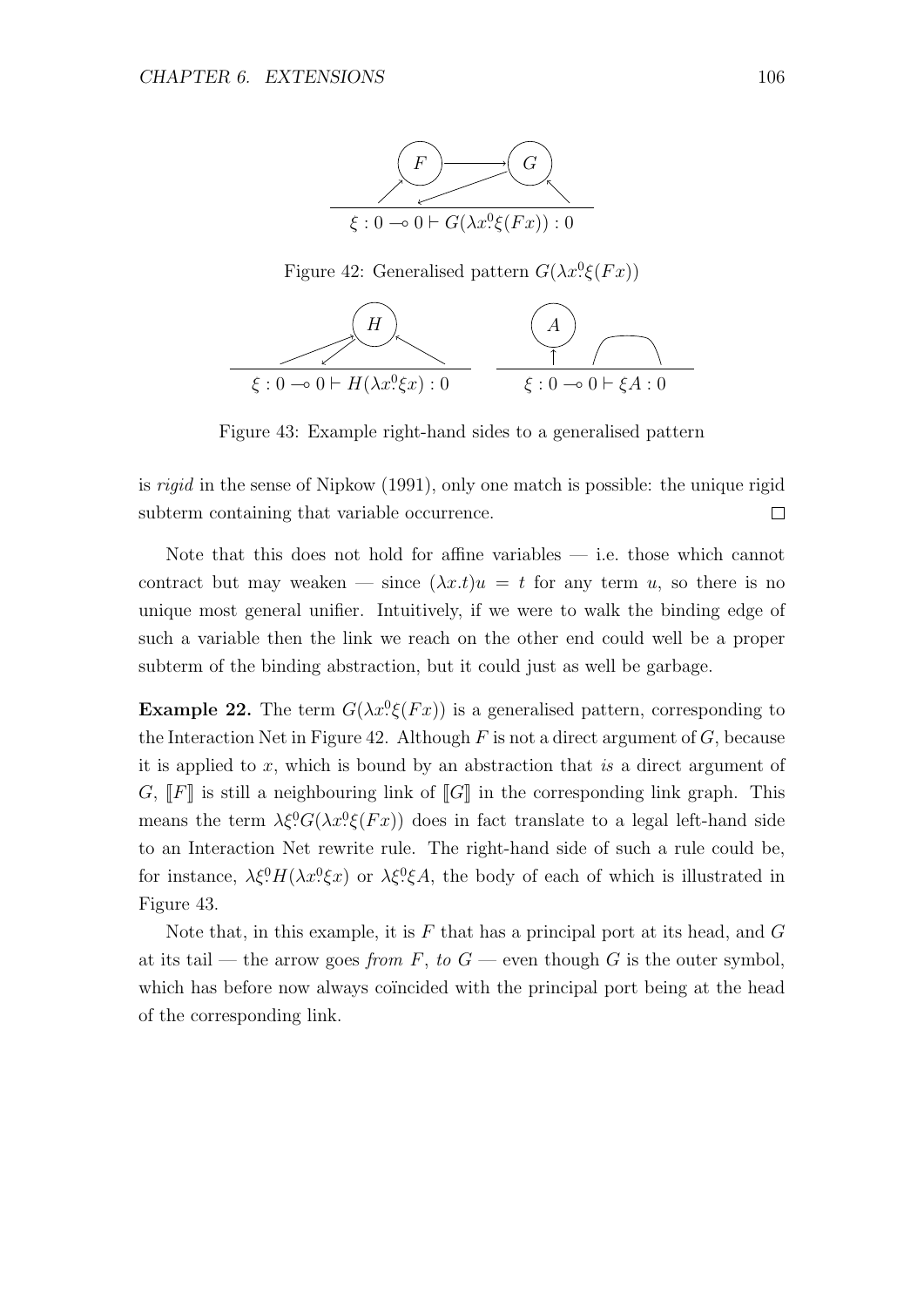

Figure 44: Generalised pattern  $J(\lambda x^{0-0}\xi(xA))$ 

Example 23. The term  $J(\lambda x^0)$ <sup>- $0 \xi(xA)$ </sup> is likewise a generalised pattern, corresponding again to the Interaction Net in Figure 44. Here the principal arrow goes from  $J$  to  $A$ , as one might otherwise expect.

#### 6.2.1 Limitations

A fundamental problem with generalised patterns is that the mechanism of higherorder unification used in higher-order rewriting requires more sophisticated matching than can be effectively achieved using sharing graphs. Suppose for example we have the term  $G(\lambda x^0 \xi(Cx\zeta))$ . This may look very similar to the generalised pattern  $G(\lambda x^0 \xi(Fx))$  discussed earlier, but the addition of  $\zeta$  actually means that it cannot be implemented as an Interaction Net. This is because the substitute for  $\zeta$  cannot contain any variable bound within the substitute for  $\xi$ . For example, this can be unified with  $G(\lambda x^0 G(\lambda y^0 B(CxA)y))$ , by the substitution  $\theta = {\xi \mapsto \lambda z! G(\lambda y! Bzy), \zeta \mapsto A},$  but not with  $G(\lambda x! G(\lambda y! B(Cxy)A)),$  because y is not free in  $\theta \zeta$ . These complications mean that only certain non-pattern terms can be implemented as Interaction Nets.

#### On additive types

In the presence of additive types, a variable may occur *syntactically* in multiple subexpressions: given some term  $\lambda x^0(s,t)$ , the linear variable x will occur in both s and t, even though it is only used once. This syntactic duplication would undermine the presumption that a variable of linear type must be a direct arrow to the appropriate form, as opposed to there potentially being multiplexers between the two agents that are attempting to interact.

The solution for rigid variables and sequentiality 'through binders' would be simply to forbid rigid bound variables within additive terms on the left-hand side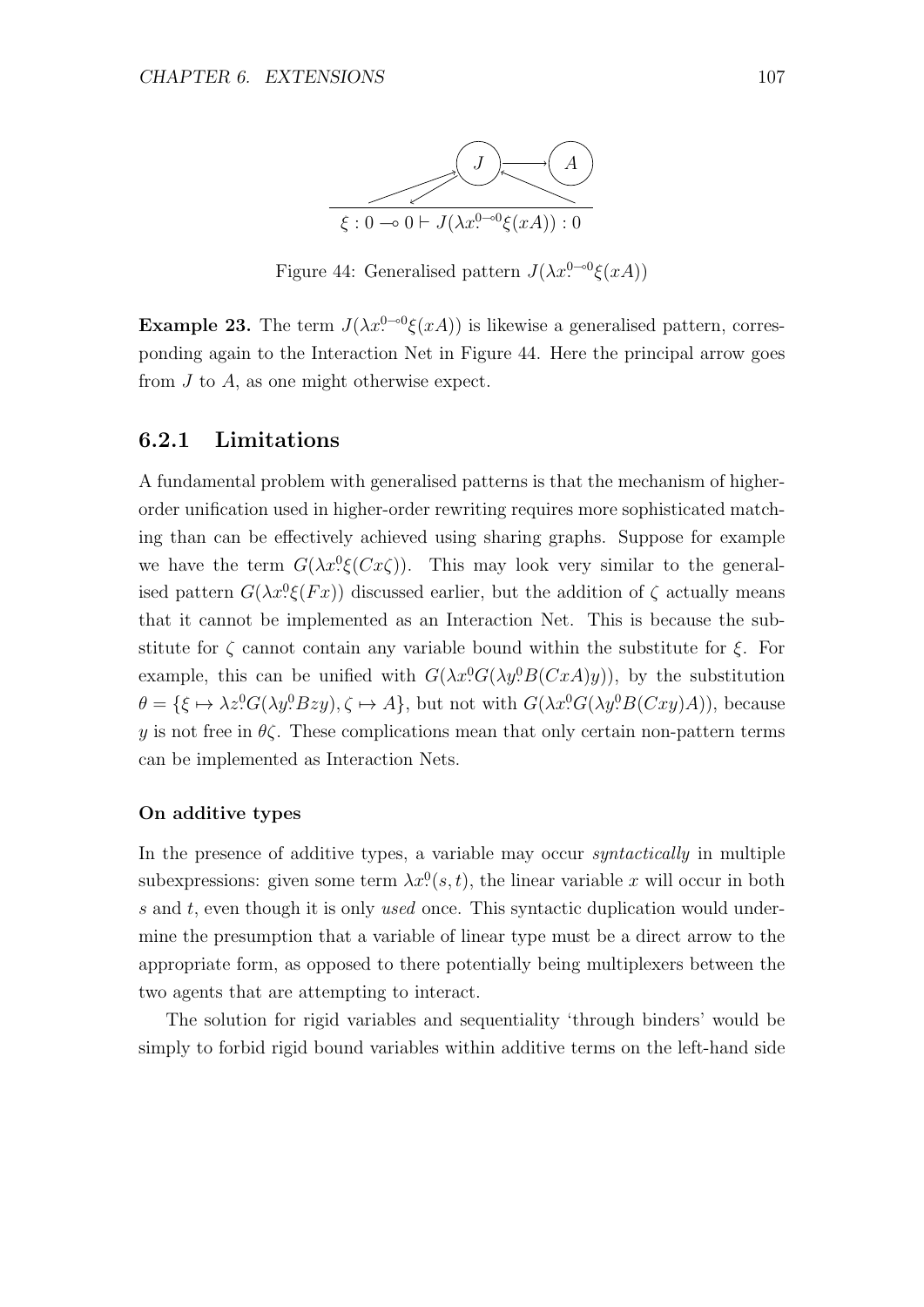of rules. There is no straightforward workaround to this problem in the case of generalised patterns, as the effect it has on matching is not limited to the pattern in which it occurs.

#### On affine types

An affine variable may be weakened, leading not to term rewriting but to term narrowing. For example, in an affine HRS the generalised pattern  $G(\lambda x^0 \xi(x\zeta))$ would match  $G(\lambda x^0)$ discard x in A, because x is not required to occur in  $\xi$ . The parameter  $\zeta$  may then be assigned any value during the rewrite step, so a rewrite may effectively pull terms out of nowhere.

In terms of sharing graphs, this means the portion of the graph the corresponding arrow connects to may be garbage. Traversing this arrow during matching might then lead to one inspecting garbage links, disconnected from the rest of the graph. A solution to this may be to use *multiple modalities*  $(\S 6.1.3)$ , so that we may distinguish between linear and affine types, as well as intuitionistic. This way  $G(\lambda x^0 \xi(Fx))$  could only match a term  $G(\lambda x^0 C[Fx])$ , and its affine counterpart  $G(\lambda x!^{w_0}\xi(Fx))$  would be forbidden because x, being affine, may lead to garbage.

## 6.3 Further extensions

Finally, we describe methods of translating polymorphism and fixed points from an augmented substitution calculus also into Lamping–Gonthier sharing graphs. With these two additions in place, it should be possible to perform Lévy-optimal reduction of higher-order term rewriting systems with what is essentially a purelyfunctional programming language, à la 'ISWIM' (Landin 1966), as their substitution calculus — though minus pattern matching, which can of course be handled by rewrite rules atop the substitution calculus.

#### 6.3.1 Polymorphism

If polymorphism of the calculus is limited to that of the Hindley–Milner type system (Damas & Milner 1982), i.e. with polymorphic behaviour limited to letexpressions, then any term may be preprocessed to remove polymorphism through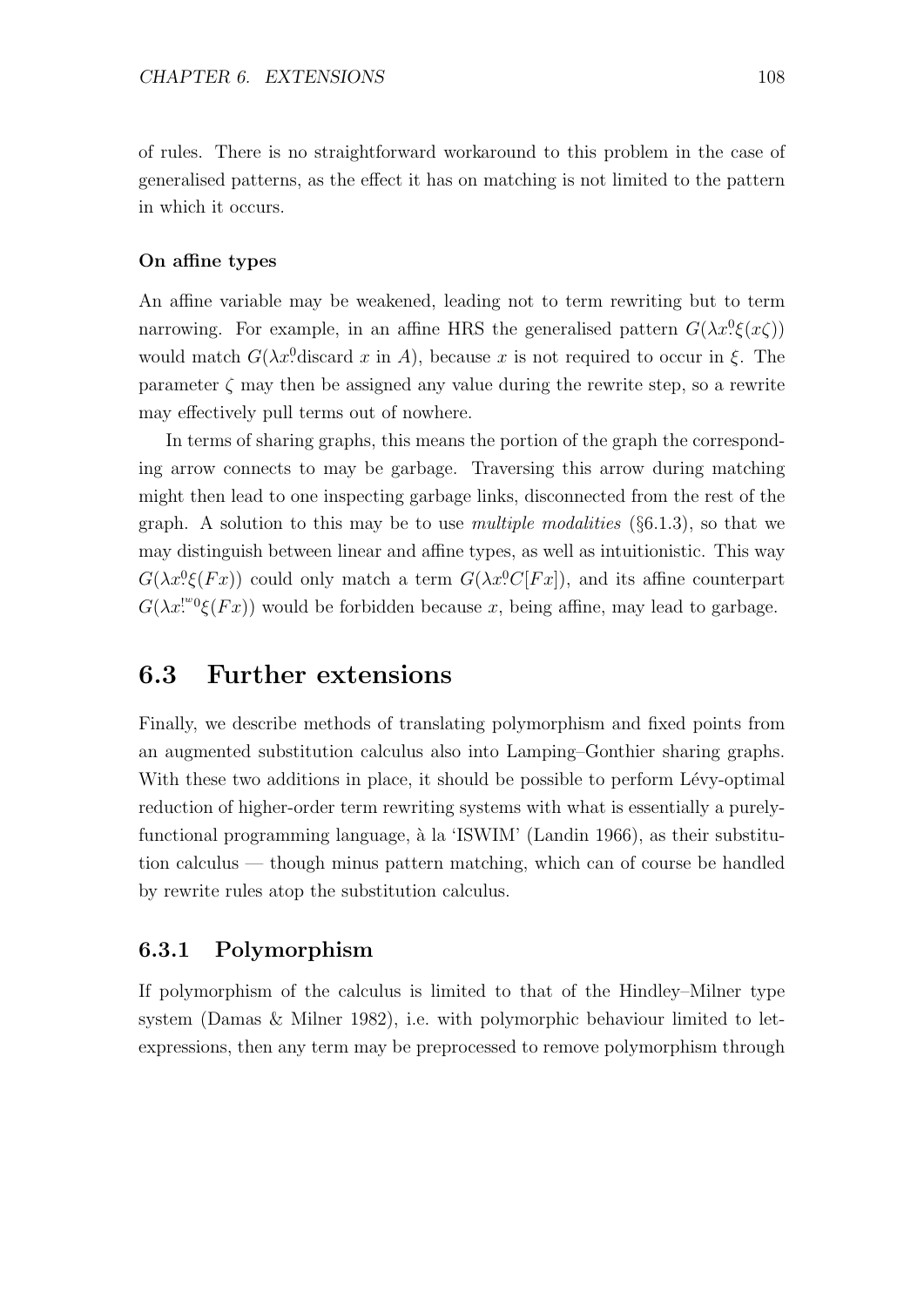$$
\frac{\Gamma \vdash t : \sigma \to \tau \quad \Gamma \vdash u : \sigma}{\Gamma, \Delta \vdash tu : \tau} \qquad \frac{\Gamma, x : \sigma \vdash t : \tau}{\Gamma \vdash \lambda x^{\sigma} t : \sigma \to \tau}
$$
\n
$$
\frac{\Gamma \vdash t : \tau}{\Gamma \vdash \Lambda \alpha. t : \forall \alpha. \tau} \qquad \frac{\Gamma \vdash t : \forall \alpha. \tau}{\Gamma \vdash t [\sigma] : \tau [\sigma/\alpha]}
$$

Figure 45: (Intuitionistic) System F

type erasure. There are however two problems with this. The first problem is that such preprocessing requires that polymorphic subterms be unshared, which rather undermines the subsequent optimal sharing. The second problem is that this cannot be done for higher-rank polymorphism, as present in types like  $(\forall \alpha.(\alpha \rightarrow$  $\alpha$ ))  $\rightarrow$  I. This is not equivalent to  $\forall \alpha . ((\alpha \rightarrow \alpha) \rightarrow I)$ : the latter will take a term of any type  $\tau \to \tau$ , whereas the former will only take a term of type  $\forall \alpha . (\alpha \to \alpha)$ , the sole occupant of which is the identity function.

Higher-rank polymorphism is supported by the fully polymorphic System F (Girard 1972), the rules for which are given in Figure 45. The first row of rules are the same as in the simply-typed  $\lambda$ -calculus; the second row are unique to System F, being type abstraction and type application (specialisation) respectively. To use the earlier example of higher-rank polymorphism, the following may be derived in System F (assuming we have  $\ast : I$ ):

| $x: \forall \alpha . (\alpha \rightarrow \alpha) \vdash x : \forall \alpha . (\alpha \rightarrow \alpha)$  |         |
|------------------------------------------------------------------------------------------------------------|---------|
| $x : \forall \alpha . (\alpha \to \alpha) \vdash x[I] : I \to I$                                           | $* : I$ |
| $x: \forall \alpha . (\alpha \rightarrow \alpha) \vdash x[I] * : I$                                        |         |
| $\vdash \lambda x^{\forall \alpha.(\alpha \to \alpha)}x[I] * : (\forall \alpha.(\alpha \to \alpha)) \to I$ |         |

Clearly, for our purposes, we require a linear System F, built upon the ILL term calculus instead of the intuitionistic simply-typed λ-calculus assumed in 'vanilla' System F. The key to translating the system into sharing graphs is in the type substitution  $\tau[\sigma/\alpha]$ . For this, we multiplex the single arrow corresponding to each occurrence in  $\tau$  of type variable  $\alpha$ , into however many arrows are required by type σ. This is illustrated in Figure 46.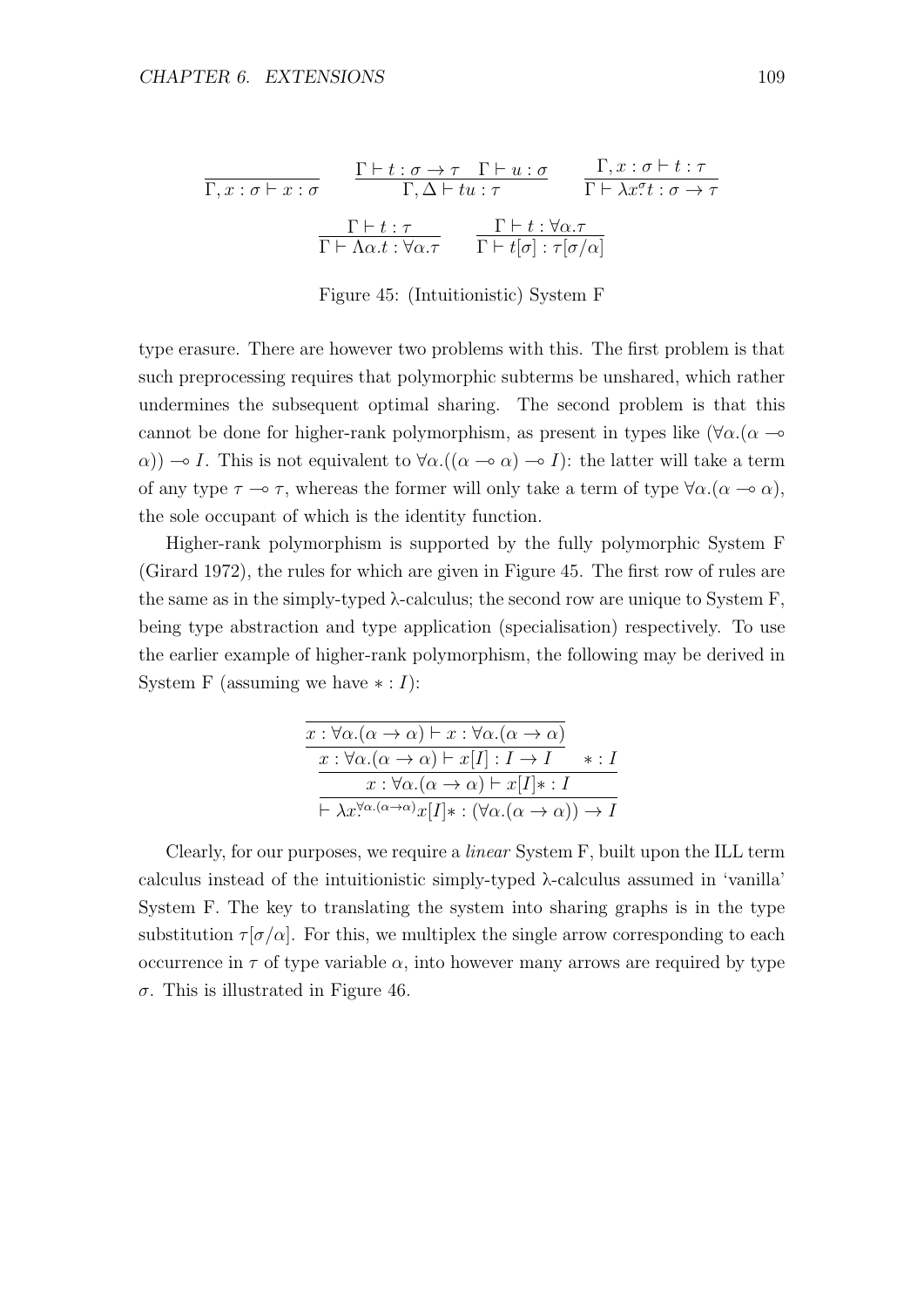

Figure 46: Translations of polymorphic types



 $\Gamma, \Delta, E \vdash \text{copy } s \text{ as } x, y \text{ in } ((\text{derelicity } x)[0 \multimap 0]t)((\text{derelicity } y)[0]u) : 0$ 

Figure 47: Example term graph with polymorphism

Example 24. The following term is translated to the graph in Figure 47.

$$
\frac{\Gamma\vdash s:!(\forall\alpha.(\alpha\multimap\alpha))\quad\Delta\vdash t:0\multimap 0\quad\mathcal{E}\vdash u:0}{\Gamma,\Delta,\mathcal{E}\vdash \text{copy }s\text{ as }x,y\text{ in }((\text{derelict }x)[0\multimap 0]t)((\text{derelict }y)[0]u):0}
$$

#### 6.3.2 Fixed points

Recursion may be implemented in Linear HRSs at the term rewriting level by such a rewrite rule as, where Fix :  $!(0 - 0) \rightarrow 0$ :

Fix  $\xi \to \text{copy } \xi$  as  $\xi_1, \xi_2$  in (derelict  $\xi_1$ )(promote  $\xi_2$  for  $\xi_2'$  $\zeta_2'$  in Fix  $\xi_2'$  $\binom{7}{2}$ 

However, we may alternatively introduce a primitive recursion operator into the substitution calculus by an additional equivalence rule,  $\mu x.t = t[\mu x.t/x]$ . Such an operator is implemented as an optimisation in BOHM by way of the Chroboczek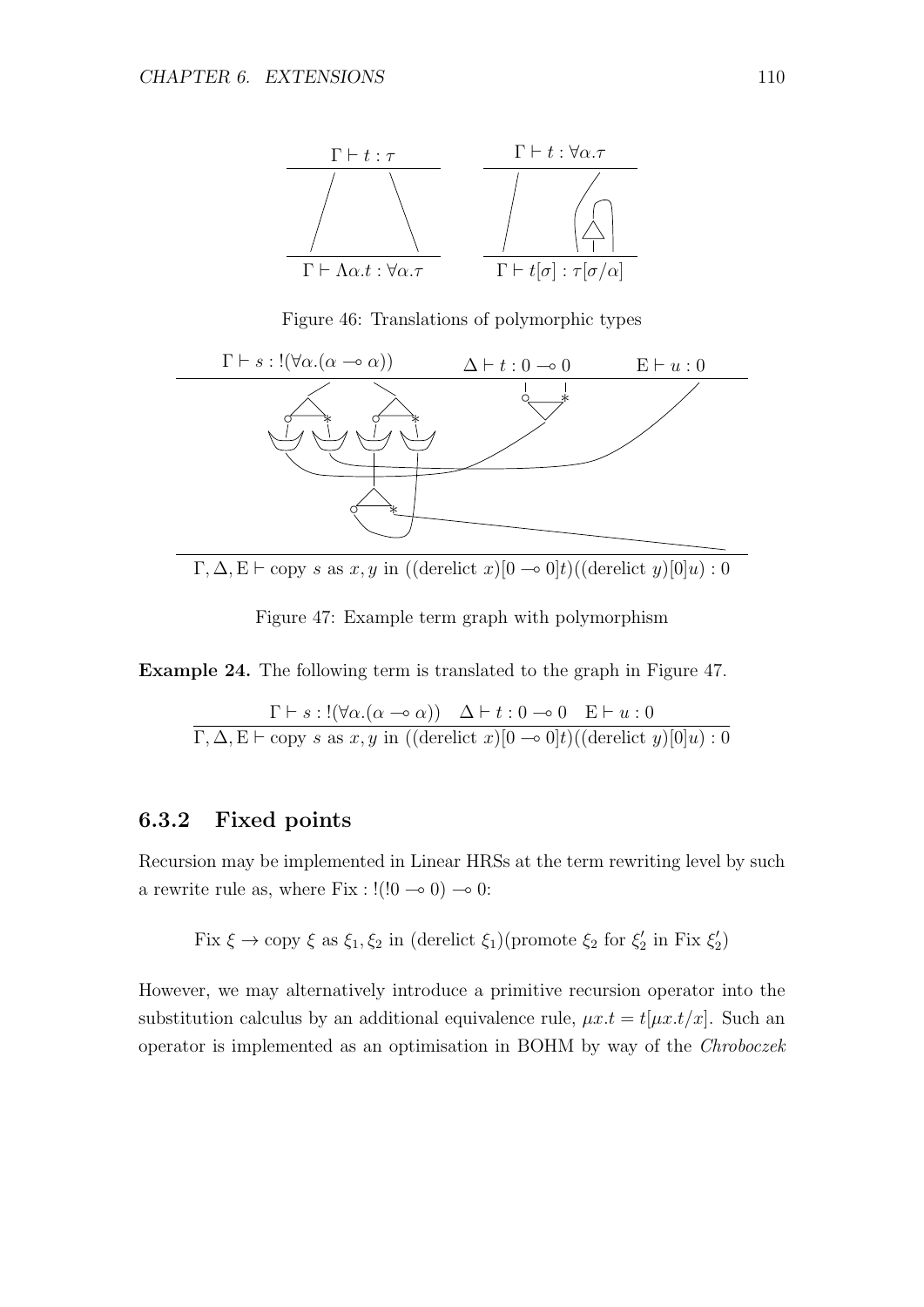

Figure 48: Simplified Chroboczek encoding

encoding (Asperti & Guerrini 1998), which translates the  $\mu$ -operator as a selfreferential binary Guerrini multiplexer with auxiliary port offsets 1 and −1, and a set of brackets. With our algorithm, due to the requisite promotion and dereliction being made explicit by the type system, this encoding is reduced to a greatly simplified self-referential Lamping fan, as illustrated in Figure 48.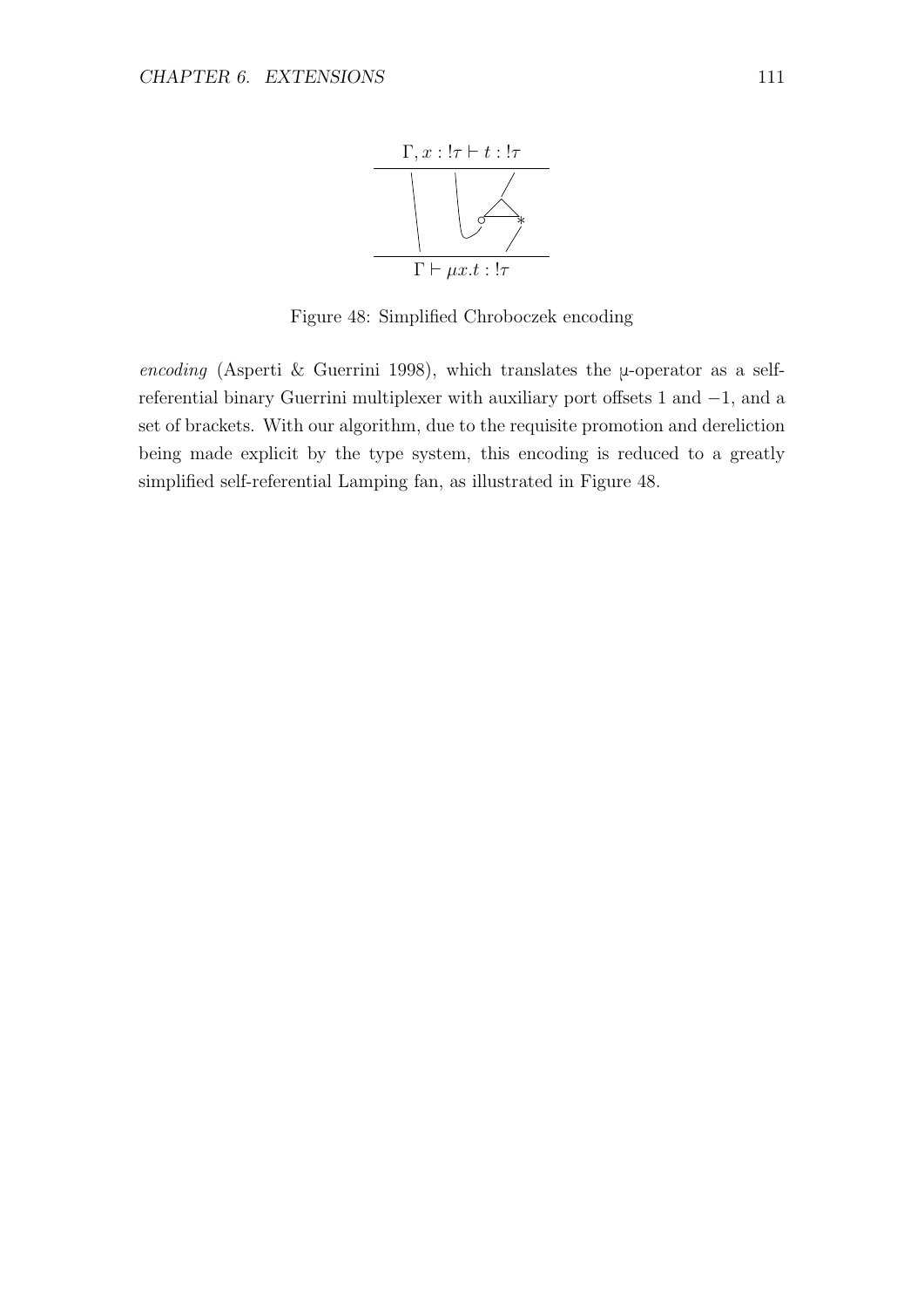# Chapter 7

# Conclusion

As explained in the Introduction (§1), Van Oostrom (1996) identified the following potential areas of research:

The next question is whether it is possible to implement an evaluator for orthogonal HRSs in which redexes in the same family are actually represented by the same structure, and which only ever contracts redexes which will contribute to the final result of the computation.

For the second, a generalisation to the higher-order case of the theory of *sequentiality* and *neededness* as founded in Huet  $\&$  Lévy (1991) for orthogonal TRSs, is required.

We have introduced an optimal evaluator for orthogonal higher-order rewrite systems, which is effective when the system is match sequential, though with the added proviso that the ruleset have purely-linear left-hand sides (in the substructural sense). This is a large class of HRSs, subsuming all term rewriting systems for which optimal evaluators have yet been discovered. Our evaluator builds upon much of the theory developed for the second-order case, but takes it further by generalising Lamping–Gonthier sharing from second-order Bourbaki graphs to higher-order abstract syntax. Treating these structures as a substitution calculus enables us to perform higher-order term rewriting modulo the unfolding of a Lamping–Gonthier sharing graph, and so achieve L´evy optimality. Although match sequentiality is necessary in order for our algorithm to find needed redexes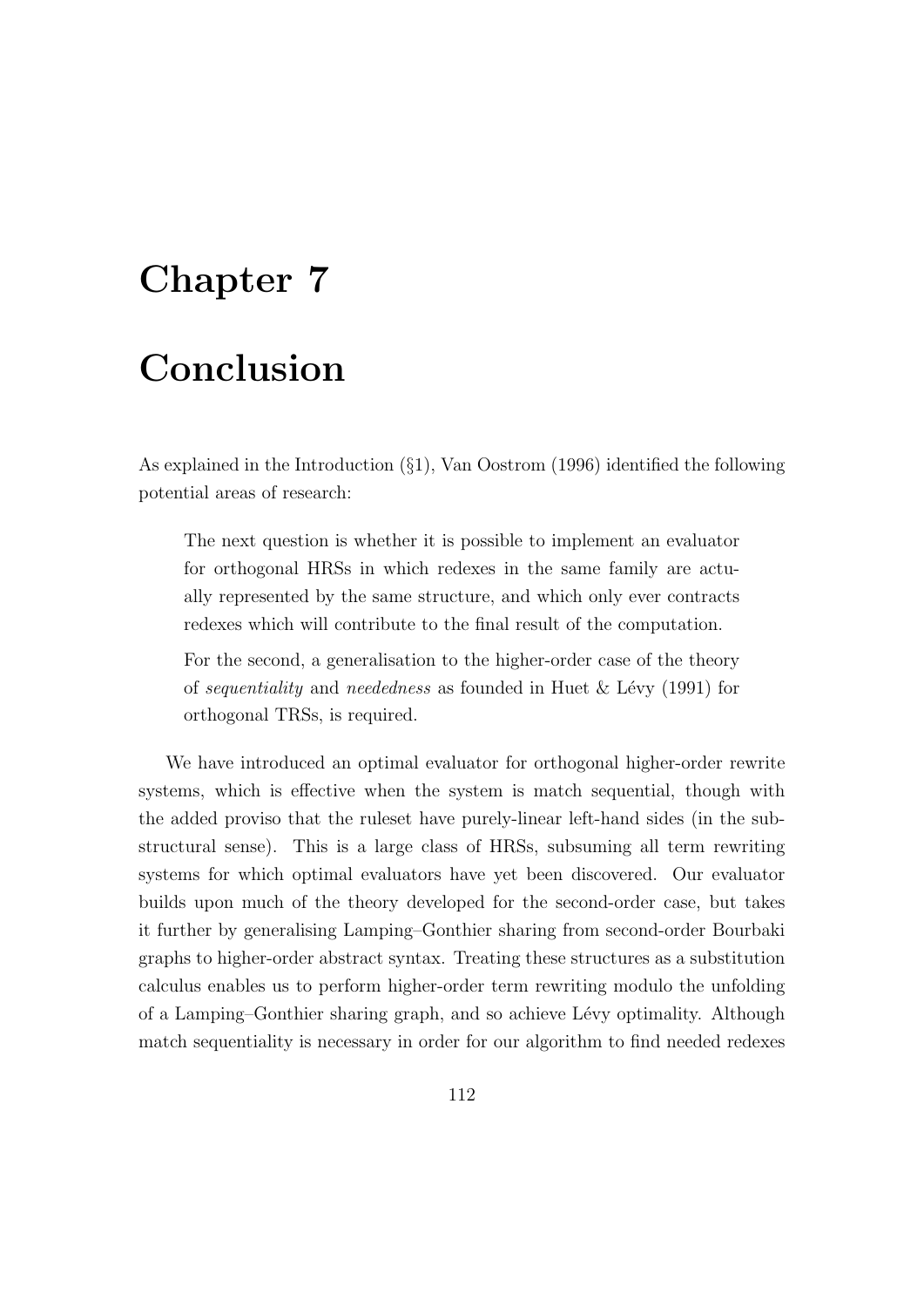effectively, all we really require for optimality is that (only) needed redexes be reduced modulo π-equivalence. This is possible, as Van Oostrom (1996) observes, "due to the logical nature of substitution, not rules."

### 7.1 Untyped λ-calculus

Asperti & Guerrini's (1998) encoding from the untyped  $\lambda$ -calculus into an Interaction Net maps each abstraction and application in an untyped  $\lambda$ -term to an agent in the Interaction Net, just as would the straightforward Interaction System (Laneve 1993) for the untyped  $λ$ -calculus:

$$
\frac{\Gamma, x \vdash t}{\Gamma, x \vdash x} \text{Var} \qquad \frac{\Gamma, x \vdash t}{\Gamma \vdash \text{Abs}(x.t)} \text{Abs} \qquad \frac{\Gamma \vdash t_1 \quad \Gamma \vdash t_2}{\Gamma \vdash \text{App}(t_1, t_2)} \text{App}
$$

Naturally, we can define an equivalent Linear HRS for the untyped λ-calculus. Here we also distinguish the special case of an abstraction whose bound variable does not occur, as this is likewise distinguished when the above Interaction System is translated into an Interaction Net.

$$
\frac{\Gamma, x: !0 \vdash t: 0}{x: !0 \vdash \text{derelict } x: 0} \text{Var} \qquad \frac{\Gamma, x: !0 \vdash t: 0}{\Gamma \vdash \text{Abs } (\lambda x!^!0t): 0} \text{Abs}
$$
\n
$$
\frac{\Gamma_1, \Delta \vdash t_1: 0 \quad \Gamma_2, \Delta \vdash t_2: 0}{\Gamma_1, \Gamma_2, \Delta \vdash \text{copy } \Delta \text{ as } \Delta, \Delta' \text{ in App } t_1 \text{ (promote } \Gamma_2, \Delta' \text{ for } \Gamma_2, \Delta \text{ in } t_2): 0} \text{ App}
$$
\n
$$
\frac{\Gamma \vdash t: 0}{\Gamma \vdash \text{Abs } (\lambda x!^0 \text{discard } x \text{ in } t): 0} \text{ Abs}'
$$

These terms are translated into Interaction Nets as illustrated in Figure 49. Comparing these to the initial encoding of the untyped  $\lambda$ -calculus (Asperti & Guerrini 1998, §3.3), the two are identical, allowing for our differences in graphical notation: instead of arrows leading to or from boxes labelled  $[M]$  or  $[N]$ , the arrows lead to or from premises at the top of each diagram; and instead of a context arrow leading from the top of the diagram, the context arrow leads to the 'result type' 0 at the bottom. This equivalence demonstrates how our translation from HRSs to sharing graphs is a proper generalisation of the existing translation for the untyped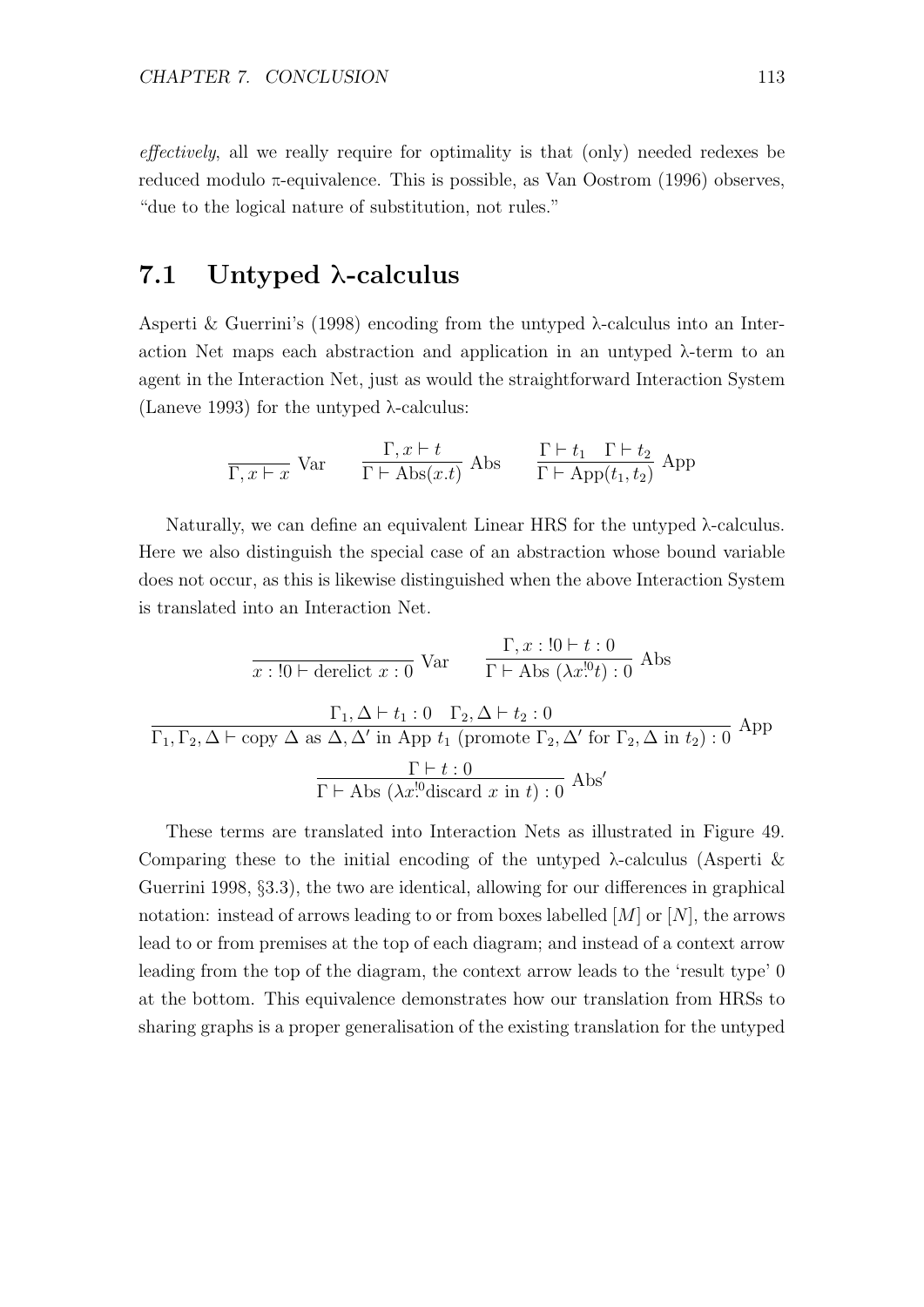

Figure 49: Translation of an HRS for the untyped λ-calculus

λ-calculus, and for Interaction Systems in general.

Although the results of these two translations, for ISs and HRSs, are identical in their result, ours is driven by induction on the underlying substitution calculus which, in contrast to the encoding of Asperti, is more resemblant of Gonthier et al.'s (1992) encoding of the untyped λ-calculus into Interaction Nets comprising only multiplexers. However, our translation makes the need for these multiplexers explicit through its use of the linear  $\lambda$ -calculus, instead of adding them implicitly in each expression. It could also be said that our translation unifies these two earlier approaches, by translating a typed  $\lambda$ -calculus à la Gonthier et al. (1992) which then serves as a substitution calculus for an 'object-level' untyped λ-calculus, resulting in an Interaction Net equivalent to that of Asperti & Guerrini (1998).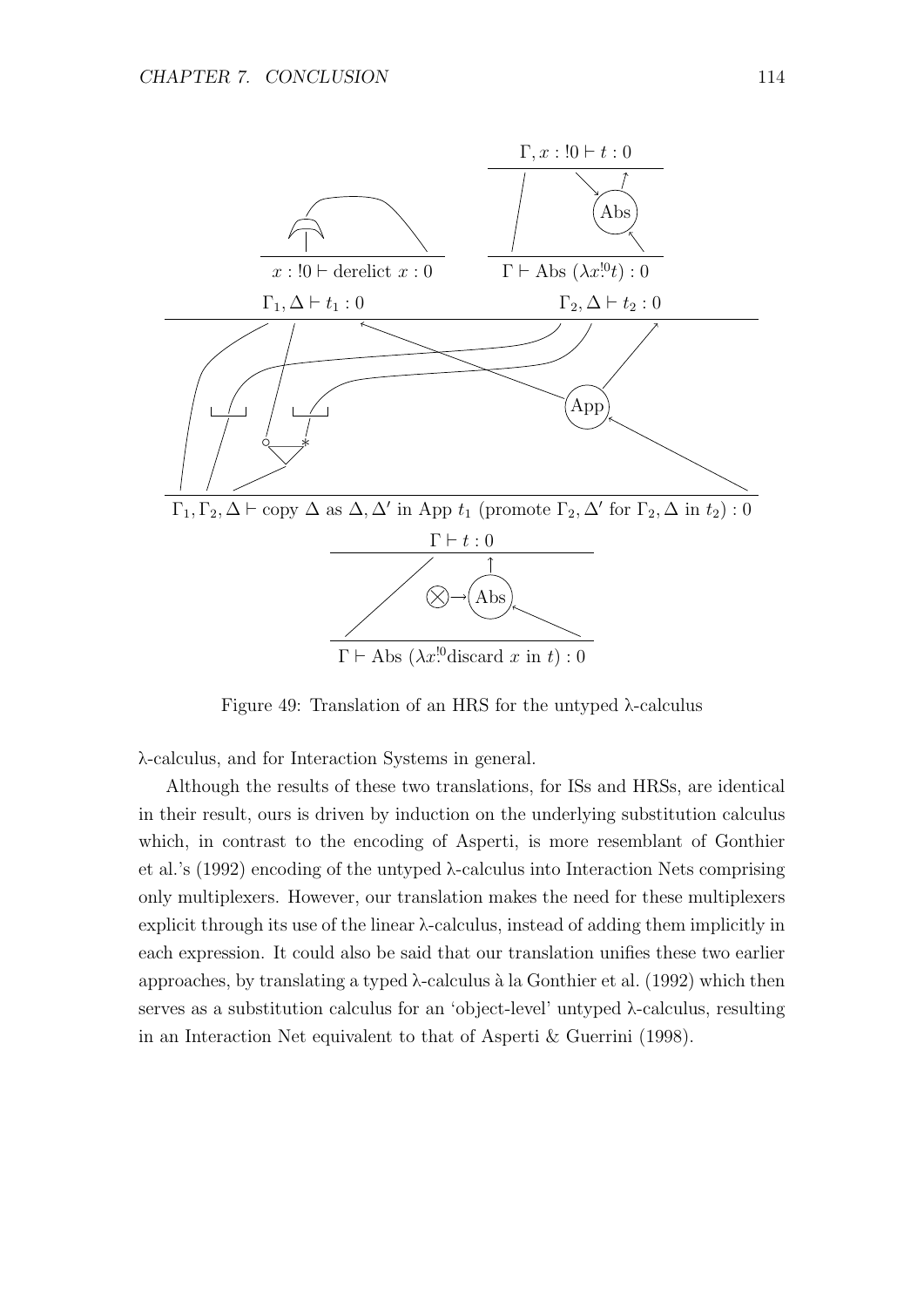Alternative embeddings of the untyped  $\lambda$ -calculus into an HRS are also possible, as are alternative translations of linear λ-calculus (as a substitution calculus) into Interaction Nets, but we do not explore them here; cf. Asperti & Laneve (1995).

## 7.2 Future work

There are a number of possible avenues for future research:

- More rigorous a treatment of  $s\ell$ -structures as a substitution calculus. It has already been noted by Van Raamsdonk (1996) that the 'graphical' nature of such structures is something of a departure from the term-orientated substitution calculi of Higher-order Rewrite Systems (Nipkow 1991) or Combinatory Reduction Systems (Klop et al. 1993). We have focused our efforts on the algorithm for translating higher-order rewriting systems with Intuitionistic Linear Logic as a substitution calculus, to equivalent systems having instead sℓ-structures as a substitution calculus. However, we expect that certain concepts we have made use of in our treatment of these systems, such as contraction sets ( $\S 4.3.2$ ) for establishing π-equivalence classes and normal forms, would benefit from more thorough formalisation.
- The substructural higher-order term rewriting systems, for which we have used our substitution calculus translation as a medium, are themselves an interesting topic, and one which to our knowledge has had little attention. The possible interactions between substructurally-typed variables, and the properties of a rewriting system featuring those variables, is especially interesting. Take, for instance, the effect of linear variables on sequentiality in our second-order variant of 'Gustave's TRS' (§5.4.3). Another example is that in a non-fully-extended orthogonal HRS whose bound variables are non-weakening, a non-normalised term must have an external redex, yet may still require variable occurrence checks (§5.1.2).
- Finally, an obvious practical project would be an efficient implementation of our technique. We have written a 'proof of concept', in the programming language Haskell, but it is not intended to be an efficient implementation,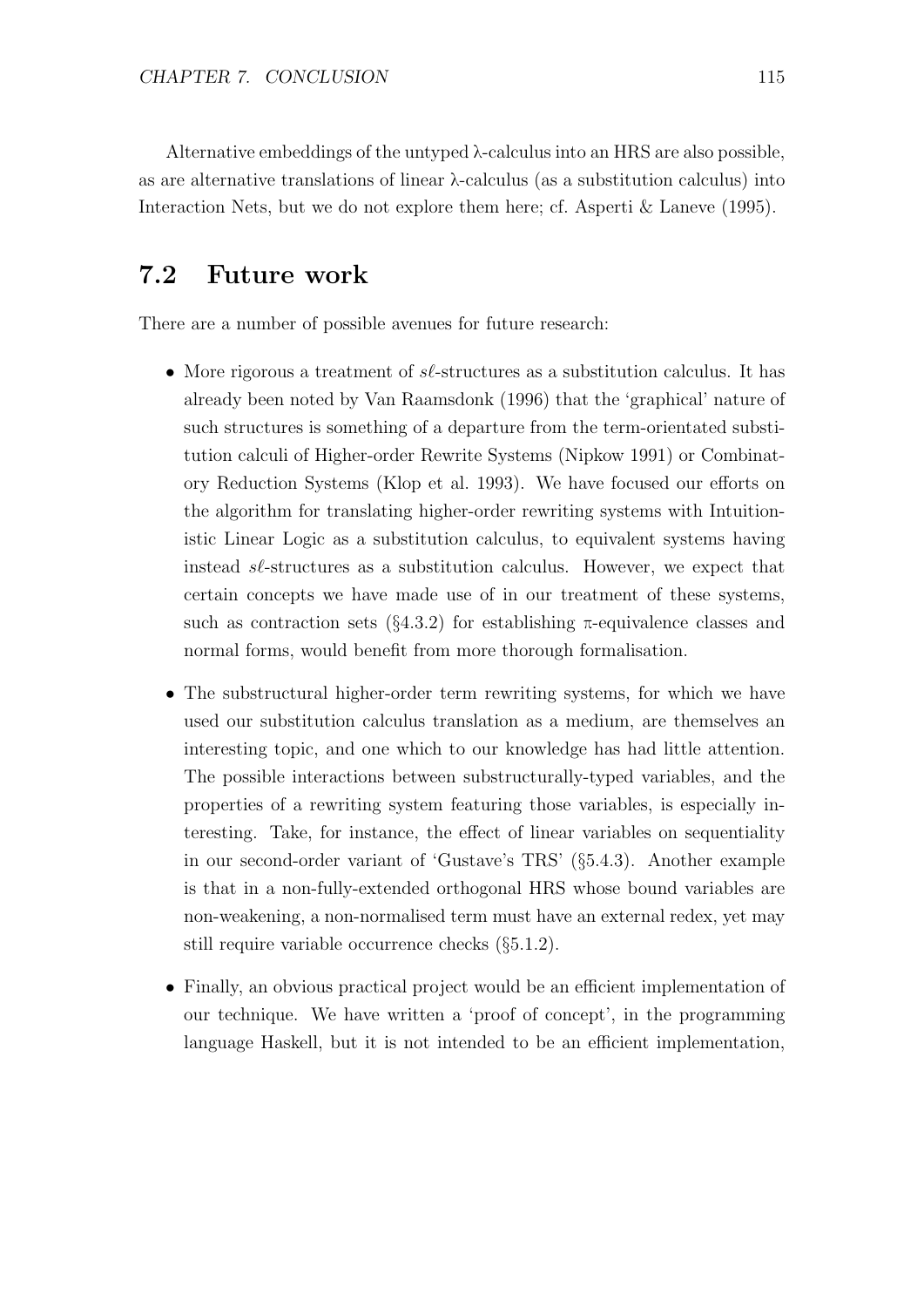rather following the theory 'by the book'. An optimised implementation more in the line of BOHM (Asperti & Guerrini 1998) would allow for the runtime behaviour of our algorithm to be properly compared to earlier Lévyoptimal implementations, as well as to other term rewriting software and functional language runtimes. The theoretical developments described here should enable an implementation to outperform BOHM even in the secondorder case, let alone the higher.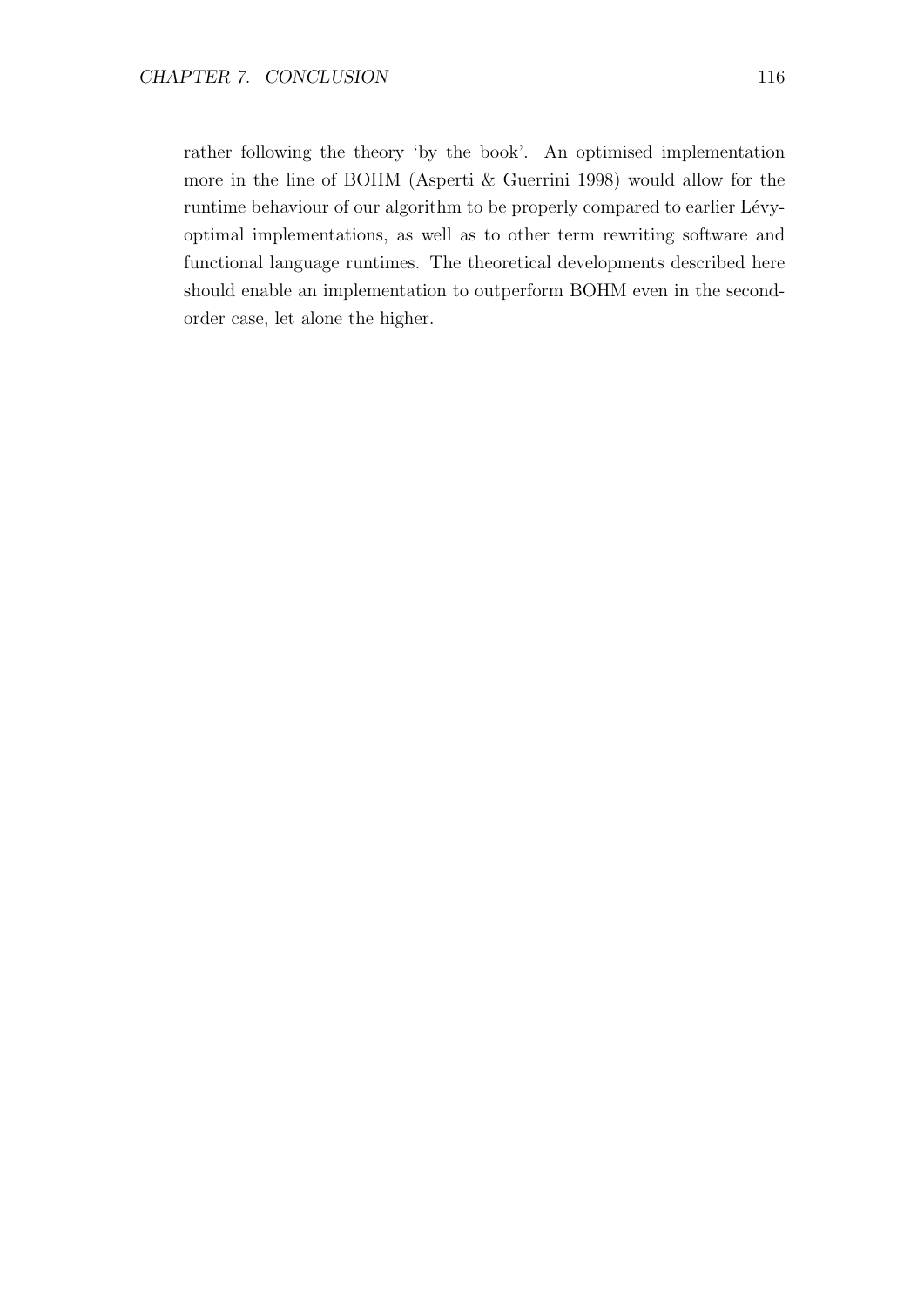# Appendix A Equivalence proofs

This appendix comprises figures for proofs of equivalence for our translations of purely-linear (§3.3.3) and modal (§4.3.3) terms from Intuitionistic Linear Logic to Lamping–Gonthier sharing graphs.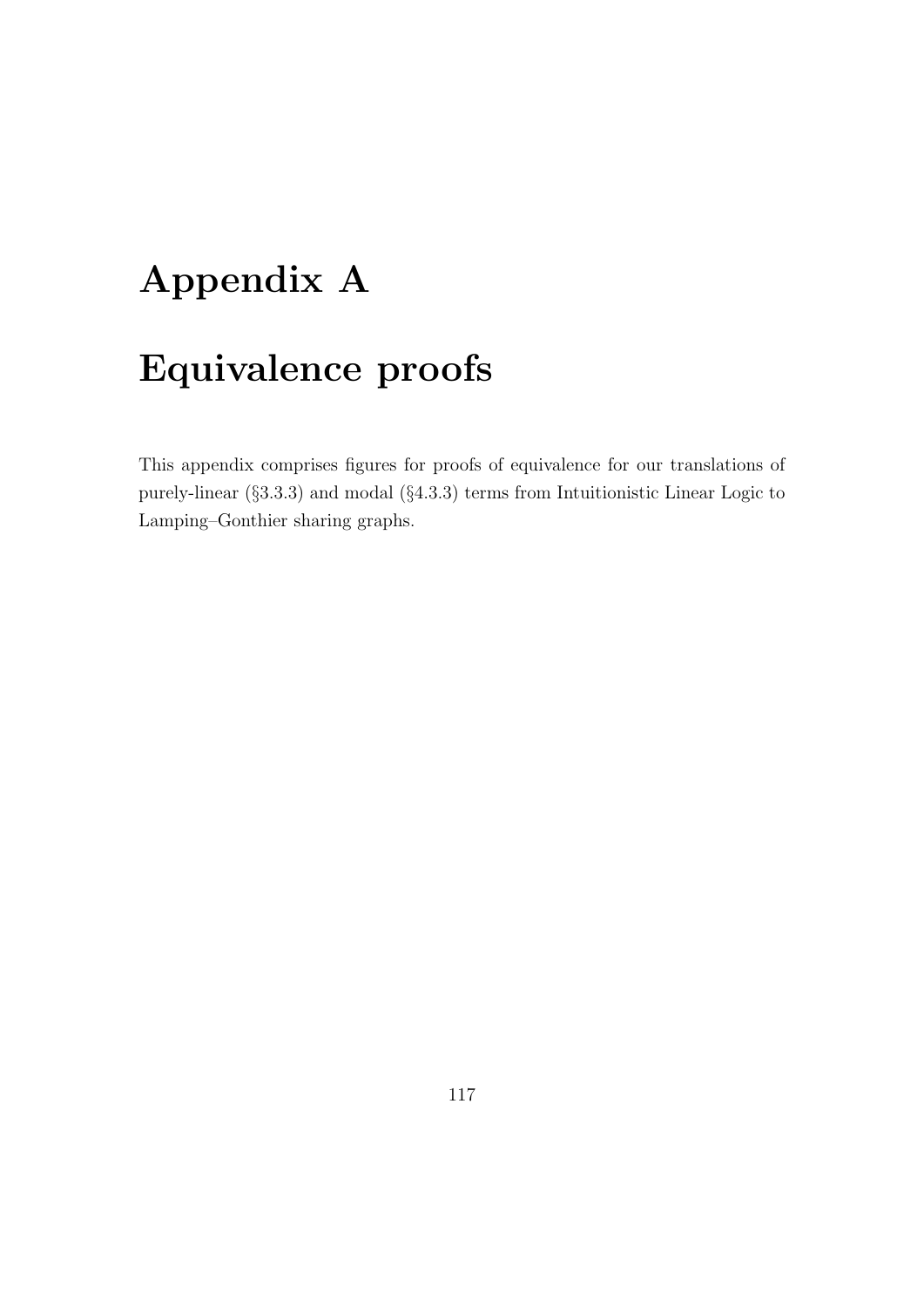

Figure 52: let  $\ast$  be  $\ast$  in  $t = t$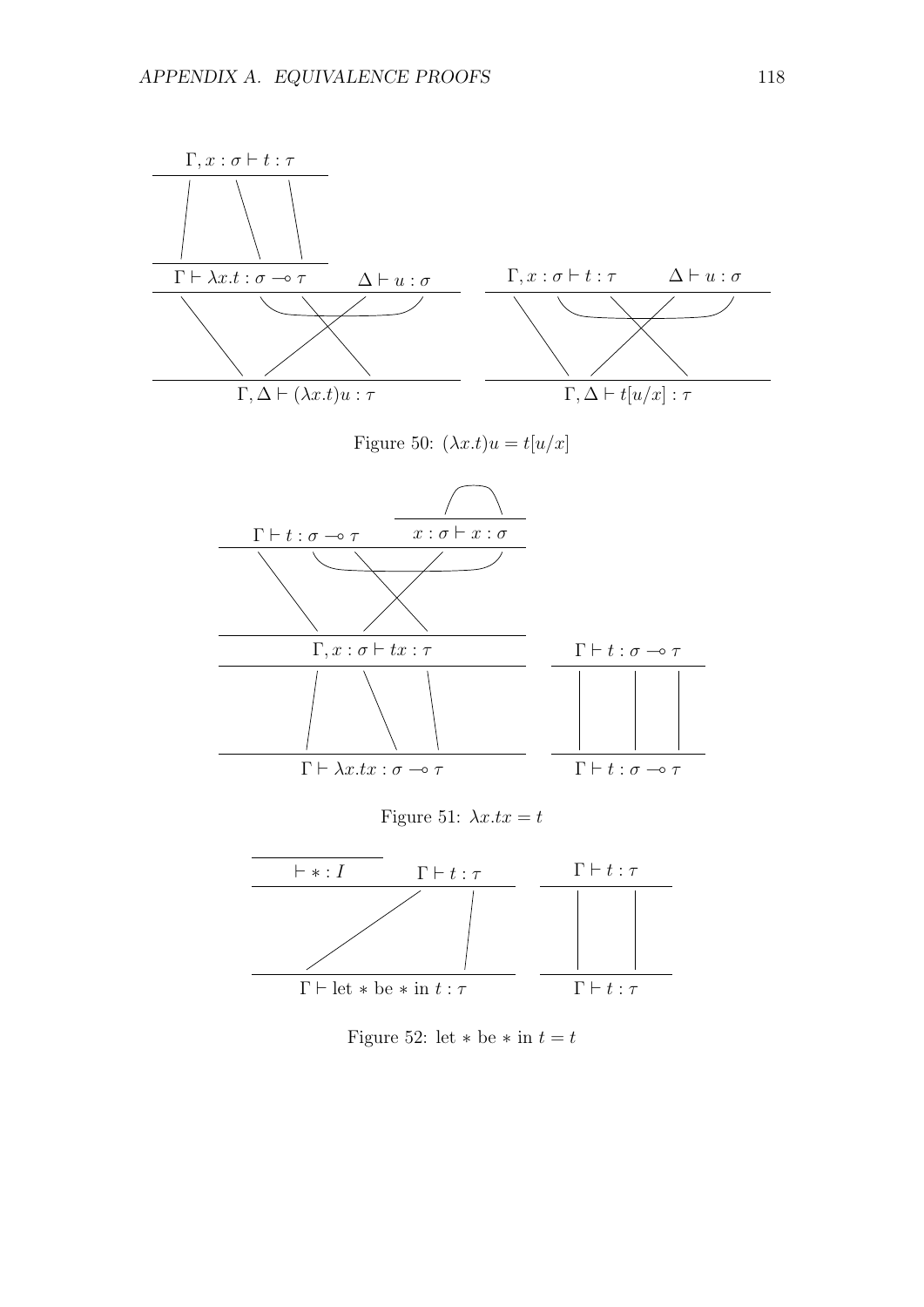

Figure 53: let  $r \otimes s$  be  $x \otimes y$  in  $t = t[r/x,s/y]$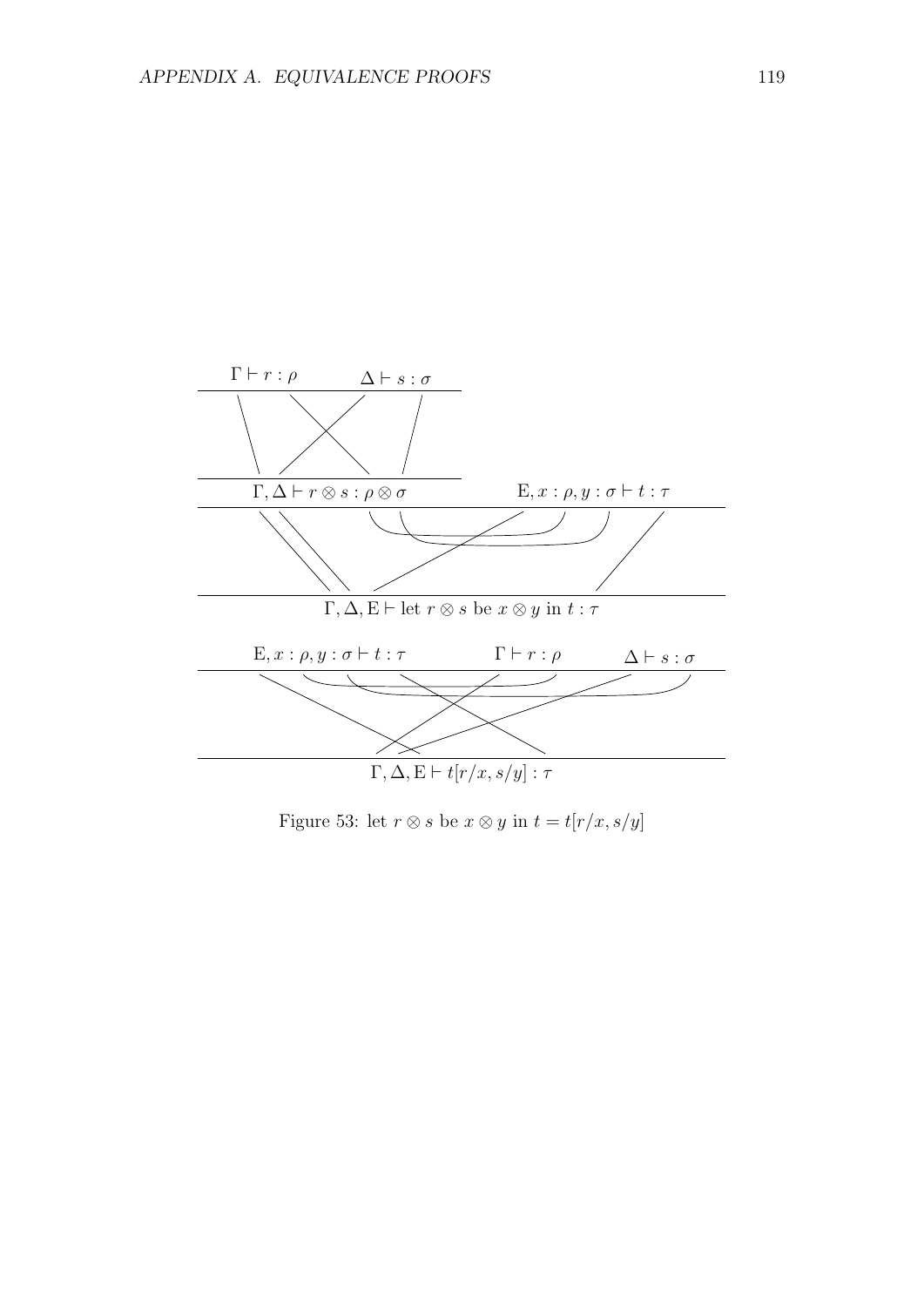

Figure 54: t[let s be  $*$  in  $u/x$ ] = let s be  $*$  in  $t[u/x]$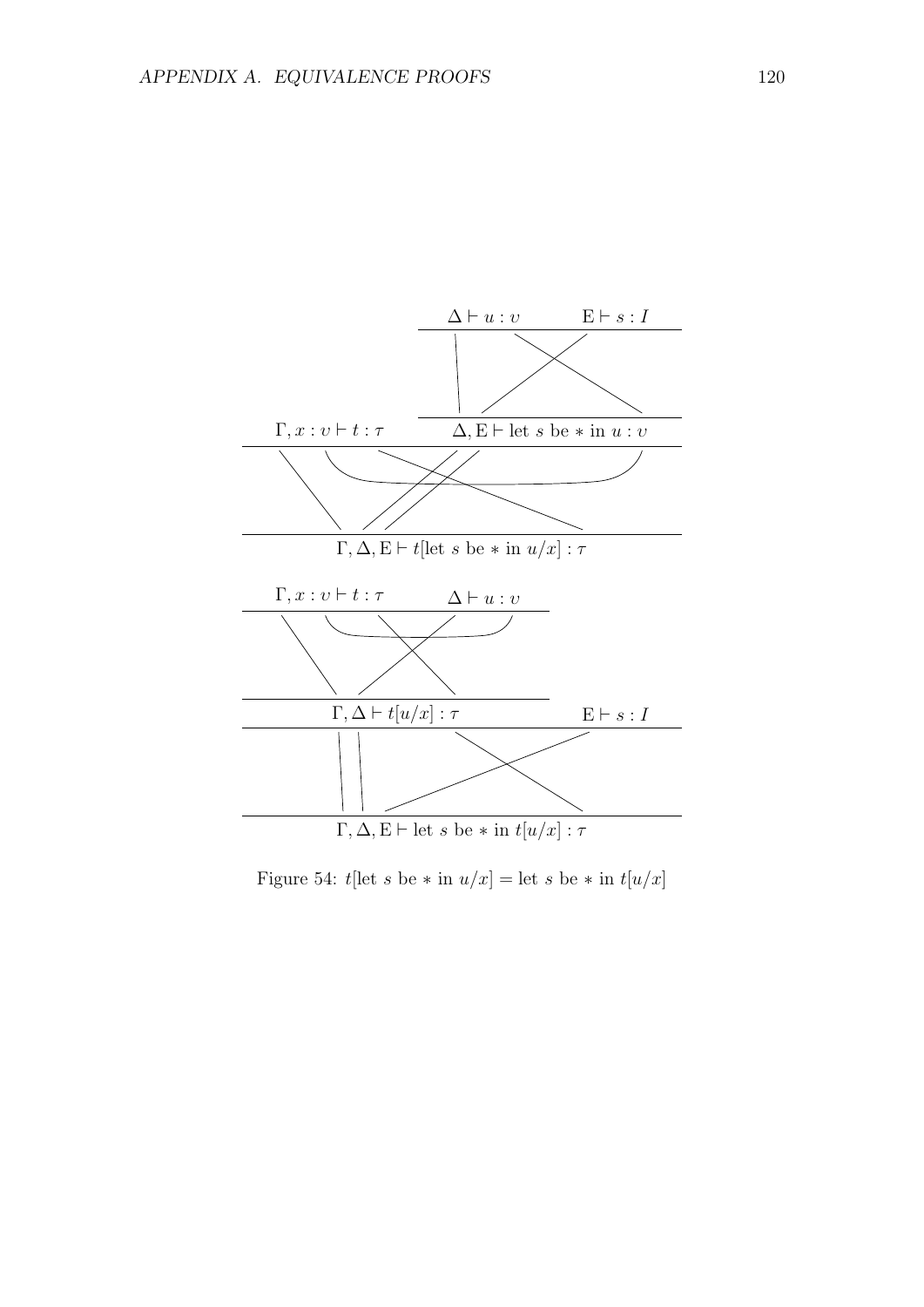

Figure 55: t[let s be  $y \otimes z$  in  $u/x$ ] = let s be  $y \otimes z$  in  $t[u/x]$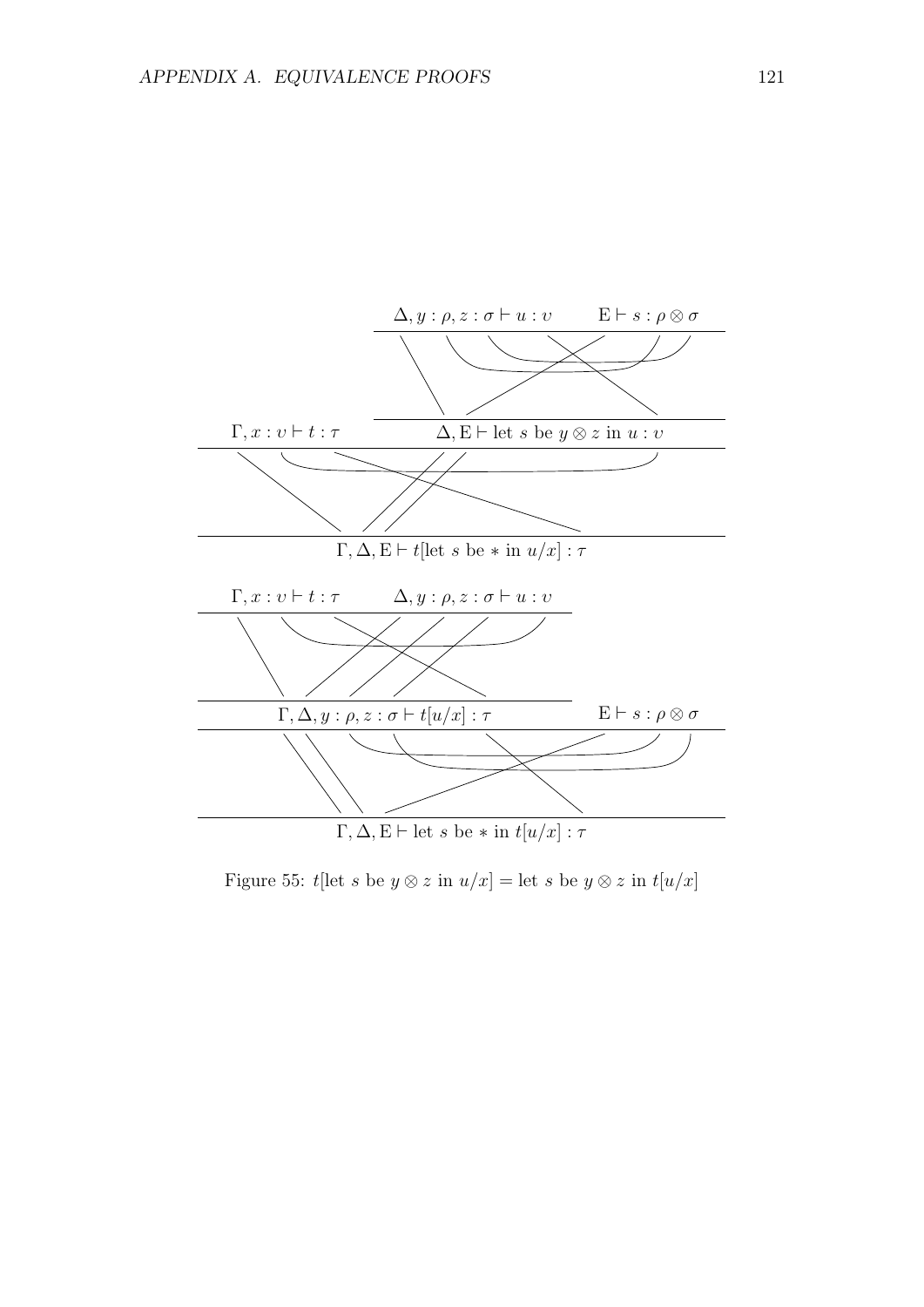

Figure 56: derelict (promote  $\vec{s}$  for  $\vec{z}$  in  $t$ ) =  $t[\vec{s}/\vec{z}]$ 



Figure 57: promote t for x in derelict  $x = t$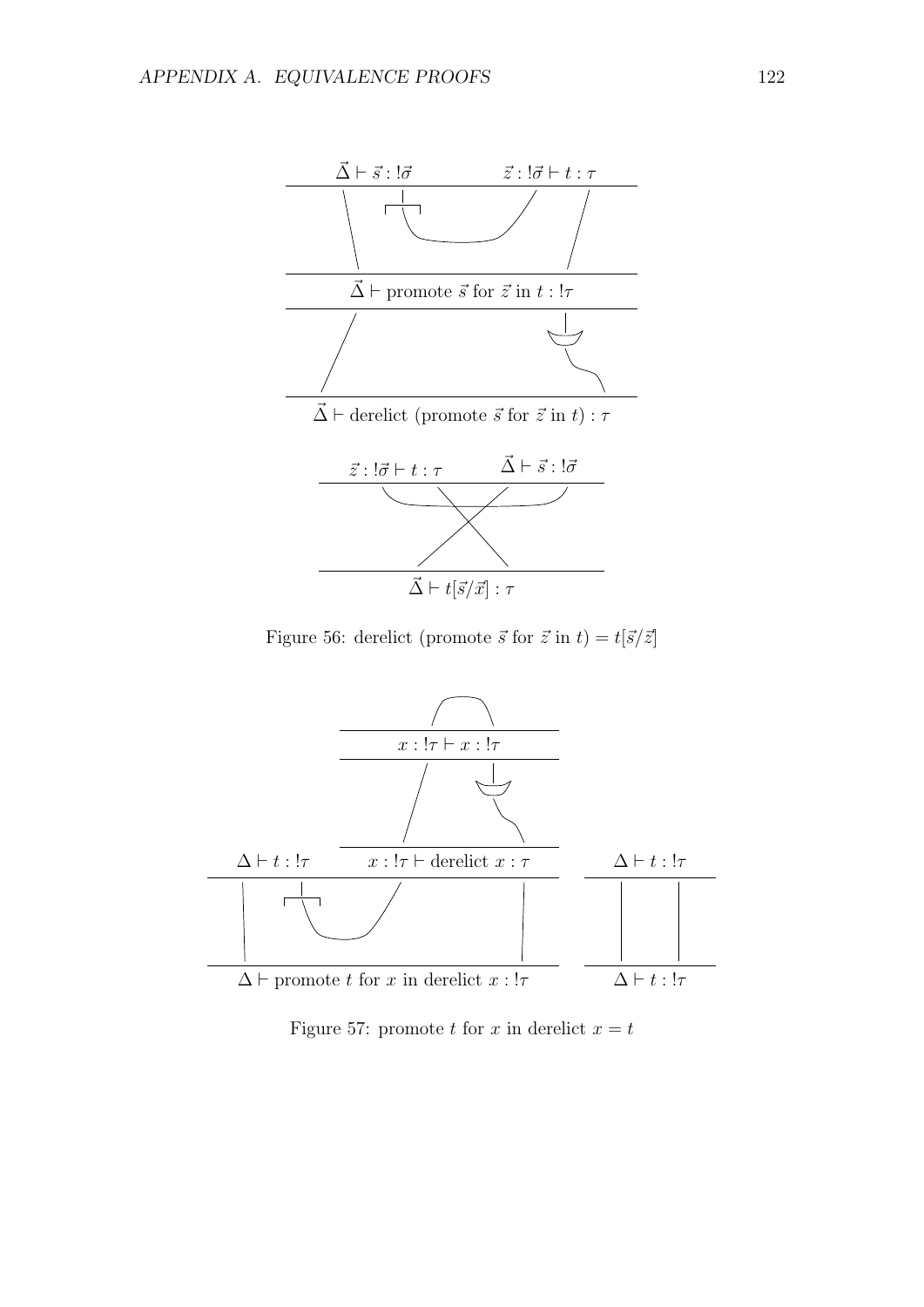

Figure 58: discard (promote  $\vec{s}$  for  $\vec{z}$  in u) in  $t =$  discard  $\vec{s}$  in t



 $\Gamma, \Delta \vdash$  promote  $u, \vec{s}$  for  $y, \vec{z}$  in discard y in  $t : !\tau$ 

Figure 59: promote  $u, \vec{s}$  for  $y, \vec{z}$  in discard  $y$  in  $t$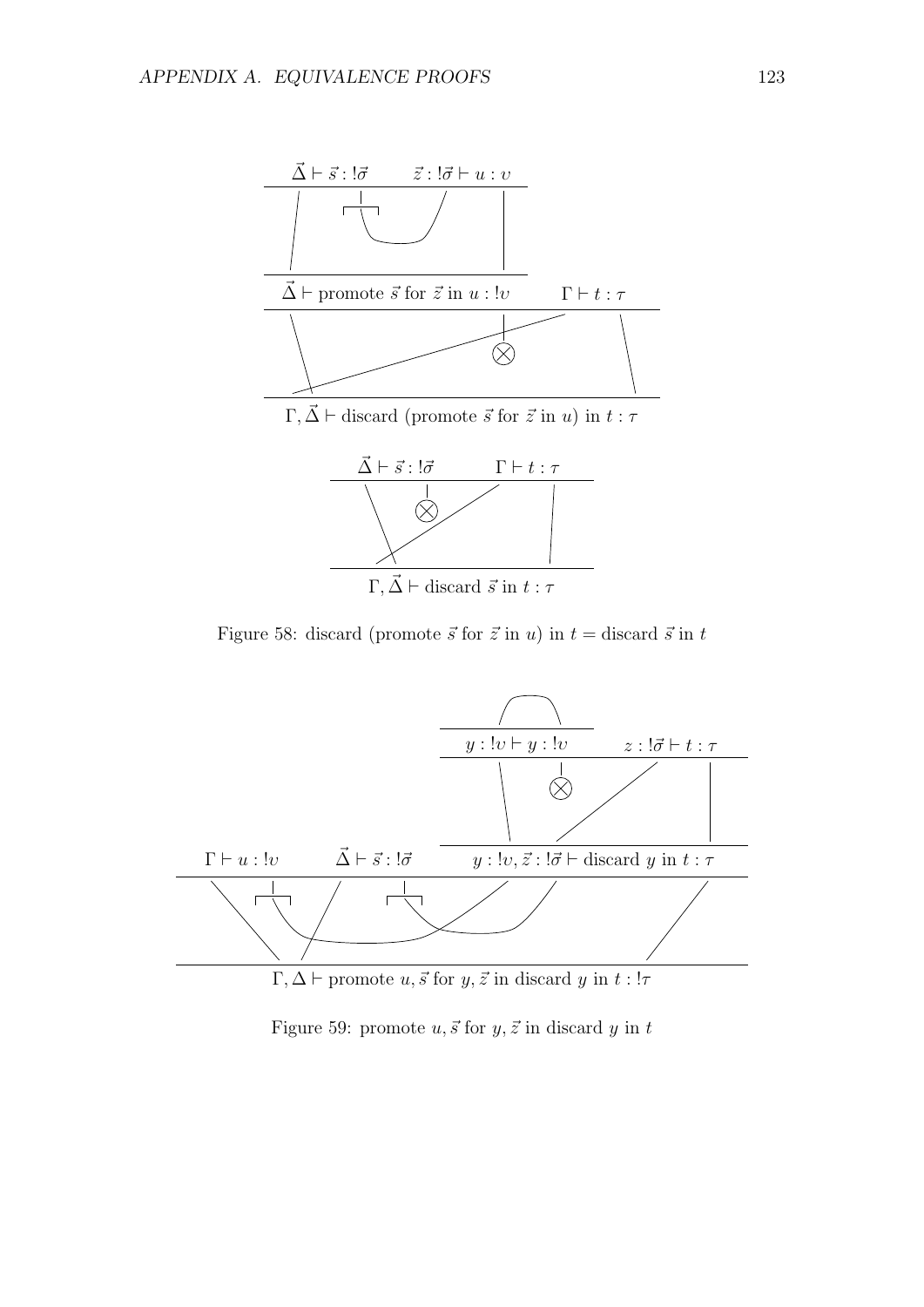

 $\Gamma, \vec{\Delta} \vdash$  discard u in promote  $\vec{s}$  for  $\vec{z}$  in  $t : !\tau$ 

Figure 60: discard u in promote  $\vec{s}$  for  $\vec{z}$  in t



Figure 61: copy s as  $x, y$  in discard  $x$  in  $t = t[s/y]$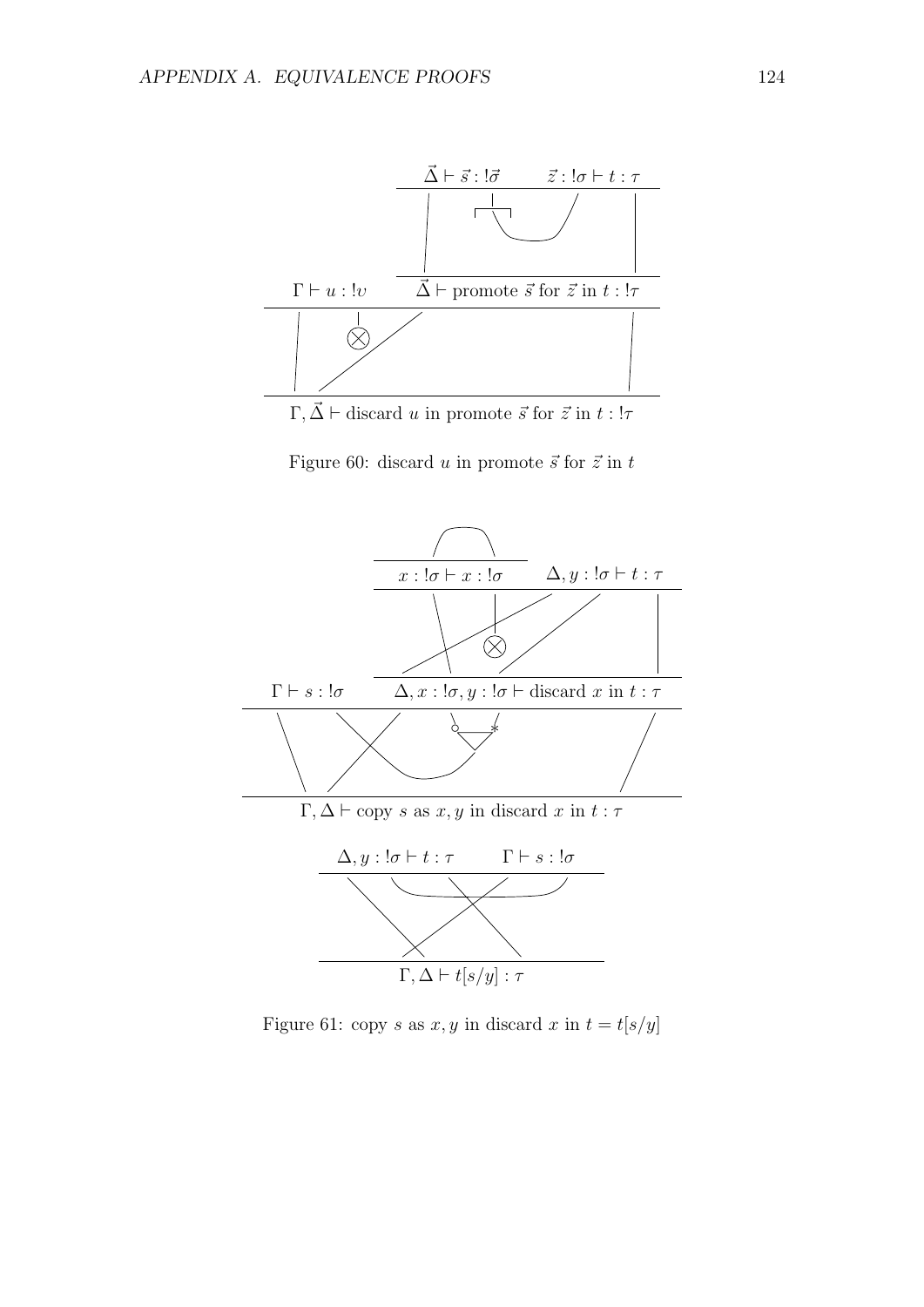

Figure 62: copy s as  $x, y$  in discard y in  $t = t[s/x]$ 



Figure 63: copy s as  $x, y$  in  $t =$ copy s as  $y, x$  in  $t$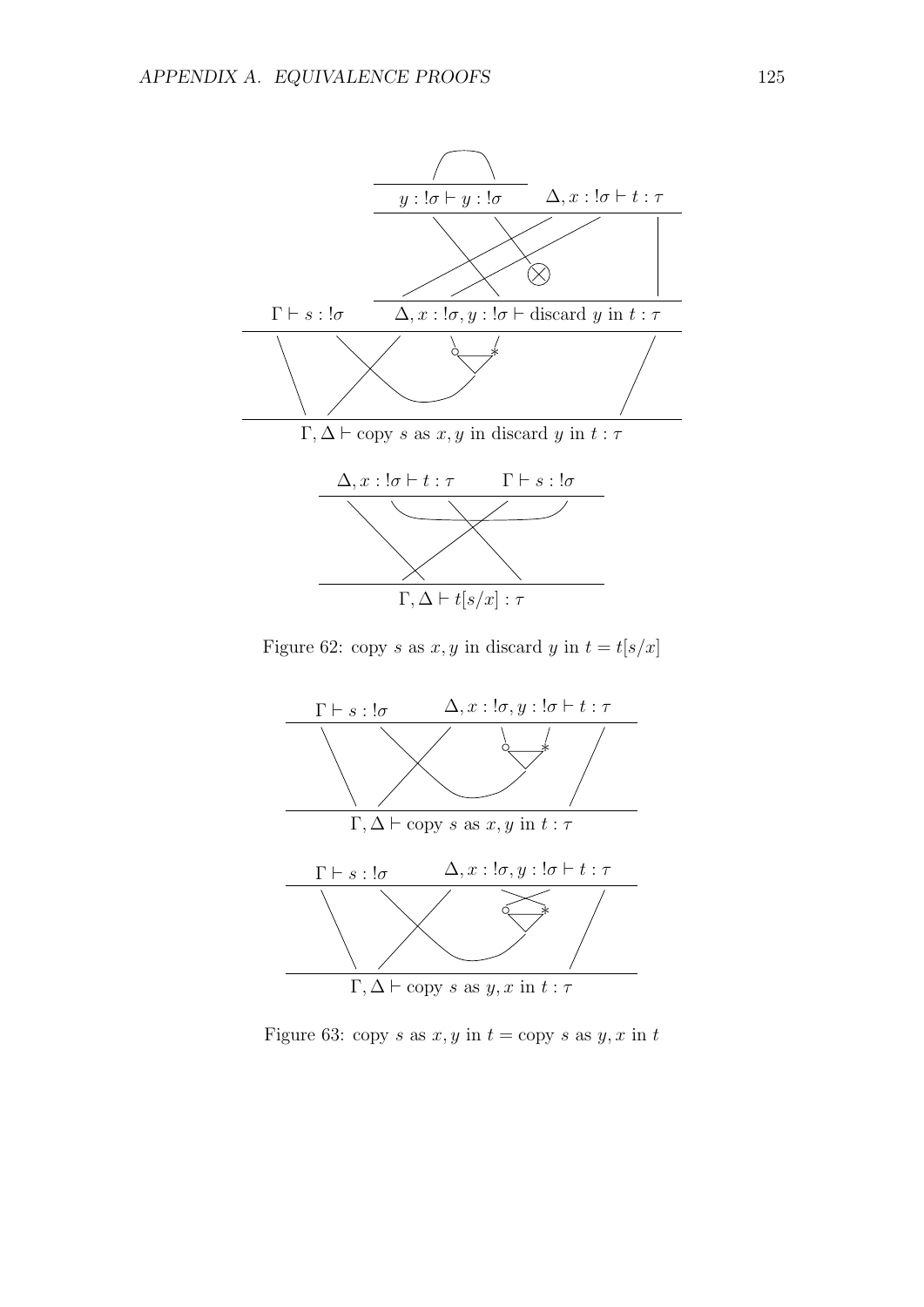

Figure 64: copy s as  $w, x$  in copy w as  $y, z$  in t



 $Γ, Δ ⊢ copy s as w, z in copy w as x, y in t : τ$ 

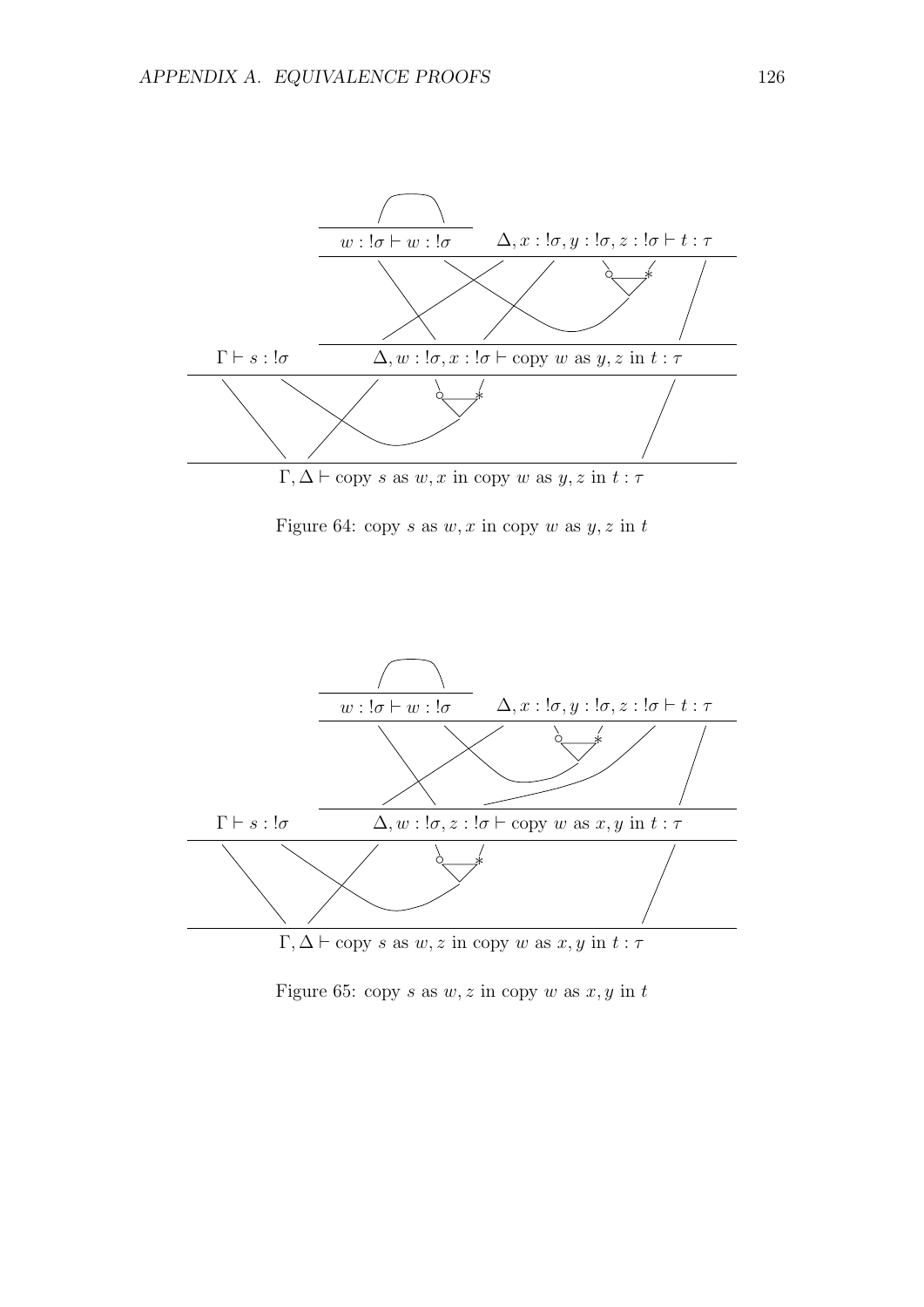

Figure 66: promote (promote  $\vec{r}$  for  $\vec{x}$  in  $u$ ),  $\vec{s}$  for  $y, \vec{z}$  in  $t$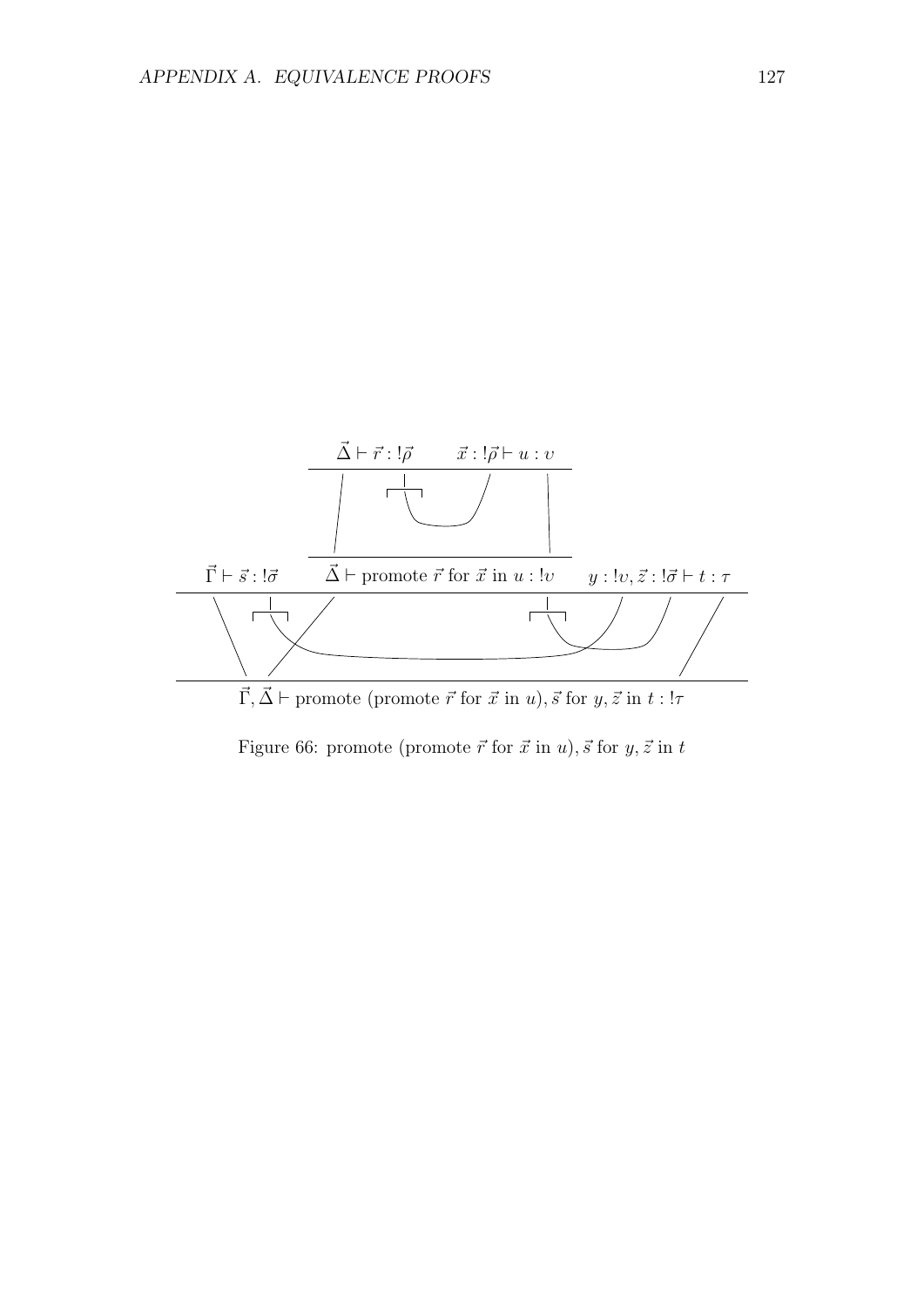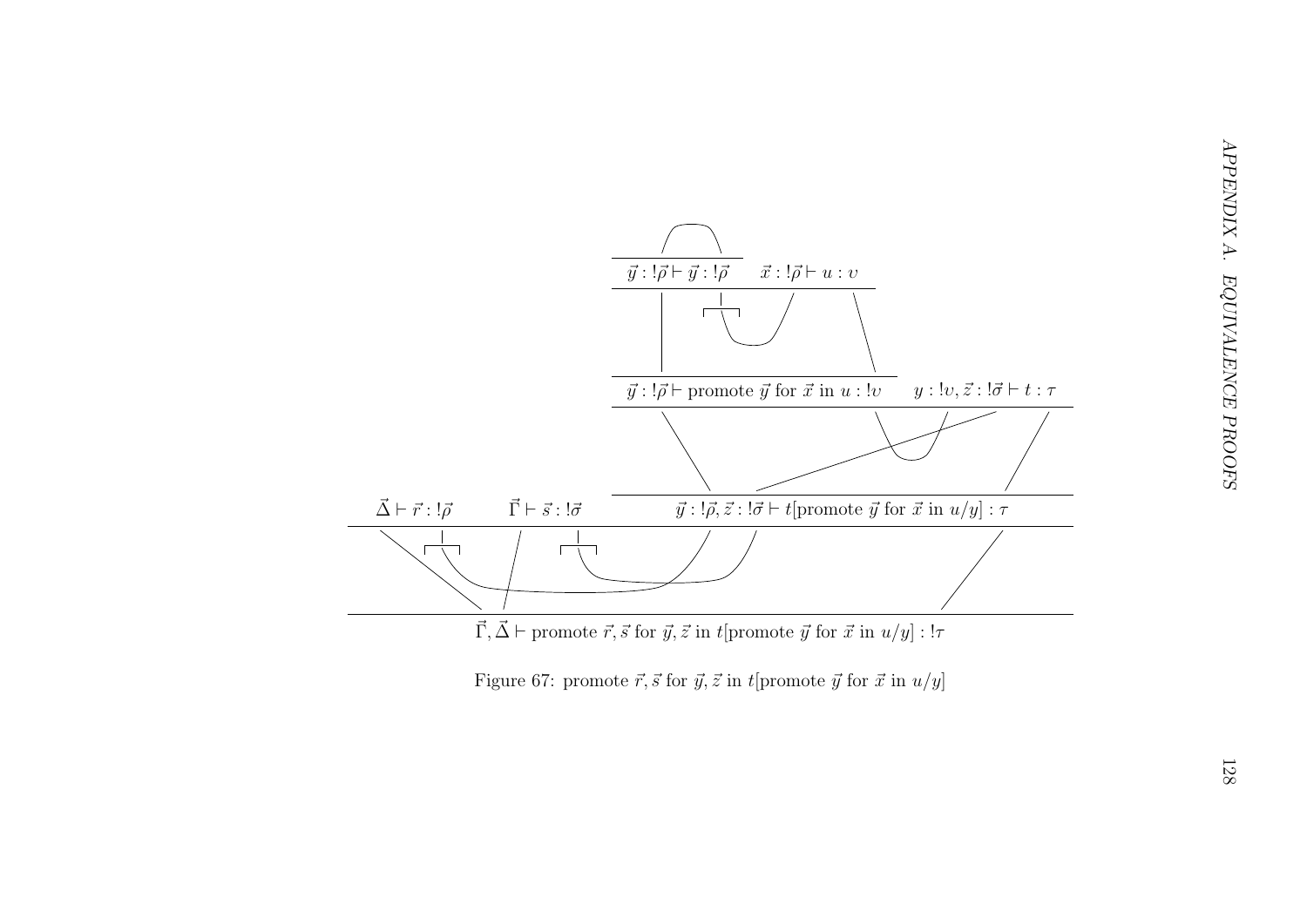

Figure 68: copy (promote  $\vec{s}$  for  $\vec{x}$  in u) as  $y, z$  in t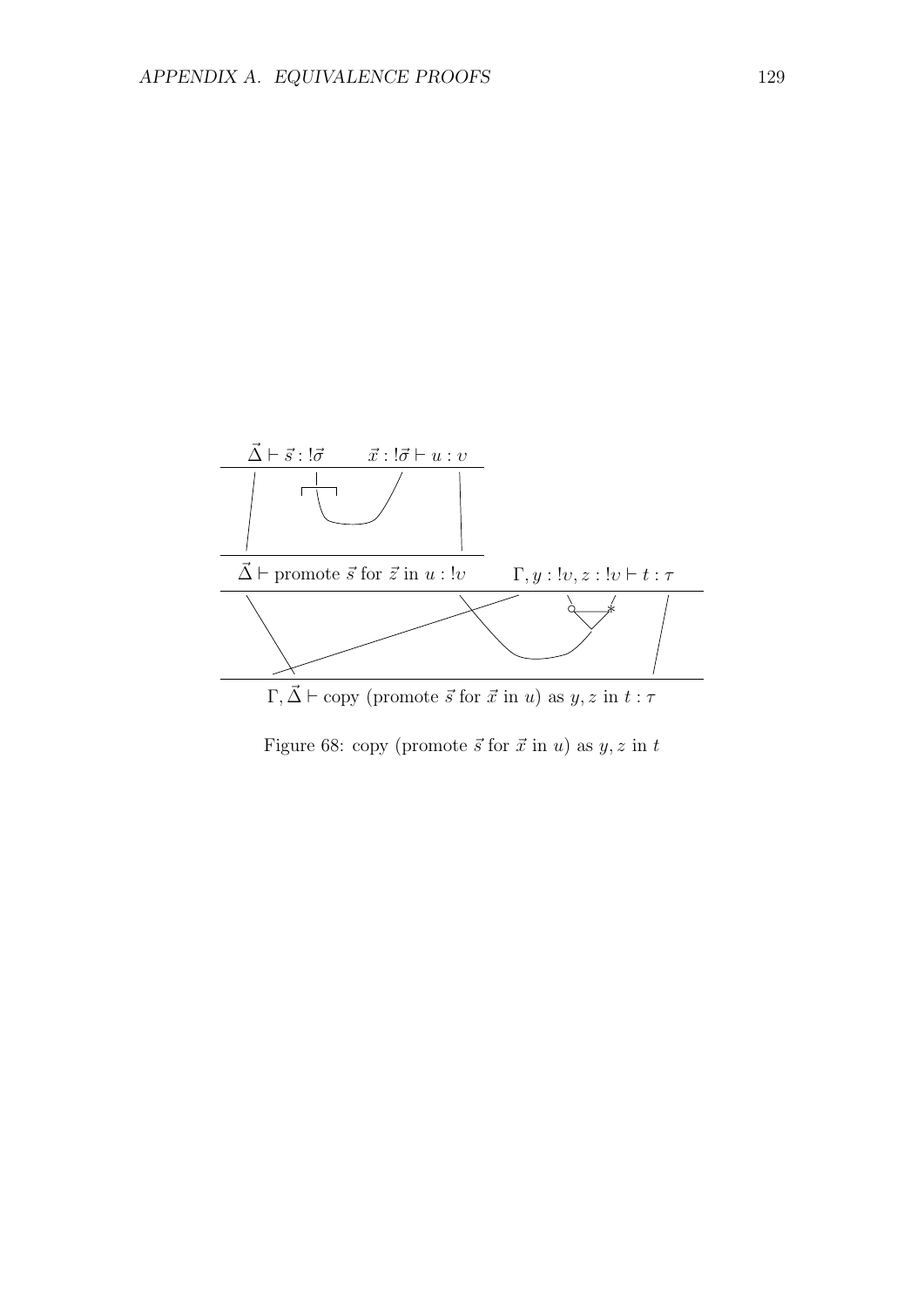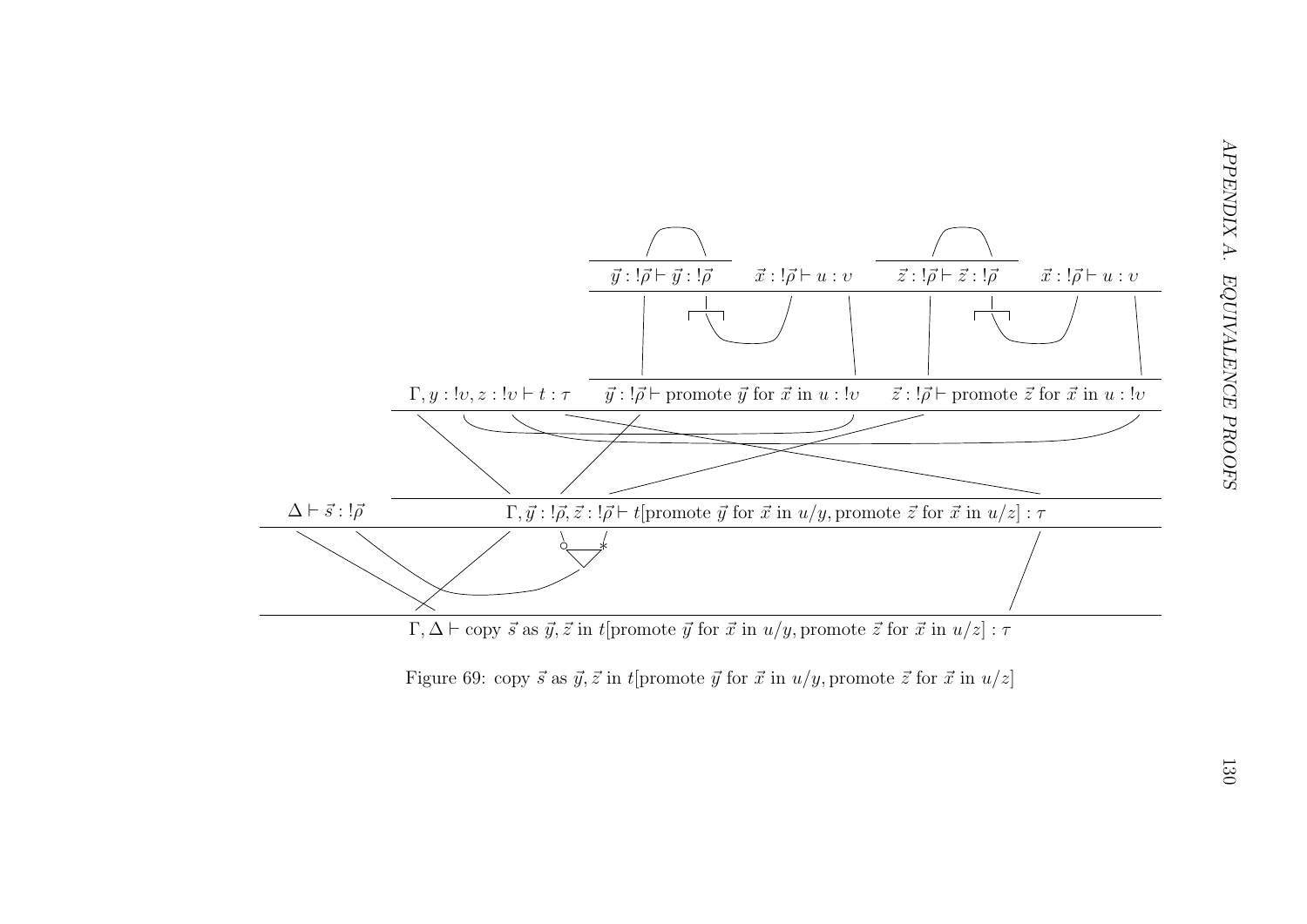

Figure 70: promote  $u, \vec{s}$  for  $y, \vec{z}$  in copy y as  $w, x$  in t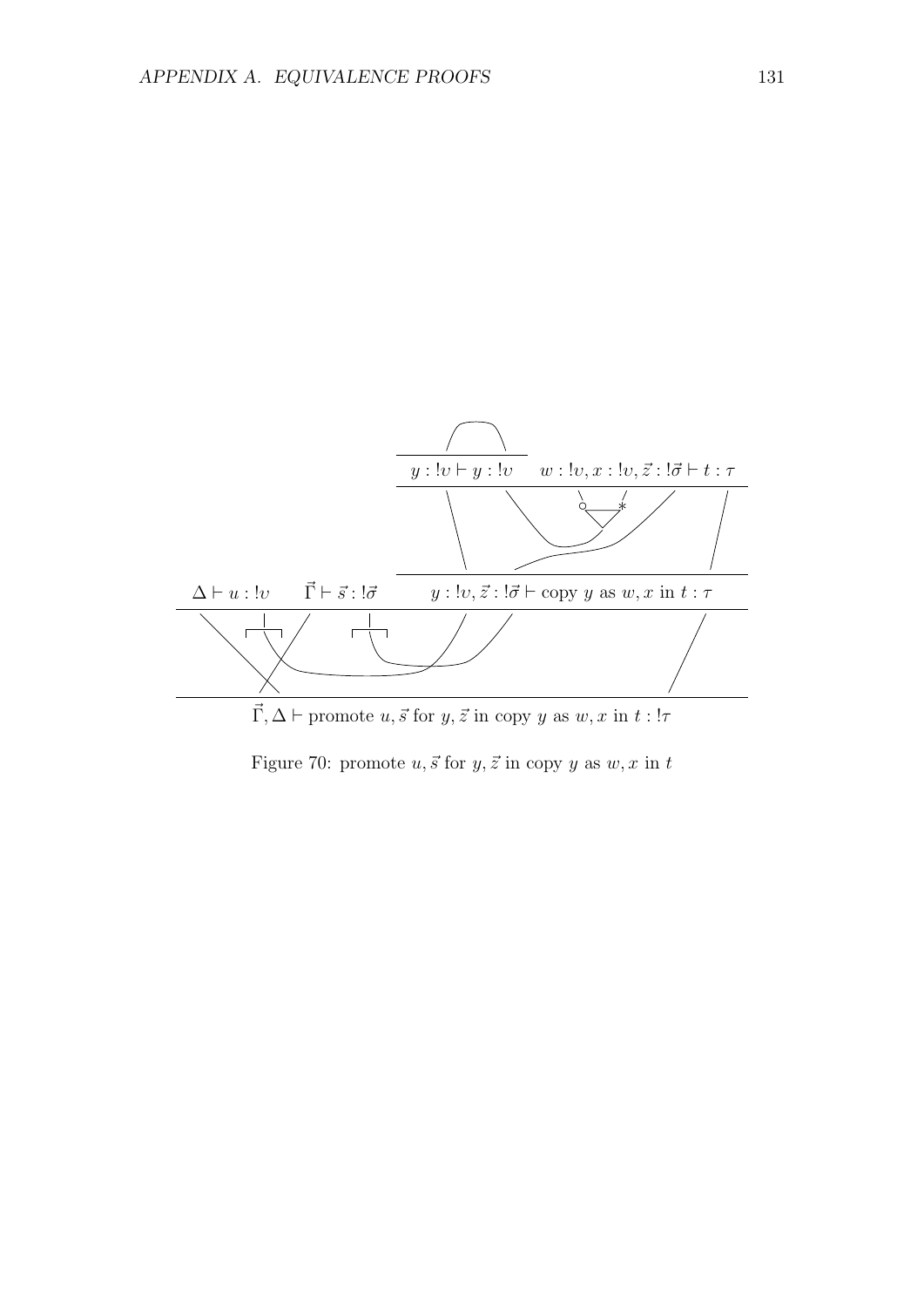



APPENDIX A. EQUIVALENCE PROOFS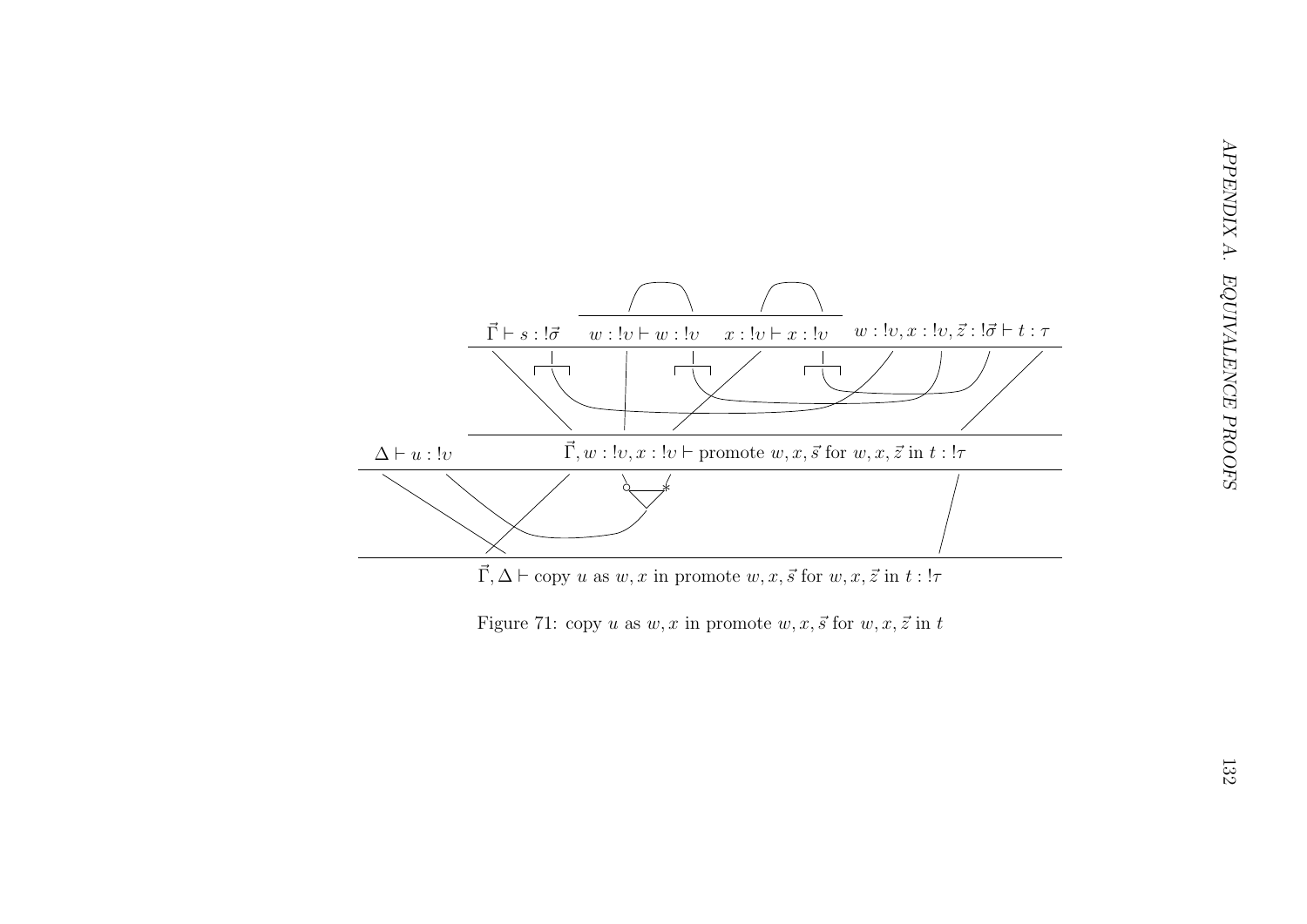

Figure 72: t[discard s in  $u/x$ ] = discard s in  $t[u/x]$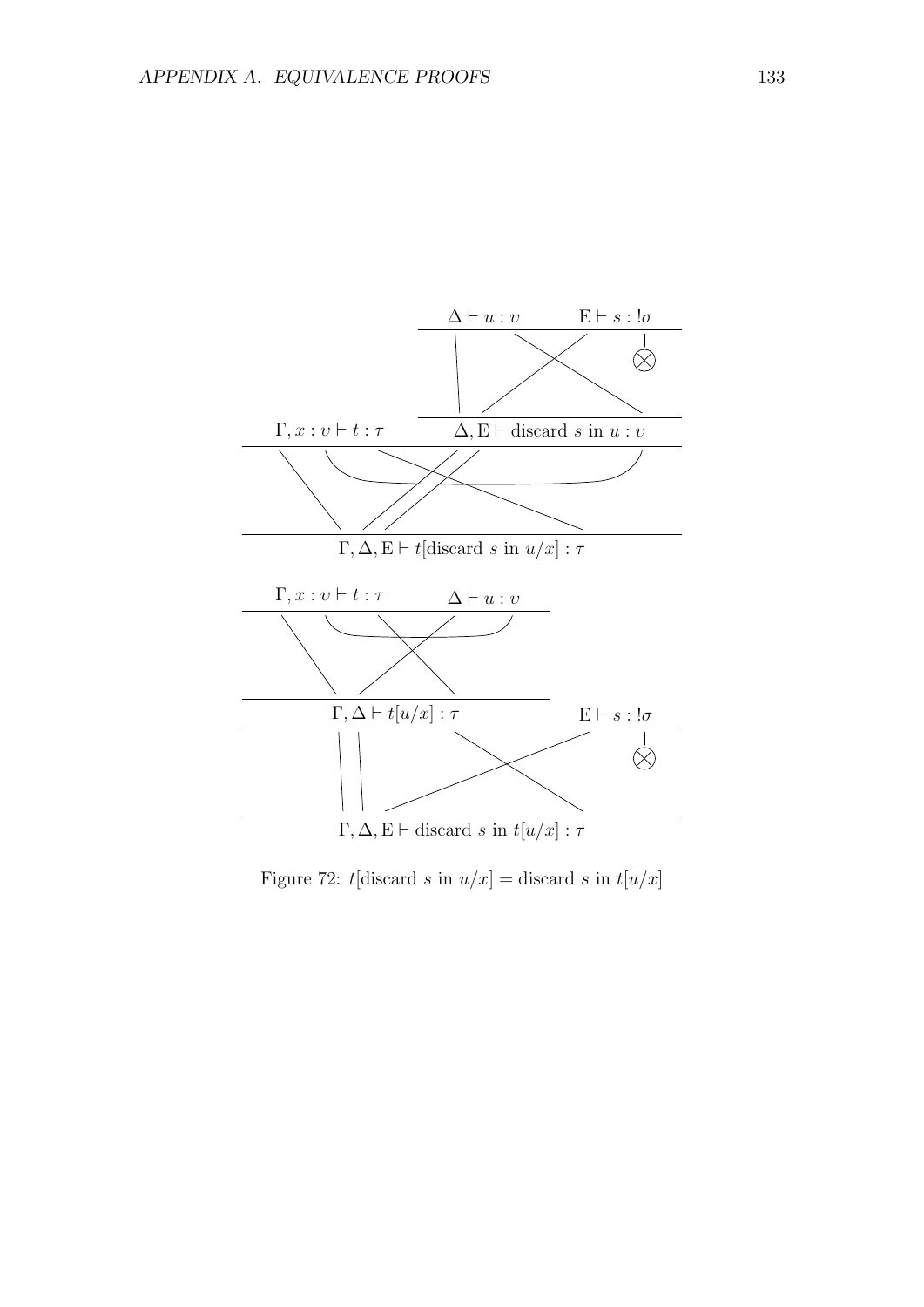

Figure 73:  $t[copy s as y, z in u/x] = copy s as y, z in t[u/x]$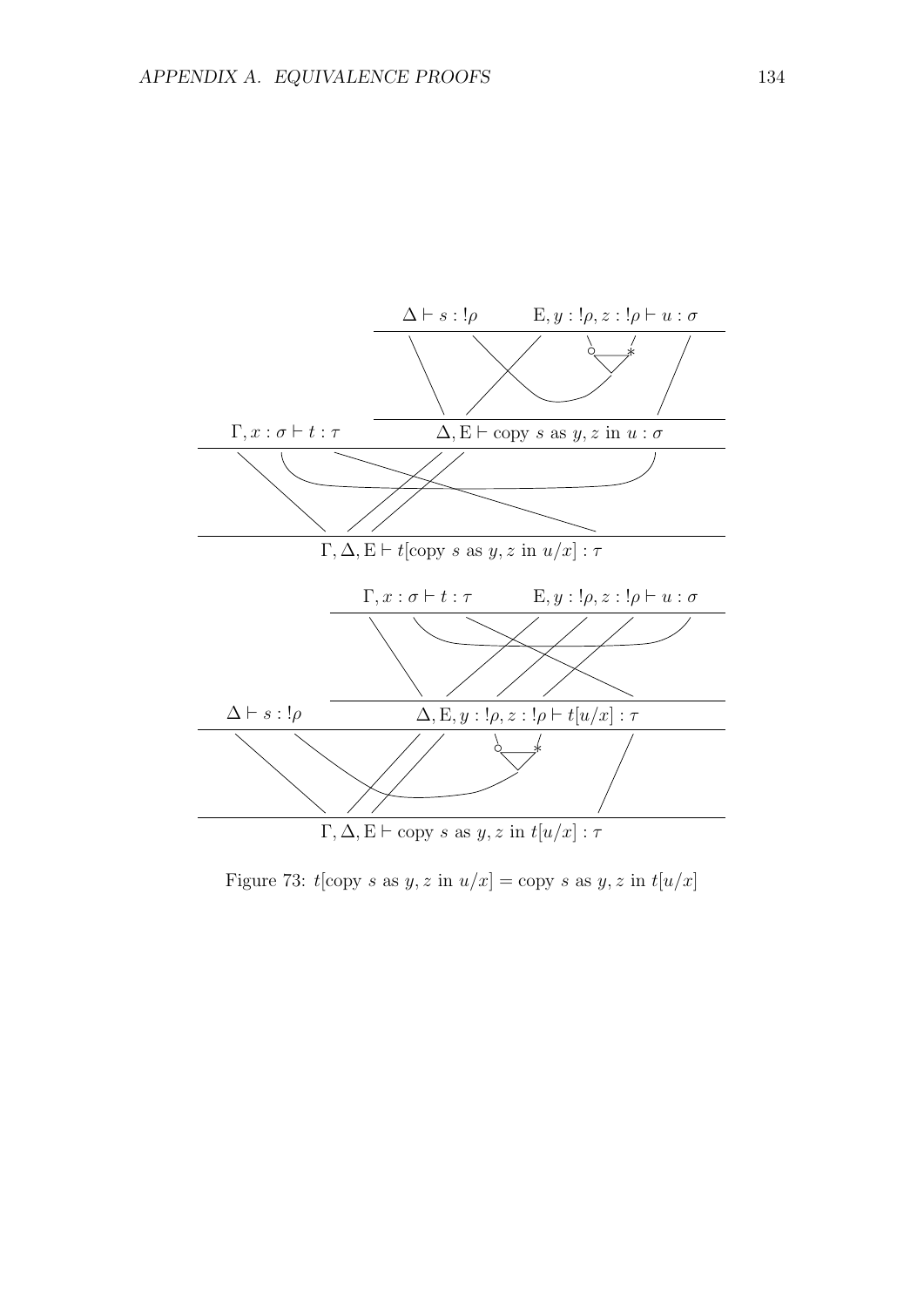## Appendix B

## Krivine machines

As described in the introduction, Lévy optimality is but one cost model for the  $\lambda$ calculus (Lawall & Mairson 1996), and indeed optimal reduction but one strategy for achieving efficient term sharing with strong β-reduction, i.e. reduction under abstraction (Fernández, Mackie & Sinot 2005). Our early work on this subject (Smith 2014) was based not on Lévy optimality and  $s\ell$ -structures, but instead on alternative notions of efficiency, and rather built on an abstract machine in the likeness of the Krivine machine (Krivine 2007). However, it was set aside when the alternative research otherwise described in this thesis seemed to bear more fruit. Nevertheless, it has since been cited in later research (Accattoli, Barenbaum & Mazza 2015). This appendix details our strong Krivine machine and its benefits over other abstract machines of its ilk.

The Krivine machine (Krivine 2007) comprises a term, an environment, and a stack. The latter two of these are lists of term–environment pairs, making environments a recursive data type. The rules for the original Krivine machine are given in Figure 74; through execution of these rules the machine is capable of evaluating a term's weak head normal form, at which point it will terminate. Note that we count De Bruijn indices from 0, as we feel it is more 'natural' to define the natural numbers to include 0.

The Krivine machine was extended by Abadi et al. (1991) to use explicit substitutions from the  $\lambda \sigma$ -calculus as environments instead of lists as in the original.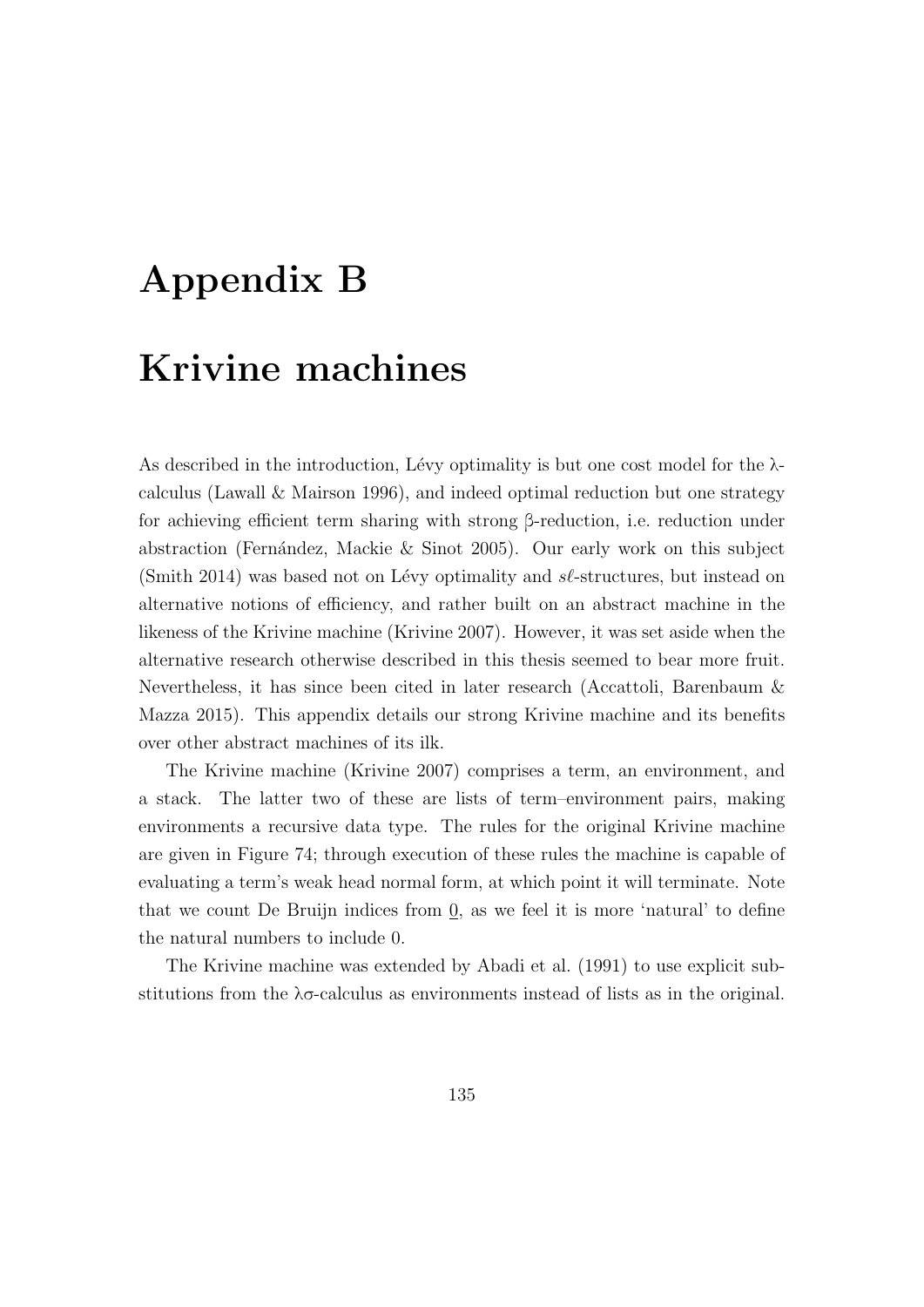$$
(t_1t_2, E, S) \to (t_1, E, (t_2, E) \cdot S)
$$
  

$$
(\lambda t_1, E_1, (t_2, E_2) \cdot S) \to (t_1, (t_2, E_2) \cdot E_1, S)
$$
  

$$
(\underline{0}, (t, E_2) \cdot E_1, S) \to (t, E_2, S)
$$
  

$$
(\underline{n+1}, (t, E_2) \cdot E_1, S) \to (\underline{n}, E_1, S)
$$

## Figure 74: Krivine machine

These σ-substitutions are defined as follows:

| $id = \{n \mapsto n\}$                                     | Identity |
|------------------------------------------------------------|----------|
| $\uparrow = \{n \mapsto n+1\}$                             | Shift    |
| $t \cdot \sigma = \{0 \mapsto t, n+1 \mapsto \sigma(n)\}\$ | Cons     |
| $\rho$ ; $\sigma = \{n \mapsto \rho(n)[\sigma]\}\;$        | Compose  |

Note that we use the syntax  $\rho$ ;  $\sigma$  for composition, whereas Abadi et al. use  $\rho \circ \sigma$ , as we feel it is more clear that substitution composition is left-to-right, rather than right-to-left as with function composition. The rules for the λσ-calculus Krivine machine are given in Figure 75.

This machine is quite similar to the  $\lambda \sigma$ -calculus Krivine machine, but differentiates itself in three main respects. The first difference is that we use the  $\lambda \sigma_{\theta}$ -calculus of Hardin & Lévy (1989), which introduces an additional substitution operator,  $\Uparrow(\sigma)$ .

$$
\Uparrow(\sigma) = \{0 \mapsto 0, n+1 \mapsto \sigma(n)[\uparrow]\}
$$
 *Little*

The reason for our using this alternative explicit substitution calculus is that, when moving a substitution under an abstraction, the  $\lambda \sigma$ -calculus lifts it by the rule  $(\lambda t)[\sigma] \to \lambda(t[0 \cdot (\sigma, \uparrow)])$ . This De Bruijn index 0 is created afresh, so if we wish to label variables with some kind of provenance information — in our case these were Lévy labels (Lévy 1980) — then they will be lost in the substitution  $\underline{0}^{\ell}[\underline{0} \cdot (\sigma;\uparrow)] = \underline{0}$ . We do not have this problem with the  $\lambda \sigma_{\uparrow}$ -calculus substitution  $\underline{0}^{\ell}[\Uparrow(\sigma)]=\underline{0}^{\ell}.$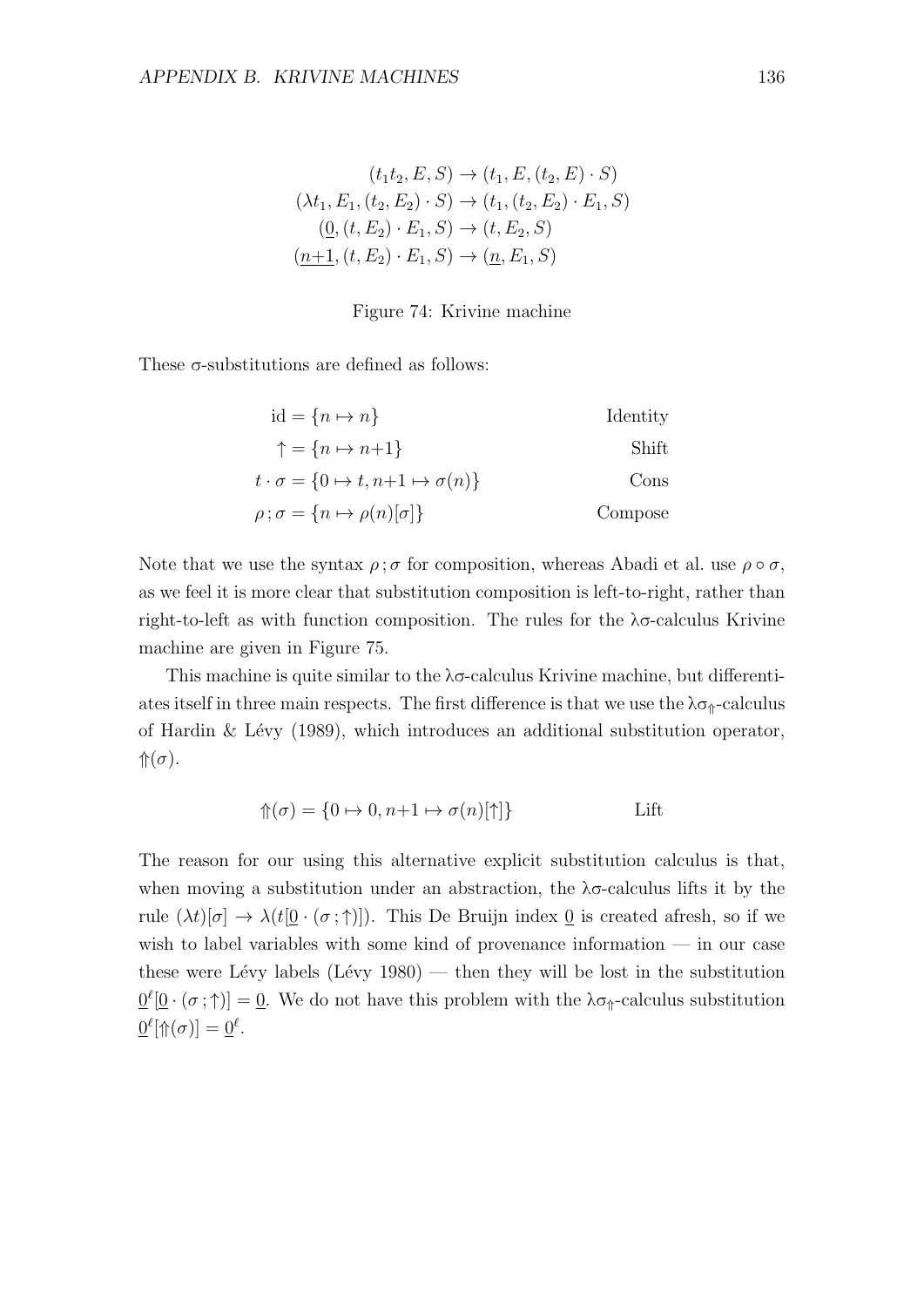$$
(\underline{n}, \uparrow, S) \rightarrow (\underline{n+1}, \mathrm{id}, S)
$$
  
\n
$$
(\underline{0}, u[\rho] \cdot \sigma, S) \rightarrow (u, \rho, S)
$$
  
\n
$$
(\underline{n+1}, u \cdot \sigma, S) \rightarrow (\underline{n}, \sigma, S)
$$
  
\n
$$
(\underline{n}, \rho; \sigma, S) \rightarrow (\underline{n}[\rho], \sigma, S)
$$
  
\n
$$
(t_1 t_2, \sigma, S) \rightarrow (t_1, \sigma, t_2[\sigma] \cdot S)
$$
  
\n
$$
(\lambda t, \sigma, u[\rho] \cdot S) \rightarrow (t, u[\rho] \cdot \sigma, S)
$$
  
\n
$$
(\underline{n}[\mathrm{id}], \sigma, S) \rightarrow (\underline{n}, \sigma, S)
$$
  
\n
$$
(\underline{n}[\uparrow], \sigma, S) \rightarrow (u_1, \sigma, S)
$$
  
\n
$$
(\underline{0}[\underline{u} \cdot \rho], \sigma, S) \rightarrow (u, \sigma, S)
$$
  
\n
$$
(\underline{n+1}[\underline{u} \cdot \rho], \sigma, S) \rightarrow (\underline{n}[\rho], \sigma, S)
$$
  
\n
$$
(\underline{n}[\pi; \rho], \sigma, S) \rightarrow (\underline{n}[\pi], \rho; \sigma, S)
$$
  
\n
$$
(t[\rho], \sigma, S) \rightarrow (t, \rho; \sigma, S)
$$

Figure 75: Krivine machine for the λσ-calculus

A second somewhat minor difference is that we never construct a closure  $t[\rho]$ in the term component of the Krivine machine, e.g.  $(t[\rho], \sigma, S)$ . Instead, the term component is always a fully-evaluated λ-term, as in the original Krivine machine. Besides being conceptually cleaner, this is preferable in the aforementioned case of using labelled substitutive terms, as the original term need not then be labelled even if substitutive closures are.

A third, far more distinctive, difference in our Krivine machine is that, just as environment lists were replaced with substitutions, we likewise replace the stack with a term context. This may be implemented as a zipper (Huet 1997), a data type representing a context which may be defined inductively like so:

$$
\frac{t \in \text{Ter}(\Sigma) \quad \sigma \in \text{Sub}(\Sigma) \quad C \in \text{Ter}_{\square}(\Sigma)}{(t[\sigma])\square \in \text{Ter}_{\square}(\Sigma)}
$$
\n
$$
\frac{t \in \text{Ter}(\Sigma) \quad \sigma \in \text{Sub}(\Sigma) \quad C \in \text{Ter}_{\square}(\Sigma)}{\square(t[\sigma]) \in \text{Ter}_{\square}(\Sigma)} \qquad \frac{C \in \text{Ter}_{\square}(\Sigma)}{\lambda \square; C \in \text{Ter}_{\square}(\Sigma)}
$$

Much as an environment list  $t[\sigma] \cdot \text{nil}$  maps to an substitution  $t[\sigma] \cdot \text{id}$ , a stack list  $t[\sigma]$  · nil maps to a context  $\square(t[\sigma])$ ;  $\square$ .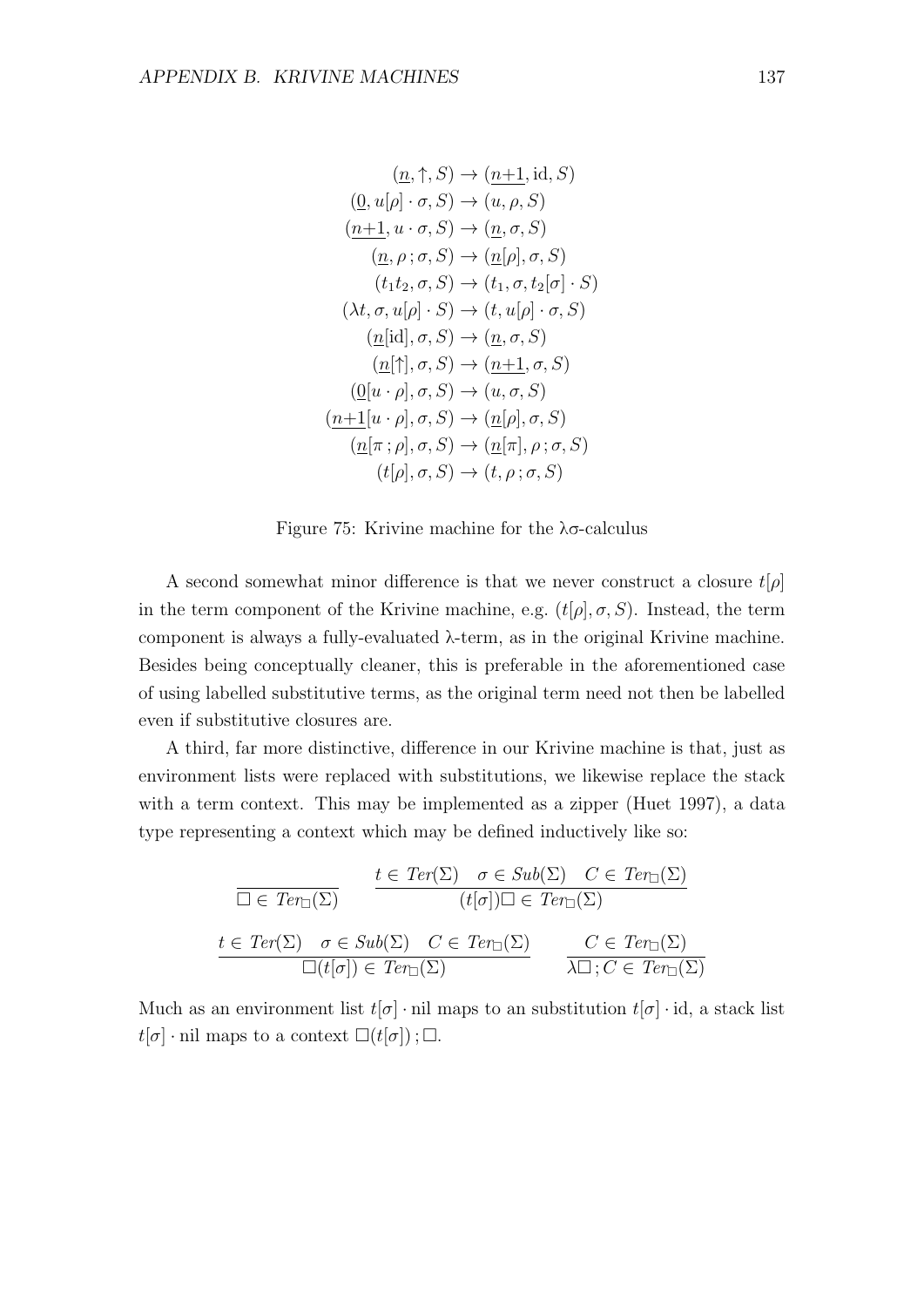| $(tu, \sigma, C) \rightarrow (t, \sigma, \Box(u[\sigma]); C)$                          | Left |
|----------------------------------------------------------------------------------------|------|
| $(\lambda t, \sigma, \Box(u[\rho]); C) \rightarrow (t, (u[\rho] \cdot \sigma); id, C)$ | Beta |

| $(0, (u[\pi]\cdot \rho); \sigma, C) \rightarrow (u, \pi; \sigma, C)$                | Head   |
|-------------------------------------------------------------------------------------|--------|
| $(n+1, (u \pi  \cdot \rho); \sigma, C) \rightarrow (n, \rho; \sigma, C)$            | Tail   |
| $(0, \Uparrow(\rho) ; \sigma, C) \rightarrow (0, \sigma, C)$                        | Naught |
| $(n+1, \mathcal{n}(\rho); \sigma, C) \rightarrow (n, \rho; \mathcal{n}; \sigma, C)$ | Lift   |
| $(\underline{n}, \uparrow; \sigma, C) \rightarrow (n+1, \sigma, C)$                 | Shift. |
| $(n, id; \sigma, C) \rightarrow (n, \sigma, C)$                                     | Id     |

 $(\lambda t, \sigma, C) \rightarrow (t, \Uparrow(\sigma); \mathrm{id}, \lambda \square; C)$  Lambda

| $(tu, \sigma, C) \rightarrow (u, \sigma, (t[\sigma]) \square; C)$                | Right     |
|----------------------------------------------------------------------------------|-----------|
| $(t, \sigma, \Box(u[\rho]); C) \rightarrow (u, \rho, (t[\sigma]) \Box; C)$       | LeftRight |
| $(u, \rho, (t[\sigma]) \square; C) \rightarrow (t, \sigma, \square(u[\rho]); C)$ | RightLeft |

Figure 76: Krivine machine for the  $\lambda \sigma_{\Uparrow}$ -calculus with contexts

The rules for our abstract machine are given in Figure 76. In order to keep the definition simple, we assume that  $\sigma$ -substitutions are always of the pattern  $(\sigma_1; (\sigma_2; \ldots; (\sigma_n; \mathrm{id})))$  where  $n \geq 0$ . The initial substitution, id, satisfies this pattern, and the rules of the machine maintain it — see for example 'Beta' and 'Lambda'. Our using contexts in place of a stack has four major effects on the machine's execution:

- 1. A machine configuration  $(t, \sigma, C)$  represents precisely the term  $C[t[\sigma]]$ ; there is no need for any 'interpretation' of the machine's output.
- 2. The λσ-calculus Krivine machine is able to perform strong head reduction, as opposed to the weak head reduction supported by the original Krivine machine, but it cannot do so without some external help. Namely, if it halts with some configuration  $(\lambda t, \sigma, \text{nil})$  then it must be restarted with the configuration  $(t, \underline{0} \cdot (\uparrow; \sigma), \text{nil})$ . In contrast, our machine will continue running until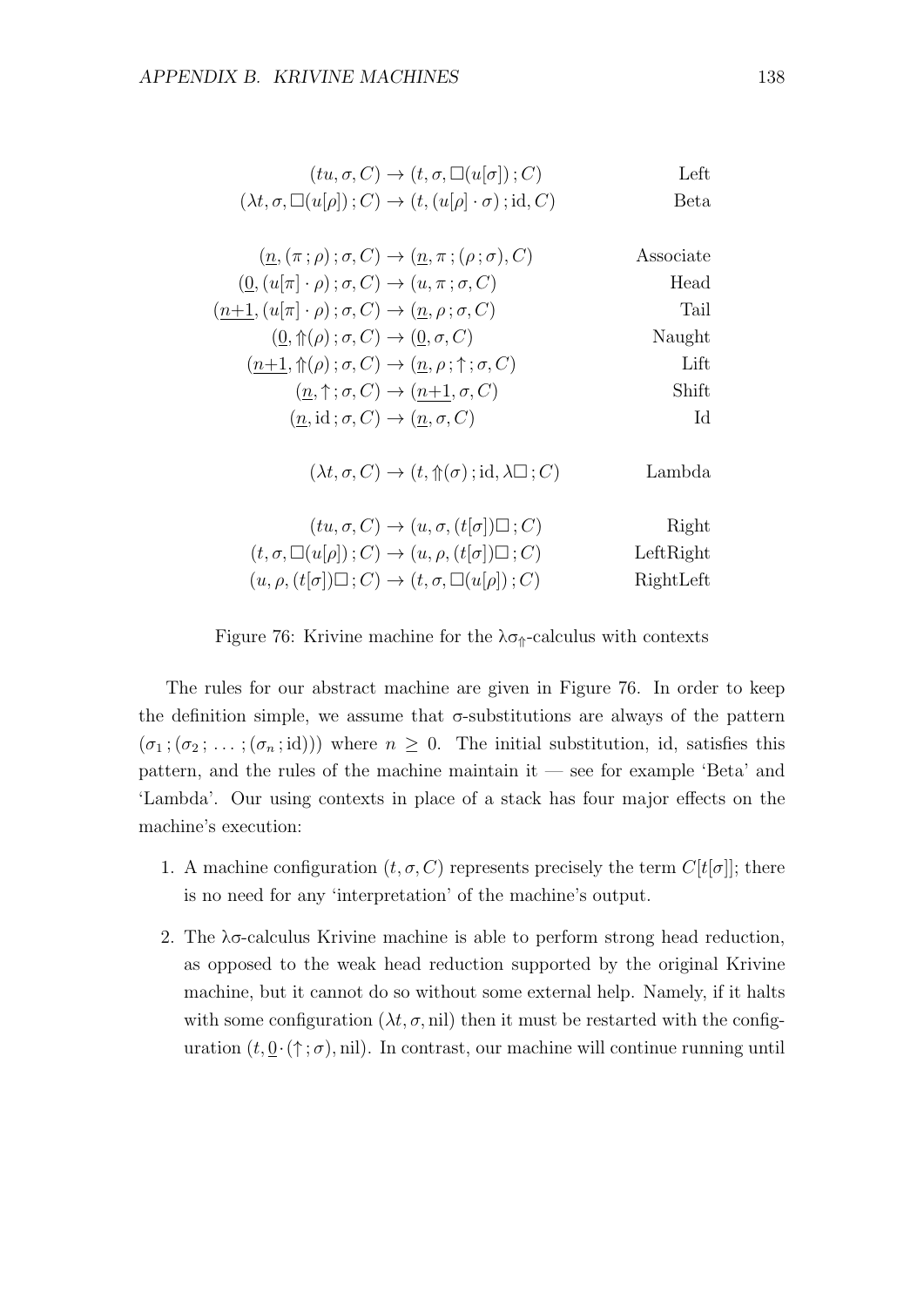the strong head normal form is reached, as it handles the above configuration with the 'Lambda' rule:

$$
(\lambda t, \sigma, C) \to (t, \Uparrow(\sigma), \lambda \square; C) \qquad \text{Lambda}
$$

3. Our abstract machine is not only capable of performing strong head reduction, it may also be used to perform any standard reduction (Barendregt 1984), i.e. where β-redexes are reduced outside-in. We do this by introducing three additional rules. The first complements 'Left':

$$
(tu, \sigma, C) \to (u, \sigma, (t[\sigma]) \square; C) \qquad \text{Right}
$$

The remaining two allow us to swap from the left-hand side of an application to the right, and vice versa. We cannot rewind out of an application or abstraction, as that would result in a conflation of term and closure we have thus far avoided, but we can still swap from one side of an application to another.

$$
(t, \sigma, \Box(u[\rho]); C) \to (u, \rho, (t[\sigma]) \Box; C)
$$
LeftRight  

$$
(u, \rho, (t[\sigma]) \Box; C) \to (t, \sigma, \Box(u[\rho]); C)
$$
RightLeft

The addition of these rules does however lead to nondeterminism unless we impose some reduction strategy, i.e. a preference on which rule to apply in a given circumstance. For head reduction we can of course simply ignore these rules, but we will now suggest one example where a more nuanced choice is indeed preferable, even if all we want is a head normal form.

4. The original Krivine machine has a space leak whereby a term like  $(\lambda 00)(\lambda 00)$ will cause the stack and environments to grow unboundedly, even though the head reduction of this term should require only constant space (Wand 2003). The λσ-calculus Krivine machine inherits this behaviour. Wand proposes that this be remedied by a special rule when the right-hand side is a variable:

$$
(t\underline{n}, \sigma, S) \to (t, \sigma, \sigma(\underline{n}) \cdot S)
$$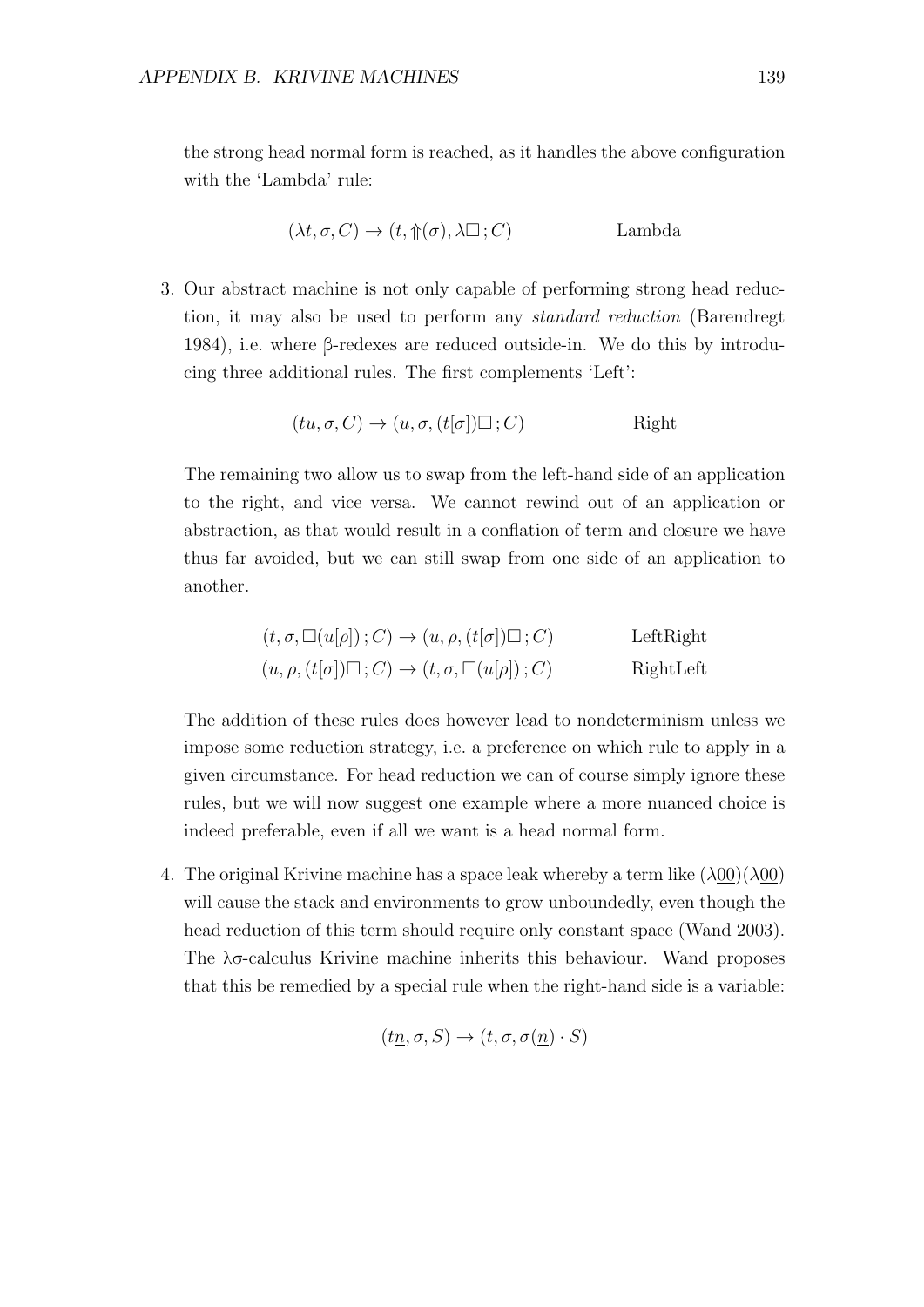Note, however, that this operation  $\sigma(n)$  requires that we be able to apply the substitution  $\sigma$  to a given De Bruijn index using a mechanism auxiliary to the Krivine machine's own substitutive mechanisms. We might then just as well perform all substitutions through this auxiliary mechanism.

In contrast, our abstract machine is capable of switching over to perform the substitution of a variable on the right-hand side of an application, before switching back to head reduction. Namely, we favour 'Right' over 'Left' iff the right-hand side of the application is a variable, and favour 'RightLeft' over all other rules (including 'Right') iff the current term is not a variable. These two rules may then be thought of as 'pushing' and 'popping' a righthand variable lookup, respectively.

We have, incidentally, also developed an implementation of this abstract machine in the dependently-typed programming language Agda, which verifies the correctness of its manipulation of De Bruijn indices when β-reducing an input λ-term.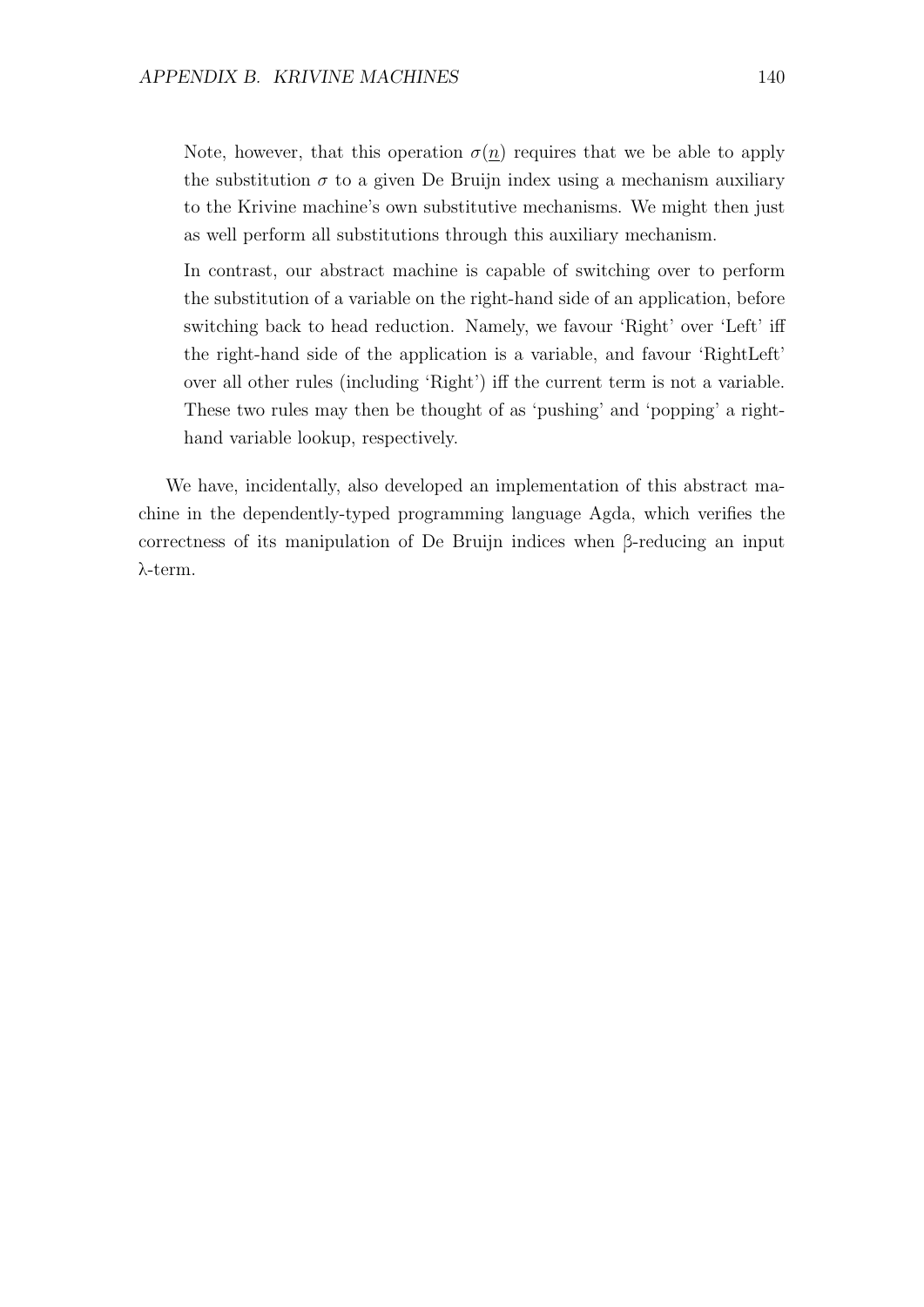## Bibliography

- Abadi, M., Cardelli, L., Curien, P.-L. & Lévy, J.-J. (1991), 'Explicit substitutions', Journal of Functional Programming 1, 375–416.
- Abramsky, S. (1993), 'Computational interpretations of linear logic', Theoretical Computer Science 111, 3–57.
- Accattoli, B. (2011), Jumping around the box: Graphical and operational studies on λ-calculus and Linear Logic, PhD thesis, Sapienza Universit`a di Roma.
- Accattoli, B., Barenbaum, P. & Mazza, D. (2015), A strong distillery, in 'Proceedings of the 13th Asian Symposium on Programming Languages and Systems', Springer, pp. 231–250.
- Asperti, A. & Guerrini, S. (1998), The Optimal Implementation of Functional Programming Languages, Vol. 45 of Cambridge Tracts in Theoretical Computer Science, Cambridge University Press.
- Asperti, A. & Laneve, C. (1994), 'Interaction Systems, I: The theory of optimal reductions', Mathematical Structures in Computer Science 4, 457–504.
- Asperti, A. & Laneve, C. (1995), Comparing λ-calculus translations in sharing graphs, in 'Typed Lambda Calculi and Applications', Springer, pp. 1–15.
- Balabonski, T. (2013), 'Weak optimality, and the meaning of sharing', ACM SIG-PLAN Notices 48, 263–274.
- Banach, R. (1995), 'Sequent reconstruction in  $LLM a$  sweepline proof', Annals of Pure and Applied Logic 73, 277–295.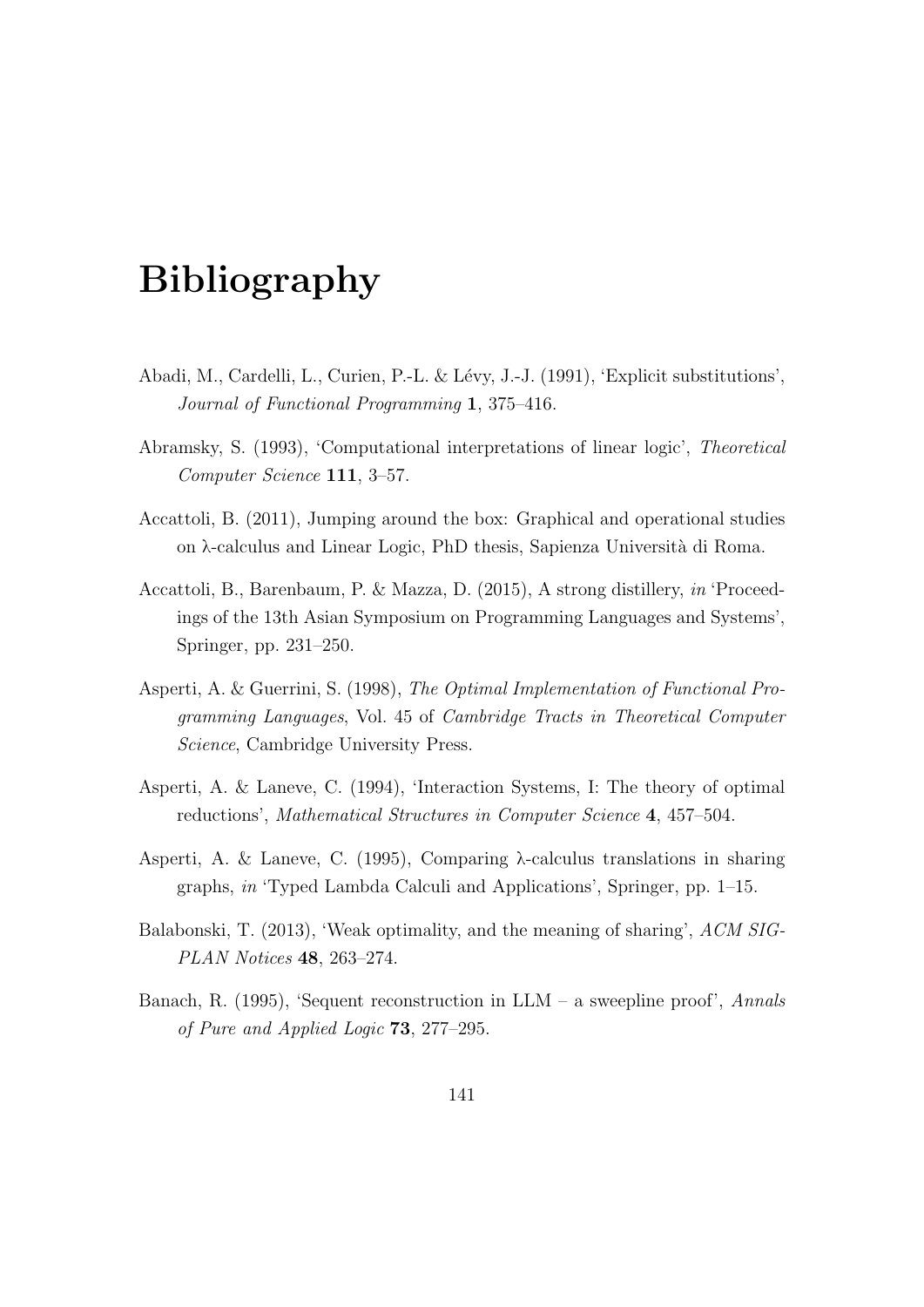Barber, A. & Plotkin, G. (1997), Dual intuitionistic linear logic.

- Barendregt, H. P. (1984), The Lambda Calculus, its Syntax and Semantics, Vol. 40 of Studies in Logic and the Foundations of Mathematics, North-Holland.
- Benton, N., Bierman, G., de Paiva, V. & Hyland, M. (1992), Term assignment for intuitionistic linear logic, Technical report, University of Cambridge.
- Benton, N. & Wadler, P. (1996), Linear logic, monads and the lambda calculus, in 'Proceedings of the 11th Annual IEEE Symposium on Logic in Computer Science', IEEE, pp. 420–431.
- Bierman, G. (1998), Multiple modalities, Technical Report 455, University of Cambridge.
- Bourbaki, N. (1954), Éléments de mathématiques: Théories des ensembles, Hermann.
- Church, A. (1940), 'A formulation of the simple theory of types', The Journal of Symbolic Logic 5, 56–68.
- Damas, L. & Milner, R. (1982), Principal type-schemes for functional programs, in 'Proceedings of the 9th ACM SIGPLAN–SIGACT symposium on Principles of Programming Languages', ACM, pp. 207–212.
- De Bruijn, N. G. (1972), 'Lambda calculus notation with nameless dummies, a tool for automatic formula manipulation, with application to the Church–Rosser theorem', Indagationes Mathematicae 75, 381–392.
- Fernández, M. & Mackie, I. (1996), From term rewriting to generalised interaction nets, in 'Proceedings of the 8th International Symposium on Programming Languages: Implementations, Logics, and Programs', Springer, pp. 319–333.
- Fernández, M. & Mackie, I. (1998), Coinductive techniques for operational equivalence of interaction nets, in 'Proceedings of the 13th Annual IEEE Symposium on Logic in Computer Science', IEEE, pp. 321–332.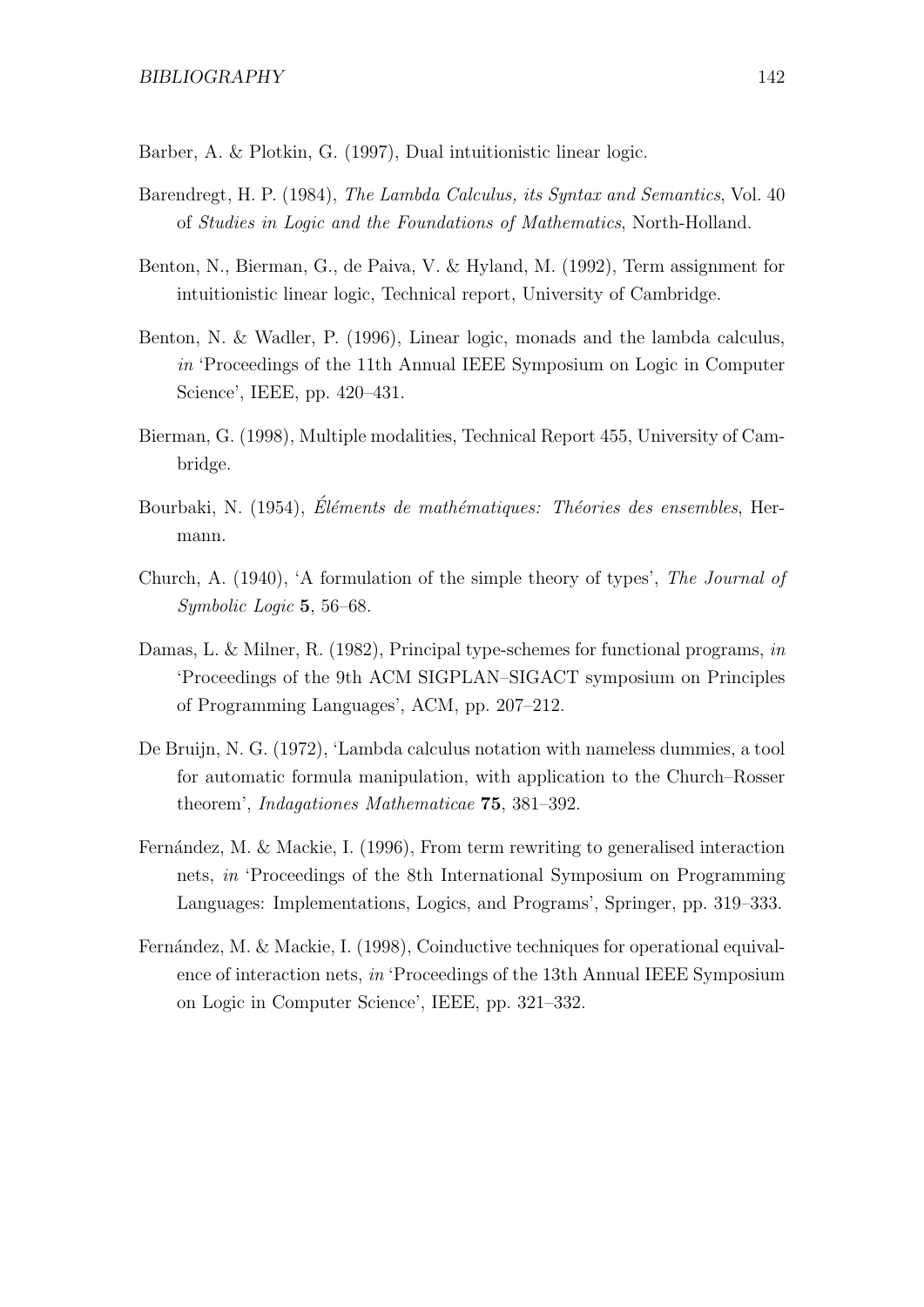- Fernández, M., Mackie, I. & Pinto, J. S. (2007), 'A higher-order calculus for graph transformation', Electronic Notes in Theoretical Computer Science 72, 45–58.
- Fernández, M., Mackie, I. & Sinot, F.-R. (2005), 'Closed reduction: explicit substitutions without α-conversion', Mathematical Structures in Computer Science 15, 343–381.
- Girard, J.-Y. (1972), Interprétation fonctionelle et élimination des coupures de l'arithmétique d'ordre supérieur, PhD thesis, Université Paris VII.
- Girard, J.-Y. (1987), 'Linear logic', *Theoretical Computer Science* 50, 1–102.
- Girard, J.-Y. (1989), 'Geometry of Interaction, I: Interpretation of System F', Studies in Logic and the Foundations of Mathematics 127, 221–260.
- Gonthier, G., Abadi, M. & Lévy, J.-J. (1992), The geometry of optimal lambda reduction, in 'Proceedings of the 19th ACM SIGPLAN–SIGACT symposium on Principles of Programming Languages', ACM, pp. 15–26.
- Guerrini, S. (1996), Theoretical and Practical Issues of Optimal Implementations of Functional Languages, PhD thesis, Universit`a di Pisa.
- Hardin, T. & Lévy, J.-J. (1989), A confluent calculus of substitutions, in 'France– Japan Artificial Intelligence and Computer Science Symposium', Vol. 106.
- Huet, G. (1997), 'Functional pearl: The zipper', Journal of Functional Programming 7, 549-554.
- Huet, G. & Lévy, J.-J. (1991), Computations in orthogonal rewriting systems, I and II, in 'Computational Logic: Essays in honor of Alan Robinson', MIT Press, pp. 396–443.
- Jacobs, B. (1994), 'Semantics of weakening and contraction', Annals of Pure and Applied Logic  $69, 73-106$ .
- Johansson, I. (1936), 'Der minimalkalk¨ul, ein reduzierter intuitionischer formalismus', Compositio Mathematica 4, 119–136.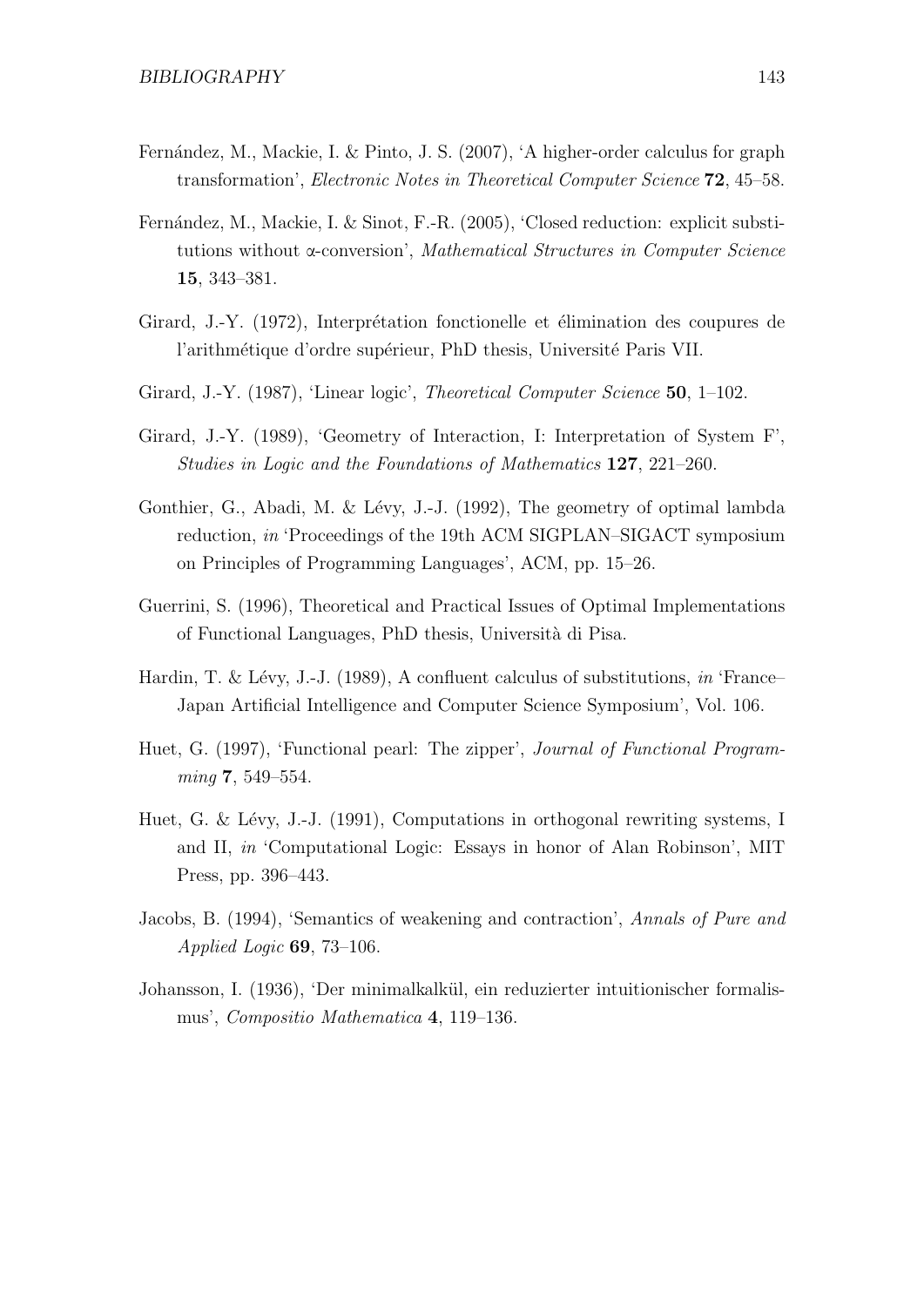- Kahl, W. (1998), 'Relational treatment of term graphs with bound variables', Logic Journal of IGPL 6, 259–303.
- Kahrs, S. (1994), Compilation of Combinatory Reduction Systems, in 'Higher-Order Algebra, Logic, and Term Rewriting', Springer, pp. 169–188.
- Kahrs, S. (1996), The variable containment problem, in 'Higher-Order Algebra, Logic, and Term Rewriting', Springer, pp. 109–123.
- Kahrs, S. & Smith, C. (2014), Normal forms and infinity, in 'Workshop of Infinitary Rewriting'.
- Kahrs, S. & Smith, C. (2016), Non-ω-overlapping TRSs are UN, in 'Proceedings of the 1st International Conference on Formal Structures for Computation and Deduction'.
- Kathail, V. (1990), Optimal Interpreters for Lambda-Calculus Based Functional Languages, PhD thesis, Massachusetts Institute of Technology.
- Klop, J. W. (1980), Combinatory Reduction Systems, PhD thesis, Centrum Wiskunde & Informatica.
- Klop, J. W., Van Oostrom, V. & Van Raamsdonk, F. (1993), 'Combinatory Reduction Systems: Introduction and survey', Theoretical Computer Science 121, 279–308.
- Krivine, J.-L. (2007), 'A call-by-name lambda-calculus machine', Higher-Order and Symbolic Computation 20, 199–207.
- Lafont, Y. (1990), Interaction Nets, in 'Proceedings of the 17th ACM SIGPLAN– SIGACT symposium on Principles of Programming Languages', ACM, pp. 95–108.
- Lamping, J. (1990), An algorithm for optimal lambda calculus reduction, *in* 'Proceedings of the 17th ACM SIGPLAN–SIGACT symposium on Principles of Programming Languages', ACM, pp. 16–30.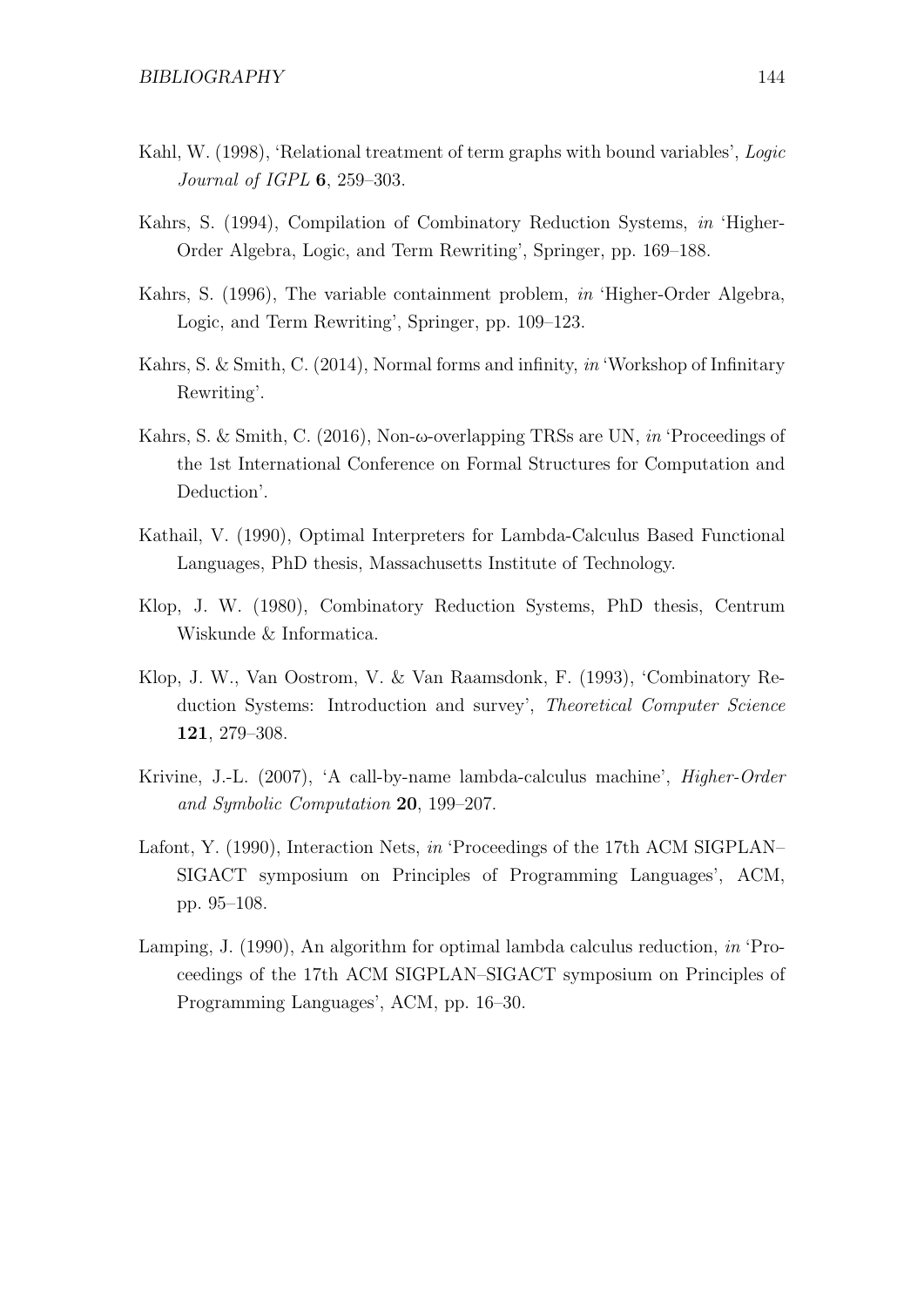- Landin, P. J. (1966), 'The next 700 programming languages', *Communications of* the ACM 9, 157–166.
- Laneve, C. (1993), Optimality and Concurrency in Interaction Systems, PhD thesis, Università di Pisa.
- Lawall, J. L. & Mairson, H. G. (1996), 'Optimality and inefficiency: What isn't a cost model of the lambda calculus?', ACM SIGPLAN Notices 31, 92–101.
- Lévy, J.-J. (1980), 'Optimal reductions in the lambda-calculus', To H. B. Curry: Essays on Combinatory Logic, Lambda Calculus and Formalism pp. 159–191.
- Loader, R. (2003), 'Higher order β-matching is undecidable', Logic Journal of the IGPL 11, 51–68.
- Miller, D. (1991), 'A logic programming language with lambda-abstraction, function variables, and simple unification', Journal of Logic and Computation 1, 497–536.
- Nipkow, T. (1991), Higher-order critical pairs, in 'Proceedings of the 6th Annual IEEE Symposium on Logic in Computer Science', IEEE, pp. 342–349.
- Okasaki, C. (1998), 'Even higher-order functions for parsing', Journal of Functional Programming 8, 195–199.
- Perlis, A. (1982), 'Epigrams on programming', ACM SIGPLAN Notices 17, 7-13.
- Pfenning, F. & Elliot, C. (1988), 'Higher-order abstract syntax', ACM SIGPLAN Notices 23, 199–208.
- Plump, D. (1993), Evaluation of Functional Expressions by Hypergraph Rewriting, PhD thesis, Universität Bremen.
- Sannella, D. & Tarlecki, A. (2012), Foundations of algebraic specification and formal software development, Springer.
- Seely, R. A. G. (1989), Linear logic, \*-autonomous categories, and cofree coalgebras, in 'Proceedings of the AMS Conference on Categories in Computer Science and Logic', AMS.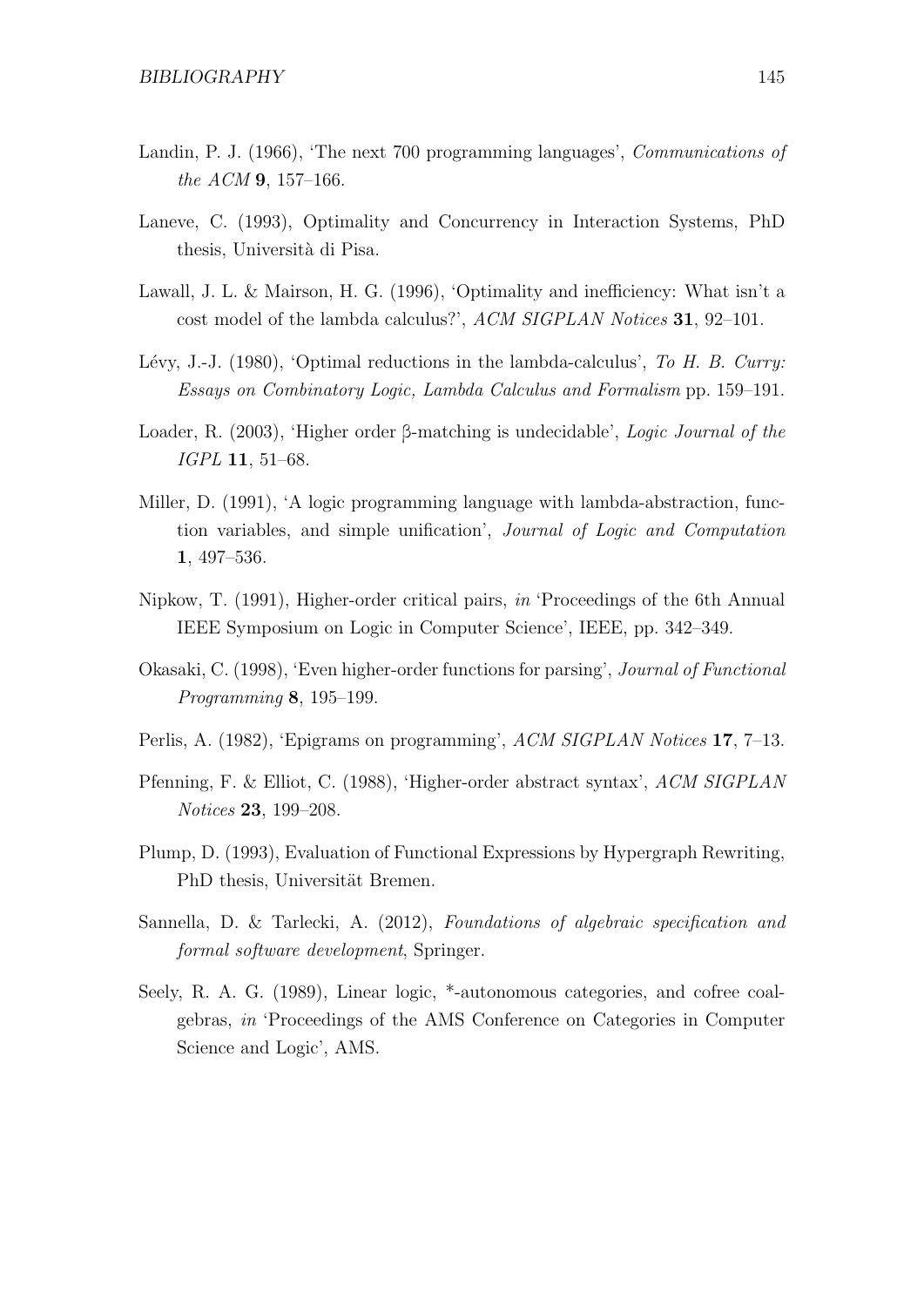- Smith, C. (2014), Abstract machines for higher-order term sharing, in 'Preproceedings of the 26th Symposium on the Implementation and Application of Functional Languages'.
- Stirling, C. (2009), 'Decidability of higher-order matching', Logical Methods in Computer Science 5.
- Terese (2003), Term Rewriting Systems, Vol. 55 of Cambridge Tracts in Theoretical Computer Science, Cambridge University Press.
- Thatte, S. (1987), 'A refinement of strong sequentiality for term rewriting with constructors', Information and Computation 72, 46–65.
- Van Oostrom, V. (1994), Confluence for Abstract and Higher-Order Rewriting, PhD thesis, Vrije Universiteit Amsterdam.
- Van Oostrom, V. (1996), Higher-order families, in 'Proceedings of the 7th International Conference on Rewriting Techniques and Applications', Springer, pp. 392–407.
- Van Oostrom, V. & Van Raamsdonk, F. (1994), Comparing Combinatory Reduction Systems and Higher-order Rewrite Systems, in 'Proceedings of the 1st International Workshop on Higher-order Algebra, Logic, and Term Rewriting', Springer, pp. 276–304.
- Van Raamsdonk, F. (1996), Confluence and Normalisation for Higher-Order Rewriting, PhD thesis, Vrije Universiteit Amsterdam.
- Wadler, P. (1991), There's no substitute for linear logic.
- Wadler, P. (1993), A syntax for linear logic, in 'Mathematical foundations of programming semantics', pp. 513–529.
- Wadsworth, C. P. (1971), Semantics and Pragmatics of the Lambda-Calculus, PhD thesis, University of Oxford.
- Walker, D. (2005), Substructural type systems, in B. C. Pierce, ed., 'Advanced Topics in Types and Programming Languages', MIT Press, pp. 3–43.